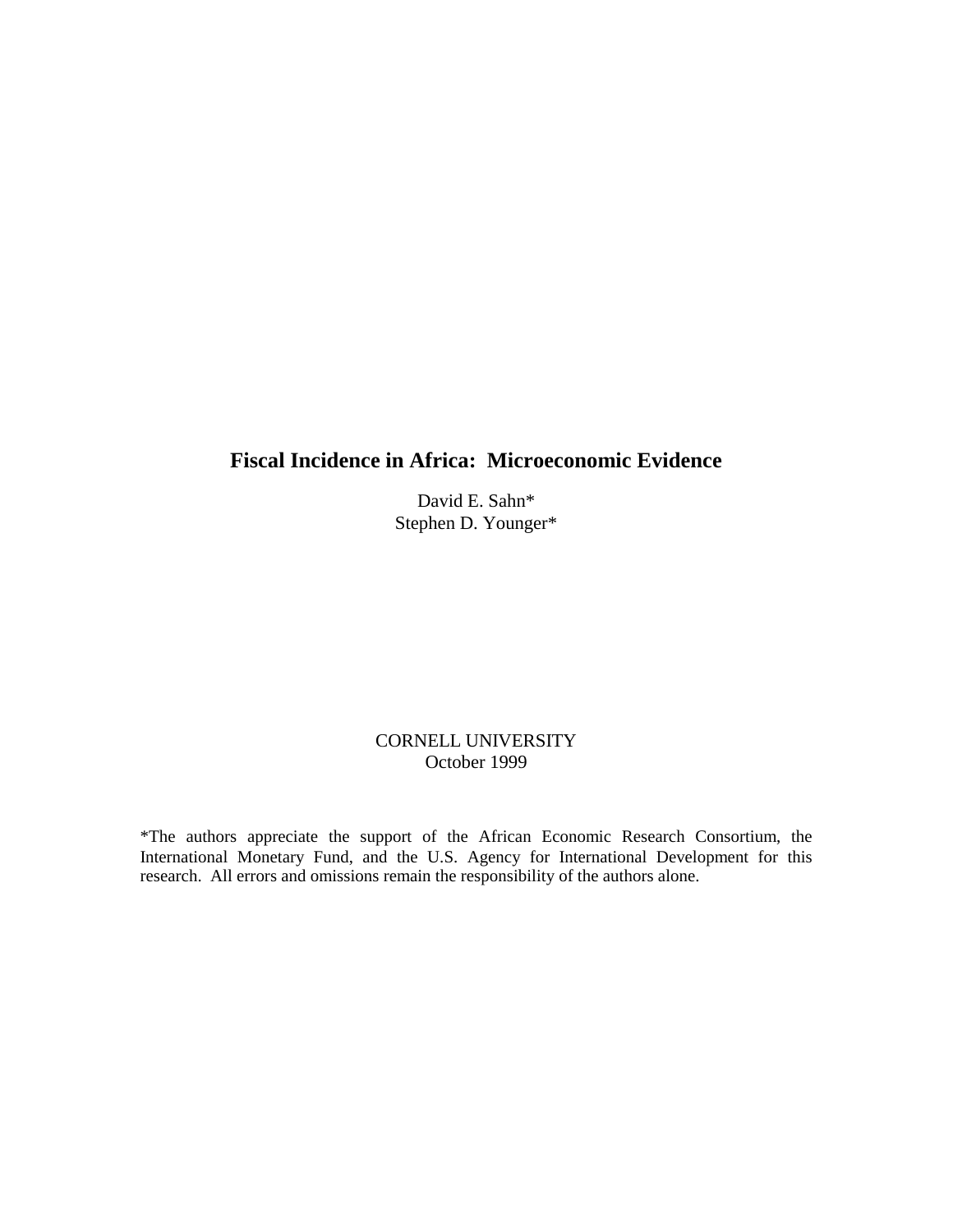#### 1 INTRODUCTION

 One of the functions that people routinely expect governments to perform is to reduce inequality and poverty. This goal sits somewhat uncomfortably beside the more traditional concerns among economists for economic efficiency, including the provision of public goods. But it is important politically and socially, perhaps more so than issues of economic efficiency. Even the most neo-classical policymaker must heed a policy's consequences for the poor.

 In Africa, a generation of new, nationally representative household surveys have shown that the distribution of resources is surprisingly unequal. While the Kuznets hypothesis would suggest that Africa's relatively poor economies would have less inequality than middle-income ones, many African Economies are in fact among the most unequal in the world (Table 1). At a first glance then, the need for equalizing policies appears very important on the continent. Conceptually, government could achieve this either with progressive taxation (i.e. taxes that fall disproportionately on the rich) or with progressive expenditures (i.e. programs or services that go disproportionately to the poor). In this paper, we describe the extent to which different kinds of taxes and expenditures succeed in transferring resources to the poor in Africa. While we consider a broad range of taxes and expenditures, the list is far from comprehensive. On the tax side, because our data come from household surveys, we cannot say anything about corporation taxation, and our results on some important types of taxes, most notably import duties, depend on strong assumptions. For expenditures, we are even more limited. By the very nature of public goods such as defense, public order, and the judiciary, it is impossible to identify their beneficiaries, so we cannot comment on large parts of the budget. Further, the transfer payments schemes that account for much of the government's redistributive policies in richer economies are almost nonexistent in Africa. Many of the benefits of social services, especially health and education, however, accrue directly to individuals and thus are identifiable. Fortunately, these are also the expenditures that people most commonly expect to have a redistributive impact in Africa and they are generally covered in household surveys. Thus, our coverage of expenditure incidence will concentrate on benefits of publicly provided health and education services.

## 2 METHODS

 In examining the welfare impact of fiscal policy, we limit ourselves to the more easily measured and understood definition of poverty in terms of income (or consumption expenditure as a proxy for permanent income). This not only facilitates comparisons across different types of services, but across countries as well.<sup>1</sup> Likewise, it allows us to compare the progressivity of taxes and expenditures using a common money-metric of utility. Beyond the issue of the choice of welfare indicator used for ranking households (and subsequently measuring inequality), a number of important issues arise in examining the benefits of spending, and the costs of taxation. We discuss these separately below for expenditure and tax policy prior to addressing the statistical issues common to both.

### 2.1 Expenditure Incidence

 $\overline{a}$ 

 Measuring the incidence of benefits associated with the provision of public services is complex. At a minimum, we want to know which individuals avail themselves of publicly provided services.

 $1$  The multifaceted nature of poverty and its characterization complicates immensely the analytical requirements of evaluating the distribution and welfare impacts of government spending using indicators other than money-metric notions of utility. For example, non-welfarist indicators, such as nutritional status, have a complex etiology that goes beyond the metric of inadequate consumption expenditures.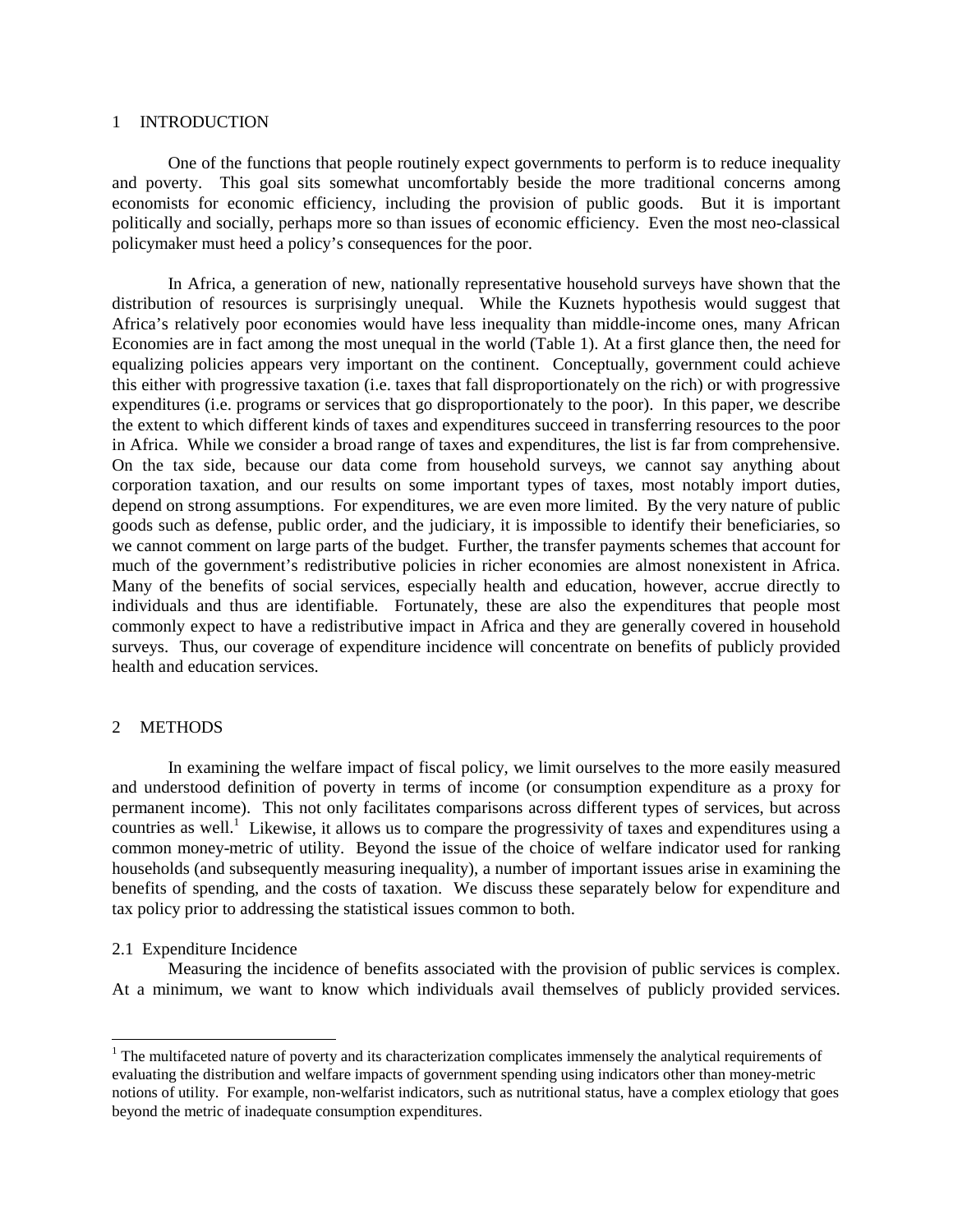Answering this most basic question is demanding in terms of detailed micro-level surveys which collect data on visits to public health care facilities and attendance at public school.

 The most complex issue in benefit incidence studies is determining the value of the benefits to individuals making use of a service or participating in a program. The simplest approach, which we rely on heavily in this paper, uses a binary indicator of whether or not one accesses a service. Implicit in this method is that all who use a service or participate in a program receive the same benefits. This is obviously not correct, and most likely introduces a systematic bias in the results. Specifically, it is likely that the poor attend lower quality schools and receive lower quality health care, in part because the services they have access to are not financed as well. This commends trying to go beyond the simple yes/no characterization of use, and instead place a differential value on the service received by individual, or sub-group in the population, and thus, the extent it is welfare improving. This is sometimes done based on the unit cost of the subsidy, e.g., the cost incurred by the government of an individual attending school, or visiting the clinic (see for example, Meerman 1979; Selowsky 1979; Demery, Dayton and Mehra 1996; Castro-Leal, et al 1997, Demery 1997). Numerous tenuous assumptions are required in this valuation exercise. Most obvious is the difficulty of measuring the cost of service delivery accurately. Ideally, we would arrive at unit values based on expenditure data from individual schools and health facilities. There is, however, a paucity of such information. We therefore generally rely on government budget data, divided by the estimated number of individuals going to schools or attending a specific health facility in a region or community. The correspondence between budgets and expenditures, however, is often weak. We are also forced to make strong assumptions about the homogeneity of large clusters of clinics or schools, usually defined by the geographical areas on which it is possible to derive the government's cost of delivering the service, usually a province or region. This reflects the reality that unit cost data (on various categories of services) are only available for a few regions of the country.

 A related problem is that using budget or even accurate government expenditure data inevitably assumes that marginal benefits equal average benefits. This problem is illustrated by the case of governments increasing the expenditure on primary health care clinics. Such increased spending could be primarily on clinics in good neighborhoods, not in the neighborhoods where the poor reside. Conversely, the poor may receive most of the benefits of marginal spending on health and education, particularly to the extent that the upper income households are approaching satiation at the margin, or as second round investments in schools and clinics are in more remote areas which were neglected initially.<sup>2</sup> Thus, the information on unit subsidies is inherently inaccurate and limited in terms of the level of disaggregation.

 Given our interest in measuring the extent to which a service improves individual or household utility (or some other notion of welfare), another problem in benefit incidence studies is the assumption that the value of a public service is equivalent to the cost incurred by the state in providing the service. In theory, the benefit to the recipient using a health clinic or attending a public school should be equated to the amount that the individual would pay for the service, or similarly, receive for re-selling the service in the open market. In practice, if we could estimate this, the outcome may have little resemblance to the cost incurred by the government in delivering the service. A number of reasons can explain this potential inconsistency. On the cost side, corruption, inefficiency, and misallocation of funds can lead to public expenditures far in excess of what actually goes to the intended beneficiaries. On the benefit side, standard economic theory indicates that unless demand is completely inelastic, the value of a transfer in

<sup>&</sup>lt;sup>2</sup> See Piggott and Whalley (1987) for a further discussion of the substantial differences between marginal and average benefits. Also, see Lanjouw and Ravaillion (1997) who show that in India, conventional benefit incidence studies underestimate the extent to which program expansion benefits the poor.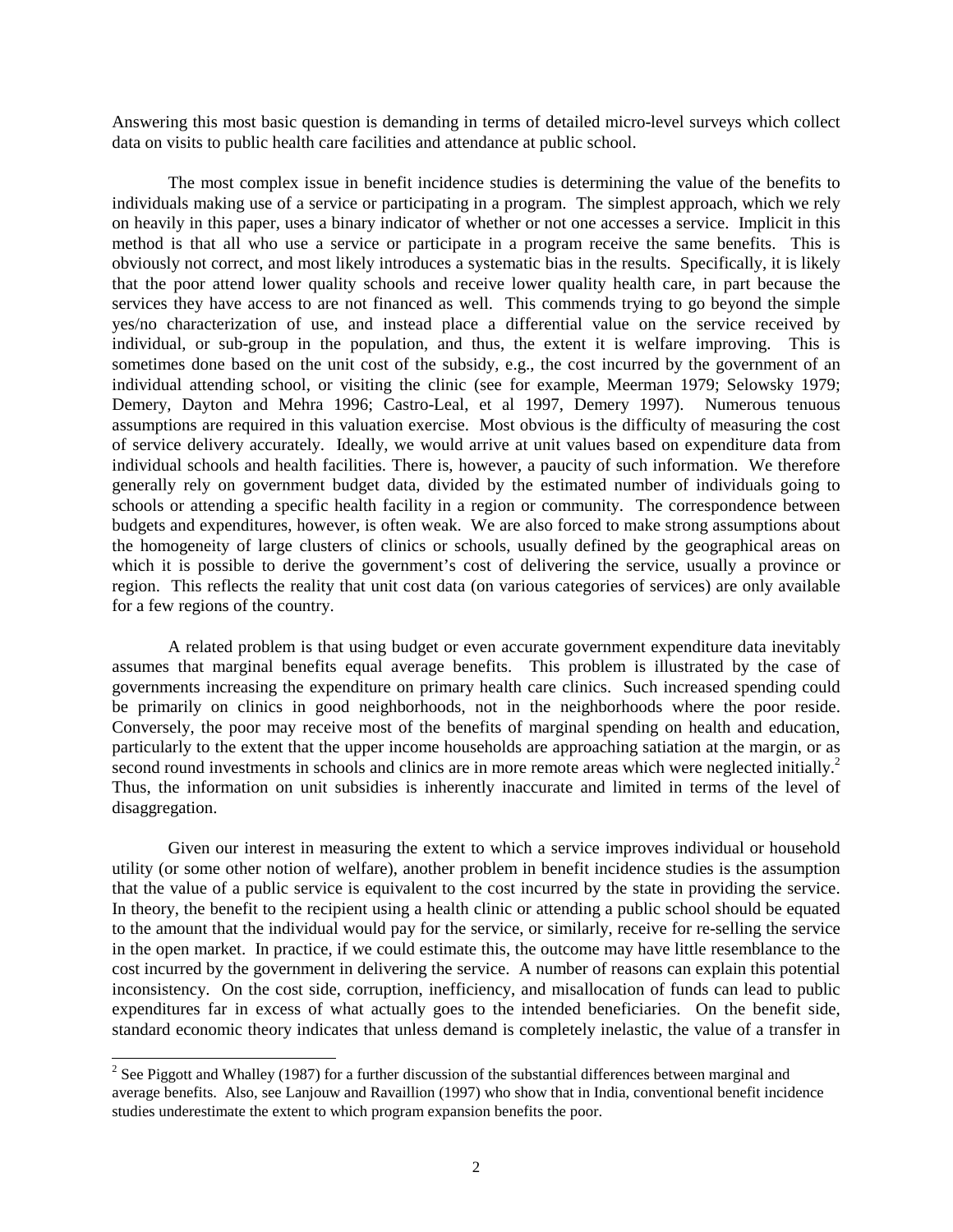kind is less than the value of a cash transfer with the same cost. On the other hand, there are often quantity constraints associated with the provision of public services which makes their value greater to rationed consumers. Even if we could make an accurate accounting of individuals' reservation prices, we still face the possibility that the amount consumed is not discretionary, further complicating its valuation. In addition, there are other short-term benefits of using public facilities, such as feeling more fit as a result of treatment at the clinic, which are difficult to value in money metric utility terms.

 But perhaps most important reason that valuing accessed services at the cost of the state subsidy deviates from the true value of the benefit is that government may not provide the "optimal" amount of service, failing to take into account the externalities, and related long-term benefits of spending on health and education. To the extent that the life-long benefits of more education and better health on the enhancement of labor productivity are not factored into the government's decision on social sector spending, the level of expenditure will deviate from the optimum.<sup>3</sup> This is particularly likely given the obvious difficulties of capturing the externalities and non-exclusivities associated with spending on health and education in the measurement of benefits. Likewise, there are also less direct longer-term benefits that may result from, for example, investing in technical schools and universities where the entrepreneurial talents of the graduates contribute to future employment possibilities in manufacturing and industry for workers in the lower end of the income distribution.

 The reliance on costs as a proxy for benefits to the individual also generally fails to account for the fact that economic agents respond to available subsidies in ways that often render incorrect simple accounting of first round benefits and costs. There are a number of ways in which individuals respond to the provision of public services. Some are in their control, such as adjusting consumption and savings decisions. Important labor market responses in terms of labor-leisure tradeoffs are also expected. The benefits of public spending are also reduced by the changes in level of private transfers that result from public spending. Thus, going beyond such first approximations, and at least taking into account the behavioral response of individuals to changes in the price and availability of publicly provided services, is useful to get a more accurate estimate of the incidence of public expenditures.

The above problems amply illustrate the limitations of benefit incidence studies that use simple indicators of facilities, or disaggregated unit subsidies to value school attendance or health visits. To surmount these limitations, we need to estimate individual valuations of visits to health facilities and attendance at schools via demand function for these services. Armed with these models, we can calculate compensating variations, or willingness-to-pay for social services. These types of estimations of individuals valuations make it possible to not only examine more accurately who benefits from specific subsidies, but to engage in counterfactual experimentation and simulations of the impact of alternative pricing policy regimes on household welfare and the treasury. For example, the welfare effects of applying user fees to certain classes of social services can be determined on the basis of such models of health and education demand (see for example, Gertler, Locay and Sanderson 1987). They can also be used to determine to what extent user fees are a viable – that is, whether cost-recovery schemes represent a relatively non-distortionary means of raising revenues that can in turn increase the supply and quality

l

 $3$  The theory on the optimal pricing of public services is clear — prices should equal the social marginal cost. Determining the optimal price for public services, however, is in practice complicated for most government investments, particularly social services. Markets for social services are incomplete and characterized by acute market failures, in addition to having important externalities that contribute to the impracticality of applying the well established theory to public pricing decisions.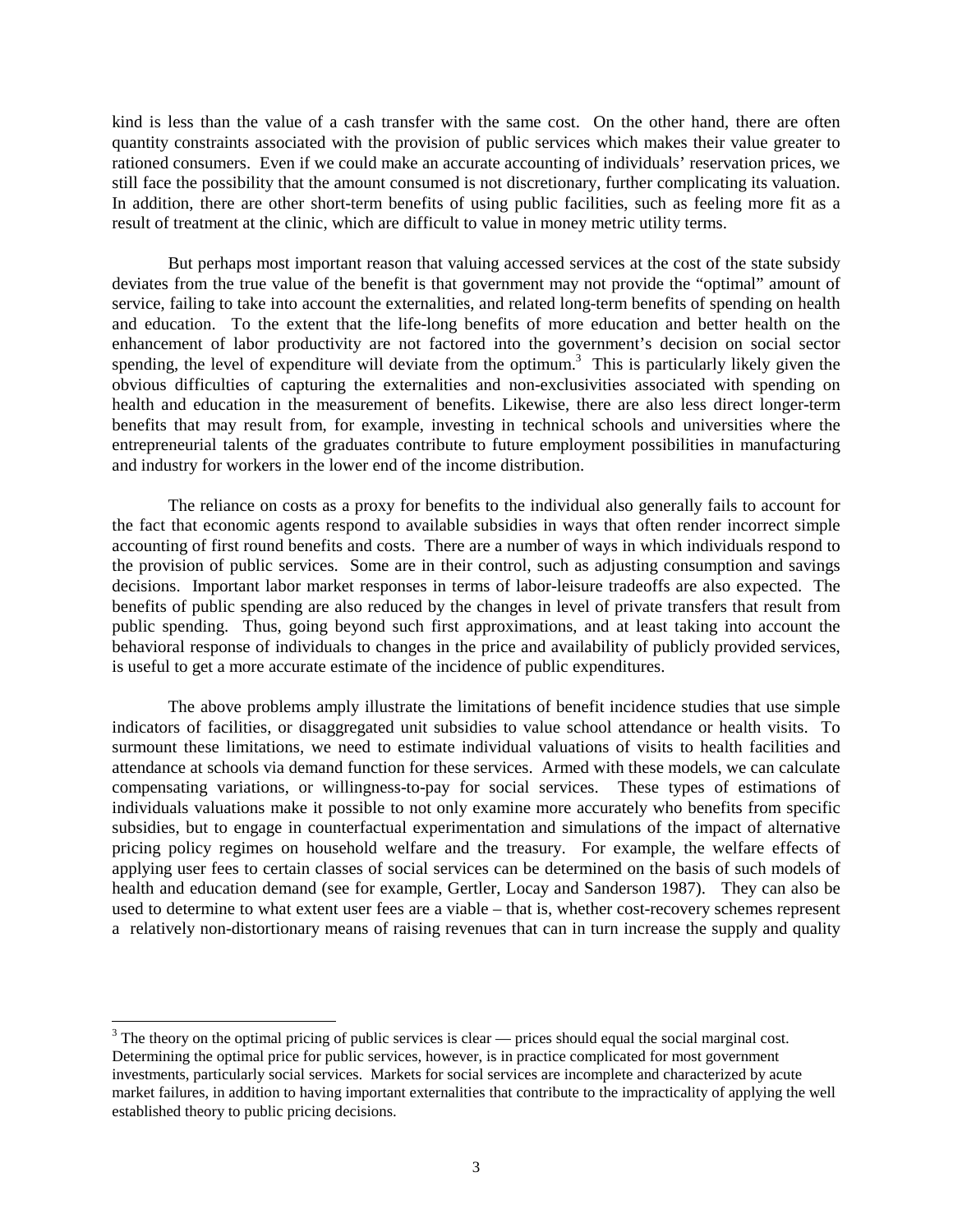of other services to the poor (Litvack and Bodart 1993).<sup>4</sup> And most important, perhaps, the price parameters provide policy makers with information on the changes in the welfare of the households affected, as per the earlier discussion of willingness-to-pay.

Despite the value of such models of health and education demand, the comparability of results is quite limited since the prices used are generally imputed from costs of travel, queuing, etc., given that either the services are free or money prices are difficult to accurately measure. Myriad other econometric problems also plague behavioral response models.<sup>5</sup> So while we encourage further research efforts that go beyond simple benefit incidence analysis, we do so cautiously. Such exercises are demanding in terms of data and analytical capacity. Furthermore, for policy makers who are primarily interested in ranking the progressivity of benefits associated with various categories of public expenditure, or whether a service is progressive, available evidence indicates that little value is added in going beyond the simplest binary approach that assesses who makes use of what service (Younger 1997).

### 2.2 Tax Policy

l

In this section we briefly discuss the methodological issues in determining the "incidence" of taxation. Our objective is to determine whose real purchasing power falls when the government imposes different types of taxes. In analyzing the economic incidence of taxes in Africa we confront a number of challenges. First, economists have understood that the entities that are legally required to pay a tax are not necessarily those that suffer a reduction in real purchasing power when the tax is imposed. They may successfully "shift" the tax onto other households. A clear example is a firm. Governments in developing countries collect most taxes from firms, but the firms do not suffer reductions in purchasing power. Either the households that own them do, or the firm shifts the tax to its customers or suppliers through changes in its prices. For example, it is standard to assume that if an industry is competitive, then a tax on its product will be passed on to consumers via a price increase equal to the tax rate. On the other hand, a tax on firms' profits probably falls mostly on firms' owners. The other common example is the ability to avoid a tax by changing one's consumption or income pattern. For example, households that have high elasticities of demand for gasoline, say, can avoid a tax on gasoline consumption by switching to substitutes with little loss in welfare, while those with an inelastic demand cannot do the same so easily.

 In trying to measure the economic incidence of taxes, we adopt a number of rather strong assumptions. For direct taxes, we assume that the factors that produce the associated incomes pay the taxes. Thus, wage workers pay the withholding tax on wage income. This assumption is equivalent to assuming that households supply the associated factors completely inelastically so that they cannot shift the tax. Selden and Wasylenko (1992) defend this elasticity assumption on the grounds that, while restrictive, it often produces results similar to those of more sophisticated models, but at a substantially lower cost in terms of the time and effort required.

 For indirect taxes, we assume that households that consume the taxed items pay the associated taxes. Thus, smokers pay taxes on tobacco, households that use kerosene for lamps pay the taxes on

<sup>&</sup>lt;sup>4</sup> The welfare effects of applying user fees are actually determined by both the demand of consumers, and supply responsiveness of providers of services. To date, the preponderance of research in this area has been focused only on the demand side, with the simplifying assumption of constant cost made on the supply side.

<sup>&</sup>lt;sup>5</sup> One prominent concern is the endogeneity of program placement, and that the use of a public service may be correlated with an unobserved household characteristic, thereby resulting in a biased estimate of the impact of the transfer due to the correlation between the take-up of the service and the regression's error terms. And perhaps of greatest importance is that the behavioral approaches also fail to capture effectively the externalities that are so critical to public expenditure.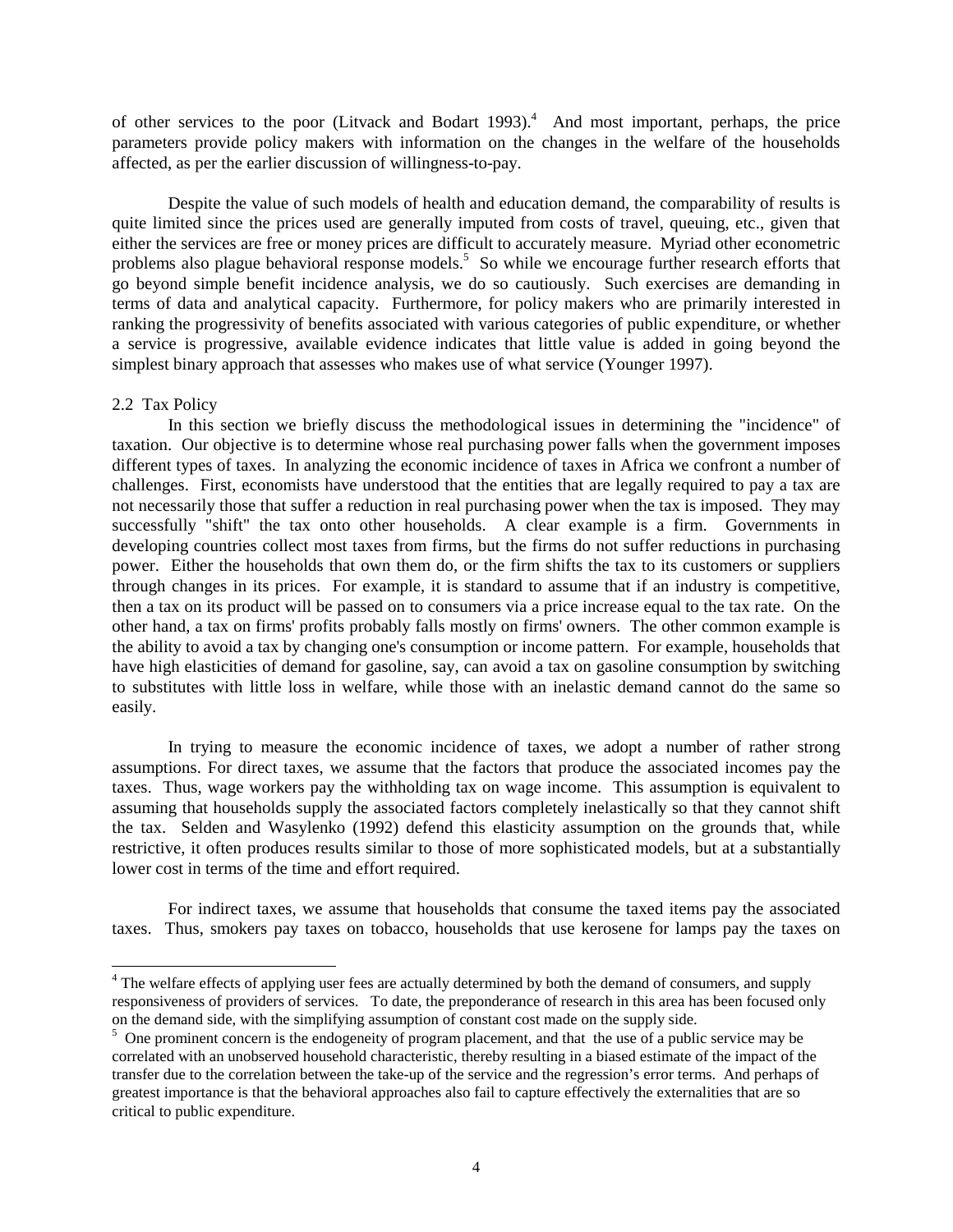kerosene, etc. There are, however, two exceptions to this general rule, largely because of the controversy that surrounds the two types of taxes. For gasoline taxes, no one doubts that direct consumption of gasoline is highly concentrated in the upper end of the expenditure distribution, yet critics of gasoline taxes argue that the secondary impact of such a tax is regressive because an increase in gasoline prices causes increases in other prices, especially transport, on which poor people depend more than the rich. To include this effect, we assume that the gasoline tax falls on both direct consumers of gasoline and also consumers of public transportation services.<sup>6</sup>

 Import duties are the other tax that is difficult to manage. Household surveys do not ask whether goods consumed are imported or not, so we cannot identify import consumers directly. Rather, we assume that the prices of all goods for which imports are a large share of the market go up by the amount of the tariff when it is imposed. Thus, those who "pay" the tax are consumers of the good, whether it is actually imported or produced domestically. However, not all of this payment goes to the government. A share of the benefits from the import duties goes to protected local producers of the same good who get to charge a higher price for their output. Thus, the costs to consumers that we identify are not equal to the government's revenue.

 Finally, for the most part, our analysis uses statutory tax rates rather than any estimates of taxes actually paid. The importance of the informal sector, smuggling, and corruption mean that taxes actually collected are far below what perfect compliance with the tax code would yield. We have made some allowances for this, mostly by assuming that certain informal purchases, mostly food and services, and informal incomes escape taxation altogether. But for other products and incomes, we assume that the taxes are paid as per the tax laws.

### 2.3 Dominance Testing

 $\overline{a}$ 

 We are primarily interested in ranking the progressivity of benefits of categories of social expenditure, and different types of taxation. Furthermore, we want to evaluate the distribution of expenditures and taxes against two benchmarks: whether they are progressive, i.e., inequality reducing relative to our welfare benchmark, and whether they are *per capita* progressive, implying that those at the lower (upper) end of the income distribution receive (pay) at least an equal level of benefit (taxes) as upper (lower) income individuals. To do so, we use two tests for the progressivity of health and education expenditures, and the revenues that mainly finance that spending. The first involves the statistical comparison of concentration curves for the types of expenditures and taxes. These curves are similar to Lorenz curves in that they plot households from the poorest to the wealthiest on the horizontal axis against the cumulative proportion of benefits received, or taxes paid, for all households. The second employs cardinal measures in the form of the extended Gini coefficients which provides a middle ground between the normative generality (and consequent indeterminacy) of the welfare dominance approach and the precision (and lack of normative generality) of the Gini coefficient (Yitzhaki 1983).

 To amplify first on the testing of welfare dominance through the comparison of the concentration curves, Yitzhaki and Slemrod (1991) prove that for any social welfare function that is anonymous and favors an equitable distribution of income, changing the structure of expenditures (taxes) by slightly increasing (decreasing) one transfer (tax), x, and reducing (increasing) another, y, by just enough to keep total expenditures constant will improve social welfare when x's concentration curve is everywhere above (below) y's.<sup>7</sup> The intuition is straightforward. If poorer households tend to receive more of the benefits

 $<sup>6</sup>$  This adjustment is only partial, because it does not include the effects through transport as an intermediate product.</sup>

<sup>&</sup>lt;sup>7</sup> Yitzhaki and Slemrod actually develop the argument in terms of commodity taxes, but it is equally applicable to transfers, or combinations of taxes and transfers. Technically, the argument also requires that the efficiency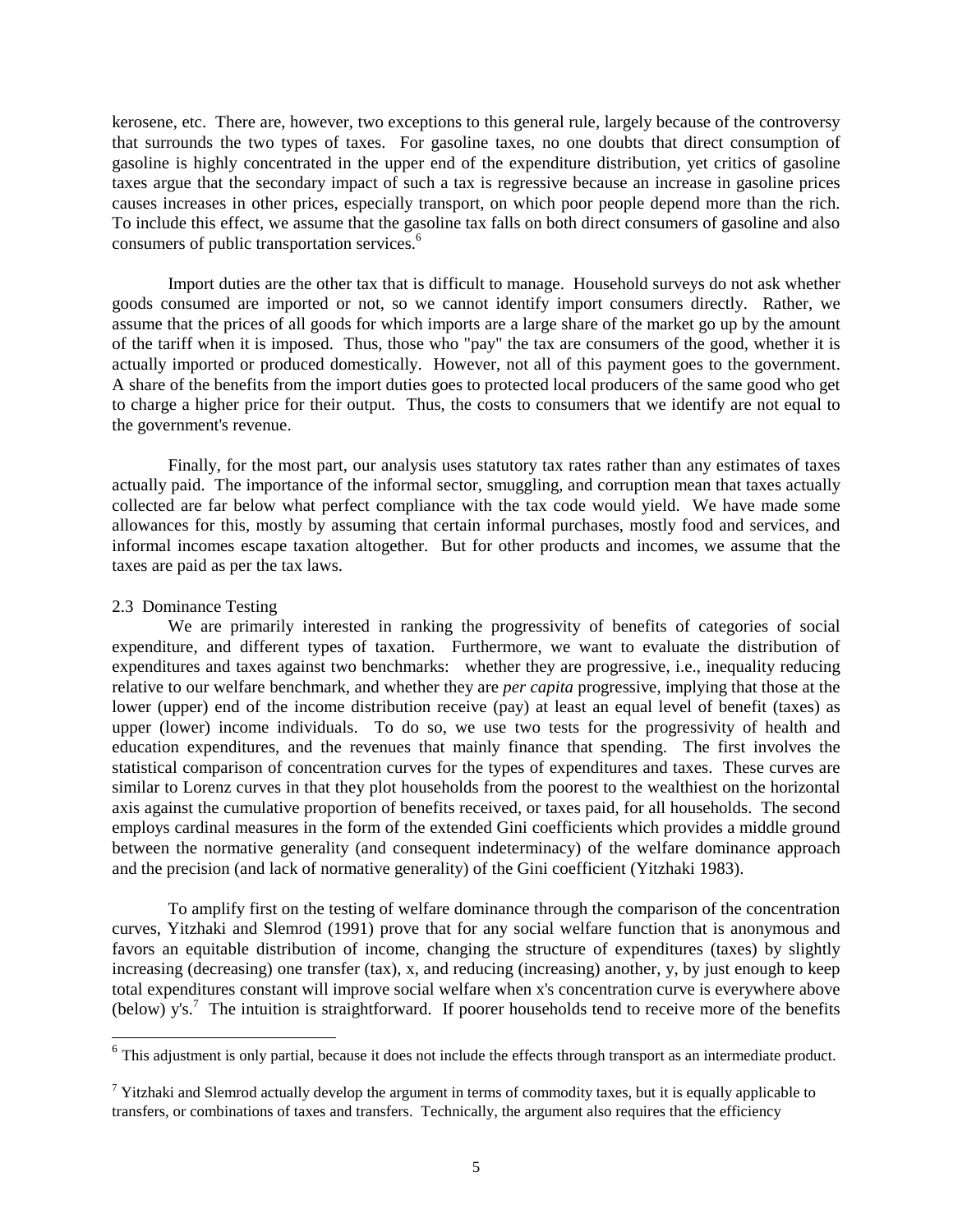associated with a particular type of social sector expenditure, say primary education, and less of another, say secondary education, then reducing expenditures on secondary education to pay for more of primary education will improve the distribution of welfare. An example on the tax side is that if the poor pay a greater proportion of export taxes than VAT, they will be better off if the latter are increased and the former are reduced. Yitzhaki and Slemrod refer to this as welfare dominance because of the analogy with the concept of second order stochastic dominance in the finance literature.

 In addition to comparing the concentration curves for different type of social services and categories of taxes, we also compare each concentration curve to two benchmarks: the Lorenz curve for per capita expenditures and the 45-degree line. We can say that an expenditure (tax) is progressive if it benefits (taxes) poorer households more (less) than wealthy ones, relative to their income, and regressive if the reverse holds. At the same time, public expenditures, especially in the social sectors, are often held to a higher standard than taxes in their being considered well-targeted to the poor only if the benefits go disproportionately to the poor in absolute terms, not relative to income. We will call such transfers "per capita progressive" and note that they have a concentration curve that is above the 45-degree line (concave rather than convex). We will call social services whose concentration curve is above the Lorenz curve but below the 45-degree line simply "progressive" and those below the Lorenz curve are "regressive," analogous to the standard tax literature.

 Because the concentration curves are constructed from sample data, comparisons between them are, or should be, statistical.<sup>8</sup> Beach and Davidson (1983) first derived distribution-free standard errors for comparison of independent Lorenz curves. However, while such standard errors are adequate for comparing distributions across independent populations, a problem arises in the case of testing dominance of social services and taxes that may be correlated with income, as well as each other. In a recent paper, Davidson and Duclos (1996) derive distribution-free standard errors for the difference between two concentration curves which may be dependent. We use the Davidson and Duclos' estimator to establish a confidence interval around the estimated concentration curves and then test for significant differences between them.

 In addition to accounting for the possible dependence between concentration curves, our tests differ from most of the literature in the way that we use the covariance matrix for the ordinate estimates. Typically, researchers who apply statistical tests use t-tests for the difference between the ordinates of two concentration curves at several abscissa (usually 0.1 to 0.9). Then they reject the null hypothesis of non-dominance when one of the ordinates differs statistically in the direction of dominance, as long as none of the other pairs indicates a statistically significant result in the opposite direction.<sup>9</sup> Howes (1996a) shows that we can only be sure that the probability of type I error is no more than the critical value if we reject the null hypothesis in the case that the difference in the ordinates of the two curves is non-zero for every ordinate tested and, obviously, that the difference be of the same sign. This decision rule is clearly less likely than the more common one to reject the null in favor of dominance. In practice, we find that it leads us to accept the null quite often, leaving us with little to conclude about the relative progressivity of categories of expenditures or taxes. However, bounding the size of the test at the risk of low power is consistent with standard econometric practice, and we follow it here. Of course, as indicated above, failure to reject the null leaves us with an indeterminate result, unless we can establish

 $\overline{a}$ 

consequences of the expenditure/tax change be at least neutral, i.e. that the efficiency of the allocation of resources not worsen with the change. This condition is more difficult to identify in practice, but we will assume that it is satisfied in our discussion.

 $8$  It is not unusual that findings regarding dominance are not based on statistical tests of differences in concentration curves. See for example, Jenkins and Lambert (1993).

<sup>&</sup>lt;sup>9</sup> See for example the recent paper by Gouveia and Tavares (1995).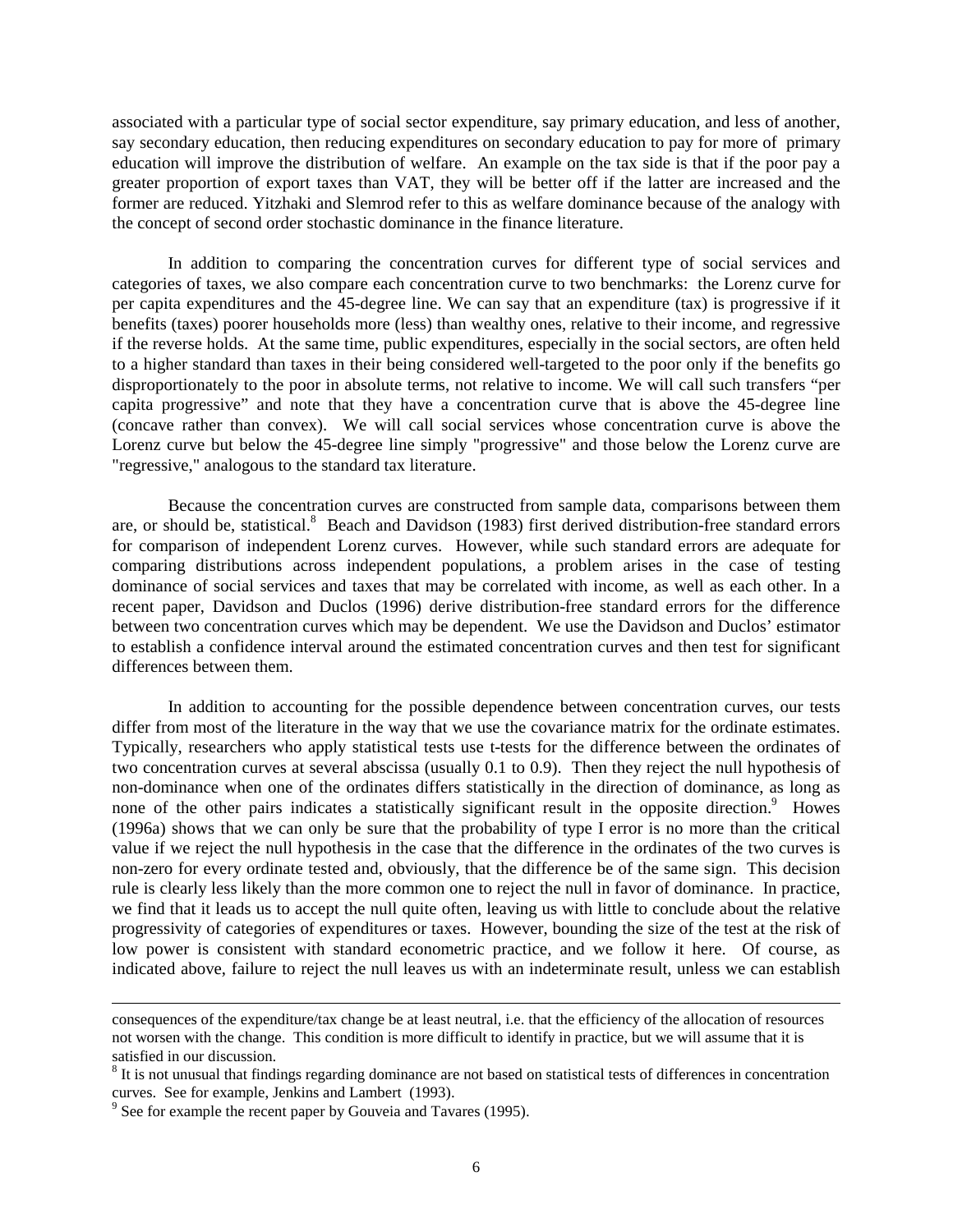that the two concentration curves cross, something shown by two significant differences in ordinates of opposite signs.

 In another paper, Howes (1996b) criticizes the use of (rather wide) quantiles for dominance testing. In theory, we can establish welfare dominance only if one concentration curve is above another at every point. In practice, when we determine dominance by relying on t-statistics that test for the difference of ordinates in two concentration curves, it is almost always the case that as we approach the extremes of the distribution (0 and 1), t-statistics go to zero. Statistical testing of very small quantiles is also limited by the sample size. As a result, establishing dominance at each point on the concentration curve is not feasible, and instead, we rely on what Howes refers to as "restricted" dominance. This involves excluding the extreme tails so that we reject the null of non-dominance even if the curves cross or are not significantly different in that range, e.g., the  $99<sup>th</sup>$  percentile. Choosing how restrictive to be is difficult and arbitrary. Most papers use ordinates at the deciles (0.1 to 0.9), which ignores fairly large sections of the income distribution and thus weakens the economic significance of any conclusion that one transfer dominates another. On the other hand, choosing very small quantiles reduces the power of the test as standard errors become based on very few observations per quantile. Based on relatively small sample sizes in our surveys, and the even smaller number of individuals who, for example, are enrolled in post-secondary education, we will extend the range of values over which we test dominance only to the fifth percentile of the income distribution at the bottom and the ninety-fifth percentile at the top.<sup>10</sup> In sum, our decision rule is this: using 20 equally spaced ordinates from 0.05 to 0.95, we reject the null in favor of dominance if all the t-statistics are greater than the critical value and of the same sign; or, we reject the null in favor of crossing if there are at least two significant t-statistics with opposite signs. Rejecting the null of non-dominance using the above procedure implies that one distribution is preferred over the other under any social welfare function that favors progressivity. This is indeed a demanding criteria, especially in light of the low power of the test.

 When the dominance tests fail to reject the null we are left with inconclusive results in terms of providing information on the relative progressivity of different types of public expenditures or taxes. In these cases, we resort to a second approach to draw conclusions about welfare evaluation and incidence analysis, the use of cardinal measures of welfare.<sup>11</sup> The most common is the Gini coefficient, though any of the several options for inequality indices are also plausible. Yitzhaki (1983) shows that an extended Gini coefficient can adjust the weight given to each point on a Lorenz curve and thus give a clearer notion of how more progressive social welfare functions would rank distributions. The coefficient is defined as:

$$
G(v) = -v * Cov\{e, [1 - F(y)](v-1)\}\ / \qquad v>1
$$

 $\overline{a}$ 

where e measures households' receipt of the benefits associated with a particular category of social service or payment of a particular tax;  $F(y)$  is the cumulative density function of the welfare ordering; is mean receipt (payment) of the social service (tax); and v is a parameter that affects the weighting of each point on the Lorenz curve. G(2) yields the traditional Gini coefficient, while values of v greater than 2 yield measures that give even greater weight to poorer households. Thus, by calculating the extended Gini coefficient for increasing values of v, we can gain a sense of how a more progressive (yet still cardinal) social welfare function ranks the value of a given public service. To draw conclusions similar to the dominance tests, we calculate Ginis for v values from 1.01 to 10 in steps of 0.5 for income and for

 $10$  Practically, this decision has important consequences: examination of the difference in ordinates in the top and bottom 5 percent of the income distribution often reverses a decision based on the deciles alone.

<sup>&</sup>lt;sup>11</sup> Our research testing for the progressivity of social insurance and assistance in Romania shows that using cardinal measures allows us to draw more inferences about the progressivity of public expenditures.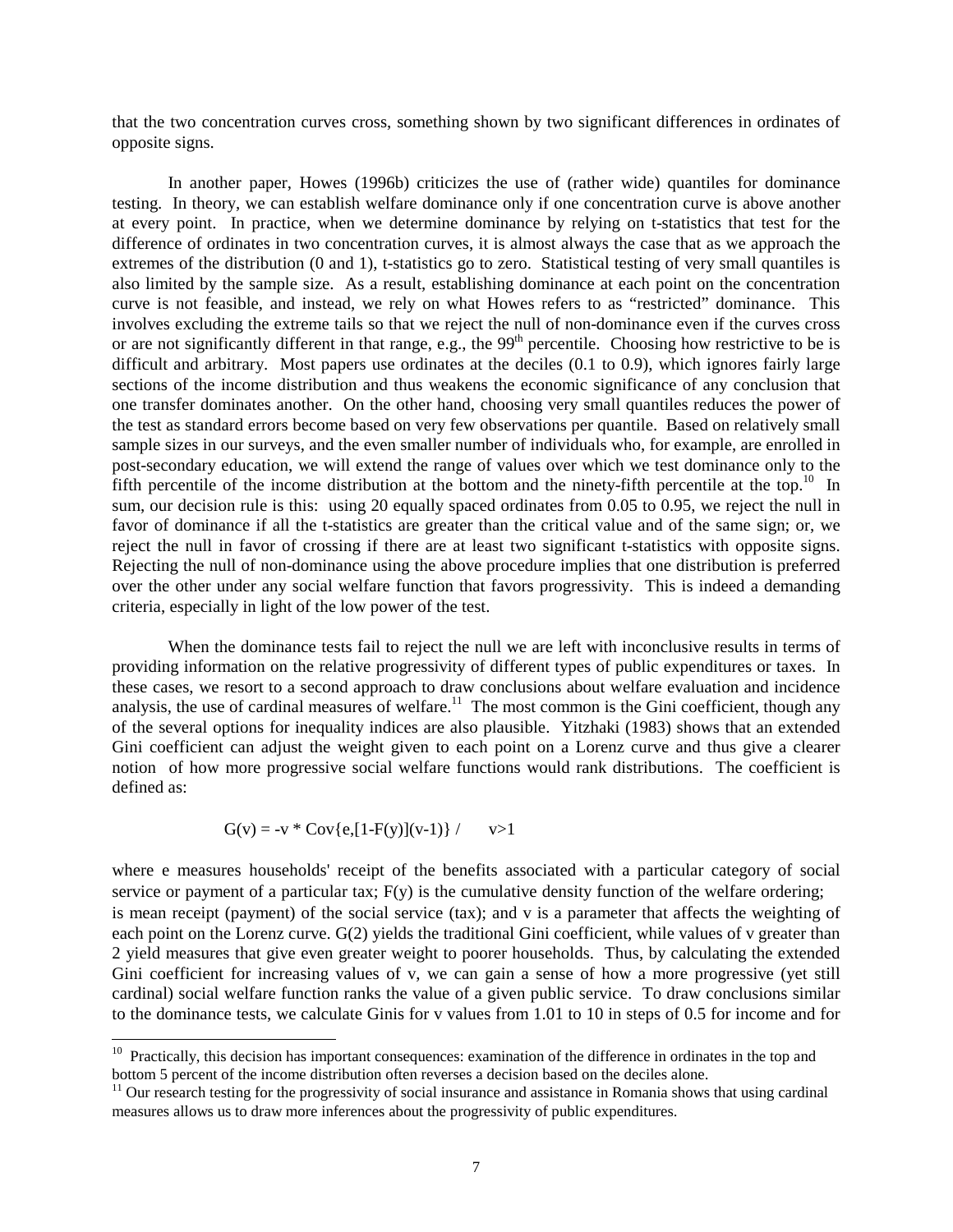all the transfers. Since a lower Gini signifies less inequality, if all 20 pairs of extended Ginis (from  $v =$ 1.01 to 10) are significantly less (more) for one of the social services (taxes), we conclude that it "dominates" the other. Our use of this term clearly does not have the same rigorous foundation in welfare analysis as the ordinal measure. We choose it only because the implied policy conclusion is similar, even if it is based on cardinal measures.

#### 3 RESULTS

In this section we present the results of the expenditure and tax incidence. In the case of the former, we report on 8 African countries: Côte d'Ivoire, Ghana, Guinea, Madagascar, South Africa, Tanzania and Uganda. Our choice of countries is determined by one major criterion: that there are reasonably high quality survey data available to us, with the appropriate types of information that allow us to determine who benefits from the provision of health and education services. In addition, all the surveys followed roughly the same design, helping ensure comparability across countries.

 Our country coverage for tax incidence is less comprehensive than that in the benefit incidence section. To do this analysis, we need both survey information and also in-depth information about tax codes, collection practices, etc. In practical terms, this requires a visit to the tax authorities of each country, and we have only been able to do that in four: Côte d'Ivoire, Guinea, Madagascar, and Tanzania. In Tanzania, the Human Resource Development (HRD) survey that we use throughout this paper lacks information on export production and wage earnings, important areas for tax policy research, so we have analyzed another survey, carried out by the Economic Research Bureau (ERB) at the University of Dar es Salaam and Cornell University, as well. This survey has a relatively small number of households, about 1000, but in areas where the two surveys cross, they are roughly consistent, so we have some confidence in the reliability and comparability of the results, despite the small sample.

#### 3.1 Benefits for Social Spending

## *3.1.1 Within Country Comparisons*

 The concentration curves for social sector benefits are presented, by country, in Figures 1 through 8. While a comparison of curves across countries does not present a constant picture, some general patterns emerge nonetheless. First, the most progressive of the social expenditures is primary education. In fact, a visual examination of the concentration curves for primary education would suggest they are concave in the cases of Ghana and South Africa. At the other extreme, the concentration curves for post-secondary education are usually most convex, and often fall below the Lorenz curve for household expenditures. This implies that the benefits associated with post-secondary schools are regressive, being more concentrated among the rich than consumption in general, itself already highly concentrated. Most of the concentration curves for health services and secondary education fall between the Lorenz curve and the 45-degree line so that they are progressive (relative to the expenditure distribution), but not per capita progressive (i.e., the rich still receive more benefits than the poor in absolute terms). We also observe that the concentration curves for non-hospital based health care are generally above those for hospital care. Many of the concentration curves for the social services cross each other, as well as the 45-degree line and the expenditure Lorenz curve, suggesting that at least in these cases, we cannot establish a clear dominance ordering.

 We next examine the country-specific results obtained using the dominance test methods outlined in the previous section (Table 2A through 9A). We are interested in determining whether social services (or more precisely, expenditures of these services) (1) are per capita progressive (i.e., where the concentration curve is above the 45-degree line implying that the poor receive more benefits than the rich in absolute terms), (2) are progressive (i.e., where the concentration curve is above the expenditure distribution, implying that the poor benefit more in relative terms), and (3) can be ranked or ordered by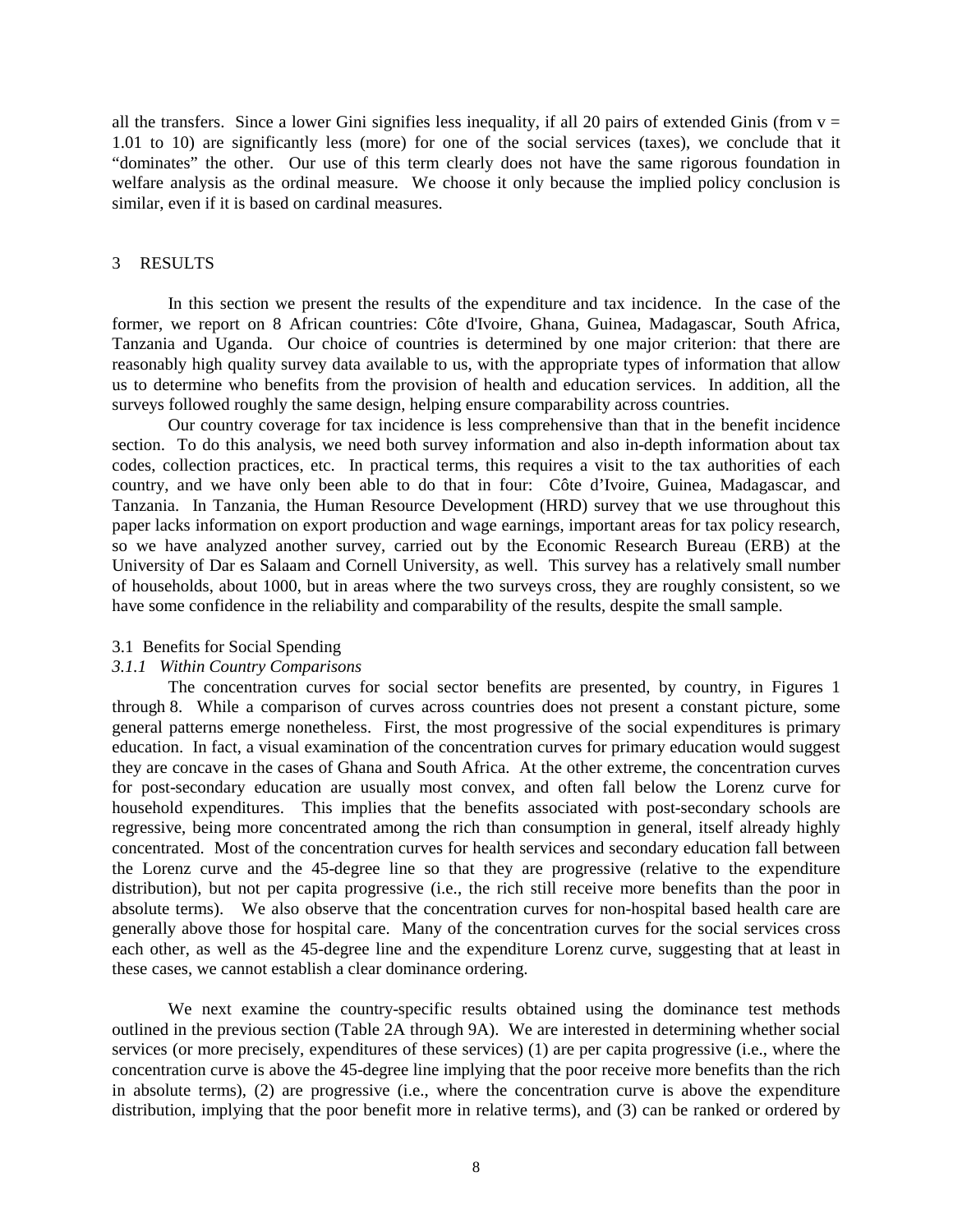their degree of progressivity. Based on t-tests for the difference between ordinates of two concentration curves at 20 abscissa, we find that with the exception of primary education in South Africa, no services are per capita progressive, i.e., we cannot reject the null that their concentration curves are equal to or below the 45-degree line. Conversely, there are many examples of the 45-degree line statistically dominating services – that is, where the poor receive less benefit from the service in per capita terms than individuals at the upper end of the expenditure distribution. We reject the null in favor of the dominance of the 45-degree line for: post-secondary school in Ghana, Guinea, Madagascar, South Africa, and Uganda; secondary school in Guinea, Tanzania, and Uganda; primary school in Guinea; hospital care in Ghana, Guinea, and Tanzania, and non-hospital care in Madagascar. In addition, there are a number of cases where we find statistically significant crossings with the 45-degree line:<sup>12</sup> primary education in Côte d'Ivoire, Madagascar, Mauritania, Tanzania and Uganda; secondary school in South Africa; hospital care in South Africa; and non-hospital care and South Africa.

 Comparisons between the expenditure Lorenz curve for household expenditures and various categories of social services reveal a number of cases where the latter dominate, i.e., where the services are progressive. Foremost, we can reject the null of non-dominance between public primary schools and the expenditure Lorenz curve in all countries. The same is true for non-hospital health care. That is, the benefits of primary school and health care outside hospitals are more progressive than the distribution of expenditures in African countries. This general pattern, however, does not apply to the benefits of hospital care, secondary and post-secondary education. Specifically, public secondary schools are only progressive relative to the expenditure distribution in the cases of Ghana and South Africa. The only other case of expenditure progressivity is hospitals in South Africa.<sup>13</sup>

 Pair-wise comparisons of social services also reveal some common patterns. Primary education dominates secondary education in all cases except Guinea, and South Africa; although, only in the case of South Africa can we statistically prove that secondary schooling is more progressive than postsecondary schooling.<sup>14</sup> We can only show that hospital care is less progressive than other facilities (e.g., clinics) in the case of Guinea despite that comparison with the Lorenz curves suggest that the latter are more progressive. When we compare primary education with non-hospital based health services we cannot reject the null of non-dominance, except in Madagascar, indicating no general ordering in terms of the progressivity of the two types of benefits.

 In light of the low power of the dominance test in general and the limited number of conclusion we are able to reach based on these tests, especially when it comes to the ordering of services, we next turn to the results of the cardinal measures. Our statistical tests for whether the entire range of extended Gini coefficients for any given pair of curves differ from each other enable us to reach more conclusions (see Tables 2B through 9B).15 Most important, we get a stronger sense of the orderings within health and education services. Hospital services are less progressive than other health services in all countries except Madagascar, Mauritania, and South Africa and public secondary schools are more progressive

l

 $12$  When observed, crossing assures us that a failure to reject the null of non-dominance is not due to large standard errors, but genuine ambiguity in welfare terms.

 $13$  There are also few cases of confirmed crossing of the concentration curves with the Lorenz curve: hospital care and secondary school in Guinea, secondary school in Madagascar and Uganda, and post-secondary school in Mauritania and Tanzania.

<sup>&</sup>lt;sup>14</sup> The high standard errors on post-secondary education, because of small number of observations, provide an explanation for this.

<sup>&</sup>lt;sup>15</sup> There are 31 cases where we find that according to the extended Ginis, the 45-degree line was more progressive than the service, as opposed to only 21 cases when we are able to reject the null in favor of the 45-degree line dominating the services. And, whereas using the dominance tests we find 27 cases of services being expenditure progressive, there are 35 such cases when using the extended Ginis.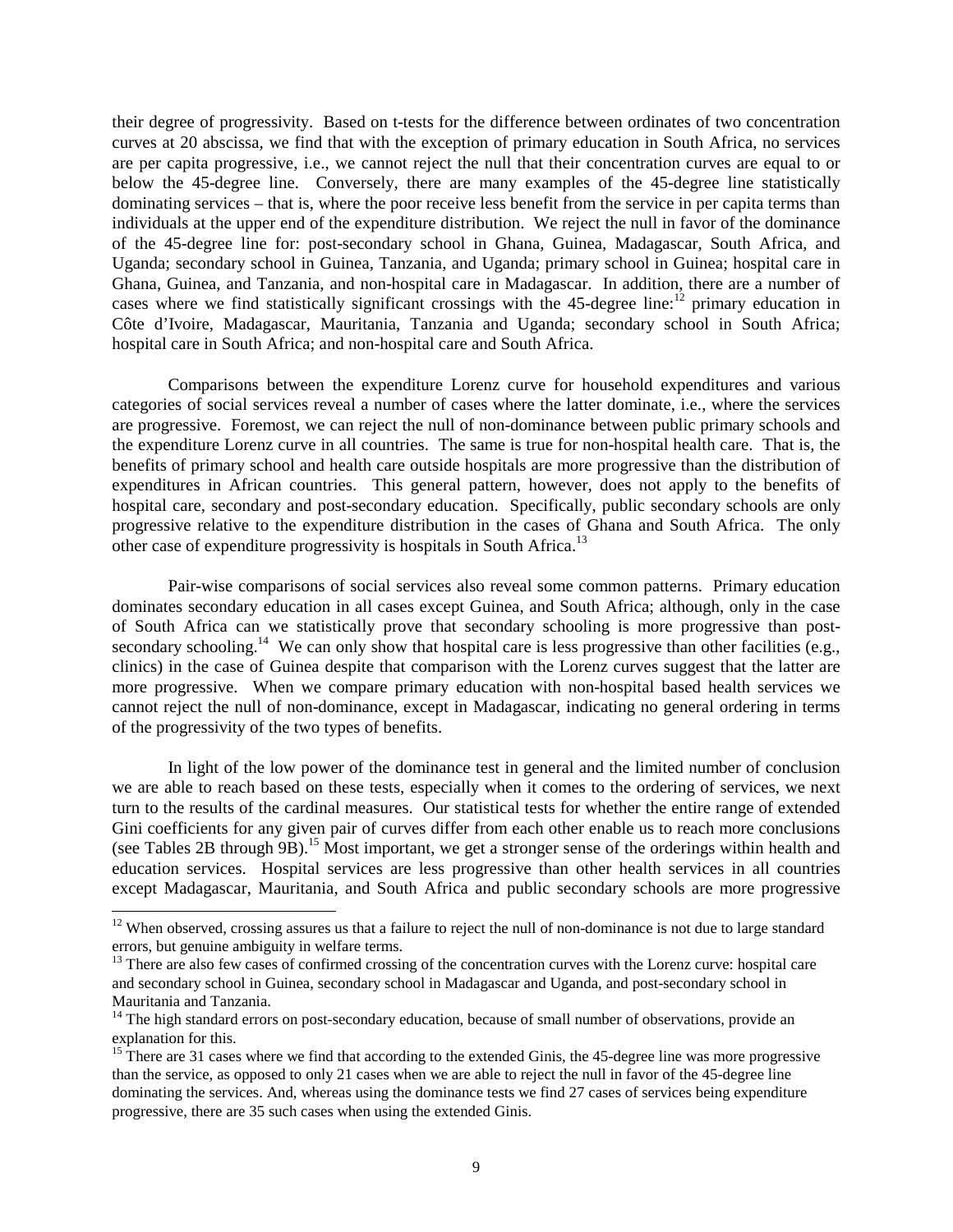than post-secondary school in all countries except Ghana, Guinea, and Mauritania. In addition we now find that secondary education is more progressive than the expenditure distribution in the case of Côte d'Ivoire (in addition to Ghana and South Africa), and hospital care is more progressive than the expenditure distribution in the cases of Côte d'Ivoire, Ghana, Mauritania, Tanzania and Uganda (in addition to South Africa).

### *3.1.2 Regional Disaggregation*

 $\overline{a}$ 

While the results above are based on national data, it is also possible to disaggregate the data regionally, and by gender. To illustrate, in Figures 9 and 10 we show the primary education concentration curves, distinguishing between rural and urban, and male and female, for Mauritania and Tanzania. These examples are consistent with a general pattern across countries in which the curves in the rural areas appear much more progressive than in urban areas. Statistical dominance test results support this picture. In the case of primary education, we reject the null of dominance between rural and urban areas in all countries except Côte d'Ivoire. And in the case of non-hospital health services, we do the same for the Côte d'Ivoire, Guinea, Madagascar and Uganda. This implies that services provided in rural areas are more progressive than those in urban areas. One can infer that, on the margin, directing more services to rural areas will likely contribute to a more progressive distribution of welfare.

In contrast, a comparison of the male and female concentration curves in all countries reveals few differences, as illustrated by Mauritania and Tanzania (Figures 9 and 10). This applies to both education and health. In fact, a review of the dominance test results indicates only one case where we reject the null that the concentration curves for males and females are the same – for primary education in Uganda, where the equality of the benefits of men's education exceeds that of women's education. Thus, unlike geographical targeting, there is no evidence here that social sector spending on men is more or less equitable than that on women.<sup>16</sup>

#### *3.1.3 Comparing Methods for Service Valuation: Binary Indicators vs. Disaggregated Unit Costs*

 In this section we compare the results of analyzing benefit incidence based on a simple dichotomous variable of whether or not an individual uses a service (e.g., goes to a clinic or attends school), with the unit subsidy valuation derived from dividing government budget data by government estimates of the number of individuals who use a service.<sup>17</sup> Our interest in making this comparison is to explore the extent to which the two methods differ, and to understand why.

 We are able to compare unit subsidies to the binary approach for health and education services in Guinea, Madagascar, and to a lesser extent, South Africa. In Guinea, our unit subsidies are disaggregated on the basis of the 5 regions of the country (see Appendix A, Tables A1 and A2). In Figures 11 and 12, we see that the concentration curve for non-hospital care shifts down when using unit values. These movements are due to a large difference in the per unit subsidies in Conakry versus other regions. For other health services, the Conakry value is much higher than in other regions, which increases the concentration of benefits because households in Conakry are generally better off than in other regions of the country. Exactly the converse is true of the education values, where at least one rural area has substantially higher unit values than Conakry, resulting in slightly less convex curves for the unit value approach. In terms of dominance testing, there is only one change in dominance orderings from the results that rely on the binary variable (Tables 10A and 10B): the 45-degree line no longer dominates primary education. In the case of comparisons based on the extended ginis, the only differences are that

<sup>&</sup>lt;sup>16</sup> There may be reasons to target services to women other than immediate reductions in income inequality, including greater returns on human capital investments in girls and women or an attempt to compensate for other gender inequities.

<sup>&</sup>lt;sup>17</sup> The unit subsidy data comes from Castro-Leal 1996a; Castro-Leal 1996b; World Bank 1996a; World Bank 1996b.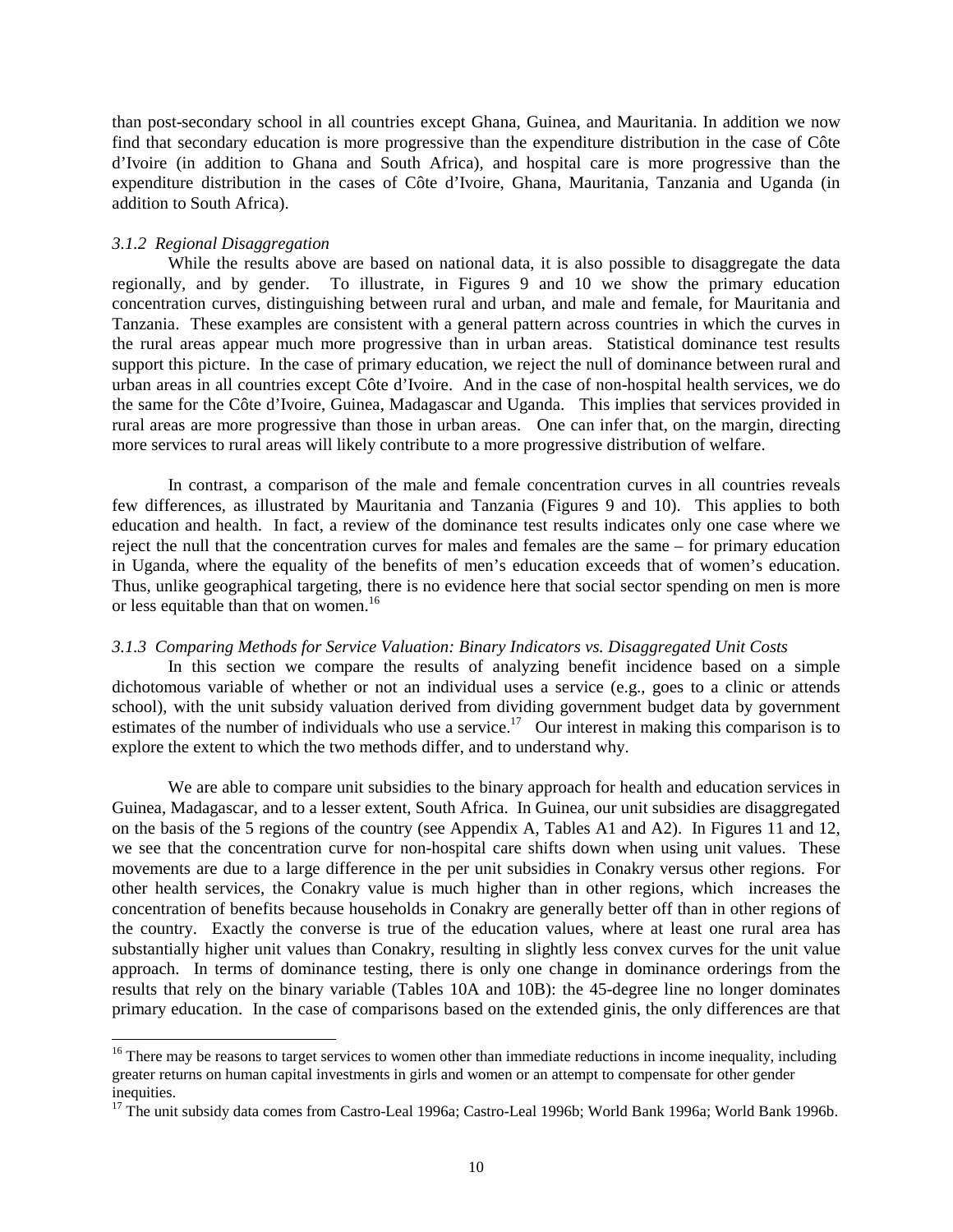secondary school is more progressive than hospitals when relying on unit values, and non-hospital services no longer dominate primary school as they do when using the binary method.

 Before presenting the dominance results from Madagascar, we once again refer to the unit subsidy figures in Appendix A, Tables A3 and A4. We are particularly skeptical about what we find to be somewhat implausible figures from Madagascar: that the unit subsidy for basic health care facilities in Antananarivo is far less than that in 4 of the other 5 regions. Conversely, the unit value of hospital visits is substantially more in Antananarivo than other regions, as we would expect, being more than 4 times greater in two instances. The reason for our skepticism is that we can think of no a priori reason nonhospital care is so much less expensive in the capital city, while hospital care is much more so. With this qualification, we first examine the concentration curves for the unit value versus the binary approach (Figures 13 and 14). The only perceptible change is a downward shift in the hospital curve. In terms of more formal dominance tests, there are no changes either relative to the Lorenz curve, the 45-degree line, or in the ordering of the progressivity of services (Table 11A). The same holds true for the statistical comparison of the extended Gini coefficients (Table 11B).

 In the case of South Africa, we have unit subsidy information, by region, only for health services. More specifically, we can distinguish between nine regions of the country, in terms of the unit costs of a visit to hospitals and health centers/clinics. These are shown in Appendix A, Table A5, where extremely large regional differences are noted. To no surprise, the unit subsidies are highest in the Northern Cape, and lowest in Eastern Transvaal. For health clinics, the difference is more than seven times, and for hospital benefits, the difference is almost fivefold. Despite these dramatic regional differences in unit subsidies, and the fact that an examination of the concentration curves indicates that over most of the range of values the binary approach makes services appear more progressive (Figure 15), we find no statistical differences from the binary approach in the ordering of health care, or in the comparisons relative to the 45-degree line or Lorenz curve (Tables 12A and 12B).

In addition to this regional disaggregation, we also have disaggregated unit subsidies, by race, for education. As show in Appendix A, Table A6, the spending per student is dramatically higher for whites than Africans, with that for coloureds falling in between. Also noteworthy is that the spending in the Homelands on Africans is far lower than the non-Homelands. When examining the concentration curves (Figure 16) and dominance results for the binary approach versus unit subsidies that take into account these dramatic racial differences, we find that the 45-degree line now dominates primary education, while just the opposite was true based on the binary approach (Table 12A). This same phenomenon occurs with the extended Ginis (Table 12B). Likewise, the 45-degree line now dominates secondary education in the comparison of the extended Ginis, while we observed crossing when using the binary approach. However, as with all the other cases, employing unit subsidies does not alter the finding that primary and secondary education are expenditure progressive, and university education is not. Another difference is that when the binary approach is used we find that secondary school is more progressive than university education. This is not the case when unit subsidies are employed. Thus, when there is a high correlation between income and the benefits of a service received by different segments of the population, employing unit values can have an important impact on the findings.

#### *3.1.4 Aggregation within countries*

We next aggregate the value of all the services to address the questions of whether the concentration curve for expenditures inclusive of the value of services dominates expenditures without the services. In addition, we examine the overall impact on the Gini coefficients with and without the total value of health and education services received. This discussion is limited to three county cases, Ghana, Guinea and Madagascar, since they are the only ones with the requisite and reliable unit value information for making such a comparison.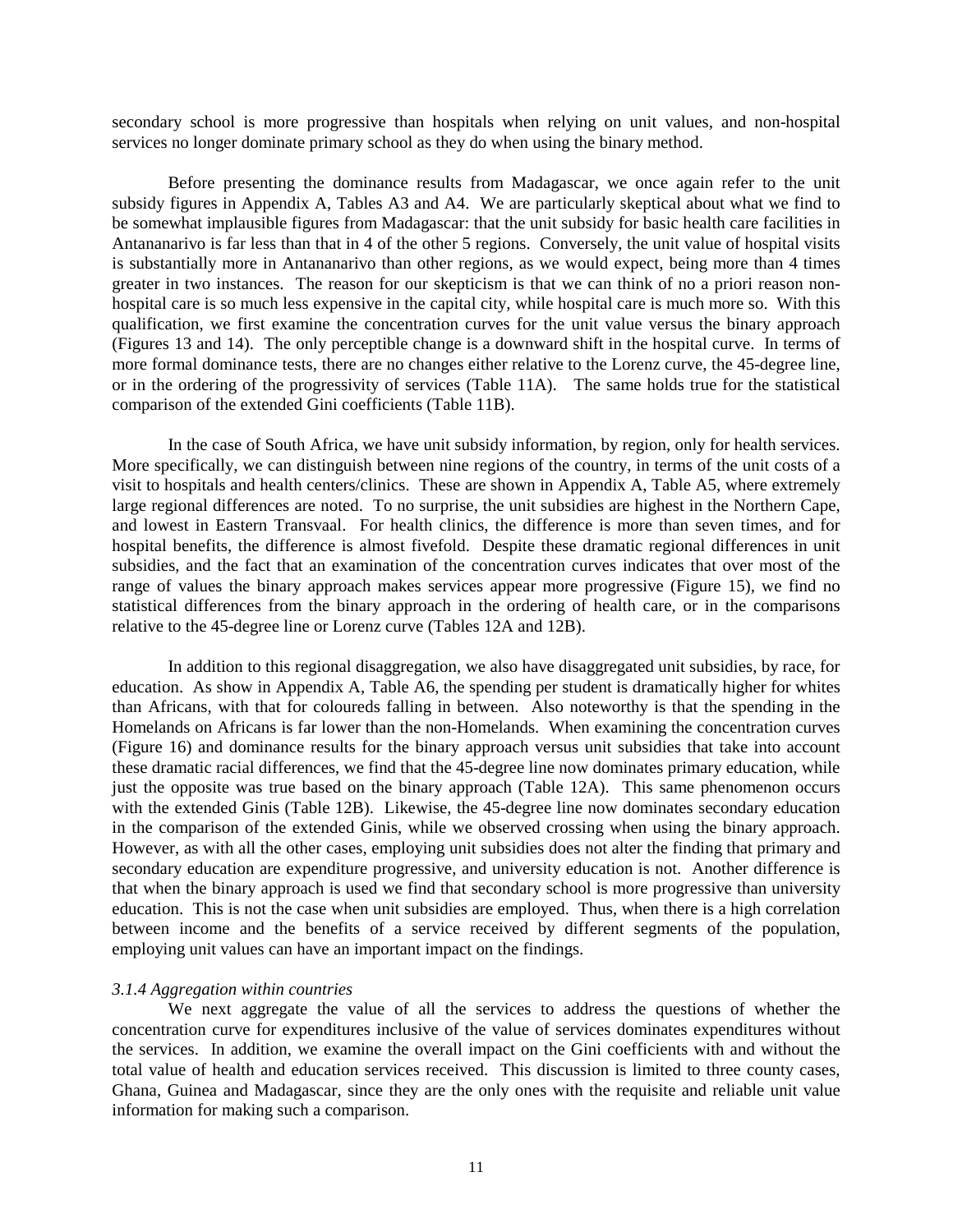Our dominance results indicate that in the case of Ghana and Madagascar, the expenditure distribution inclusive of the transfers is more progressive than without them. This reflects the fact that the sum of the values of health and education benefits, in both countries, is more progressive than the expenditure distribution. An examination of the standard Gini coefficient (i.e.,  $v=2$ ) reveals, however, that the overall effect on inequality of the health and education transfers is quite small: in the case of Ghana, the Gini without transfers is 0.3512 and the Gini with is 0.3403; in Guinea it changes from 0.4567 to 0.4536; and in Madagascar, from 0.4524 to 0.4377.

### *3.1.5 Cross-country Comparisons*

 In this section we explore inter-country comparisons of the progressivity of certain categories of social sector expenditure. Prior to doing so, however, we admonish caution in drawing inferences from these results. While all surveys in this study are quite similar in terms of the questionnaire design, the surveys undoubtedly differ in terms of sampling and non-sampling errors. These types of errors are not expected to effect significantly intra-country comparisons of the progressivity of expenditure, as presented above. However, they will detract from the quality of inter-country comparisons, as this study is not immune from the limitations of all similar exercises that examine inequality across different countries.

 As our point of departure, we present the per capita expenditure Lorenz curves (Figure 17). Inequality is lowest in Ghana, and highest in South Africa. Statistical tests of dominance of the country Lorenz curves reveal that South Africa's expenditure inequality is significantly worse than other countries' (Table 13). Likewise, Ghana's inequality is less than all but Mauritania's. Both Mauritania's and Tanzania's expenditure distribution is less concentrated than Guinea, Madagascar and Côte d'Ivoire. Expenditure inequality, based on a statistical comparison of the 20 pairs of ordinates is also found to be less in Uganda than Madagascar and Côte d'Ivoire. These findings from dominance testing are broadly consistent with our use of cardinal measures, with the exceptions of the additional finding from the Gini comparisons that equality is greater in Ghana than in Mauritania and Uganda than Guinea.

 In Figure 18 we present a cross-country comparison of concentration curves for primary education. Comparisons of the progressivity of primary education reveal that the concentration curve for South Africa (which unlike the other countries includes private as well as public schools) dominates those in Guinea, Tanzania and Uganda (Table 14A). When the extended Gini criteria is employed, the progressivity of benefits in South Africa exceeds all other countries (Table 14B). The findings about the relative progressivity in South Africa are particularly interesting in light of the extremely unequal expenditure distribution in South Africa. Also, in regard to education, the distribution of benefits associated with primary schools in all countries, except Mauritania, is more progressive than in Guinea. Based on the extended Ginis, Ghana's primary schooling is more progressive than all but South Africa and Madagascar.

Dominance testing further indicates that secondary schooling is more progressive in South Africa than Côte d'Ivoire, Guinea, Madagascar and Uganda; and in Ghana than Guinea and Uganda (Table 15A). Employing the extended Ginis, secondary school benefits in South Africa are also more progressively distributed than in all the other countries (Table 15B); and the secondary school concentration curve for Ghana also lies everywhere above all others, except South Africa. Postsecondary schools in South Africa dominate Guinea and Madagascar, and those in Ghana also dominate Madagascar. Employing the Gini criteria, we find that the benefits of post-secondary schooling are also more progressively distributed in Ghana than in South Africa, Mauritania, Madagascar, Guinea and Côte d'Ivoire (Table 16).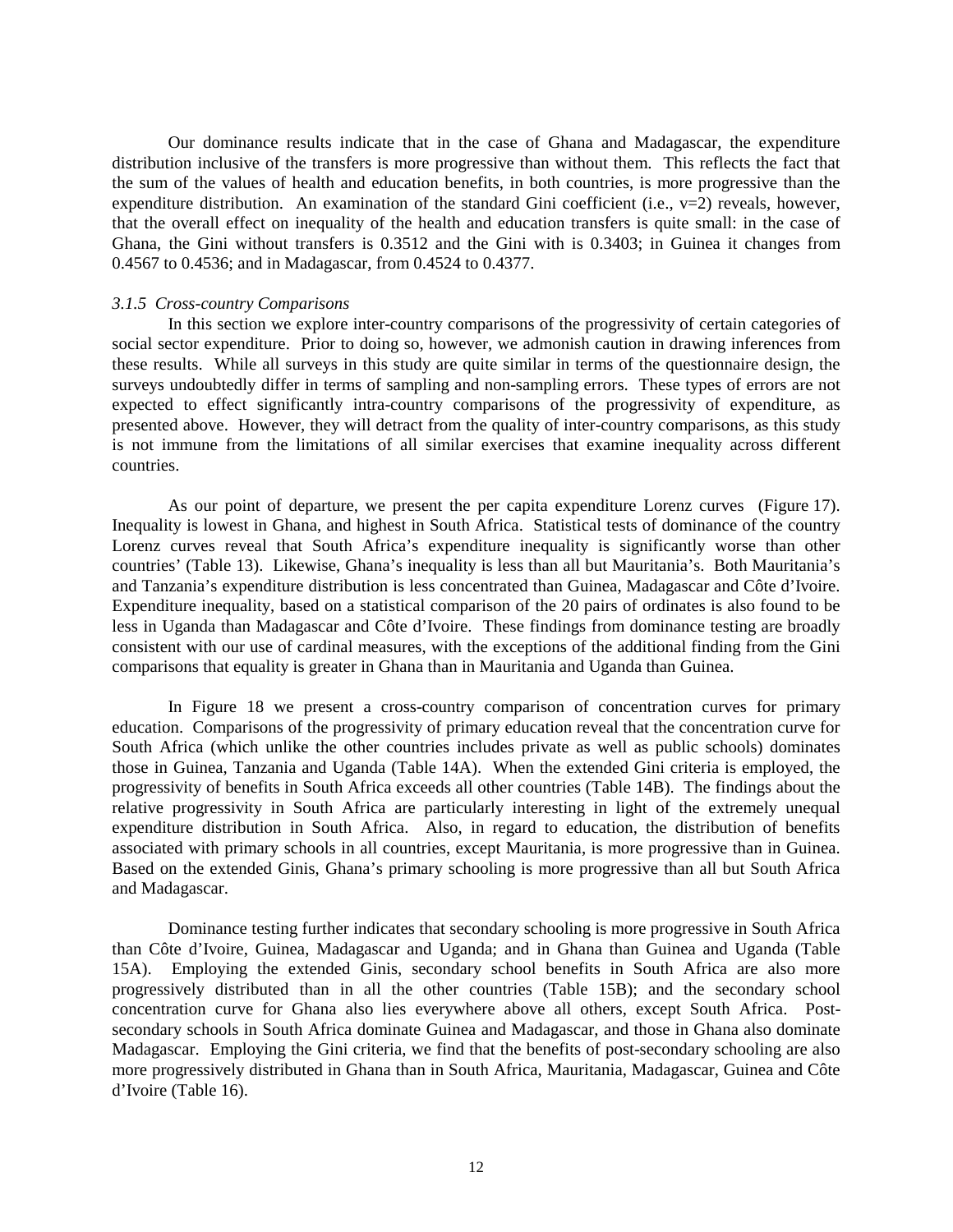The only dominance found in cross-country comparisons of non-hospital based health care is that, in Madagascar, services are less progressive than in Guinea and Uganda, a finding that applies to all countries when employing the extended Ginis (Tables 17A and 17B). When it comes to the distribution of benefits associated with hospital care, dominance results and extended Gini comparisons indicate that benefits are less concentrated in South Africa than Côte d'Ivoire, Ghana, Guinea, Madagascar and Tanzania (Table 18A). An additional finding is noted when we use the extended Gini comparisons: hospital benefits are less progressive in Guinea than all countries, with the exception of Madagascar (Table 18B).

 In the cases of Guinea and Madagascar, where we have unit value information on health and education, we sum up the benefits across types of social services, and across all social services. Of the four services we compare (hospitals, other health care, primary education, and secondary education), only one is significantly different: primary education subsidies in Madagascar are more progressive than those in Guinea. Further, because primary education is a large share of all subsidies, the sum of all subsidies for these four services is more progressive in Madagascar than in Guinea. 3.2 Tax Incidence

 In this section, we examine the impact of the other side of the budget on inequality in Africa. Not all taxes apply in all countries, and not all surveys include information on the same taxable expenditures or incomes, so the results are not as uniform here as they are in the expenditures section. We have aggregated all taxes on imports into one tax, "import duties," except sales or value-added taxes on imports, which we group with those taxes. Similarly, we have aggregated all non-petroleum excise duties into one group, "excises," in the graphs, though not in the tables. Many countries have eliminated export duties, including Guinea and Tanzania. In these cases, we use a hypothetical one percent tax on products that the country exports, applied to reported production.

 Figures 19 through 28 present the concentration curves for major taxes for our four countries (and five surveys). Five broad generalizations are evident: taxes on exports and kerosene (also called paraffin or petrole) are the least concentrated, which is to say the most regressive, $18$  in all countries. At the other extreme, taxes associated with automobile ownership, either license fees or direct purchase of gasoline or diesel fuel, are highly concentrated among the rich, which is not surprising. Perhaps more surprising is the fact that the concentration curves that depict who pays the taxes on gasoline via transportation services are also more concentrated, or more convex, than expenditures in all countries. This probably reflects the urban bias of transport expenditures. Taxes on wage income, which we assume are limited to wages earned in the formal sector, are also progressive in all countries. Finally, import duties, sales taxes, the VAT, and excise duties have concentration curves below the Lorenz curve (except for import duties and excises in Côte d'Ivoire), though they are less progressive than taxes on wages and automobile-related taxes.

 A careful statistical analysis does not bear all of these observations out, however. Tables 19 to 23 present the dominance tests for different taxes, by country. Using Howes' criterion, we often cannot reject the null that other taxes dominate (are more progressive than) export duties, nor can we reject the null of neutrality<sup>19</sup> despite the wide differences in the concentration curve. In part, this is due to the small number of exporters found in each sample, which leads to large standard errors. But it is also true

 $\overline{a}$ 

<sup>&</sup>lt;sup>18</sup> Because we are now dealing with taxes rather than benefits, we have to reverse our normative judgments.

Concave, or less convex concentration curves are the least progressive, because they distribute the taxes most evenly rather than concentrating them among the rich. Similarly, in the tables, a D now indicates that the column variable dominates the row.

 $19$  A tax is neutral if its incidence is the same as expenditures in general, i.e. the concentration curve is the same as the Lorenz curve.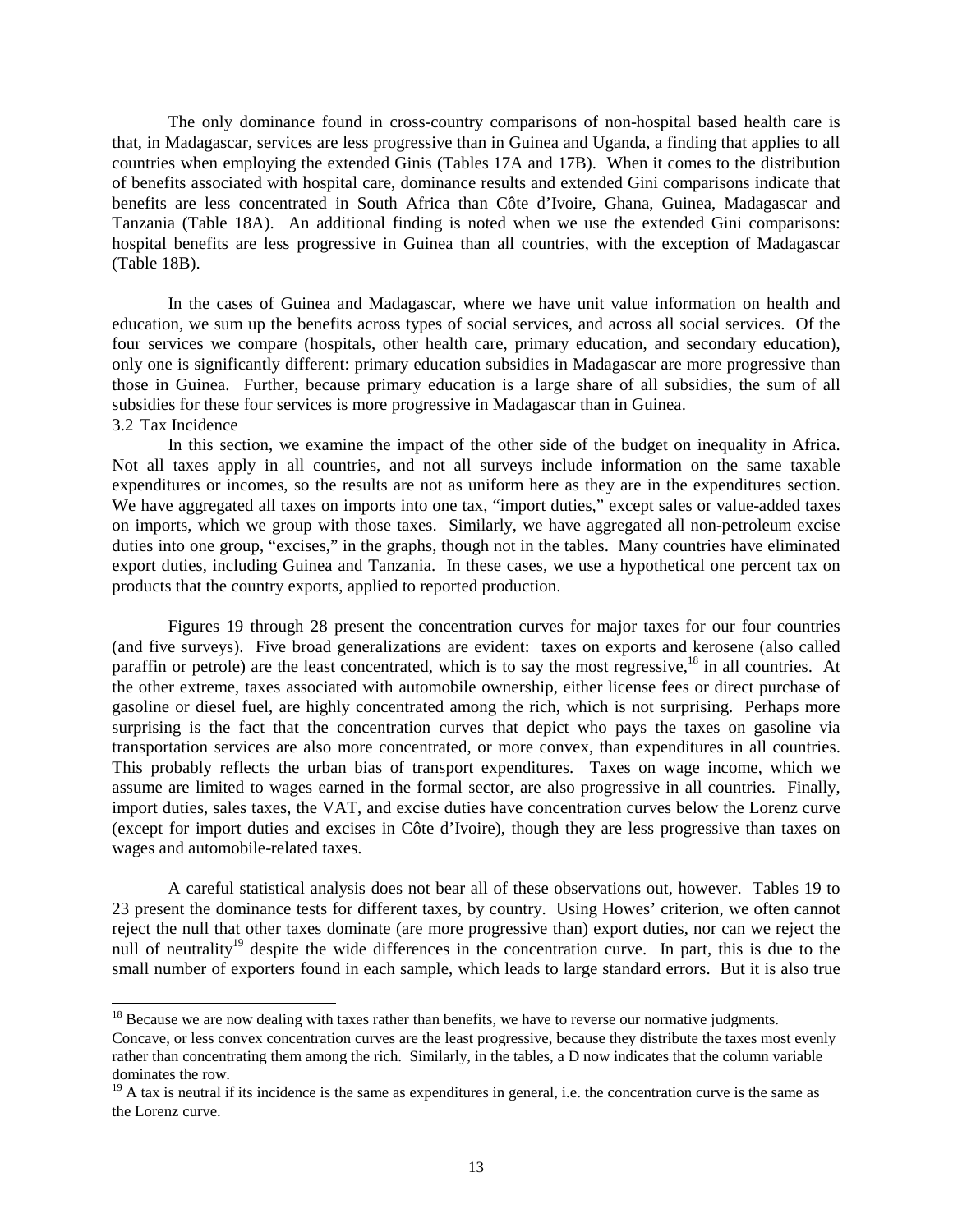that the concentration curves for exports are sinusoidal, indicating that neither the very poor nor the very rich tend to pay much of this tax. That is consistent with the notion that export farmers are better off than other farmers, but that farmers as a group are worse off than non-farmers. This implies that the concentration curve for exports will be close to or cross most other curves: the progressive ones near zero and the regressive ones near one. Using the extended Gini criterion allows somewhat more definitive results, though household expenditures still do not dominate export duties in Madagascar and Tanzania, i.e. we cannot conclude that they are regressive.

 In contrast, the results for taxes on petroleum products are generally statistically significant as well as being consistent across countries. Gasoline excises are progressive in all four surveys that record gasoline expenditures. Somewhat more surprisingly, use of public transport, which pays gasoline taxes indirectly through the cost of fuel, is either neutral or progressive in all the surveys, so that when we combine gasoline taxes paid both directly and indirectly through public transport, the result is also progressive.

Using Howes' criterion, kerosene duties are regressive in three of five surveys and neutral in the others (Côte d'Ivoire and Tanzania/HRD). Using the Gini criterion, they are regressive in Côte d'Ivoire as well. $20$ 

 Test statistics also indicate that wage taxes are progressive in three of four surveys, with the Tanzania/ERB survey being the exception. It is worth noting, however, that the concentration curve for wage taxes in that survey is quite convex. Only the crossings near zero and one prevent a rejection of the null of neutrality.

 Broad-based taxes on imports and sales or value-added are significantly more concentrated than expenditures in Guinea, Madagascar, and Tanzania/HRD, while we cannot reject the null of nondominance for Côte d'Ivoire and Tanzania/ERB. Comparison of the extended Ginis changes these conclusions only slightly: import duties become regressive in Côte d'Ivoire (the only such case for consumption taxes) and progressive in Tanzania/ERB, while import duties in Tanzania/ERB become progressive as well. Thus, even though the concentration curves for these broad-based taxes tend to be closer to the Lorenz curve, we can usually reject the null in favor of progressivity because the standard errors are small. This reflects the large number of households which pay these taxes.

 Finally, excise duties on tobacco, alcohol, and non-alcoholic beverages are progressive in Madagascar and the two Tanzania surveys, but either neutral (by the dominance criterion) or regressive (by extended Ginis) in Côte d'Ivoire. We should note that, because of the social stigma attached to consumption of alcohol and tobacco, reporting of expenditures for these products is often unreliable, which affects the reliability of these results. Further, the degree of misreporting may well vary by consumption level and by socio-cultural environment, making comparisons particularly difficult.

## *3.1.2 Inter-country comparisons*

 $\overline{a}$ 

 Figures 29 to 36 and Tables 24 to 31 present cross-country comparisons of concentration curves for each particular type of tax, along with statistical tests of their differences. Unlike the expenditures comparisons, there are no clear patterns here. The vast majority of the statistical tests accept the null of non-dominance. The only possible conclusion might be that excises duties and taxes on gasoline appear to be somewhat more regressive in Côte d'Ivoire than other countries. This may reflect Côte d'Ivoire's relative wealth compared to the other economies, and a high income elasticity of demand for these products. It is also worth noting that there is only one statistically significant difference for the two

 $20$  The HRD survey in Tanzania did not include a question about gasoline consumption, so it is possible that some gasoline consumption was recorded as kerosene, thus making it appear less regressive than is actually the case.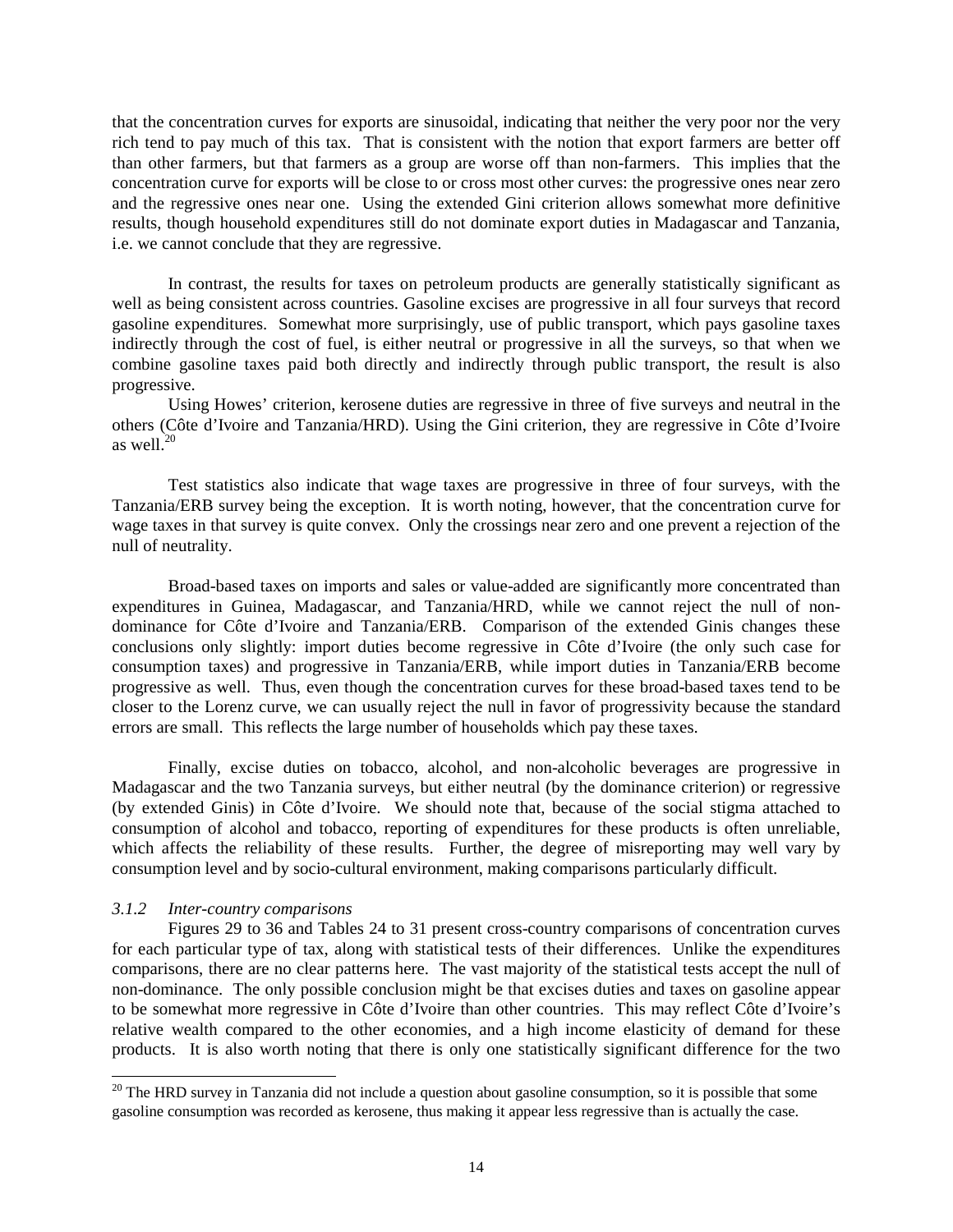different Tanzania surveys, for non-petroleum excises.<sup>21</sup> Consistency between the two surveys lends credibility to the methods and to our simultaneous use of both.

## 4 SUMMARY AND CONCLUSIONS

To conclude, we will both summarize our results and comment on methodological issues that we feel are particularly important for future research.

### 4.1 Summary of Results

 $\overline{a}$ 

 An important initial observation is that expenditure inequality is high in Africa. In several countries, it is much higher than one might expect based on the Kuznets hypothesis. Thus, inequality is a problem that merits policy makers' attention. Among the taxes and expenditures that we review, many are progressive and thus will mitigate the existing inequality somewhat, but the effect is often small and inadequate. African governments would do well to consider how to better target both their taxes and expenditures.

 For the benefits of public services in the social sector, most are progressive, but only primary schooling in South Africa is per capita progressive, and only when using the binary approach. This implies that even the most progressive social services go disproportionately to wealthy people, rather than to the poor, a cause for serious concern. While we recognize that active means testing is administratively and politically difficult, probably impossible, in the African context, our results suggest that general provision of social services as carried out today in Africa is a poor substitute for welltargeted transfer payments to the poor. Of course, there are other arguments in favor of social spending, based on externalities associated with them, but hopes that such spending will have a substantial impact on Africa's skewed expenditure distribution are misplaced.

 Individually, primary education services tend to be the most progressive of the five we consider, and university education is the least progressive, to the point of being regressive in many countries. Secondary education and both types of health care usually fall in between, with no clear ordering. Within health services, however, hospital care is less progressive than care at other health facilities.

 On the tax side, the results are somewhat more optimistic. Many taxes are progressive in Africa, including some broad-based taxes such as the VAT and wage taxation that are preferable from an efficiency as well as an equity perspective. Taxes on gasoline and diesel consumption, which also have an efficiency justification because of the negative externalities associated with them, are highly progressive. This is true even when we include the indirect effects of the petroleum taxes on users of transportation services, although our analysis still does not include other indirect effects that result from gasoline's status as an intermediate input. Nevertheless, the evidence to date contradicts arguments that increased in higher gasoline taxation, an unpopular but increasingly common policy option for African governments trying to raise revenues, is regressive.

 At the other extreme, taxes on kerosene are generally regressive in Africa, so that general increases in petroleum taxation would not be as progressive as reliance on gasoline and diesel taxation alone. In addition, export taxation often appears to be regressive, although it is difficult to get strong statistical results in this regard. However, beyond the limitations of any one sample, the fact that export duties consistently have the highest concentration curve in all countries examined adds weight to the conclusion that they are regressive. Given the well-known efficiency arguments against such taxation, it

 $21$ <sup>21</sup> This conclusion applies to other comparisons for taxes not included in these tables as well.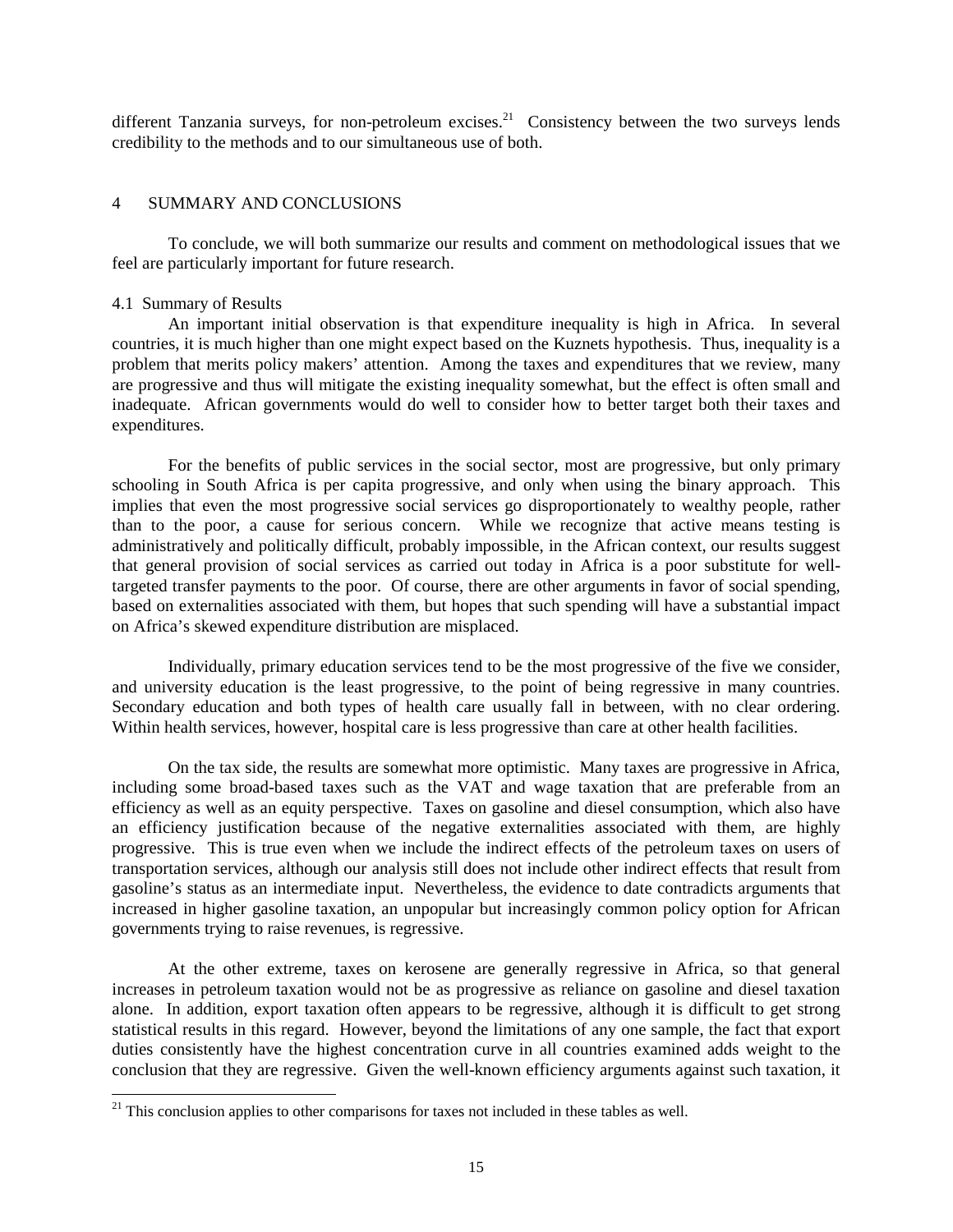seems advisable to move away from them as quickly as possible, as indeed many African governments have done in recent years.

 For both social services and taxes, cross-country comparisons reveal little of interest. Inequality in South Africa is significantly greater than in any other country, which is not surprising. At the same time, it is interesting that the distribution of social services is more progressive there than in other countries. Beyond these findings, no consistent patterns emerge from the cross-country analysis.

## 4.2 Methodological Observations

 One clear implication of our work is that statistical testing is important. While the concentration curves are a very useful way to summarize a lot of information, our experience shows that the standard errors differ substantially among curves. Often, curves that appear to be "far apart" are not statistically distinguishable, while other that are "close" are. Thus, even though statistical testing remains relatively rare in the literature, it makes an appreciable difference.

 That said, we recognize that there is considerable controversy surrounding the "correct" way to perform tests, a controversy that we make no attempt to resolve or even weigh in this paper. Instead, we have selected procedures that are consistent with regular econometric practice, even though those procedures make it difficult to reject the null of non-dominance in many cases. Our inability to reject the null of equal concentration curves is particularly striking in light of our comparisons of extended Gini coefficients, which much more frequently yield a rejection and suggest more definitive results in terms of the ordering of the curves. This is true even though we use parameter values for the extended Ginis that implicitly test for dominance at a wide range of social welfare functions, in fact, a range well beyond what many people would consider a reasonable social welfare function. In any case, a useful extension to this research would be to explore the consequences of other decision rules and testing procedures.

Our comparison of simple use/no use indicators of social services vs. valuations based on unit costs at a regional level shows few significant differences. This is not so much due to a lack of correlation between welfare and the disaggregation variable (region). We know that residents of rural regions are poorer than those in urban areas. Rather, the estimated cost of service does not vary systematically with region. It is as common to find higher expenditures per student or patient in poorer regions as lower ones. Our prior intuition is that this reflects data and/or valuation problems, not the true value of services to the recipients, which we would expect to be lower in rural (and thus, poorer) areas. The one case where the unit value approach clearly gives a different answer is education disaggregated by race in South Africa. Here, both the disaggregating variable and the amount spent per pupil are clearly correlated with welfare, yielding concentration curves that are significantly more convex than the simple binary approach.

 If the disaggregated expenditure data that are necessary for the unit value approach were readily available, it would be simple and advisable to make the comparison in any analysis. Unfortunately, the data are often not available in Africa, and collecting them is an expensive and time-consuming task. Our results suggest that it is usually not worth the effort, except in cases where one expects a clear correlation between welfare and both the disaggregating variable and the estimated unit cost.

## 4.3 The Last Word on Tax and Expenditure Progressivity in Africa?

 Certainly not! By choosing to examine as many surveys and countries as possible, we are forced to make fairly arbitrary choices about methods, and to use rather simple ones. Future work that concentrates on only one country at a time would allow greater attention to idiosyncratic details and broader explorations of variations in the methods. In particular, we think that there is room for useful research in four main areas: sensitivity of the results to the methods chosen; valuations of public services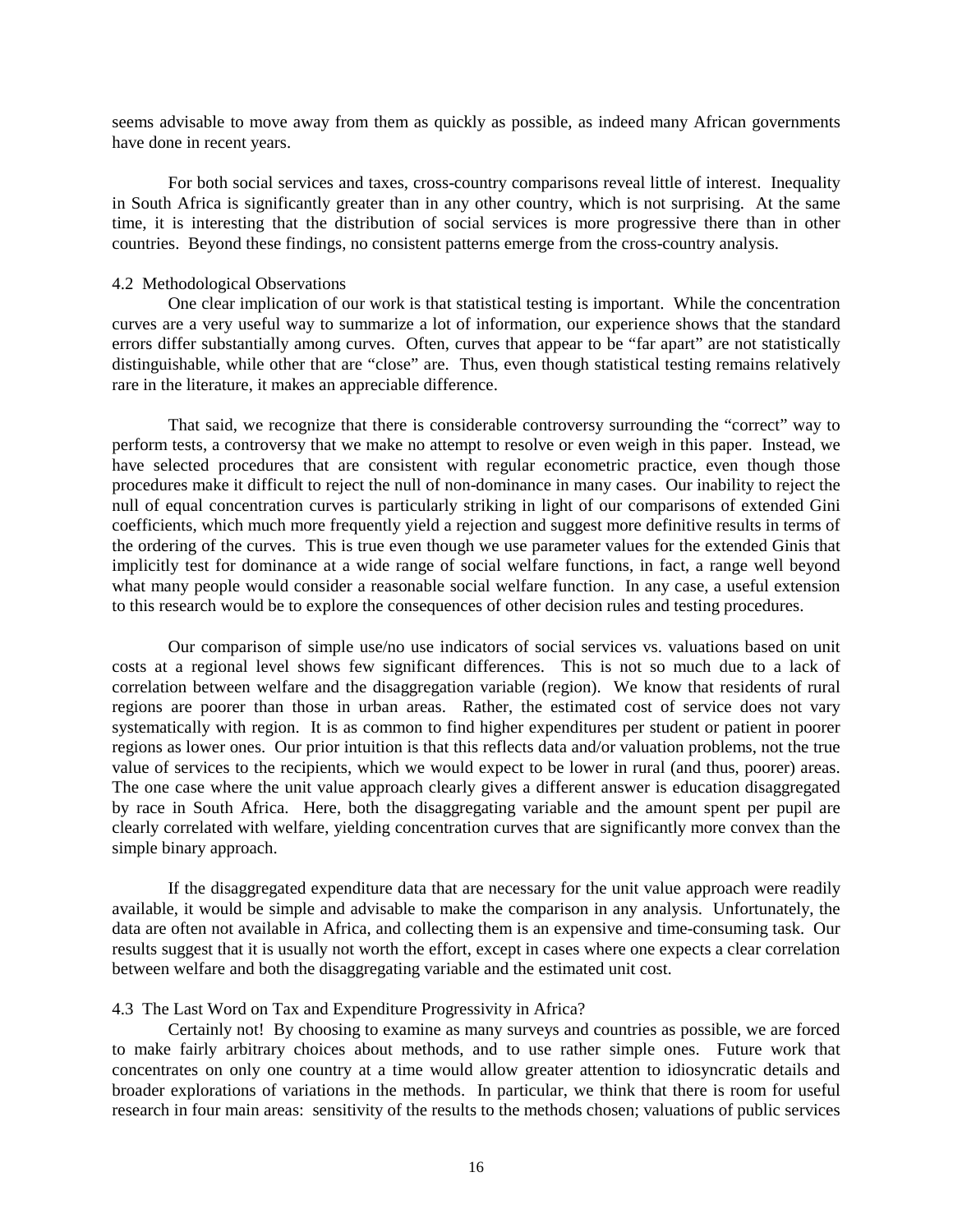on the basis of demand function estimates; estimation of marginal rather than average benefits; and more careful consideration of the general equilibrium consequences of tax policy.

Research that we have done in Romania (Sahn, Younger, and Simler, 1999) suggests that dominance results are quite sensitive to many methodological choices, including the number of ordinates used for the test, the decision rule, and the household scaling factor. This suggests that drawing conclusions about dominance results requires a good deal of judgment, not simply the mechanical application of a given set of rules. Explorations of these issues in Africa will provide useful guidance to researchers wanting to know where to look for lack of robustness in their results.

 All of the results that we report in this paper implicitly assume that demand and supply elasticities are zero, i.e. that quantities consumed do not change when taxes or subsidies change. This assumption greatly simplifies the analysis, and it does provide accurate first-order approximations to the true incidence (Younger, 1997), but it is an obvious area for improvement. Future research would do well to relax this assumption by estimating demand functions for individual services and for systems of goods and services. Likewise, attempting to determine whether an extra unit of currency spent on schooling will have a greater or lesser benefit to the poor than the benefits they receive on average from present spending is important for telling us how the tax/benefit incidence would change after a change in policy.

 The research also ignores general equilibrium considerations. On the expenditure side, this is probably not a restrictive assumption, but it is clearly a problem with the analysis of tax incidence when taxes fall on intermediate inputs. This is especially a concern for the analysis of petroleum excises and import duties. Exploring these implications may lead to different conclusions than we have found here and should be a priority for future research.

 Finally, we reiterate our warning of the introduction: equity is not the only concern of economic policy. In addition to improving the methods of incidence analysis, there is great scope for research into the efficiency consequences of tax and expenditure policy changes. That is, rather than simply describing who benefits under the present state of affairs, researchers should explore comparative static exercises. That, in turn, requires demand estimates that will tell us how taxpayers and public service users will respond to changes in policy, questions that are important for policy makers to consider. We have had to limit our explorations in other directions, and we have surely missed important details that an analysis of a single country would improve upon. By modeling neither demand functions nor general equilibrium consequences, we have also kept our methods simple, but we recognize that a more sophisticated examination of the issues that we address might yield different results.

 In the end, this paper should be seen as a first crack, not the last word. Indeed, we hope that its strong assumptions will spur other researchers to pursue the analysis, examining both individual countries in greater detail and exploring the implications of different methods.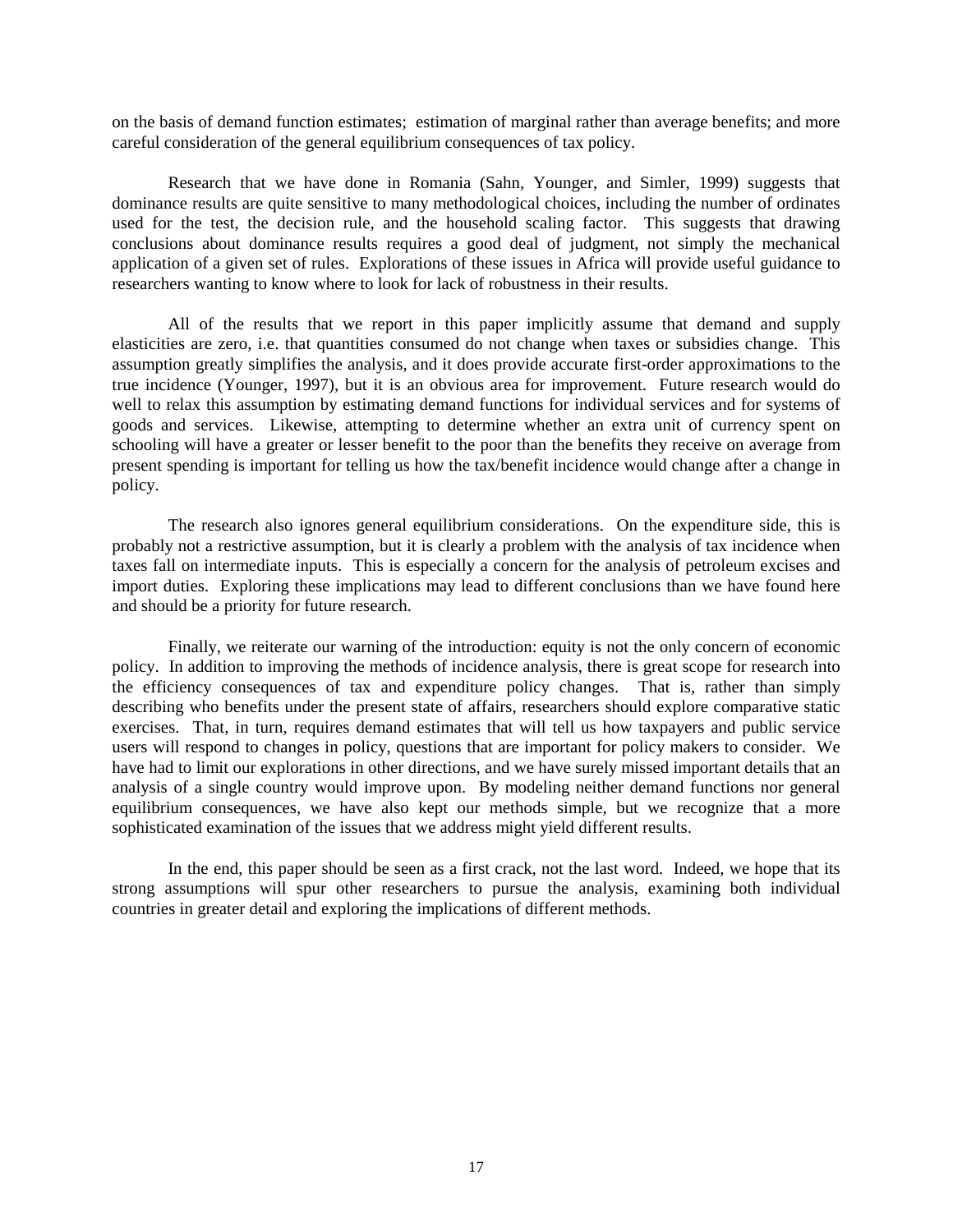- Beach, C.M. and Davidson, R. 1983. "Distribution-free statistical inference with Lorenz curves and income shares." *Review of Economic Studies*, 50 (3): 723-735.
- Bishop, J.A., Formby, J.P. and Smith, W.J. 1991. "International comparisons of income inequality: tests for Lorenz dominance across nine countries." *Economica*, 58: 461-77.
- Blundell, R. and Lewbel, A. 1991. "The information content of equivalence scales." *Journal of Econometrics*, 50: 49-68.
- Browning, M. 1992. "Children and household economic behavior*.*" *Journal of Economic Literature*, 30: 1434-75.
- Buhmann, B., Rainwater, L., Schmaus, G., and Smeeding, T.M. 1988. "Equivalence scales, well-being, inequity, and poverty: sensitivity estimates across ten countries using the Luxembourg income study (LIS) database*.*" *Review of Income and Wealth,* 34: 115-42.
- Castro-Leal, F. 1996a. "The Impact of Public Health Spending on Poverty and Inequality in South Africa." PSP Discussion Paper Series, 101, Poverty and Social Policy Department, World Bank (December).
- Castro-Leal, F. 1996b. "Poverty and Inequality in the Distribution of Public Education Spending in South Africa." PSP Discussion Paper Series, 102, Poverty and Social Policy Department, World Bank (December).
- Castro-Leal, F., Dayton, J., Demery, L., and Mehra, K. 1997. "Public Social Spending in Africa: Do the Poor Benefit?" PSP Discussion Paper Series, 1779, Poverty Anchor, World Bank (December).
- Coulter, F.A.E., Cowell, F. and Jenkings, S. 1992a. "Equivalence scale relativities and the extent of inequality and poverty." *The Economic Journal*, 102: 1067-82.
	- \_\_\_\_\_\_\_\_\_\_ 1992b. "Differences in needs and assessment of income distributions." *Bulletin of Economic Research*, 44(2): 77-124.
- Cornia, G.A., R. Jolly, and F. Stewart. 1987. *Adjustment with a human face*. Vol. 2. Oxford: Clarendon Press for UNICEF.
- Cutler and Katz. 1992. "Rising inequality? Changes in Distribution of income and consumption in the 1980s." *American Economic Review Papers and Proceedings*, May: 546-551.
- Davidson, R. and Duclos, J.Y. 1996. "Statistical inference for the measurement of the incidence of taxes and transfers." *Cahier de recherche 9521*, Laval University: Center for Research on Economics and Financial Applications.
- Deaton, A. and Muellbauer, J. 1980. *Economics and consumer behavior.* Cambridge: Cambridge University Press.
	- \_\_\_\_\_\_\_\_\_\_ 1986. "On measuring child costs: with applications to poor countries." *Journal of Political Economy*, 94: 720-44.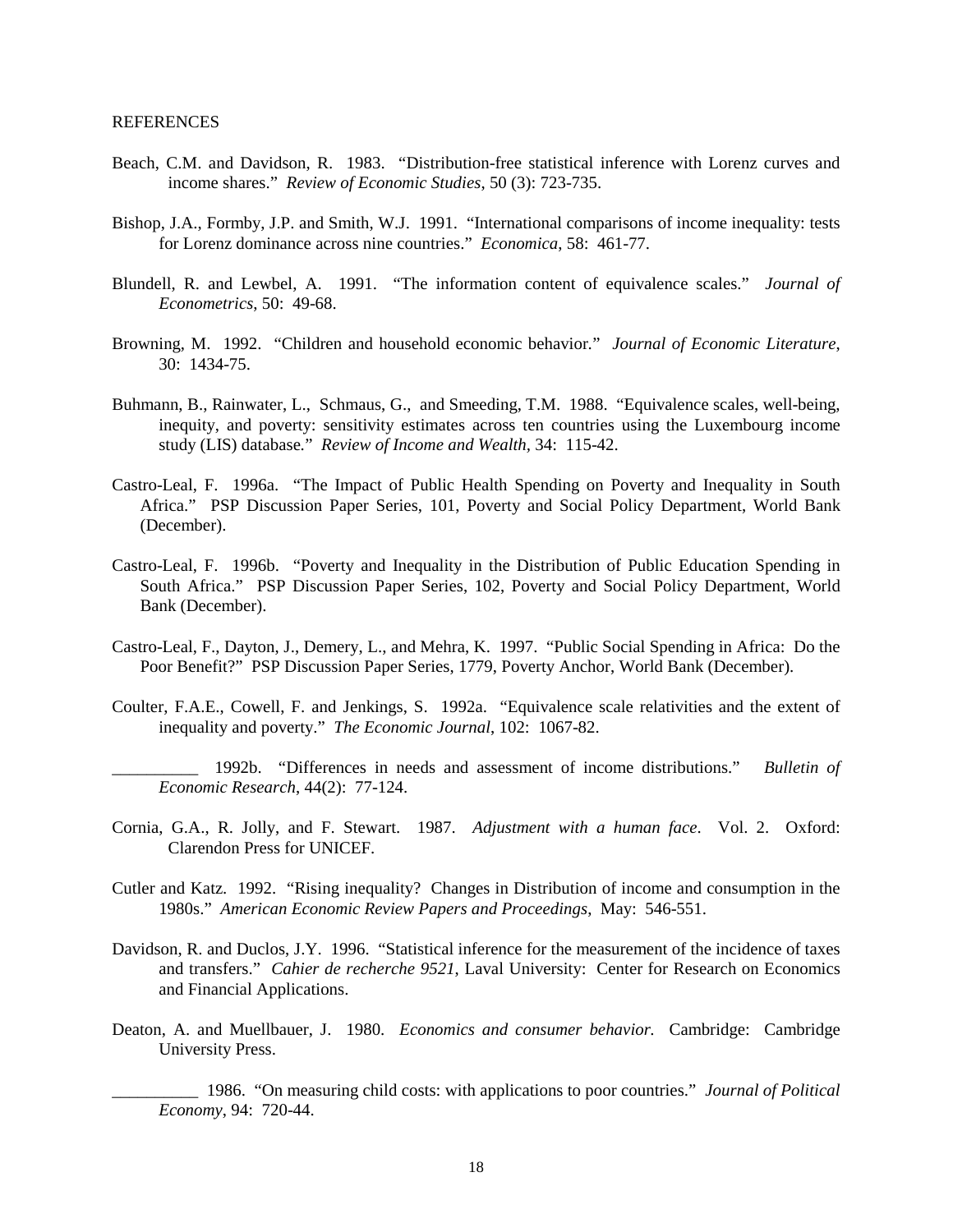Demery, L. 1997. "Benefit Incidence Analysis." *World Bank,* mimeo.

- Demery, L. and Mehra, K. 1997. "Infrastructure and Poverty in Ghana: Distributional Aspects of Public Investment." Poverty Anchor Group, World Bank (unprocessed mimeo, June).
- Dorosh, P., Bernier, R., and Sarris, A. 1990. *Macroeconomic adjustment and the poor: The case of Madagascar*. Monograph No. 9. Ithaca, NY: Cornell Food and Nutrition Policy Program.
- Economic Research Bureau, University of Dar es Salaam, and Cornell University Food and Nutrition Policy Program. 1991. "National income and expenditure survey." Dar es Salaam.
- Food and Agricultural Organization (FAO). 1972. Energy and protein requirements. *Report of a joint FAO/WHO expert group*, Rome: FAO.
- Gertler, P., Locay, L., and Sanderson, W. 1987. Are user fees regressive? The welfare implications of health care financing proposals in Peru. *Journal of Econometrics*, 33: 67-88.
- Gouveia, M., and Tavares, J. 1995. "The distribution of household income and expenditure in Portugal: 1980 and 1990." *Review of Income and Wealth*, 41(1): 1-17.
- Government of Côte d'Ivoire. 1985. "*Côte d'Ivoire living standards survey*." Abijan, Côte d'Ivoire: Data tapes.
- Government of Ghana. 1992. "*Ghana Living Standards Survey*." Accra, Ghana: Data tapes.
- Government of Guinea. 1993-94. *"Enquête integrale sur les conditions de vie des manages."* Conakry, Guinea: Minstére du Plan/Minstére des Finances. Photocopy.
- Government of Madagascar. 1993. *"Enquête permanente auprès des ménages 1993."* Data tapes, Antananarivo, Madagascar.
- Government of Mauritania. 1995-96. *"Mauritania Living Standards Survey."* Nouakchott, Mauritania: Data tapes.
- Government of Romania. 1994. *Romania integrated household survey*. Bucharest: Ministry of Labor and Social Protection/ National Commission for Statistics.
- Government of South Africa. 1993. *"Project for statistics on living standards and development."* Washington, DC: Data tapes.
- Government of Tanzania/World Bank. 1995. *"Tanzania human resource development survey."* Dar Es Salaam, Tanzania: Data tapes.
- Government of Uganda. 1992. *"Integrated household survey."* Entebbe, Uganda: Data tapes.
- Howes, S. 1996a. "A new test for inferring dominance from sample data." Draft.
- Howes, S. 1996b. "The Influence of Aggregation on the Ordering of Distributions." *Economica*, 63(250): 253-72.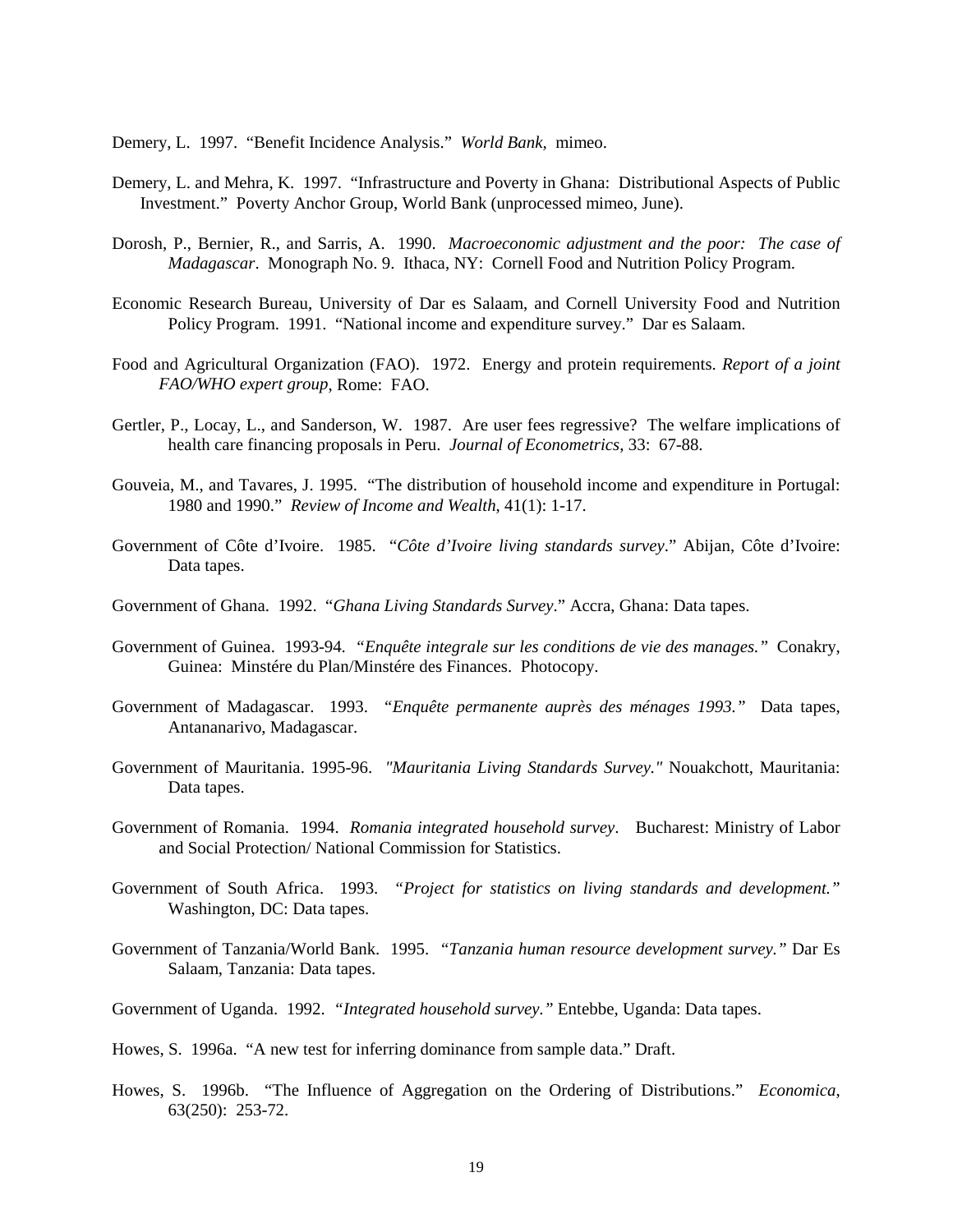- Jenkins and Lambert. 1993. "Ranking Income Distributions When Needs Differ," *Review of Income and Wealth*, 39(4): 337-356.
- Krueger, A., Schiff, M., and Valdes, A. 1988. "Agricultural incentives in developing countries: Measuring the effect of sectoral and economy wide policies." *The World Bank Economic Review,* 2(3): 255–271.
- Lambert, P. 1993. *The distribution and redistribution of income: a mathematical analysis*. 2nd edition. Manchester: Manchester University Press.
- Lanjouw, P. and Ravallion, M. 1997. "Does Program Participation Reveal Benefit Incidence: Evidence from Rural India 1993-94." Washington, DC: World Bank, mimeograph.
- Lanjouw, P. and Ravallion, M. 1995. "Poverty and household size*.*" *The Economic Journal*, 105(433): 1415-34.
- Litvack, J. and Bodart, C. 1993. "User fees plus quality equals improved access to health care: Results of a field experiment in Cameroon." *Social Science and Medicine,* 37: 369-83.
- Meerman, J. 1979. *Public Expenditure in Malaysia: Who Benefits and Why.* New York: Oxford University Press.
- National Research Council. 1995. *Measuring Poverty: A New Approach*. Washington DC: Academy Press.
- Pfähler, W. 1987. "Redistributive effects of tax progressivity: Evaluating a general class of aggregate measures." *Public Finance/Finances Publiques*, 42(3): 1-31.
- Piggott, J. and Whalley, J. 1987. "Interpreting Net Fiscal Incidence Calculations." *Review of Economics and Statistics*, 69: 685-694.
- Rao, R.C. 1973. Linear statistical inference and its applications. New York: John Wiley and Sons, Inc.
- Sahn, D., Dorosh, P. and Younger, S. 1996. "Exchange Rate, Fiscal and Agricultural Policies in Africa: Does Adjustment Hurt the Poor?" *World Development*, 26(4): 719-747.
- Sahn, D., Younger, S. and Simler, K. 1999. "Dominance Testing Of Transfers In Romania." Ithaca, NY: Cornell Food and Nutrition Policy Program, Working Paper No. 78.
- Selden, T. and Wasylenko, M. 1992. "Benefit Incidence Analysis in Developing Countries." Washington, DC: World Bank, mimeograph.
- Selowsky, M. 1979. *Who benefits from Government Expenditure? A case study of Colombia.* New York: Oxford University Press.
- Silverman, B.W. 1986. *Density estimation for statistics and data analysis*. London: Chapman and Hall.
- Van De Walle, D. and Nead, K. 1995. *Public spending and the poor: theory and evidence*. Baltimore and London: The John Hopkins University Press.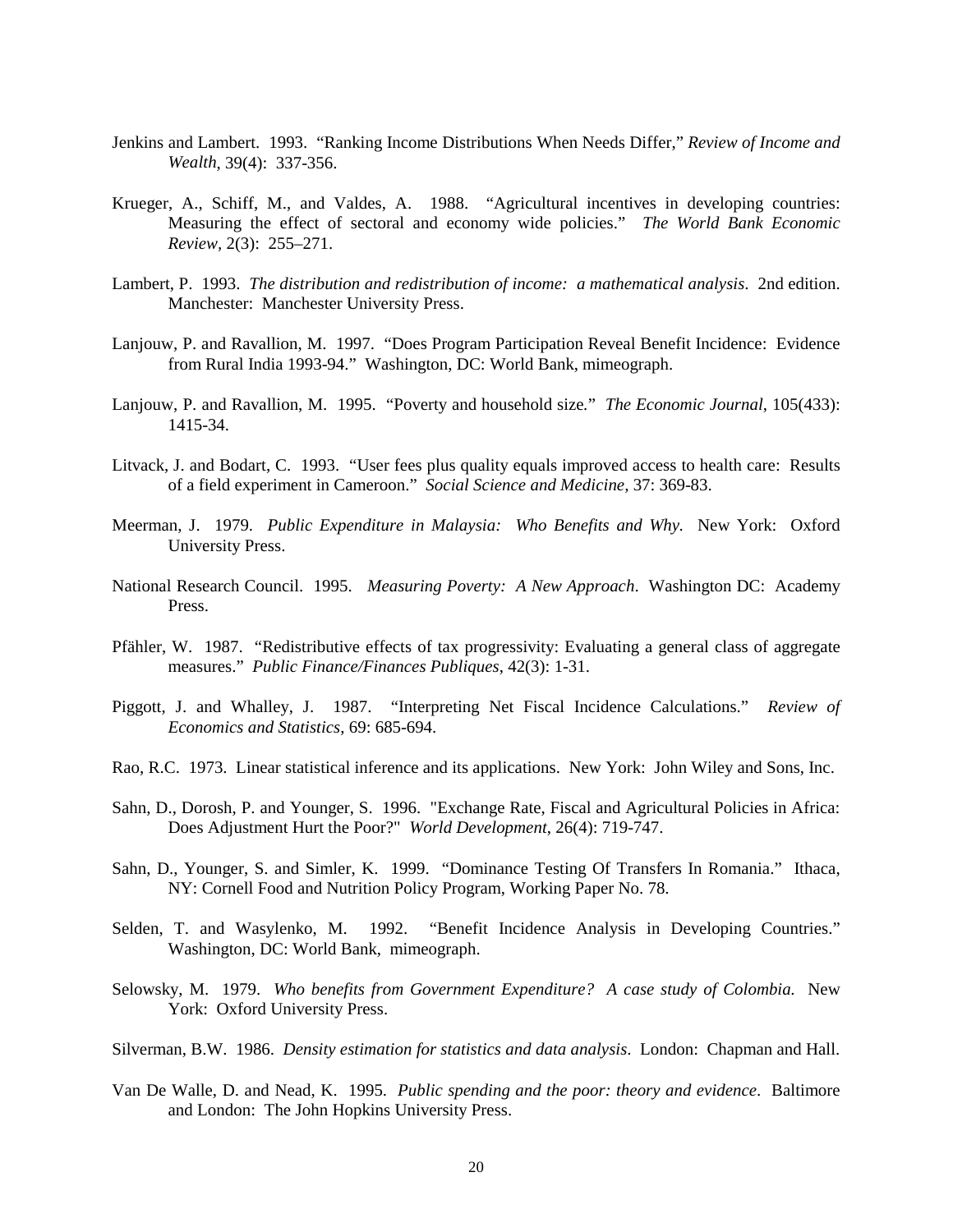- Van Praag, B.M.S., Hagenaars, A.J. and Van Weerden, H. 1982. "Poverty in Europe." *Review of Income and Wealth*, 28(3): 345-59.
- World Bank. 1984. *Madagascar: Current economic situation and prospects*. Report No. 5154-MAG. Washington, DC: World Bank.
- World Bank. 1986. *The democratic republic of Madagascar: Country economic memorandum*. Report No. 5996-MAG. Washington, DC: World Bank.
- World Bank. 1991. *Madagascar: Beyond stabilization to sustainable growth*. Report No. 9101-MAG. Washington, DC: World Bank.
- World Bank. 1996a. *Republic of Guinea Public Expenditure Review*. Report No. 14039-TA. (April). Washington, DC: World Bank.
- World Bank. 1996b. *Madagascar Poverty Assessment: Volume II Main Report, Annexes.* Report No. 14044-MAG. (June 28). South-Central and Indian Ocean Department, Africa region. Washington, DC: World Bank.
- World Bank. 1998. *Data set on Inequality.* Deininger & Squire. Washington, DC: World Bank web page, *http://www.worldbank.org*.
- Yitzhaki, S. 1983. "On an extension of the Gini inequality index." *International Economic Review*, 24(3): 617–628.
- Yitzhaki, S. and Slemrod, J. 1991. "Welfare dominance: An application to commodity taxation." *American Economic Review*, 81(3): 480–496.
- Younger, S. 1996a. "Estimating Tax Incidence in Ghana: An Exercise Using Household Data." In *Economic reform and the poor in Africa*. David E. Sahn, ed. Oxford: Clarendon Press.
- Younger, S. 1997. "The Relative Progressivity of Social Services in Ecuador." *Public Finance Review,*  27(3): 310-352.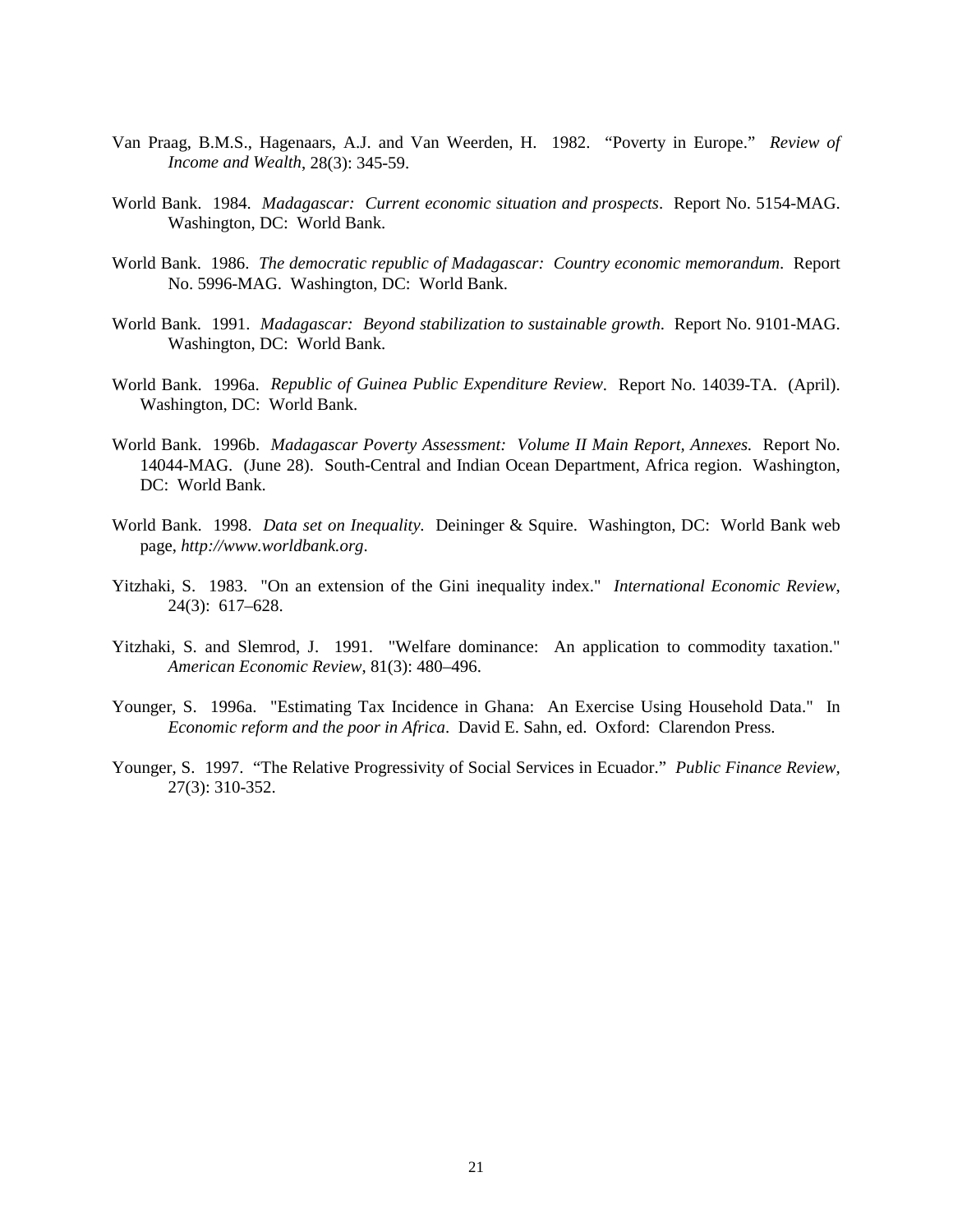|  |  | Table A.1: Per student public expenditures on education, by region in Guinea, 1995 |  |  |  |
|--|--|------------------------------------------------------------------------------------|--|--|--|
|  |  |                                                                                    |  |  |  |

| Region                                  | Primary | Secondary |
|-----------------------------------------|---------|-----------|
|                                         | (GF)    |           |
| Conakry                                 | 39,912  | 61,309    |
| Lower Guinea                            | 48,705  | 85,039    |
| Middle Guinea                           | 49,436  | 91,098    |
| <b>Upper Guinea</b>                     | 61,060  | 98,256    |
| Forest                                  | 49,094  | 89,425    |
| All Guinea<br>Sources: World Bank 1996a | 49,676  | 79,725    |

Sources: World Bank 1996a.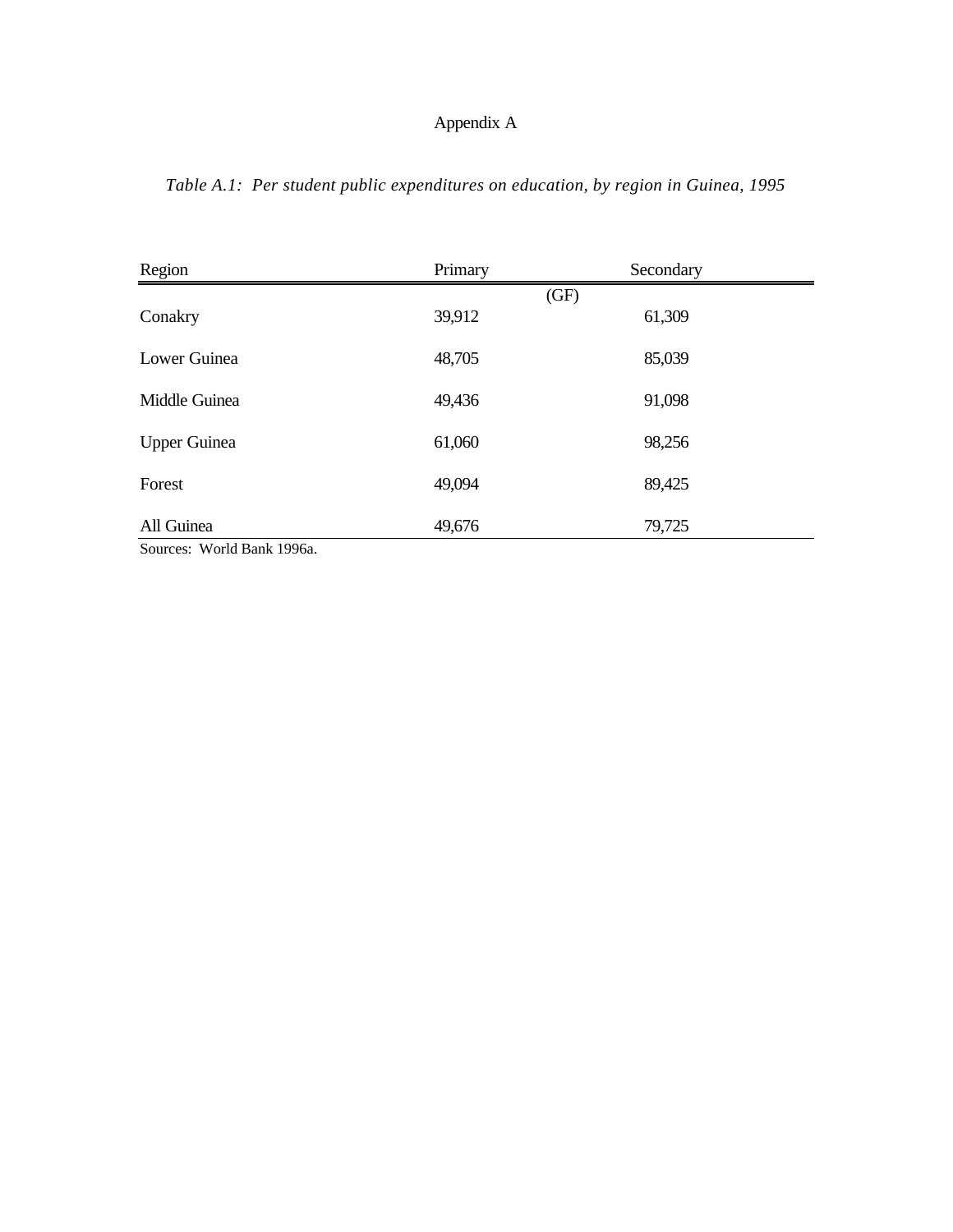*Table A.2: Per patient recurrent expenditures on health, by region in Guinea, 1994*

| Region                                                         | Health Center/Clinic | Hospital |
|----------------------------------------------------------------|----------------------|----------|
|                                                                |                      | (GF)     |
| Conakry                                                        | 2,700                | 1,430    |
| Lower Guinea                                                   | 601                  | 1,061    |
|                                                                |                      |          |
| Middle Guinea                                                  | 755                  | 1,770    |
| <b>Upper Guinea</b>                                            | 792                  | 1,276    |
|                                                                |                      |          |
| Forest                                                         | 552                  | 1,250    |
| All Guinea                                                     | 902                  | 1,321    |
| $C_{\text{outpose}}$ $W_{\text{odd}}$ $D_{\text{odd}}$ $100\%$ |                      |          |

Sources: World Bank 1996a.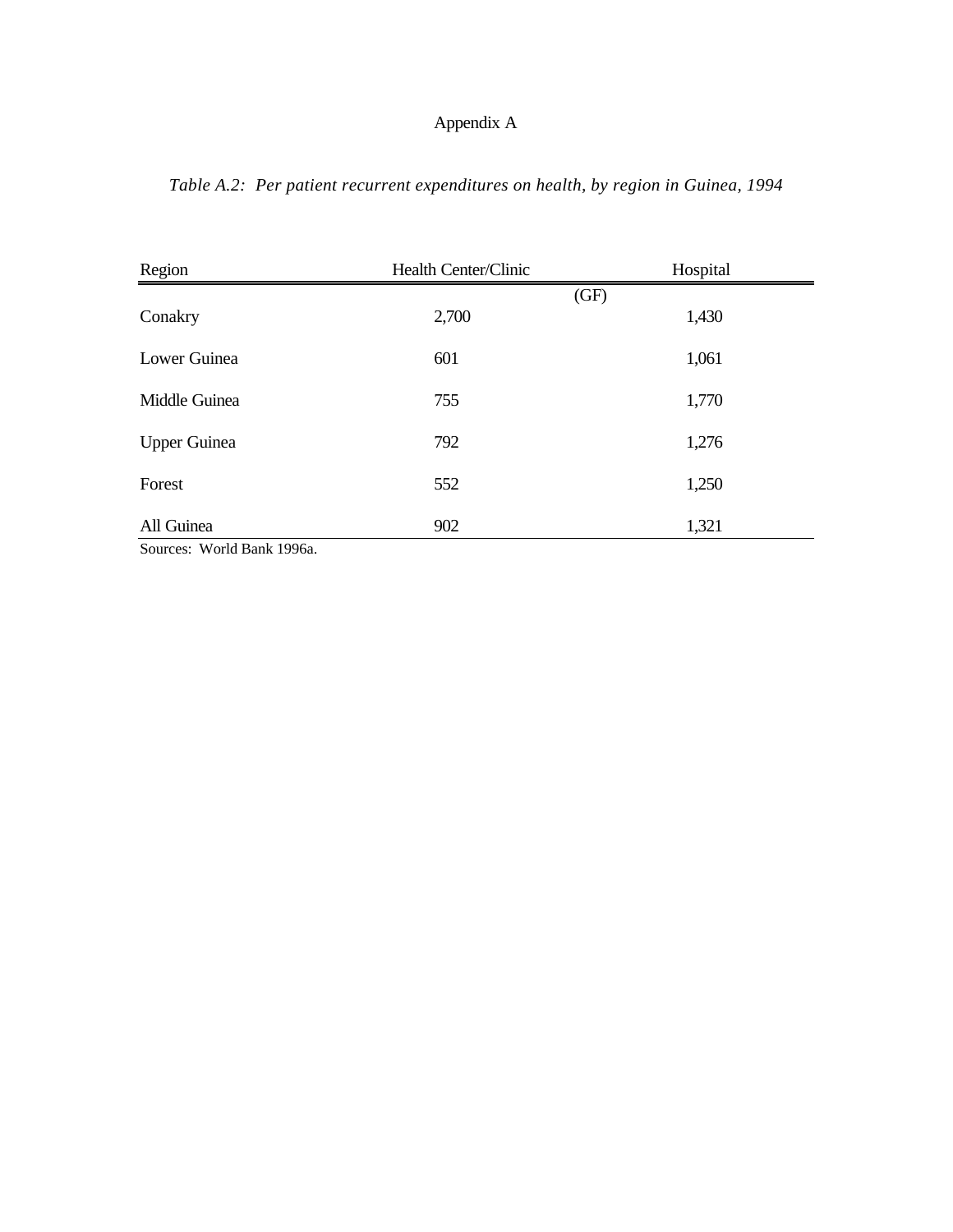## *Table A.3: Per student expenditures in education, by region in Madagascar, 1994*

| Region                     | Primary | Secondary |
|----------------------------|---------|-----------|
|                            | (FMG)   |           |
| Antananarivo               | 50,090  | 226,508   |
| Antsiranana                | 34,288  | 115,247   |
| Fianarantsoa               | 70,940  | 205,609   |
|                            |         |           |
| Mahajanga                  | 45,710  | 130,245   |
| Toamasina                  | 39,076  | 171,399   |
| Toliara                    | 67,457  | 324,628   |
| All Madagascar:            | 50,504  | 192,491   |
| Sources: World Bank 1996b. |         |           |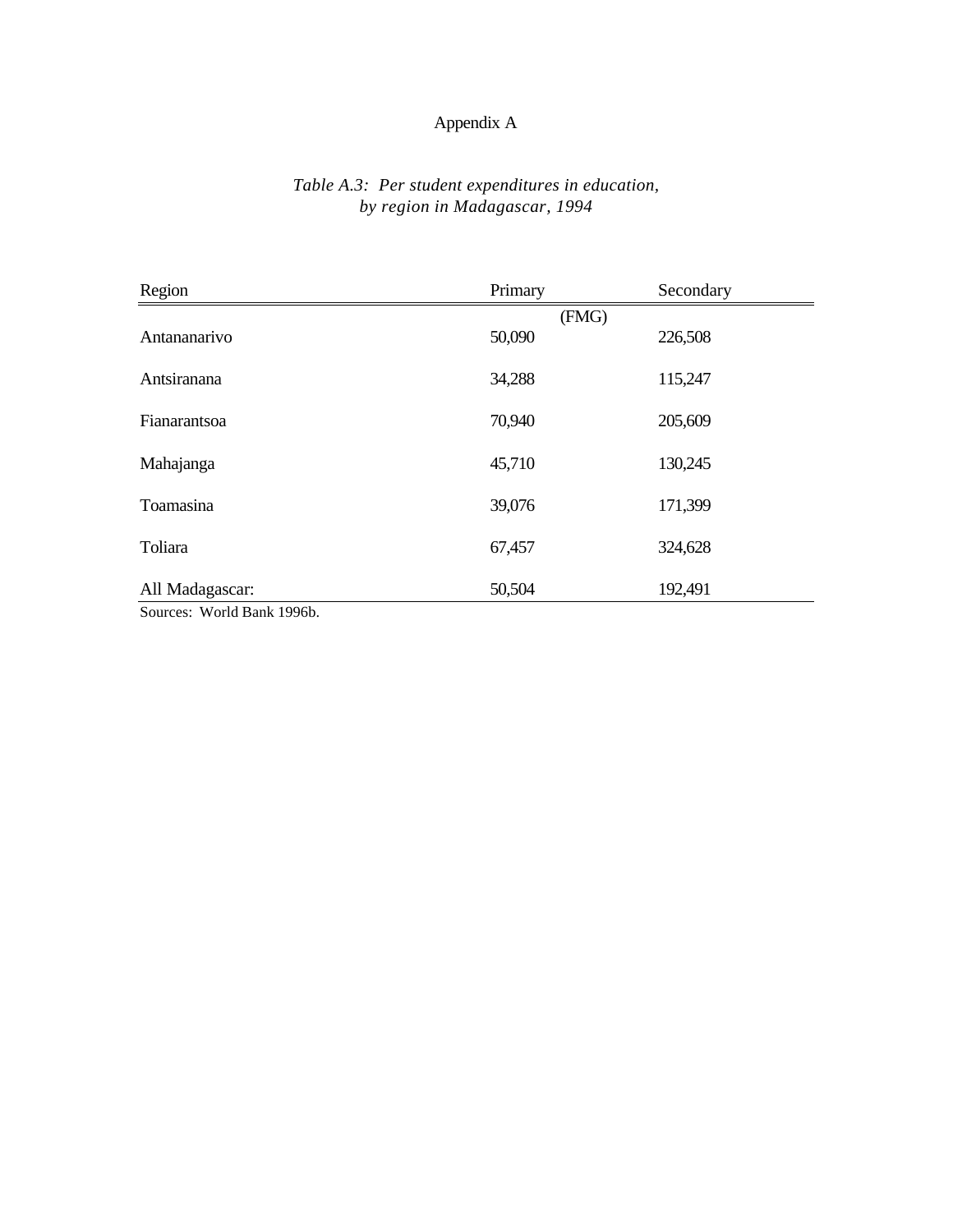| Region                                                                                                                                     | Hospitals | Health Center/Clinic |
|--------------------------------------------------------------------------------------------------------------------------------------------|-----------|----------------------|
|                                                                                                                                            |           | (FMG)                |
| Antananarivo                                                                                                                               | 4,406     | 844                  |
| Antsiranana                                                                                                                                | 2,481     | 2,062                |
| Fianarantsoa                                                                                                                               | 2,132     | 2,120                |
| Mahajanga                                                                                                                                  | 1,072     | 1,737                |
| Toamasina                                                                                                                                  | 1,893     | 1,158                |
| Toliara                                                                                                                                    | 930       | 1,978                |
| All Madagascar<br>$\alpha$ $\mathbf{W}$ $\mathbf{1}$ $\mathbf{1}$ $\mathbf{B}$ $\mathbf{1}$ $\mathbf{1}$ $\alpha \alpha \alpha \mathbf{1}$ | 2136      | 1413                 |

*Table A.4: Per patient expenditures on health, by region in Madagascar, 1993*

Sources: World Bank 1996b.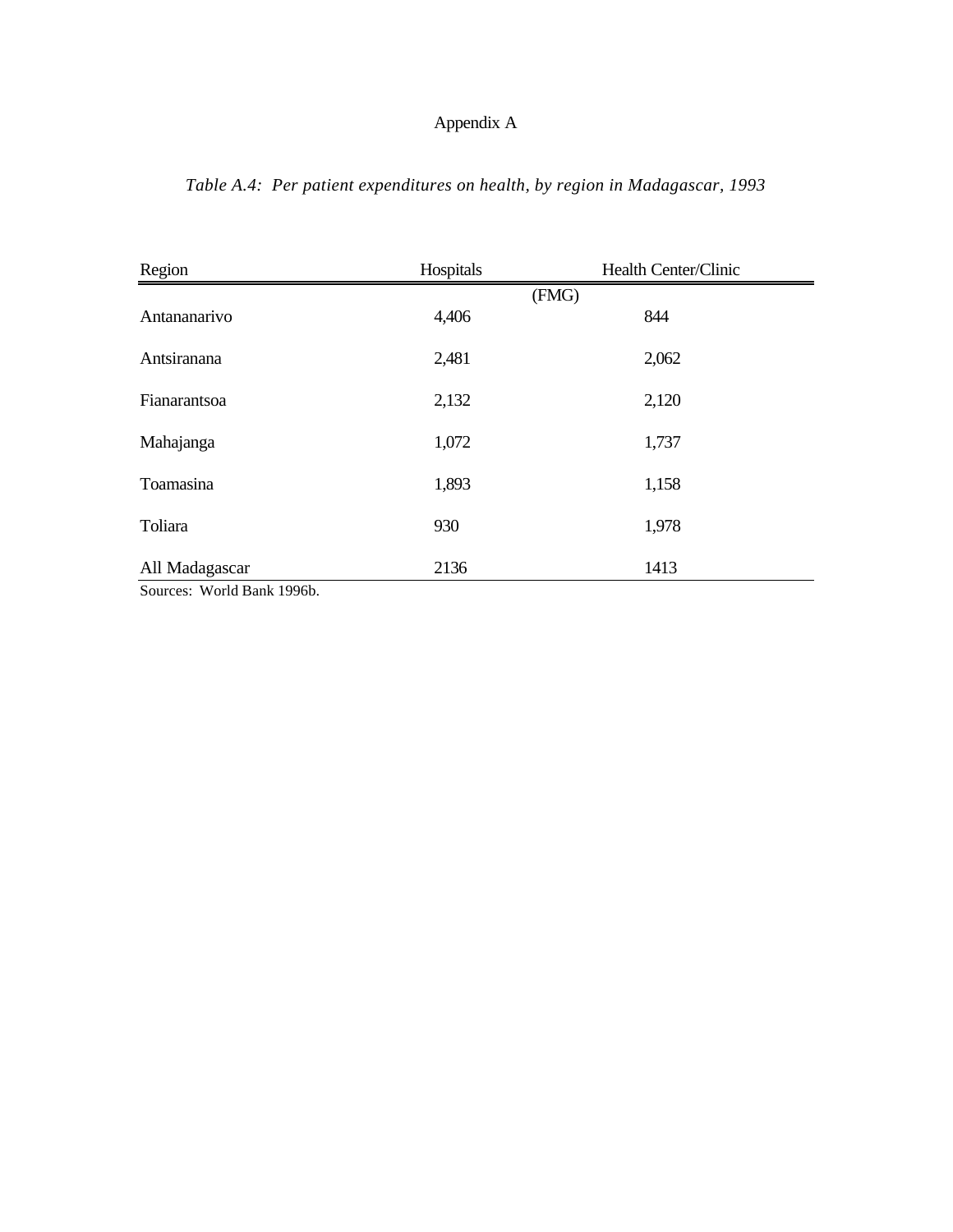| Province                                                                         | Hospitals | Health Center/Clinic |  |  |  |  |
|----------------------------------------------------------------------------------|-----------|----------------------|--|--|--|--|
|                                                                                  | (Rand)    |                      |  |  |  |  |
| Western Cape                                                                     | 579       | 492                  |  |  |  |  |
| Northern Cape                                                                    | 929       | 365                  |  |  |  |  |
| Eastern Cape                                                                     | 334       | 54                   |  |  |  |  |
| Kwazulu/Natal                                                                    | 346       | 77                   |  |  |  |  |
| <b>Free State</b>                                                                | 723       | 205                  |  |  |  |  |
| Eastern Transvaal                                                                | 194       | 49                   |  |  |  |  |
| North West                                                                       | 676       | 229                  |  |  |  |  |
| Gauteng                                                                          | 1,454     | 75                   |  |  |  |  |
| All South Africa:                                                                | 516       | 98                   |  |  |  |  |
| $\Gamma_{\text{out}}$ $\Gamma_{\text{out}}$ $\Gamma_{\text{out}}$ 100 $\epsilon$ |           |                      |  |  |  |  |

## *Table A.5: Per student public recurrent expenditures on health care, by province in South Africa, 1992/93*

Source: Castro-Leal 1996a.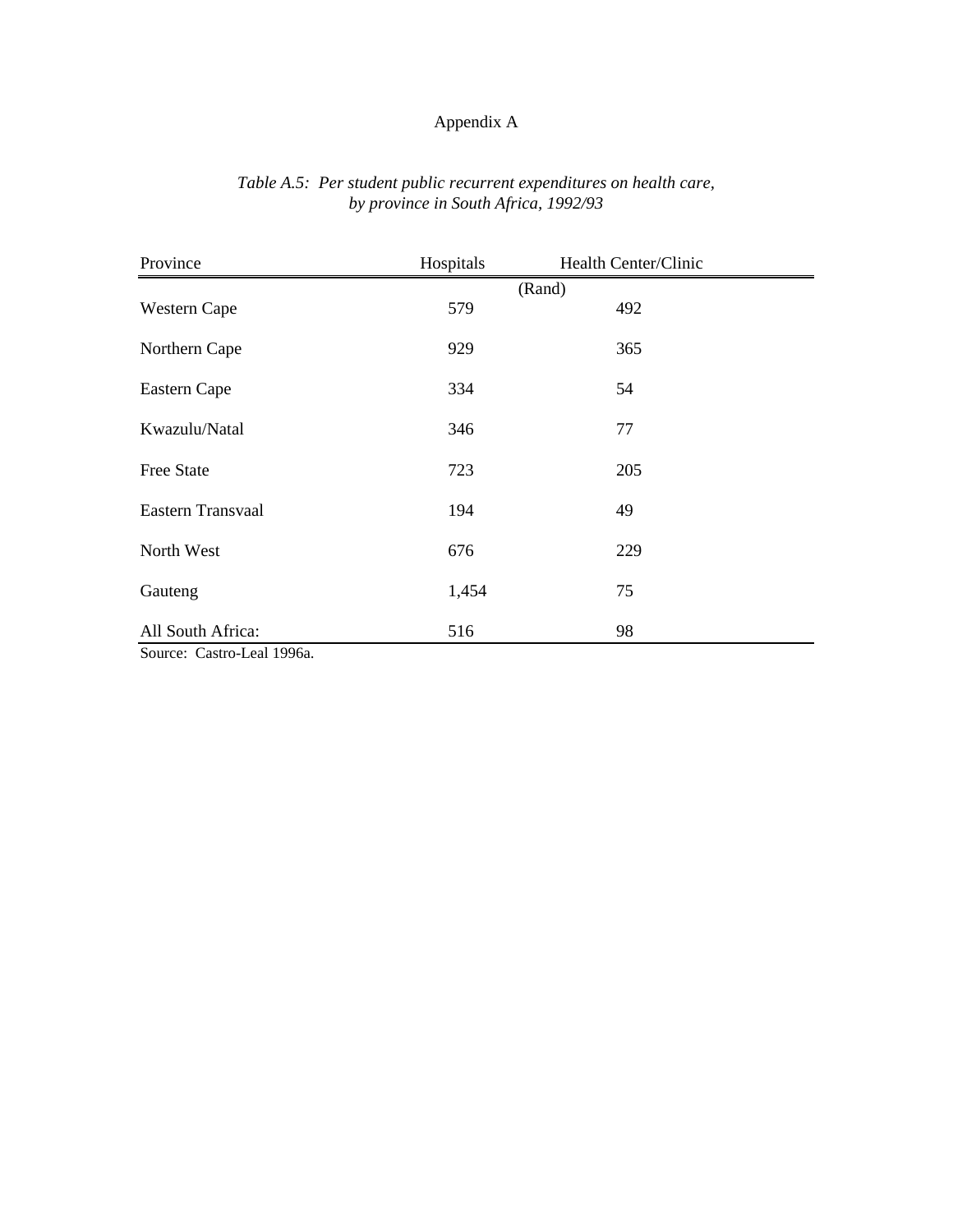## *Table A.6: Per student public recurrent expenditures on education by level, department and race in South Africa, 1993*

| Department and race                                                                                   | Primary | Secondary | Tertiary* |  |
|-------------------------------------------------------------------------------------------------------|---------|-----------|-----------|--|
|                                                                                                       |         | (Rand)    |           |  |
| Africans/Non-Homeland                                                                                 | 1,012   | 1,014     | 6,816     |  |
| Africans/Homeland                                                                                     | 660     | 790       | 1,892     |  |
| Whites                                                                                                | 3,099   | 4,675     | 9,075     |  |
| Coloureds                                                                                             | 2,308   | 2,735     | 6,764     |  |
| Indians                                                                                               | 2,565   | 3,353     | 8.293     |  |
| All South Africa<br>$*D1$ is a considered and equal means of the tentions lessed and colored by means | 1,090   | 1,401     | 5,636     |  |

\*Public spending and enrollments at the tertiary level are calculated by race Source: Castro-Leal 1996b.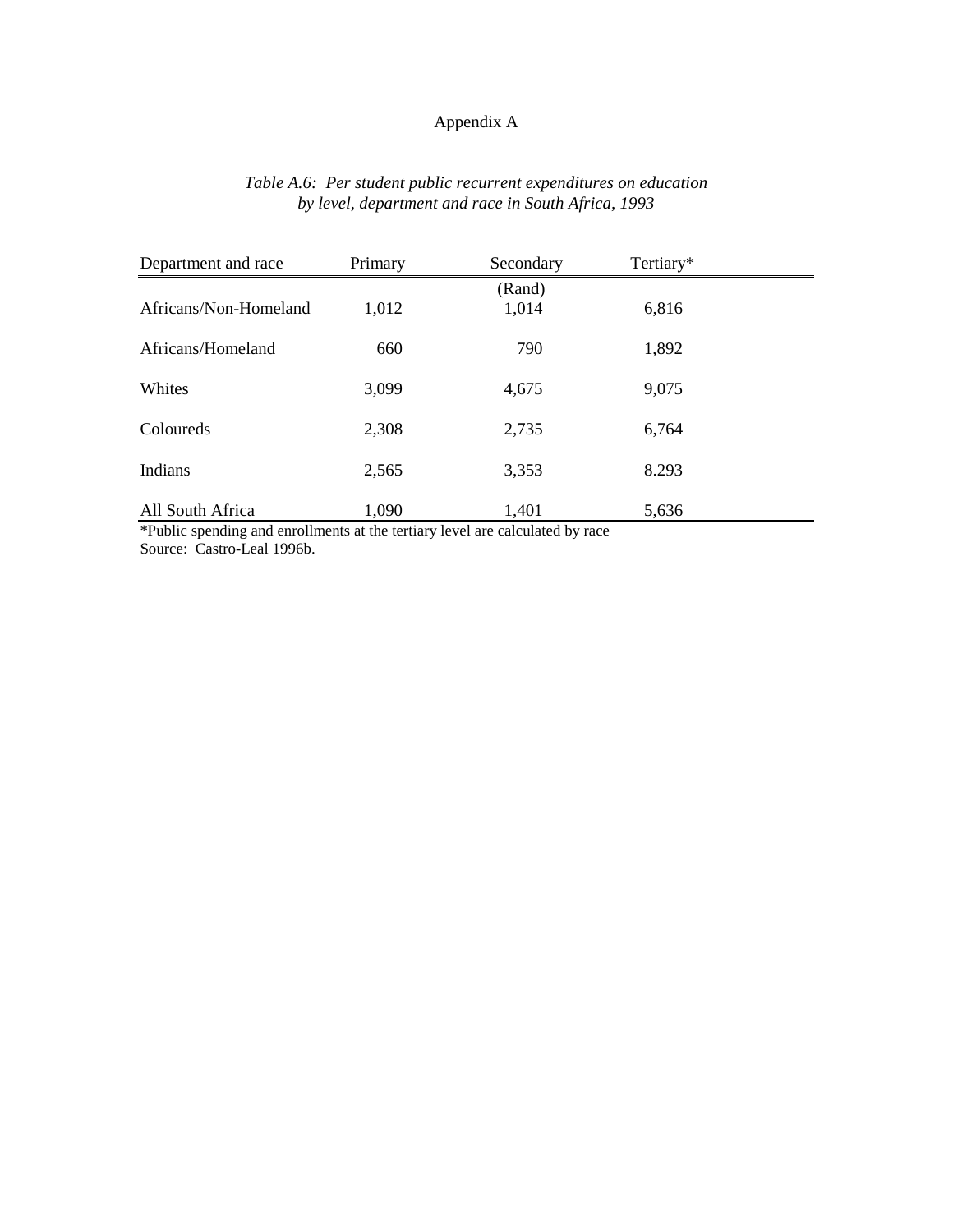|                      | Year of | Gini                  | Income or                         | Household or |
|----------------------|---------|-----------------------|-----------------------------------|--------------|
| Country              | Survey  | Coefficient           | Expenditure                       | Individual   |
| Cote d'Ivoire        | 1986    |                       | $0.4604$ <sup>a</sup> Expenditure | Individual   |
| Ecuador              | 1994    |                       | 0.4776 <sup>ª</sup> Expenditure   | Individual   |
| Ghana                | 1987    |                       | $0.3471$ <sup>a</sup> Expenditure | Individual   |
| Guinea               | 1994    |                       | $0.4604$ <sup>a</sup> Expenditure | Individual   |
| Madagascar           | 1994    |                       | $0.4569$ <sup>a</sup> Expenditure | Individual   |
| Mauritania           | 1995/6  |                       | $0.3832^a$ Expenditure            | Individual   |
| Mexico               | 1992    |                       | $0.5031b$ Expenditure             | Individual   |
| Netherlands          | 1991    | 0.2938 <sup>b</sup>   | Income                            | Household    |
| New Zealand          | 1990    | 0.4021 h              | Income                            | Household    |
| Pakistan             | 1991    |                       | $0.3115b$ Expenditure             | Individual   |
| Romania              | 1995    | 0.4399 <sup>a</sup>   | Income                            | Individual   |
| South Africa         | 1993    |                       | 0.6808 <sup>ª</sup> Expenditure   | Individual   |
| Sweden               | 1992    | $0.3244^{b}$          | Income                            | Household    |
| Taiwan               | 1993    | 0.3078 <sup>b</sup>   | Income                            | Individual   |
| Tanzania             | 1993    |                       | $0.3914$ <sup>a</sup> Expenditure | Individual   |
| Tunisa               | 1990    |                       | $0.4024b$ Expenditure             | Individual   |
| Uganda               | 1992    |                       | $0.4089$ <sup>a</sup> Expenditure | Individual   |
| Ukraine              | 1992    | $0.2577^{\mathrm{b}}$ | Income                            | Individual   |
| <b>United States</b> | 1991    | 0.3794 <sup>b</sup>   | Income                            | Household    |
| Vietnam<br>/a        | 1992    | $0.3571^{b}$<br>/b    | Expenditure                       | Individual   |

**Table 1** - Gini coefficients for selected countries

Sources:  $^{\prime a}$  = authors' calculations;  $^{\prime b}$  = World Bank (1998)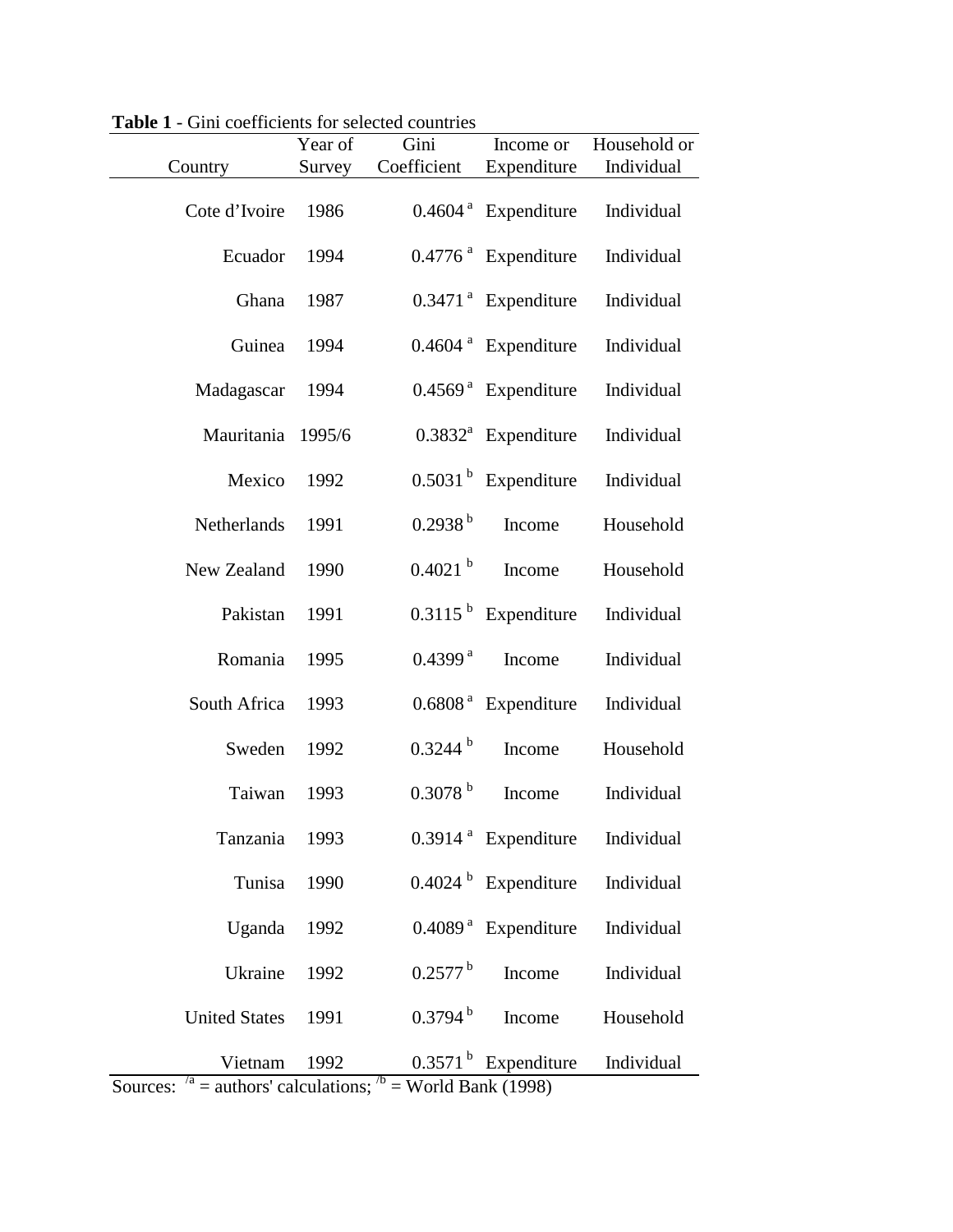|     |                       |   |  | $\left(4\right)$ |              | 6. |  |
|-----|-----------------------|---|--|------------------|--------------|----|--|
|     | 45-Degree Line        |   |  |                  |              |    |  |
| (2) | Primary               | X |  |                  | $\mathbf{D}$ | D  |  |
| (3) | Non-Hospital          |   |  |                  |              |    |  |
| (4) | Secondary             |   |  |                  |              |    |  |
| (5) | Hospital              |   |  |                  |              |    |  |
| (6) | Household Expenditure |   |  |                  |              |    |  |
|     | Post-Secondary        |   |  |                  |              |    |  |

**Table 2A** - Dominance results for public education and health services in Cote d'Ivoire

**Table 2B** - Extended gini comparisons for public education and health services in Cote d'Ivoire

|     |                       |  | 4. |              | $\sigma$ |  |
|-----|-----------------------|--|----|--------------|----------|--|
| (1) | 45-Degree Line        |  |    |              |          |  |
| (2) | Primary               |  | D  | $\mathsf{D}$ | $\Box$   |  |
| (3) | Non-Hospital          |  |    |              | Ð        |  |
| (4) | Secondary             |  |    |              |          |  |
| (5) | Hospital              |  |    |              |          |  |
| (6) | Household Expenditure |  |    |              |          |  |
|     | Post-Secondary        |  |    |              |          |  |

Source: CILS (1985) and authors' calculations

Notes: All measures are scaled by household size (per capita). For this, through Table 18, a "D" means that the category of service in the row is more progressive than the service in the column; an "X" signifies that the Lorenz curves cross; and a blank means that we cannot reject the null of non-dominance and the null of non-crossing — that is, the results are indeterminant.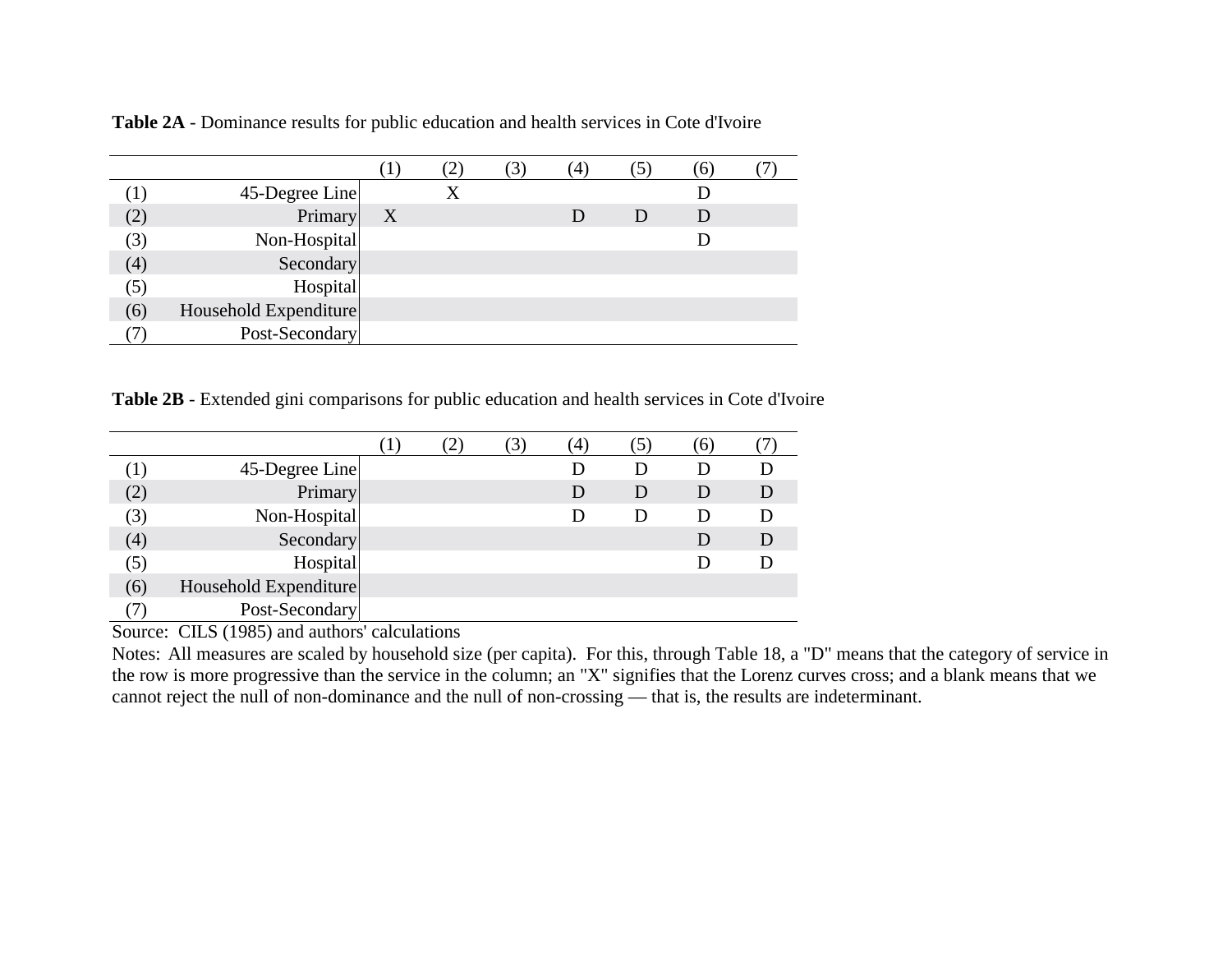|     |                       |  | (4) | [6] |  |
|-----|-----------------------|--|-----|-----|--|
|     | Primary               |  |     |     |  |
| (2) | 45-Degree Line        |  |     | D   |  |
| (3) | Non-Hospital          |  |     |     |  |
| (4) | Secondary             |  |     |     |  |
| (5) | Post-Secondary        |  |     |     |  |
| (6) | Hospital              |  |     |     |  |
|     | Household Expenditure |  |     |     |  |

**Table 3A** - Dominance results for public education and health services in Ghana

**Table 3B** - Extended gini comparisons for public education and health services in Ghana

|         |                       |  | 3) | (4) | C.     | (6) |  |
|---------|-----------------------|--|----|-----|--------|-----|--|
| $\perp$ | Primary               |  |    | Đ   | Ð      | D   |  |
| (2)     | 45-Degree Line        |  |    |     | $\Box$ |     |  |
| (3)     | Non-Hospital          |  |    |     |        |     |  |
| (4)     | Secondary             |  |    |     |        |     |  |
| (5)     | Post-Secondary        |  |    |     |        |     |  |
| (6)     | Hospital              |  |    |     |        |     |  |
|         | Household Expenditure |  |    |     |        |     |  |

Source: GLSS (1992) and authors' calculations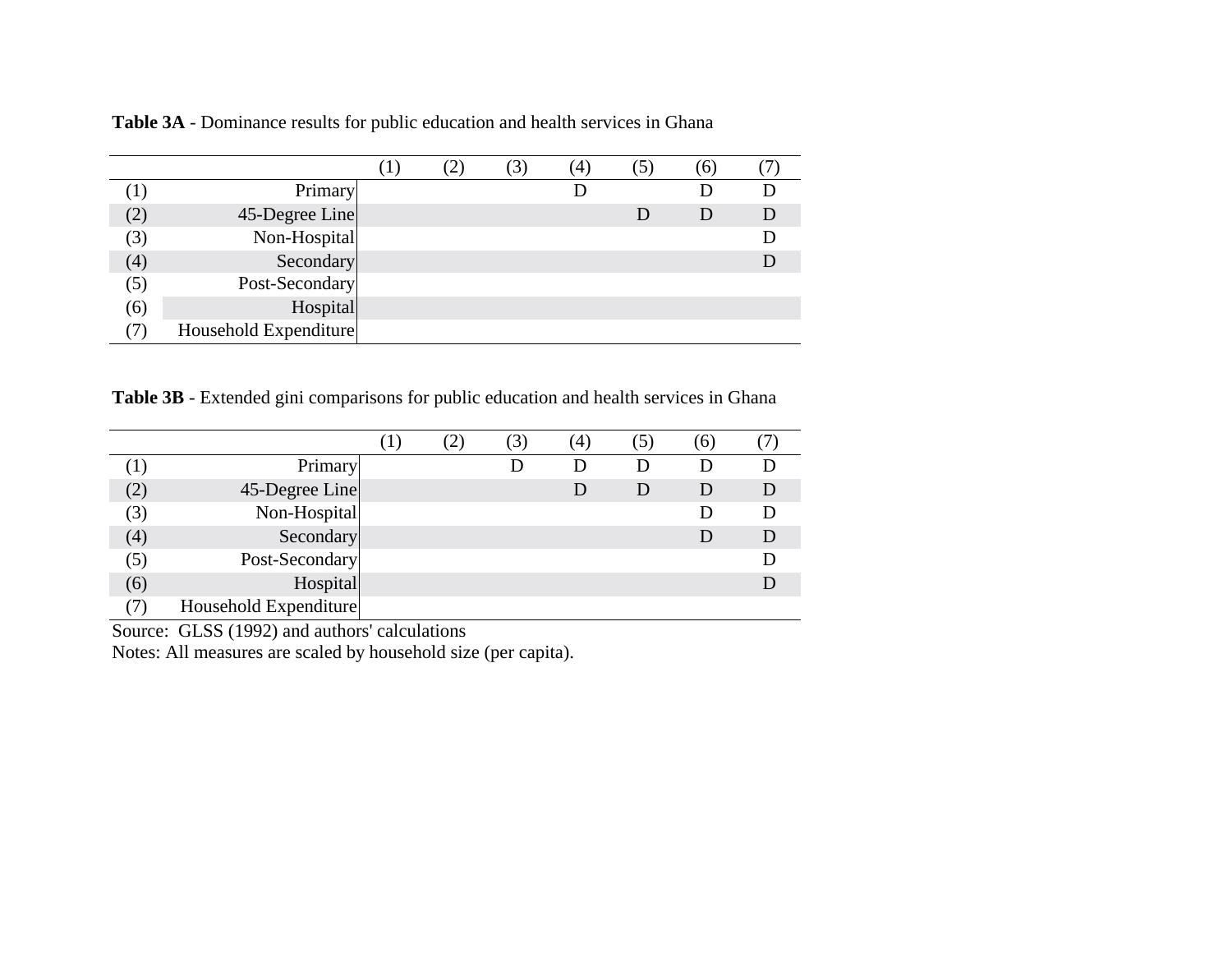|               |                       |  | $\mathfrak{Z}$ | $\left(4\right)$ |   | (6) |  |
|---------------|-----------------------|--|----------------|------------------|---|-----|--|
| $\mathcal{A}$ | 45-Degree Line        |  |                |                  |   |     |  |
| (2)           | Non-Hospital          |  |                |                  | D | D   |  |
| (3)           | Primary               |  |                |                  |   |     |  |
| (2)           | Secondary             |  |                |                  | X |     |  |
| (5)           | Household Expenditure |  |                | X                |   | X   |  |
| (6)           | Hospital              |  |                |                  | X |     |  |
|               | Post-Secondary        |  |                |                  |   |     |  |

**Table 4A** - Dominance results for public education and health services in Guinea

**Table 4B** – Extended gini comparisons for public education and health services in Guinea

|                     |                       |  | $\left( 4\right)$ |   | 6 |   |
|---------------------|-----------------------|--|-------------------|---|---|---|
| $\langle 1 \rangle$ | 45-Degree Line        |  |                   | Ð |   |   |
| (2)                 | Non-Hospital          |  | D                 | D | D | D |
| (3)                 | Primary               |  |                   | Ð |   |   |
| (4)                 | Secondary             |  |                   |   |   |   |
| (5)                 | Household Expenditure |  | X                 |   |   |   |
| (6)                 | Hospital              |  |                   |   |   |   |
|                     | Post-Secondary        |  |                   |   |   |   |

Source: EIS (1994) and authors' calculations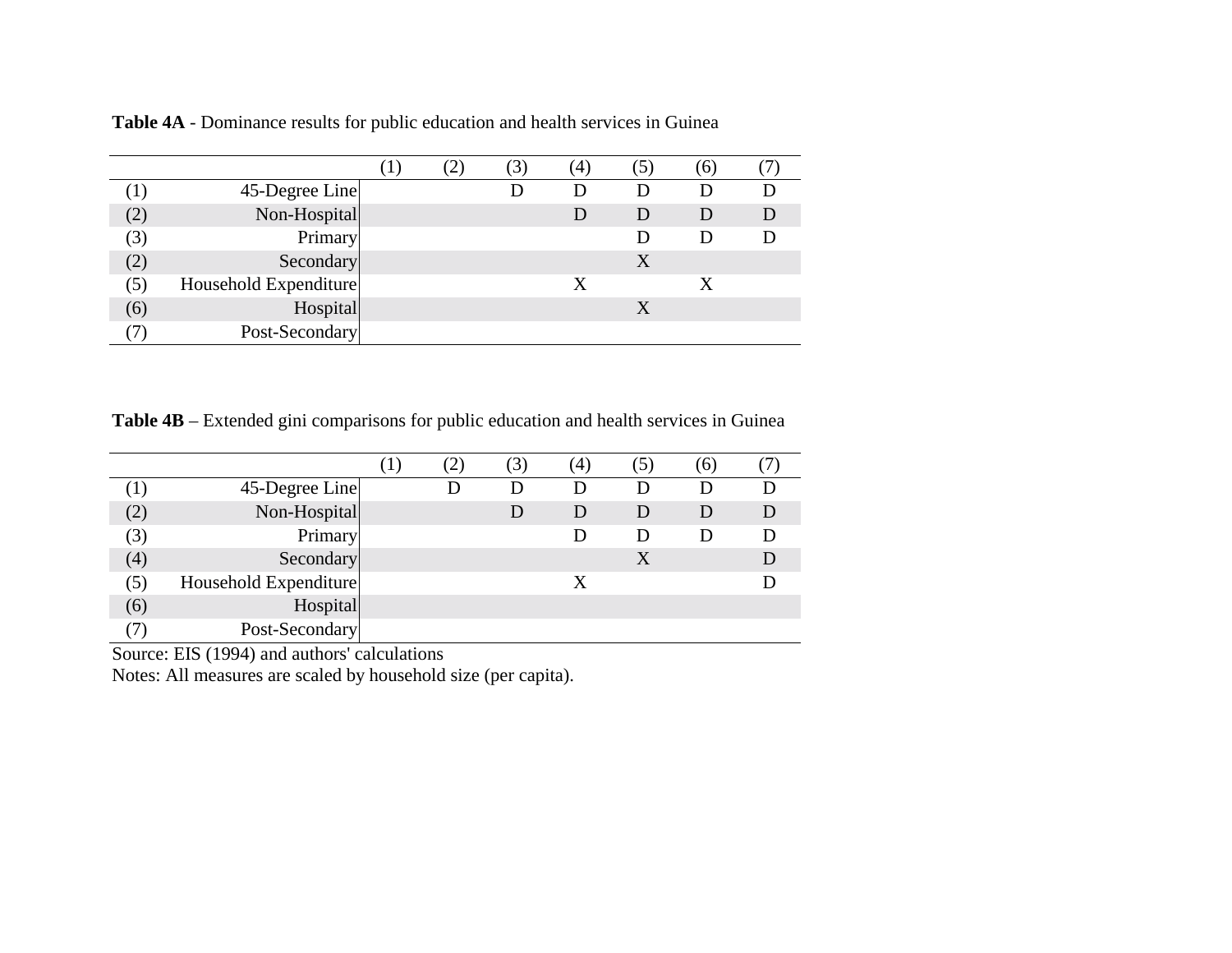|     |                       |   | $\mathfrak{Z}$ | (4) | $\mathsf{h}$ |  |
|-----|-----------------------|---|----------------|-----|--------------|--|
| ιI. | Primary               |   |                |     |              |  |
| (2) | 45-Degree Line        | X | D              |     |              |  |
| (3) | Non-Hospital          |   |                |     |              |  |
| (4) | Hospital              |   |                |     |              |  |
| (5) | Secondary             |   |                |     | X            |  |
| (6) | Household Expenditure |   |                |     |              |  |
|     | Post-Secondary        |   |                |     |              |  |

 **Table 5A** - Dominance results for public education and health services in Madagascar

**Table 5B** - Extended gini comparisons for public education and health services in Madagascar

|                   |                       |                           | 3) | (4) | וכ | 6) |   |
|-------------------|-----------------------|---------------------------|----|-----|----|----|---|
| $\perp$           | Primary               |                           | Ð  |     |    | D  |   |
| (2)               | 45-Degree Line        | $\boldsymbol{\mathrm{X}}$ |    | Ð   | D  | D  | D |
| (3)               | Non-Hospital          |                           |    |     |    | D  |   |
| $\left( 4\right)$ | Hospital              |                           |    |     |    |    |   |
| (5)               | Secondary             |                           |    |     |    |    |   |
| (6)               | Household Expenditure |                           |    |     | X  |    |   |
|                   | Post-Secondary        |                           |    |     |    |    |   |

Source: EPM (1993) and authors' calculations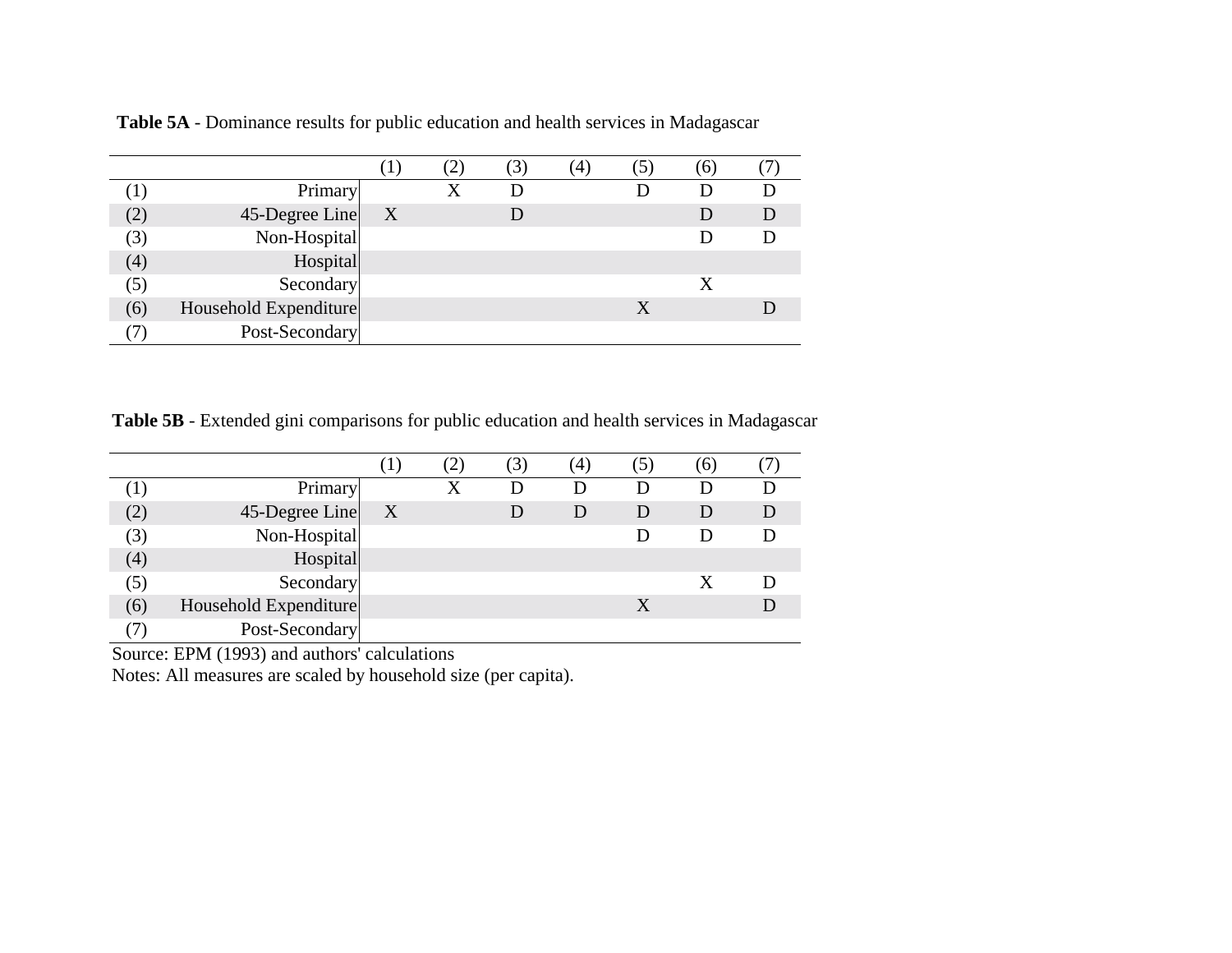|     |                       |   | $\mathcal{E}$ | (4) | $\Theta$ |  |
|-----|-----------------------|---|---------------|-----|----------|--|
|     | 45-Degree Line        |   |               | X   |          |  |
|     | Non-Hospital          |   |               |     |          |  |
| (3) | Hospital              |   |               |     |          |  |
| (4) | Primary               | X |               |     |          |  |
| (5) | Secondary             |   |               |     |          |  |
| (6) | Post-Secondary        |   |               |     |          |  |
|     | Household Expenditure |   |               |     |          |  |

 **Table 6A** – Dominance results for public education and health services in Mauritania

**Table 6B** - Extended gini comparisons for public education and health services in Mauritania

|           |                       |  | $\left(4\right)$ | (6) |  |
|-----------|-----------------------|--|------------------|-----|--|
| $\perp$ . | 45-Degree Line        |  |                  |     |  |
| (2)       | Non-Hospital          |  |                  | D   |  |
| (3)       | Hospital              |  |                  |     |  |
| (4)       | Primary               |  |                  | D   |  |
| (5)       | Secondary             |  |                  |     |  |
| (6)       | Post-Secondary        |  |                  |     |  |
| (7)       | Household Expenditure |  |                  |     |  |

Source: EPC (1995/6) and authors' calculations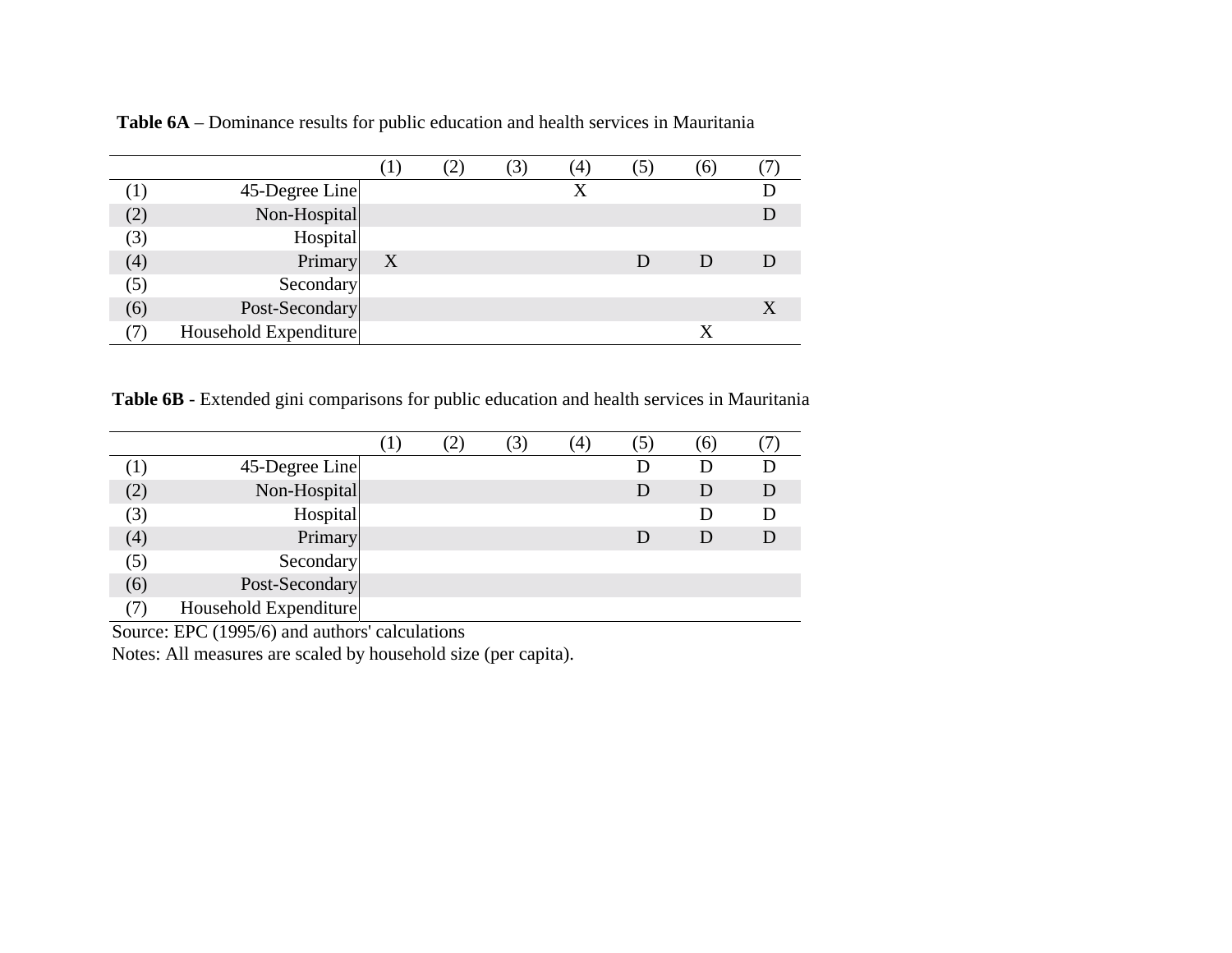|     |                             |              |   |   | $^{\prime}$ 4. | $\theta$ |  |
|-----|-----------------------------|--------------|---|---|----------------|----------|--|
|     | Primary <sup>1</sup>        |              |   |   |                |          |  |
|     | Non-Hospital                | $\mathbf{X}$ |   |   | X              |          |  |
| (3) | Hospital                    |              |   |   | X              |          |  |
| (4) | 45-Degree Line              |              | X | X |                | D        |  |
| (5) | Secondary $\sqrt{1}$        |              |   |   | X              |          |  |
| (6) | Post-Secondary <sup>1</sup> |              |   |   |                |          |  |
|     | Household Expenditure       |              |   |   |                |          |  |

**Table 7A** – Dominance results for public education and health services in South Africa

**Table 7B –** Extended gini comparisons for public education and health services in South Africa

|                   |                             |  |   | 4 | 5 | $\epsilon$ |  |
|-------------------|-----------------------------|--|---|---|---|------------|--|
|                   | Primary                     |  |   |   |   |            |  |
| (2)               | Non-Hospital                |  |   |   |   |            |  |
| (3)               | Hospital                    |  |   | X |   |            |  |
| $\left( 4\right)$ | 45-Degree Line              |  | Χ |   |   | D          |  |
| (5)               | Secondary <sup>11</sup>     |  |   | X |   |            |  |
| (6)               | Post-Secondary <sup>1</sup> |  |   |   |   |            |  |
|                   | Household Expenditure       |  |   |   |   |            |  |

Source: SALS (1993) and authors' calculations

Notes: All measures are scaled by household size (per capita).

 $\frac{1}{2}$ School attendance is for public and private schools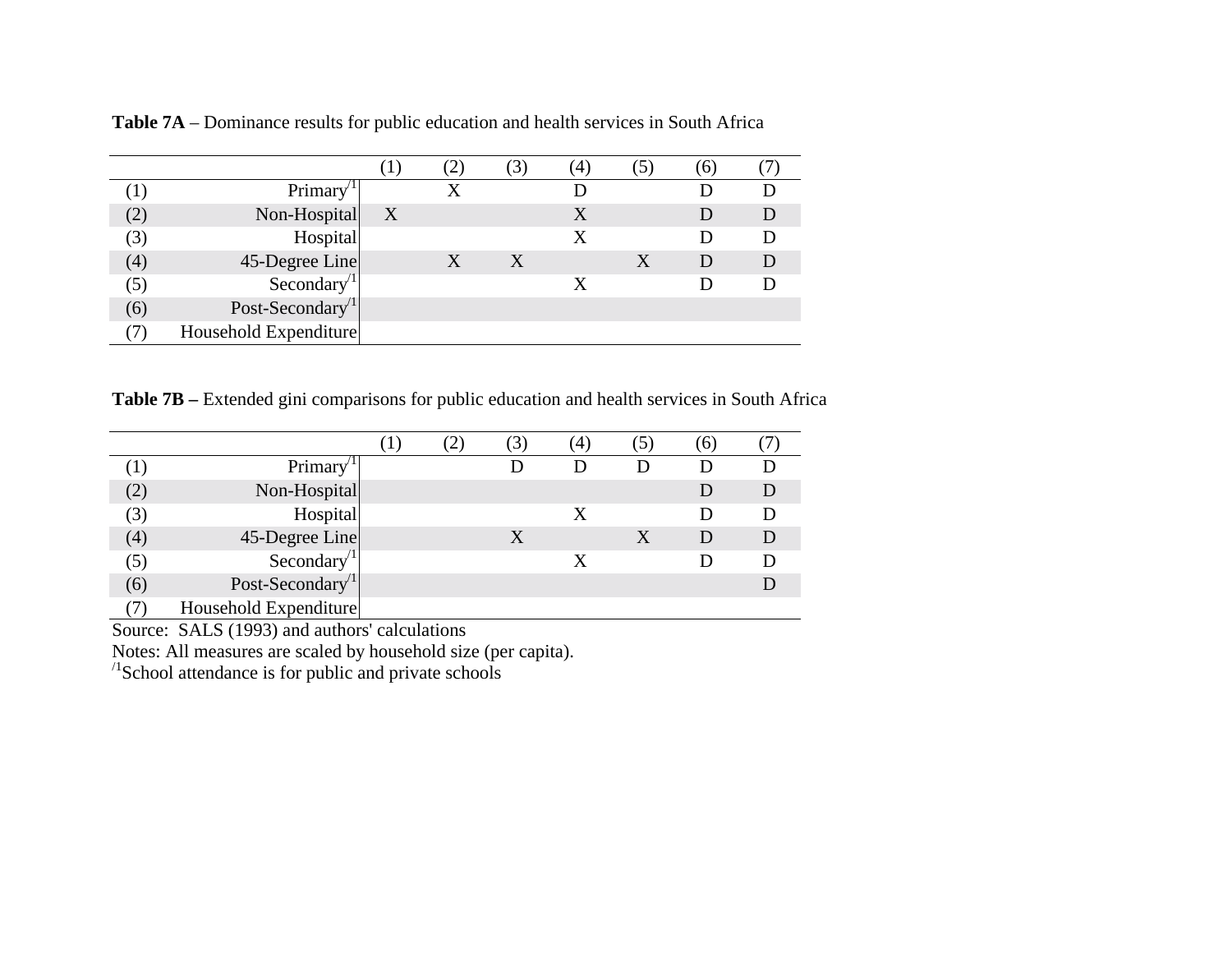|     |                       |   | $\mathfrak{Z}$   | $\left(4\right)$ | $\sigma$ |   |
|-----|-----------------------|---|------------------|------------------|----------|---|
| (1  | Post-Secondary        |   |                  |                  |          |   |
| (2) | Primary               |   | $\boldsymbol{X}$ |                  | D        | D |
| (3) | 45-Degree Line        |   |                  |                  |          |   |
| (4) | Non-Hospital          | X |                  |                  |          |   |
| (5) | Hospital              | X |                  |                  |          |   |
| (6) | Secondary             |   |                  |                  |          |   |
|     | Household Expenditure | X |                  |                  |          |   |

**Table 8A** - Dominance results for public education and health services in Tanzania

**Table 8B** - Extended gini comparisons for public education and health services in Tanzania

|     |                       |   |   | (4) |              | $\mathbf{6}$ |  |
|-----|-----------------------|---|---|-----|--------------|--------------|--|
| W   | Post-Secondary        |   |   |     |              |              |  |
| (2) | Primary               |   | X | D   | $\mathbf{D}$ | $\Box$       |  |
| (3) | 45-Degree Line        | X |   |     | Ð            | Ð            |  |
| (4) | Non-Hospital          |   |   |     |              | D            |  |
| (5) | Hospital              |   |   |     |              |              |  |
| (6) | Secondary             |   |   |     |              |              |  |
|     | Household Expenditure |   |   |     |              |              |  |

Source: HRD (1995) and authors' calculations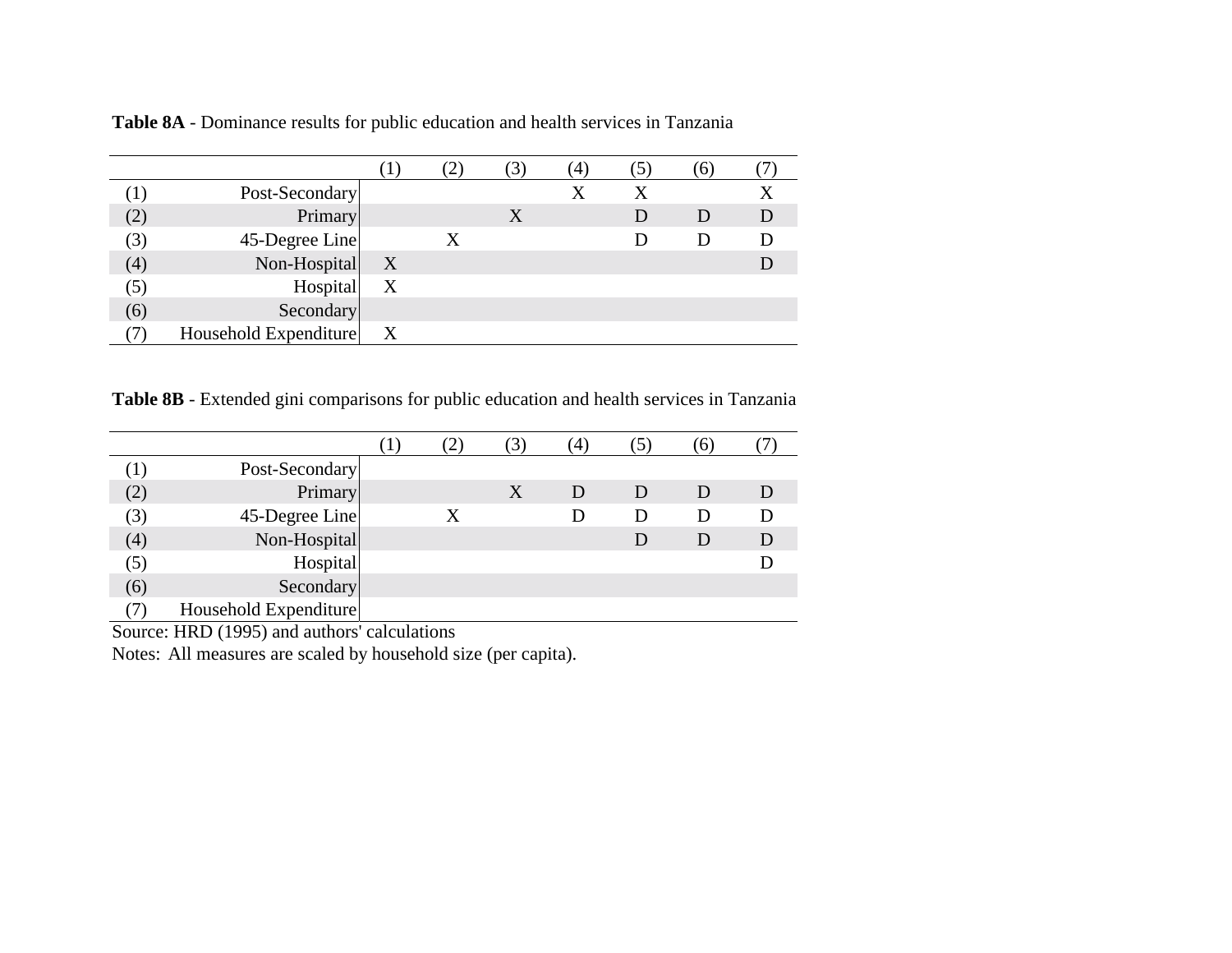|     |                       |   | 3 | $\left(4\right)$ |   | $\omega$ |  |
|-----|-----------------------|---|---|------------------|---|----------|--|
| ( I | Primary               |   |   |                  |   |          |  |
| (2) | 45-Degree Line        | X |   |                  | D | D        |  |
| (3) | Non-Hospital          |   |   |                  |   |          |  |
| (4) | Hospital              |   |   |                  |   |          |  |
| (5) | Post-Secondary        |   |   |                  |   |          |  |
| (6) | Secondary             |   |   |                  |   |          |  |
|     | Household Expenditure |   |   |                  |   |          |  |

**Table 9A** - Dominance results for public education and health services in Uganda

**Table 9B**- Extended gini comparisons for public education and health services in Uganda

|     |                       |                           | 3 | $\left(4\right)$ | [5 ) | $\mathfrak{b}$ |   |
|-----|-----------------------|---------------------------|---|------------------|------|----------------|---|
| П.  | Primary               |                           |   |                  |      |                |   |
| (2) | 45-Degree Line        | $\boldsymbol{\mathrm{X}}$ |   |                  |      | D              | D |
| (3) | Non-Hospital          |                           |   |                  |      |                |   |
| (4) | Hospital              |                           |   |                  |      |                |   |
| (5) | Post-Secondary        |                           |   |                  |      |                |   |
| (6) | Secondary             |                           |   |                  |      |                |   |
|     | Household Expenditure |                           |   |                  |      |                |   |

Source: IHS (1992) and authors' calculations

Notes: All measures are scaled by household size (per capita).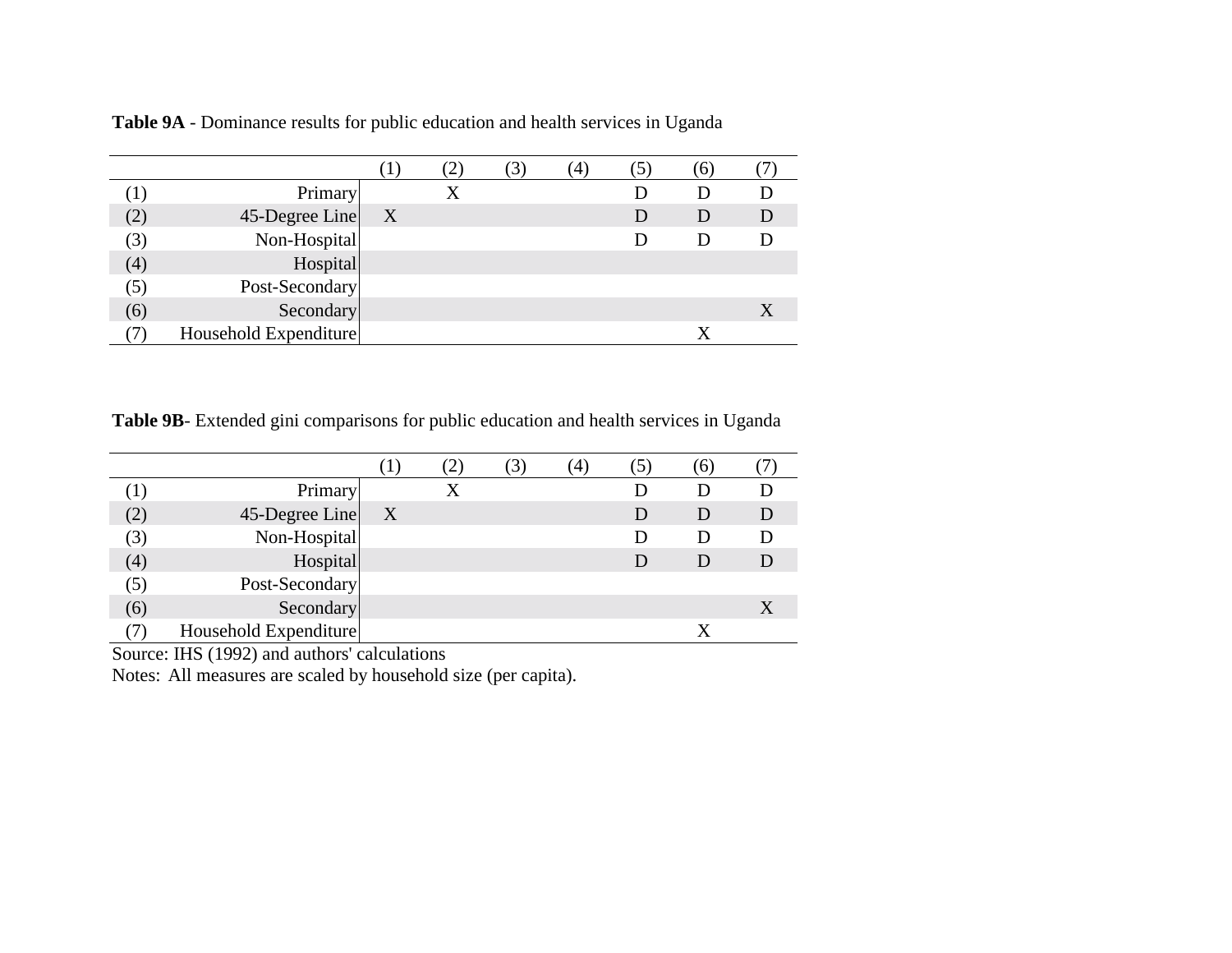|                  |                       | $\left( 1\right)$ | (2) | (3) | (4) | (5) | (6) | (7) | (8) | (9) | (10) |
|------------------|-----------------------|-------------------|-----|-----|-----|-----|-----|-----|-----|-----|------|
| $\left(1\right)$ | 45-Degree Line        |                   |     |     |     | D   | D   | D   | D   | D   | D    |
| (2)              | Non-Hospital, Binary  |                   |     |     | D   |     | D   | D   | D   | D   | D    |
| (3)              | Primary, Value        |                   |     |     | X   | D   |     | D   | D   | D   | D    |
| (4)              | Non-Hospital, Value   |                   |     | X   |     |     |     |     | D   | D   | D    |
| (5)              | Primary, Binary       |                   |     |     |     |     |     |     | D   | D   | D    |
| (6)              | Secondary, Value      |                   |     |     |     |     |     | D   |     |     |      |
| (7)              | Secondary, Binary     |                   |     |     |     |     |     |     | X   |     |      |
| (8)              | Household Expenditure |                   |     |     |     |     |     | X   |     | X   | X    |
| (9)              | Hospital, Value       |                   |     |     |     |     |     |     | X   |     |      |
| (10)             | Hospital, Binary      |                   |     |     |     |     |     |     | X   |     |      |

**Table 10A** – Dominance results for unit values and binary methods for Guinea

**Table 10B** – Comparison of extended ginis for unit values and binary methods for Guinea

|                   |                       | $\left(1\right)$ | (2) | (3) | (4) | (5) | (6) | (7) | (8) | (9) | (10) |
|-------------------|-----------------------|------------------|-----|-----|-----|-----|-----|-----|-----|-----|------|
| $\left( 1\right)$ | 45-Degree Line        |                  | D   | D   | D   | D   | D   | D   | D   | D   | D    |
| (2)               | Non-Hospital, Binary  |                  |     | D   | D   | D   | D   | D   | D   | D   | D    |
| (3)               | Primary, Value        |                  |     |     | Х   | D   | D   | D   | D   | D   | D    |
| (4)               | Non-Hospital, Value   |                  |     | X   |     |     | D   | D   | D   | D   | D    |
| (5)               | Primary, Binary       |                  |     |     |     |     | D   | D   | D   | D   | D    |
| (6)               | Secondary, Value      |                  |     |     |     |     |     | D   |     | D   | D    |
| (7)               | Secondary, Binary     |                  |     |     |     |     |     |     | X   |     |      |
| (8)               | Household Expenditure |                  |     |     |     |     |     | X   |     | X   |      |
| (9)               | Hospital, Value       |                  |     |     |     |     |     |     | X   |     |      |
| (10)              | Hospital, Binary      |                  |     |     |     |     |     |     |     |     |      |

Source: EIS (1993/4) and authors' calculations

Notes: All measures are scaled by household size (per capita).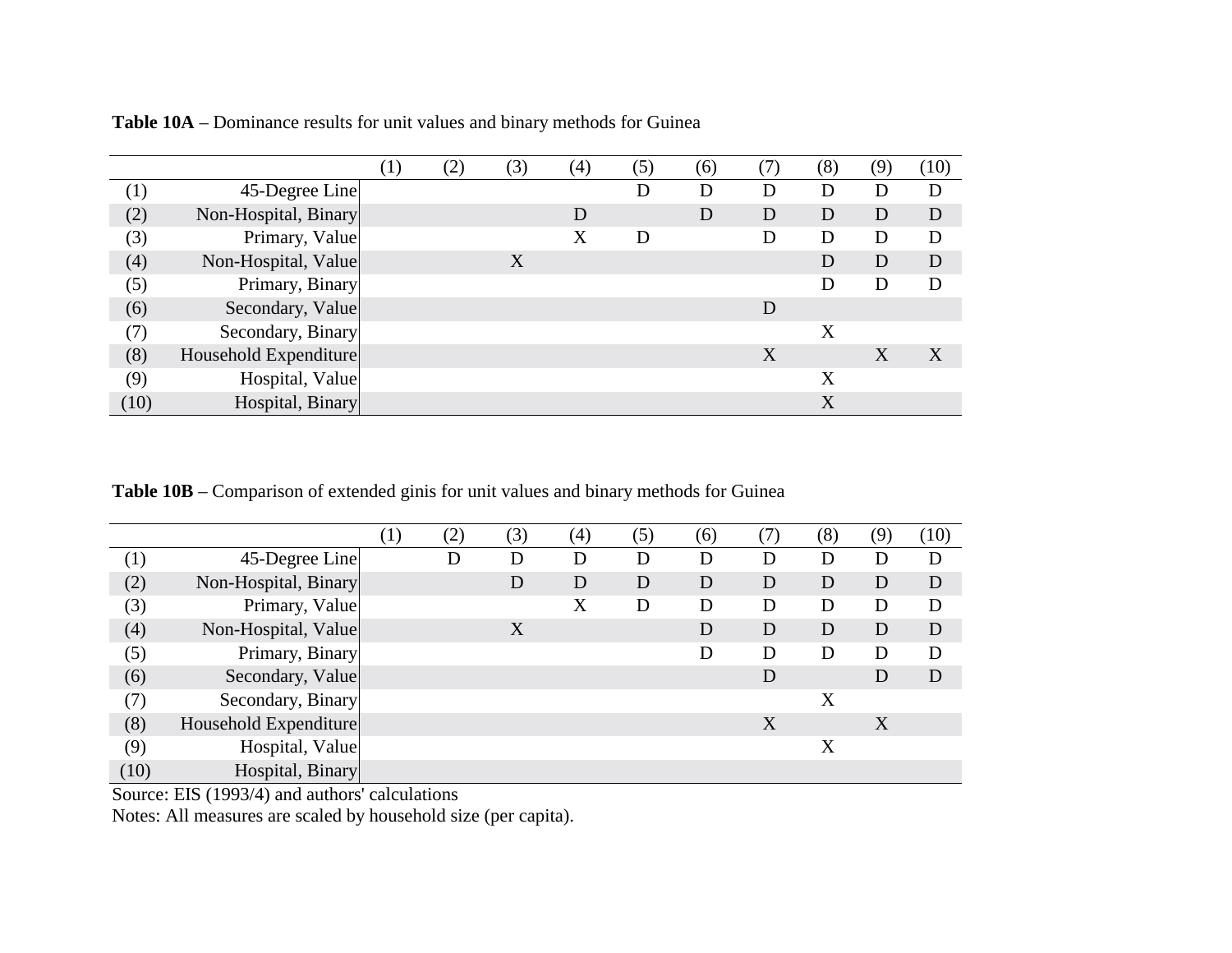|                   |                       | $\left(1\right)$ | (2) | (3) | (4) | (5) | (6) | (7) | (8) | (9) | (10) |
|-------------------|-----------------------|------------------|-----|-----|-----|-----|-----|-----|-----|-----|------|
| $\left( 1\right)$ | Primary, Value        |                  |     |     | D   | D   |     | D   | D   | D   | D    |
| (2)               | Primary, Binary       |                  |     | X   | D   | D   |     | D   | D   | D   | D    |
| (3)               | 45-Degree Line        |                  | X   |     | D   | D   |     |     |     | D   | D    |
| (4)               | Non-Hospital, Value   |                  |     |     |     |     |     |     |     |     | D    |
| (5)               | Non-Hospital, Binary  |                  |     |     |     |     |     |     |     |     | D    |
| (6)               | Hospital, Binary      |                  |     |     |     |     |     |     |     |     |      |
| (7)               | Secondary, Value      |                  |     |     |     |     |     |     |     |     | X    |
| (8)               | Secondary, Binary     |                  |     |     |     |     |     |     |     |     | X    |
| (9)               | Hospital, Value       |                  |     |     |     |     |     |     |     |     |      |
| (10)              | Household Expenditure |                  |     |     |     |     |     | X   | X   |     |      |

**Table 11A** – Dominance results for unit values and binary methods for Madagascar

**Table 11B** - Comparison of extended ginis for unit values and binary methods for Madagascar

|         |                      | $\left(1\right)$ | $\left( 2\right)$ | (3) | (4) | (5) | (6) | $\frac{1}{2}$ | (8) | (9) | (10) |
|---------|----------------------|------------------|-------------------|-----|-----|-----|-----|---------------|-----|-----|------|
| $\perp$ | Primary, Value       |                  | D                 |     |     | D   | D   | D             | D   | D   |      |
| (2)     | Primary, Binary      |                  |                   |     | D   | D   | D   | D             | D   | D   | D    |
| (3)     | 45-Degree Line       |                  | X                 |     |     | D   | D   | D             | D   | D   | D    |
| (4)     | Non-Hospital, Value  |                  |                   |     |     |     |     | D             | D   | D   | D    |
| (5)     | Non-Hospital, Binary |                  |                   |     |     |     |     | D             | D   |     |      |
| (6)     | Hospital, Binary     |                  |                   |     |     |     |     |               |     |     |      |
| (7)     | Secondary, Value     |                  |                   |     |     |     |     |               |     |     |      |

Source: EPM (1993) and authors' calculations

Notes: All measures are scaled by household size (per capita).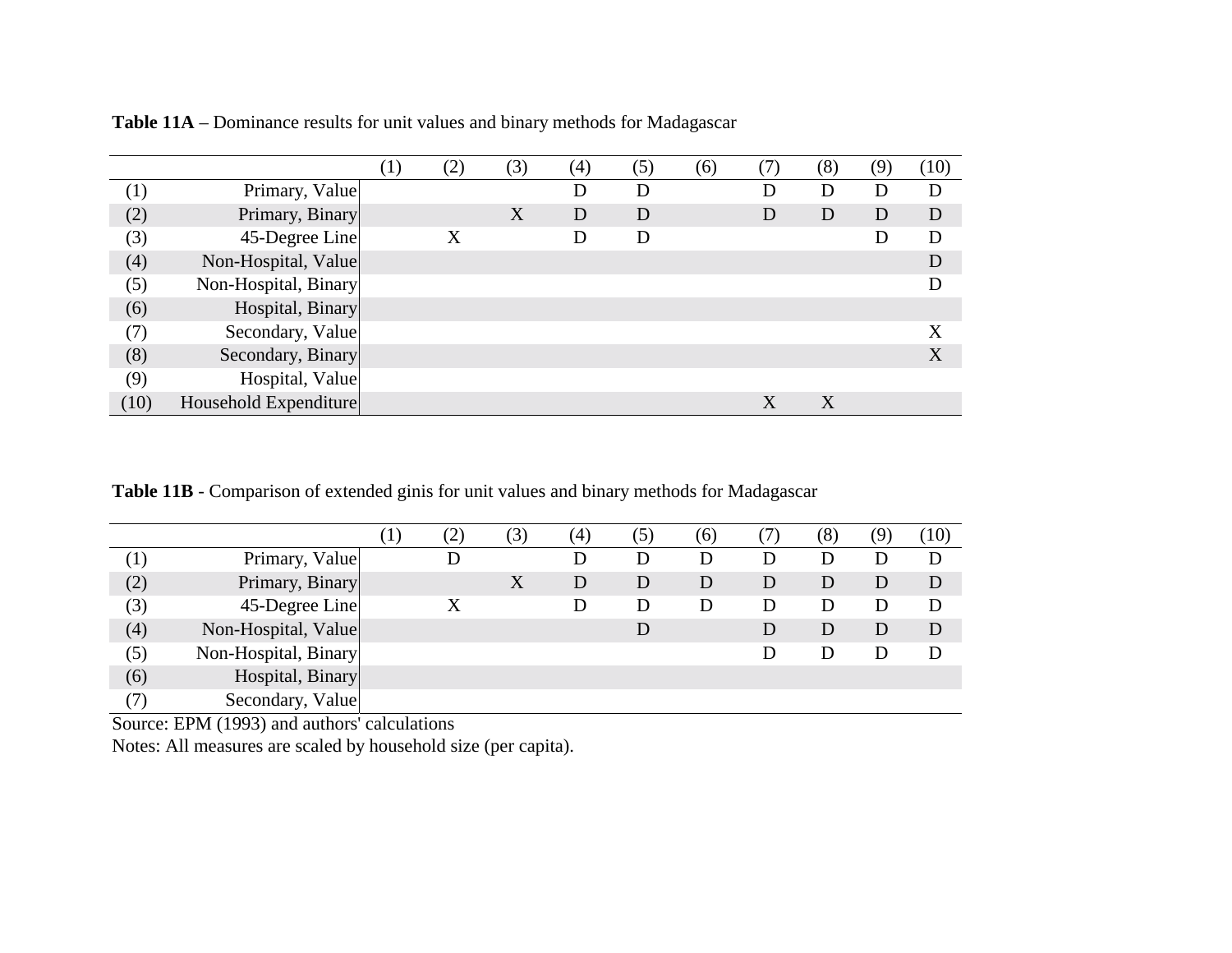|                     |                                                         | (1) | (2) | (3) | $\left( 4\right)$ | (5) | (6) | (7) | (8) | (9) | (10) | (11) | (12) |
|---------------------|---------------------------------------------------------|-----|-----|-----|-------------------|-----|-----|-----|-----|-----|------|------|------|
| $\scriptstyle{(1)}$ | Primary, Binary <sup>'1</sup>                           |     | X   |     |                   | D   |     |     | D   | D   | D    | D    | D    |
| (2)                 | Non-Hospital, Binary                                    | X   |     |     |                   | X   |     |     |     |     | D    | D    | D    |
| (3)                 | Non-Hospital, Value                                     |     |     |     |                   | X   |     |     | X   |     | D    | D    | D    |
| (4)                 | Hospital, Binary                                        |     |     |     |                   | X   |     |     |     | D   | D    | D    | D    |
| (5)                 | 45-Degree Line                                          |     | X   | X   | X                 |     | X   | X   | D   |     | D    | D    | D    |
| (6)                 | Secondary, Binary <sup>/1</sup>                         |     |     |     |                   | X   |     |     | X   | D   | D    | D    | D    |
| (7)                 | Hospital, Value                                         |     |     |     |                   | X   |     |     | X   |     | D    | D    | D    |
| (8)                 | Primary, Value                                          |     |     | X   |                   |     | X   | X   |     |     | D    | D    | D    |
| (9)                 | Secondary, Value                                        |     |     |     |                   |     |     |     |     |     |      |      | D    |
| (10)                | Post-Secondary, Binary <sup><math>\text{1}</math></sup> |     |     |     |                   |     |     |     |     |     |      |      |      |
| (11)                | Post-Secondary, Value                                   |     |     |     |                   |     |     |     |     |     |      |      |      |
| (12)                | Household Expenditure                                   |     |     |     |                   |     |     |     |     |     |      |      |      |

**Table 12A**– Dominance results for unit values and binary methods for South Africa

**Table 12B** – Comparison of extended ginis for unit values and binary methods for South Africa

|      |                                             | $\left( 1\right)$ | (2) | (3) | (4) | (5) | (6) | (7) | (8) | (9) | (10) | (11) | (12) |
|------|---------------------------------------------|-------------------|-----|-----|-----|-----|-----|-----|-----|-----|------|------|------|
| (1)  | Primary, Binary <sup><math>1</math></sup>   |                   |     |     | D   | D   | D   | D   | D   | D   | D    | D    | D    |
| (2)  | Non-Hospital, Binary                        |                   |     |     |     |     |     |     |     | D   | D    | D    | D    |
| (3)  | Non-Hospital, Value                         |                   |     |     |     | X   |     |     |     | D   | D    | D    | D    |
| (4)  | Hospital, Binary                            |                   |     |     |     | X   |     |     |     | D   | D    | D    | D    |
| (5)  | 45-Degree Line                              |                   |     | X   | X   |     | X   |     | D   | D   | D    | D    | D    |
| (6)  | Secondary, Binary <sup><math>1</math></sup> |                   |     |     |     | X   |     |     |     | D   | D    | D    | D    |
| (7)  | Hospital, Value                             |                   |     |     |     |     |     |     |     | D   | D    | D    | D    |
| (8)  | Primary, Value                              |                   |     |     |     |     |     |     | D   | D   | D    | D    | D    |
| (9)  | Secondary, Value                            |                   |     |     |     |     |     |     |     |     | D    | D    | D    |
| (10) | Post-Secondary, Binary <sup>1</sup>         |                   |     |     |     |     |     |     |     |     |      | D    | D    |
| (11) | Post-Secondary, Value                       |                   |     |     |     |     |     |     |     |     |      |      | D    |
| (12) | Household Expenditure                       |                   |     |     |     |     |     |     |     |     |      |      |      |

Source: SALS(1993) and authors' calculations

Notes: All measures are scaled by household size (per capita).

 $\frac{1}{2}$ School attendance is for public and private schools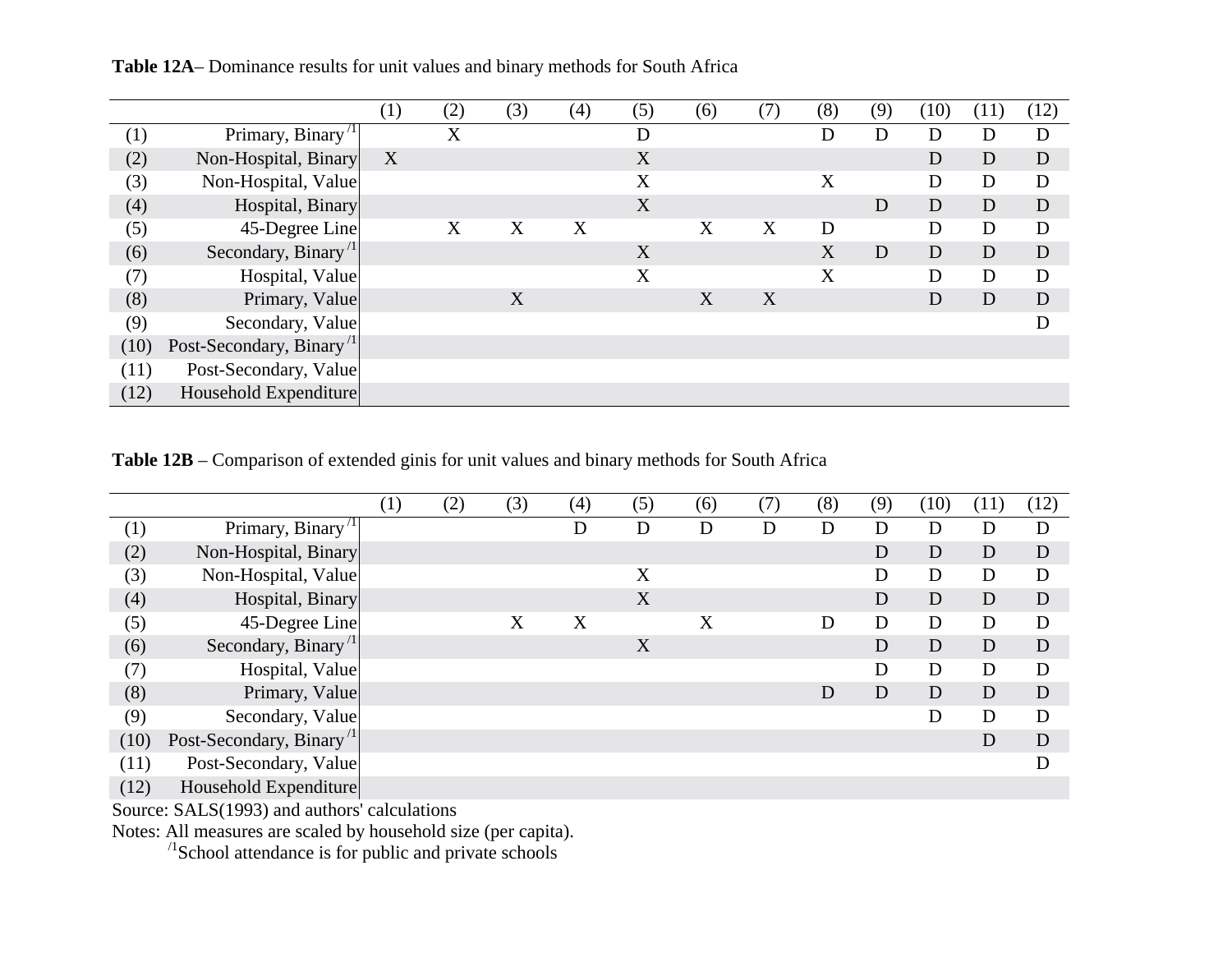|     |               | $\perp$ |   | 3) | (4) | $\mathfrak{Z}$ | (6           |   | $\delta$ . |
|-----|---------------|---------|---|----|-----|----------------|--------------|---|------------|
|     | Ghana         |         |   | D  |     | Ð              | D            |   |            |
| (2) | Mauritania    |         |   |    | X   | D              | D            | D | D          |
| (3) | Tanzania      |         |   |    |     |                | D            | D | D          |
| (4) | <b>Uganda</b> |         | X |    |     |                | $\mathsf{D}$ | D | D          |
| (5) | Guinea        |         |   |    |     |                |              |   |            |
| (6) | Madagascar    |         |   |    |     |                |              |   |            |
| 7)  | Cote d'Ivoire |         |   |    |     |                |              |   |            |
| (8) | South Africa  |         |   |    |     |                |              |   |            |

**Table 13A** - Cross-country dominance results for household expenditures

**Table 13B** - Cross-country extended gini comparisons for household expenditures

|                   |               | $\perp$ |   | 3) | $\left(4\right)$ | $\mathfrak{S}$ | (6) |   | ŏ |
|-------------------|---------------|---------|---|----|------------------|----------------|-----|---|---|
|                   | Ghana         |         | Ð | D  | Ð                | $\mathbf{D}$   | D   |   | Ð |
| (2)               | Mauritania    |         |   |    |                  | D              | D   | D | D |
| 3)                | Tanzania      |         |   |    |                  | Ð              | D   | Ð | D |
| $\left( 4\right)$ | Uganda        |         |   |    |                  | D              | D   | D | D |
| (5)               | Guinea        |         |   |    |                  |                |     |   |   |
| (6)               | Madagascar    |         |   |    |                  |                |     |   | D |
|                   | Cote d'Ivoire |         |   |    |                  |                |     |   |   |
| (8)               | South Africa  |         |   |    |                  |                |     |   |   |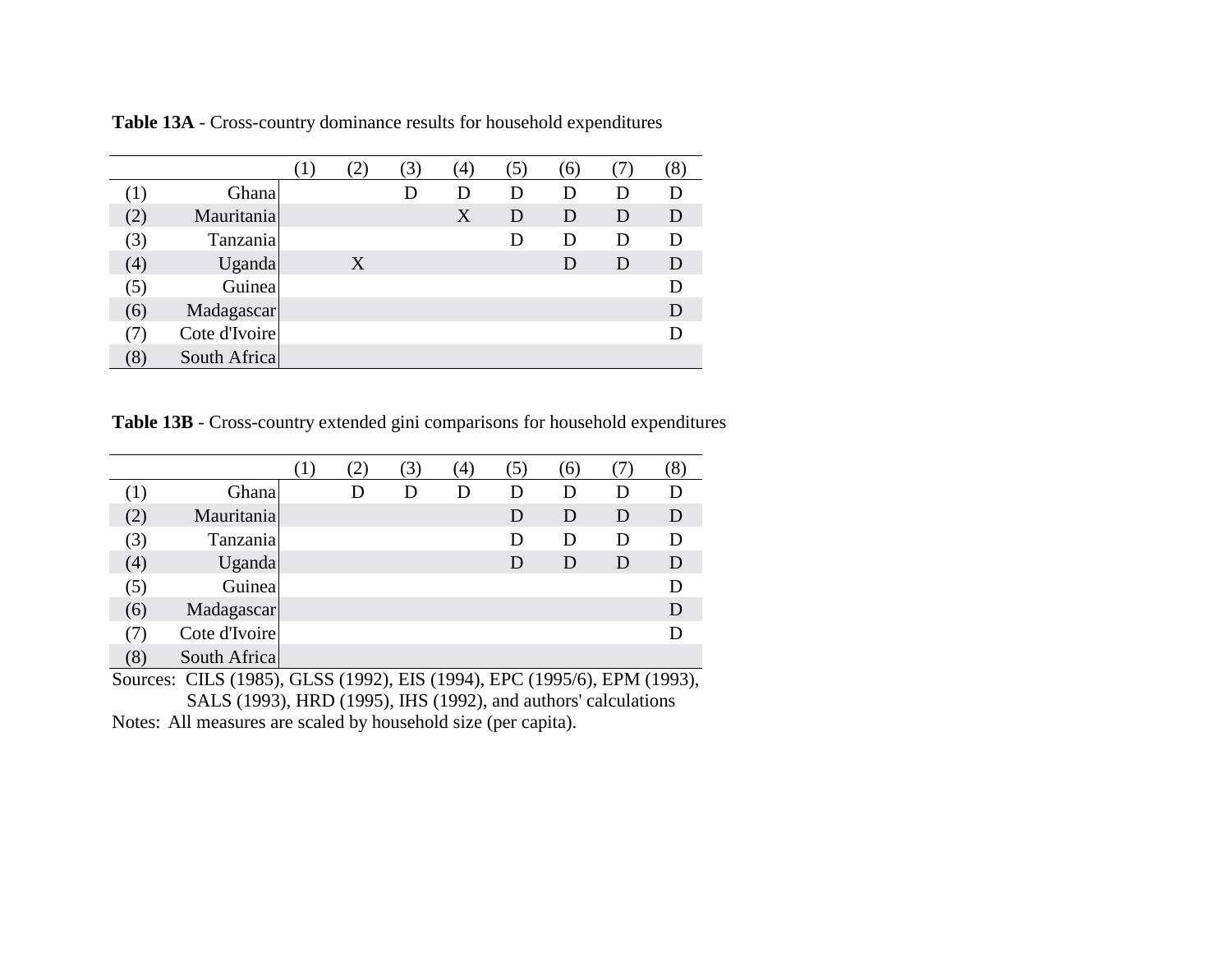|     |               |                  | 3) | $\left( 4\right)$ | 5 | 6) | 8 |
|-----|---------------|------------------|----|-------------------|---|----|---|
|     | South Africa  |                  | X  | Ð                 |   |    |   |
| (2) | Ghana         |                  |    |                   |   |    | D |
| (3) | Madagascar    | $\boldsymbol{X}$ |    |                   |   |    |   |
| (4) | Uganda        |                  |    |                   |   |    | D |
| (5) | Tanzania      |                  |    |                   |   |    |   |
| (6) | Cote d'Ivoire |                  |    |                   |   |    | D |
|     | Mauritania    |                  |    |                   |   |    |   |
| (8) | Guinea        |                  |    |                   |   |    |   |

**Table 14A** - Cross-country dominance results for use of public primary schools

**Table 14B** - Cross-country extended gini comparisons for use of public primary schools

|                   |               |   | 3 | (4) |   | (6) |   |   |
|-------------------|---------------|---|---|-----|---|-----|---|---|
|                   | South Africa  | D | D | D   | D | D   | Ð |   |
| (2)               | Ghana         |   |   | D   | D | D   | D | D |
| 3)                | Madagascar    |   |   |     |   |     | Ð | D |
| $\left( 4\right)$ | <b>Uganda</b> |   |   |     |   |     | D | D |
| (5)               | Tanzania      |   |   |     |   |     |   |   |
| (6)               | Cote d'Ivoire |   |   |     |   |     |   | D |
|                   | Mauritania    |   |   |     |   |     |   |   |
| $\left[8\right]$  | Guinea        |   |   |     |   |     |   |   |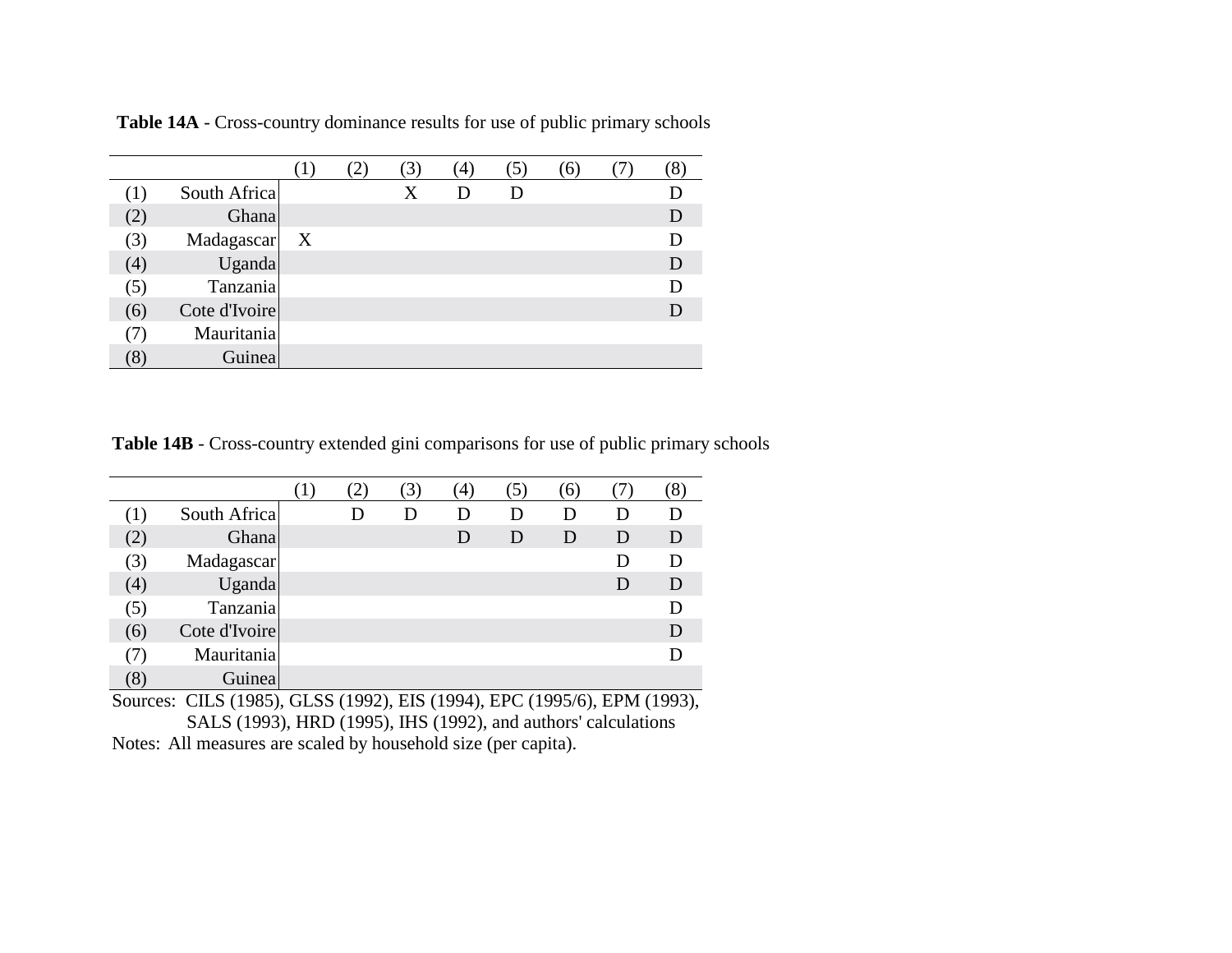|     |               | $\perp$ | 3) | (4) | $\mathfrak{Z}$ | (6)     |   | Ō. |
|-----|---------------|---------|----|-----|----------------|---------|---|----|
|     | South Africa  |         |    |     |                |         | Ð |    |
| (2) | Ghana         |         |    |     |                |         | D | D  |
| (3) | Cote d'Ivoire |         |    |     |                |         |   |    |
| (4) | Mauritania    |         |    |     |                |         |   |    |
| (5) | Tanzania      |         |    |     |                |         |   |    |
| (6) | Madagascar    |         |    |     |                |         | X | X  |
| 7)  | Uganda        |         |    |     |                | X       |   |    |
| (8) | Guinea        |         |    |     |                | $\rm X$ |   |    |

**Table 15A** - Cross-country dominance results for use of public secondary schools

**Table 15B** - Cross-country extended gini comparisons for use of public secondary schools

|                   |               |   | (3) | $\left( 4\right)$ | $\mathfrak{Z}$ | (6) |              | 8 |
|-------------------|---------------|---|-----|-------------------|----------------|-----|--------------|---|
| (1)               | South Africa  | Ð | D   |                   | D              | D   |              |   |
| (2)               | Ghana         |   | D   | D                 | D              | D   | $\mathsf{D}$ | D |
| 3)                | Cote d'Ivoire |   |     |                   |                | Ð   | Ð            | D |
| $\left( 4\right)$ | Mauritania    |   |     |                   |                |     |              |   |
| (5)               | Tanzania      |   |     |                   |                |     |              |   |
| (6)               | Madagascar    |   |     |                   |                |     |              |   |
| (7)               | Uganda        |   |     |                   |                |     |              |   |
| $\left(8\right)$  | Guinea        |   |     |                   |                |     |              |   |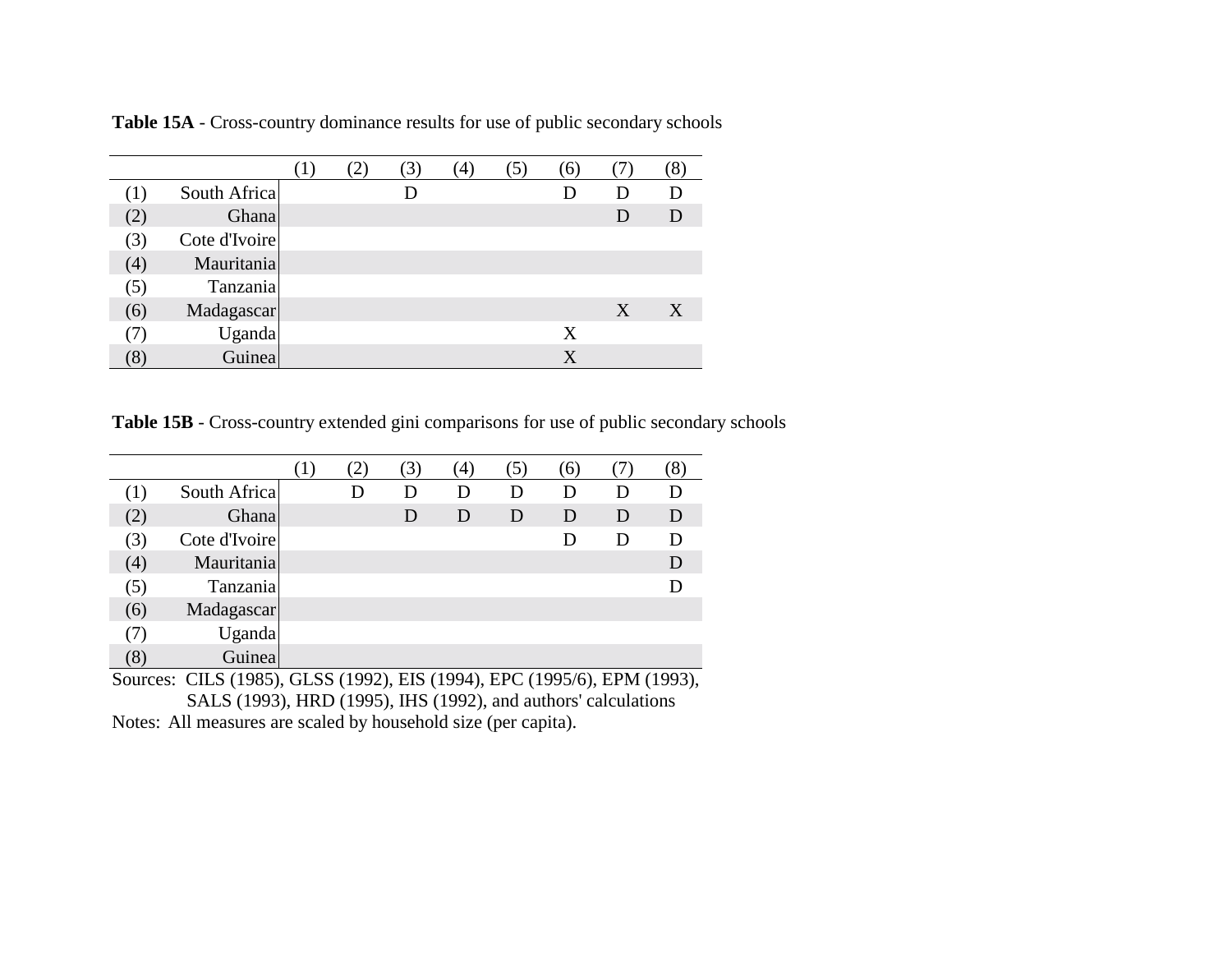|     |               |   |   | (3) | (4) | $\mathfrak{Z}$ ) | (6) |   | ð |
|-----|---------------|---|---|-----|-----|------------------|-----|---|---|
|     | Tanzania      |   | Χ | X   |     |                  |     |   |   |
| (2) | Ghana         | X |   |     |     |                  |     |   |   |
| (3) | South Africa  | X |   |     |     |                  |     | Ð |   |
| (4) | <b>Uganda</b> |   |   |     |     |                  |     |   |   |
| (5) | Mauritania    |   |   |     |     |                  |     |   |   |
| (6) | Cote d'Ivoire |   |   |     |     |                  |     |   |   |
| (7) | Guinea        |   |   |     |     |                  |     |   |   |
| (8) | Madagascar    |   |   |     |     |                  |     |   |   |

**Table 16A** - Cross-country dominance results for use of public post-secondary schools

**Table 16B** - Cross-country extended gini comparisons for use of public post-secondary schools

|     |               | $\perp$ . | 3) | $\left(4\right)$ |   | (6) |   |   |
|-----|---------------|-----------|----|------------------|---|-----|---|---|
|     | Tanzania      |           |    |                  |   |     |   |   |
| (2) | Ghana         |           | D  |                  | D | D   | D | D |
| (3) | South Africa  |           |    |                  |   |     |   | D |
| (4) | Uganda        |           |    |                  |   |     | D | D |
| (5) | Mauritania    |           |    |                  |   |     |   |   |
| (6) | Cote d'Ivoire |           |    |                  |   |     |   |   |
| 7)  | Guinea        |           |    |                  |   |     |   |   |
| (8) | Madagascar    |           |    |                  |   |     |   |   |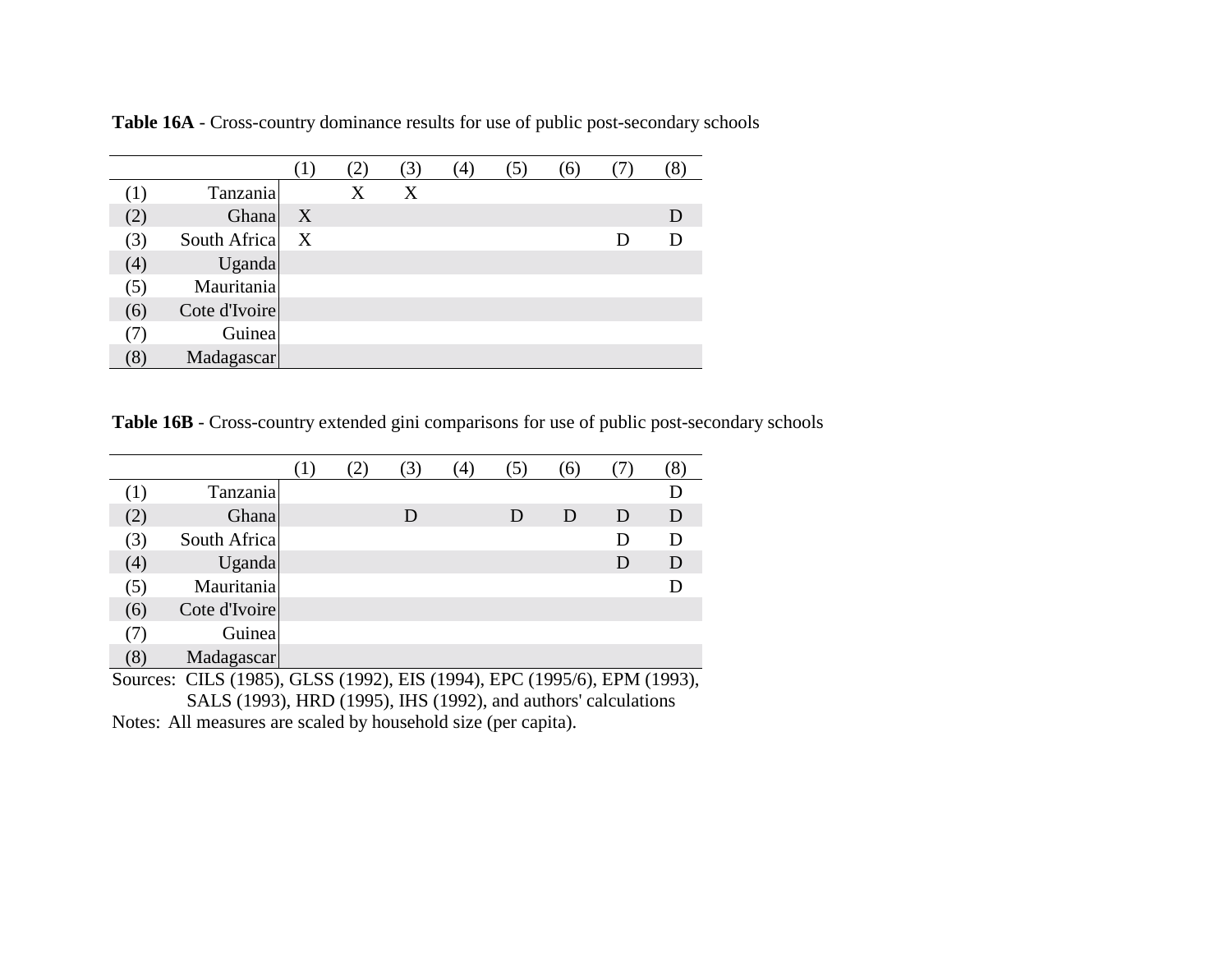|         |               | $\perp$      |   | 3) | (4) | C. | (6) |  |
|---------|---------------|--------------|---|----|-----|----|-----|--|
| $\perp$ | South Africa  |              |   |    |     | X  |     |  |
| (2)     | Mauritania    |              |   |    |     | X  |     |  |
| (3)     | Uganda        |              |   |    |     |    |     |  |
| (4)     | Cote d'Ivoire |              |   |    |     |    |     |  |
| (5)     | Guinea        | $\mathbf{X}$ | X |    |     |    |     |  |
| (6)     | Ghana         |              |   |    |     |    |     |  |
| (7)     | Tanzania      |              |   |    |     |    |     |  |
| (8)     | Madagascar    |              |   |    |     |    |     |  |

**Table 17A** - Cross-country dominance results for use of public non-hospital health services

**Table 17B** - Cross-country extended gini comparisons for public non-hospital health services

|                 |               |  | (3) | $\left(4\right)$ | $\mathfrak{I})$ | (6) |   |   |
|-----------------|---------------|--|-----|------------------|-----------------|-----|---|---|
|                 | South Africa  |  |     |                  |                 |     |   |   |
| (2)             | Mauritania    |  |     |                  |                 |     |   | D |
| (3)             | Uganda        |  |     |                  |                 |     | Ð | D |
| (4)             | Cote d'Ivoire |  |     |                  |                 |     |   |   |
| (5)             | Guinea        |  |     |                  |                 |     |   |   |
| (6)             | Ghana         |  |     |                  |                 |     |   |   |
|                 | Tanzania      |  |     |                  |                 |     |   |   |
| $\mathcal{S}$ ) | Madagascar    |  |     |                  |                 |     |   |   |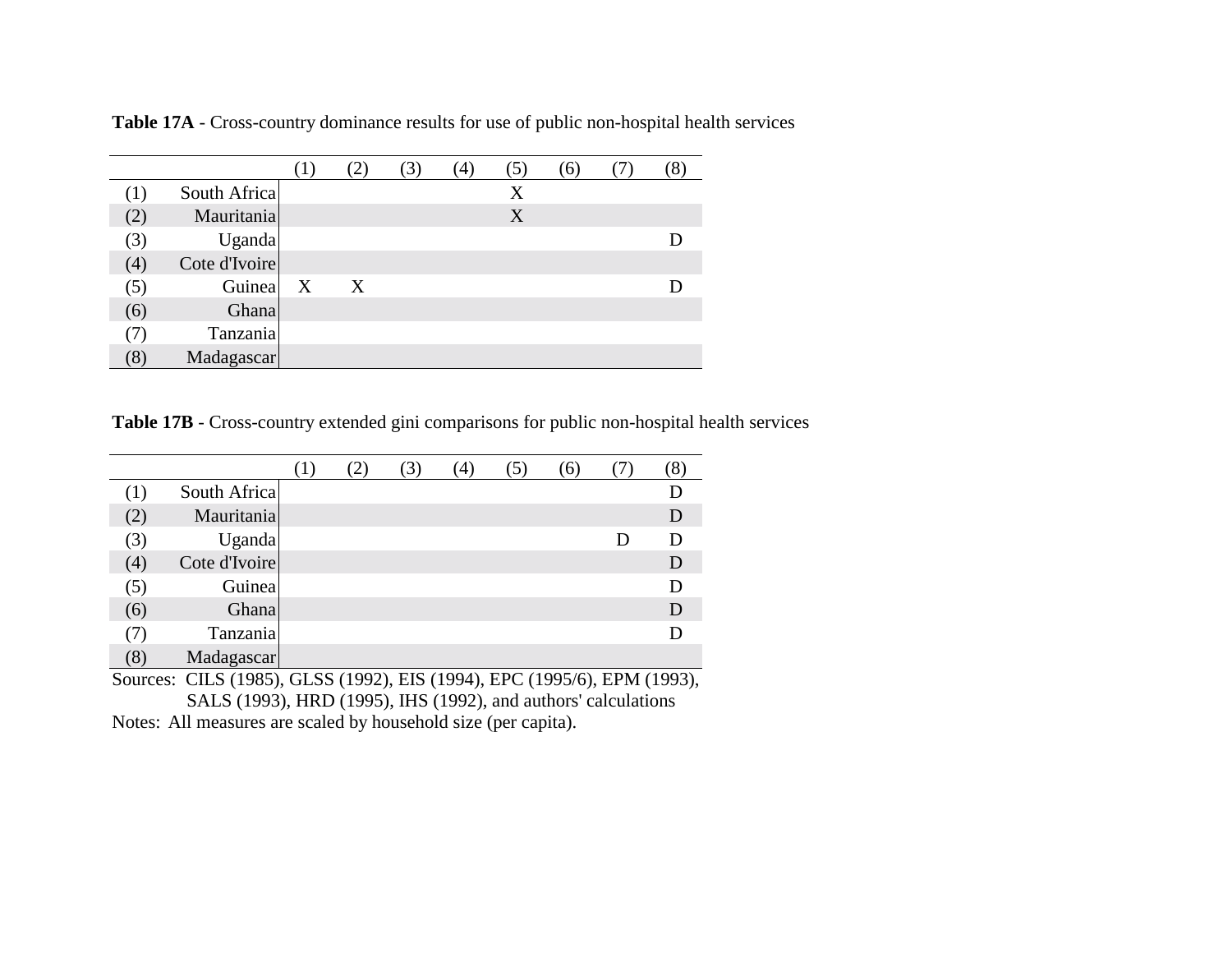|                              |               |  | $\mathfrak{Z}$ | $\left(4\right)$ |   | (6) |  |
|------------------------------|---------------|--|----------------|------------------|---|-----|--|
| $\left( \frac{1}{2} \right)$ | South Africa  |  |                |                  | D | D   |  |
| (2)                          | Mauritania    |  |                |                  |   |     |  |
| (3)                          | Uganda        |  |                |                  |   |     |  |
| (4)                          | Cote d'Ivoire |  |                |                  |   |     |  |
| (5)                          | Ghana         |  |                |                  |   |     |  |
| (6)                          | Tanzania      |  |                |                  |   |     |  |
| (7)                          | Madagascar    |  |                |                  |   |     |  |
|                              | Guinea        |  |                |                  |   |     |  |

**Table 18A** - Cross-country dominance results for use of public hospitals

**Table 18B** - Cross-country extended gini comparisons for use of public hospitals

|     |               |  | 3) | $\left( 4\right)$ | ´5) | (6) |   |   |
|-----|---------------|--|----|-------------------|-----|-----|---|---|
|     | South Africa  |  |    |                   | Ð   |     |   |   |
| (2) | Mauritania    |  |    |                   |     |     | D | D |
| (3) | Uganda        |  |    |                   |     |     |   |   |
| (4) | Cote d'Ivoire |  |    |                   |     |     |   |   |
| (5) | Ghana         |  |    |                   |     |     |   |   |
| (6) | Tanzania      |  |    |                   |     |     |   |   |
|     | Madagascar    |  |    |                   |     |     |   |   |
|     | Guinea        |  |    |                   |     |     |   |   |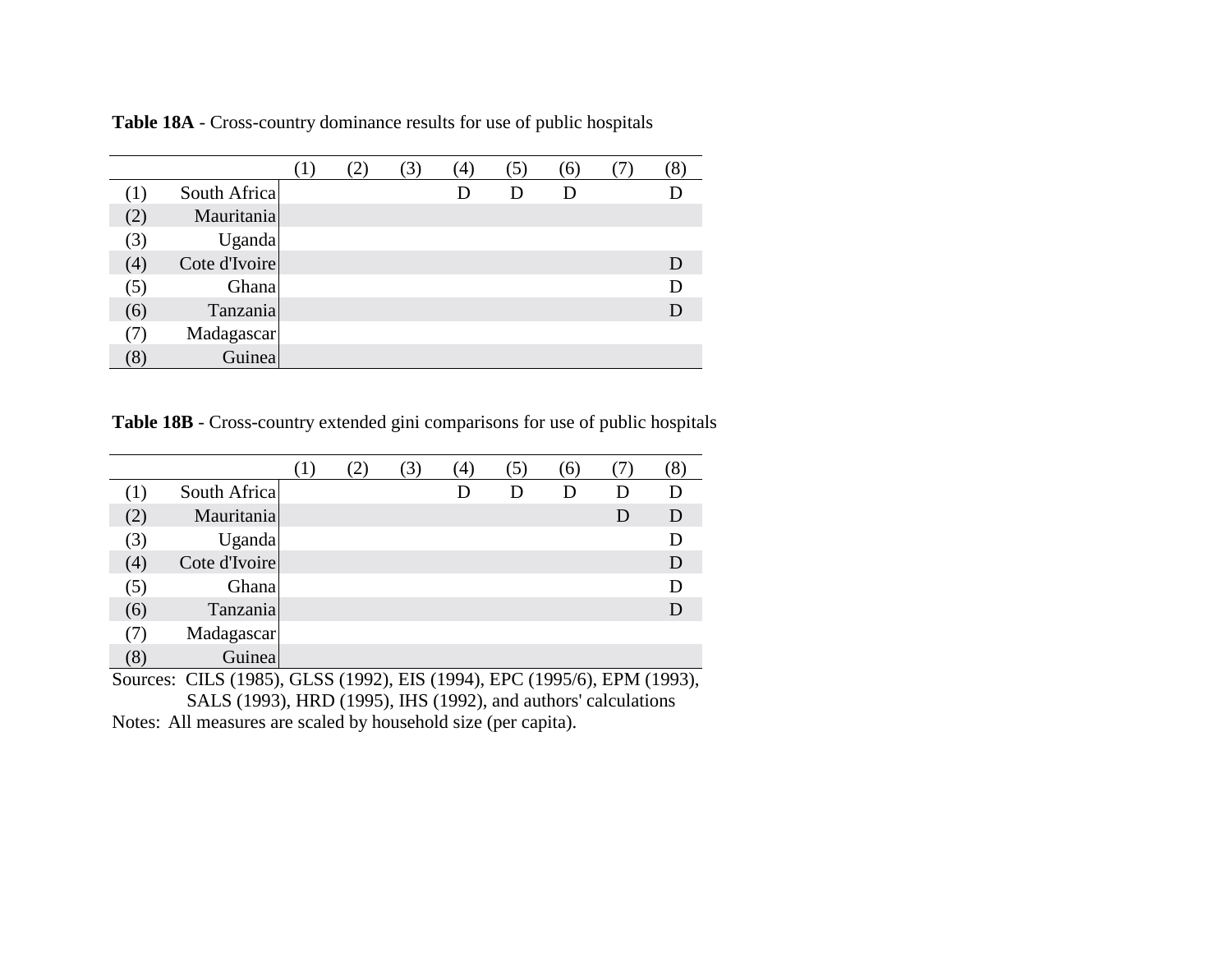#### **Table 19A:** Dominance results for taxes in Cote d'Ivoire

#### Criteria: t at 5% for all ordinates

|      |                               | (1) | (2) | (3) | (4) | (5) | (6) | (7) | (8) | (9) | (10) | (11) | (12) | (13) | (14) | (15) | (16) |
|------|-------------------------------|-----|-----|-----|-----|-----|-----|-----|-----|-----|------|------|------|------|------|------|------|
| (1)  | 45 Degree Line                |     |     | D   | D   | D   | D   | D   | D   | D   | D    | D    | D    | D    | D    | D    | D    |
| (2)  | Exports                       |     |     |     | X   |     |     |     |     |     | D    |      | D    |      | D    | D    | D    |
| (3)  | Tobacco                       |     |     |     |     | D   |     |     |     | D   | D    | D    | D    | D    | D    | D    | D    |
| (4)  | Kerosene                      |     | X   |     |     |     |     |     |     | D   |      | D    | D    | D    | D    | D    | D    |
| (5)  | Excises                       |     |     |     |     |     |     |     |     |     | D    | D    | D    | D    | D    | D    |      |
| (6)  | Imports                       |     |     |     |     |     |     |     |     | D   |      | D    | D    | D    | D    | D    | D    |
| (7)  | <b>Household Expenditures</b> |     |     |     |     |     |     |     |     |     |      | D    | D    | D    | D    | D    |      |
| (8)  | Transportation                |     |     |     |     |     |     |     |     |     |      |      | D    |      | D    | D    | D    |
| (9)  | <b>VAT</b>                    |     |     |     |     |     |     |     |     |     |      | D    | D    | D    | D    | D    | D    |
| (10) | Alcohol                       |     |     |     |     |     |     |     |     |     |      |      |      |      |      | D    |      |
| (11) | Gasoline & Transportation     |     |     |     |     |     |     |     |     |     |      |      |      |      |      | D    | D    |
| (12) | <b>Beverages</b>              |     |     |     |     |     |     |     |     |     |      |      |      |      |      |      |      |
| (13) | Gasoline                      |     |     |     |     |     |     |     |     |     |      |      |      |      |      |      |      |
| (14) | Wages                         |     |     |     |     |     |     |     |     |     |      |      |      |      |      |      | X    |
| (15) | Automobile                    |     |     |     |     |     |     |     |     |     |      |      |      |      |      |      |      |
| (16) | Reported                      |     |     |     |     |     |     |     |     |     |      |      |      |      | X.   |      |      |

## **Table 19B:** Comparison of extended Gini coefficients for taxes in Cote d'Ivoire

|  |  |  | Criteria: t at 5% for all extended ginis |  |
|--|--|--|------------------------------------------|--|
|--|--|--|------------------------------------------|--|

|      | ັ                             | (1) | (2) | (3) | (4)          | (5) | (6) | (7) | (8) | (9) | (10) | (11) | (12) | (13) | (14) | (15) | (16) |
|------|-------------------------------|-----|-----|-----|--------------|-----|-----|-----|-----|-----|------|------|------|------|------|------|------|
| (1)  | 45 Degree Line                |     | D   | D   | D            | D   | D   | D   | D   | D   | D    | D    | D    | D    | D    | D    | D    |
| (2)  | Exports                       |     |     |     | $\mathsf{X}$ |     | D   | D   | D   | D   | D    | D    | D    | D    | D    | D    | D    |
| (3)  | Tobacco                       |     |     |     |              | D   | D   | D   | D   | D   | D    | D    | D    | D    | D    | D    | D    |
| (4)  | Kerosene                      |     | X   |     |              |     |     | D   | D   | D   | D    | D    | D    | D    | D    | D    | D    |
| (5)  | Excises                       |     |     |     |              |     |     | D   |     | D   | D    | D    | D    | D    | D    | D    | D    |
| (6)  | <b>Imports</b>                |     |     |     |              |     |     | D   | D   | D   | D    | D    | D    | D    | D    | D    | D    |
| (7)  | <b>Household Expenditures</b> |     |     |     |              |     |     |     |     | D   |      | D    | D    | D    | D    | D    | D    |
| (8)  | Transportation                |     |     |     |              |     |     |     |     |     |      | D    | D    | D    | D    | D    | D    |
| (9)  | <b>VAT</b>                    |     |     |     |              |     |     |     |     |     |      |      | D    | D    | D    | D    | D    |
| (10) | Alcohol                       |     |     |     |              |     |     |     |     |     |      |      | D    |      | D    | D    | D    |
| (11) | Gasoline & Transportation     |     |     |     |              |     |     |     |     |     |      |      |      | D    | D    | D    | D    |
| (12) | <b>Beverages</b>              |     |     |     |              |     |     |     |     |     |      |      |      |      |      | D    |      |
| (13) | Gasoline                      |     |     |     |              |     |     |     |     |     |      |      |      |      |      | D    | D    |
| (14) | Wages                         |     |     |     |              |     |     |     |     |     |      |      |      |      |      |      | X    |
| (15) | Automobile                    |     |     |     |              |     |     |     |     |     |      |      |      |      |      |      |      |
| (16) | Reported                      |     |     |     |              |     |     |     |     |     |      |      |      |      | X    |      |      |

Source: Government of Cote d'Ivoire, 1985.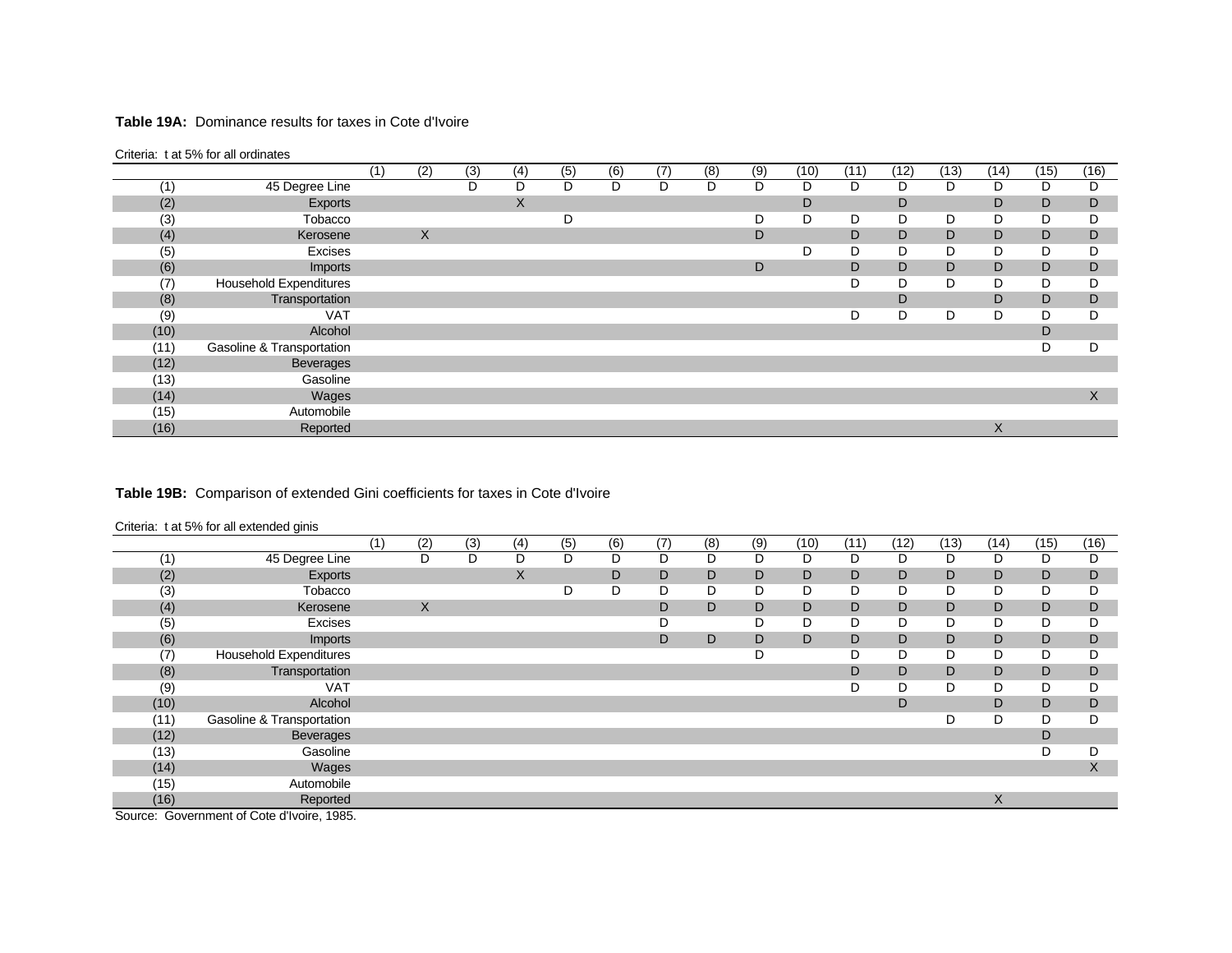#### **Table 20A:** Dominance results for taxes in Guinea

#### Criteria: t at 5% for all ordinates

|      |                               | (1) | (2) | (3) | (4) | (5) | (6) | (7)               | (8) | (9) | (10) | (11) | (12) | (13) | (14) | (15) | (16) | (17)        |
|------|-------------------------------|-----|-----|-----|-----|-----|-----|-------------------|-----|-----|------|------|------|------|------|------|------|-------------|
| (1)  | Exports                       |     | X   | X   |     |     | D   | D                 | D   | D   | D    | D    | D    | D    | D    | D    | D    | D           |
| (2)  | 45 Degree Line                | X   |     | D   | D   | D   | D   | D                 | D   | D   | D    | D    | D    | D    | D    | D    | D    | D           |
| (3)  | Reported                      | Χ   |     |     |     | D   | D   | D                 | D   | D   | D    | D    | D    | D    | D    | D    | D    | D           |
| (4)  | Kerosene                      |     |     |     |     | D   | D   | D                 | D   | D   | D    | D    | D    | D    | D    | D    | D    | D           |
| (5)  | <b>Household Expenditures</b> |     |     |     |     |     |     |                   | D   | D   |      | D    | D    | D    | D    | D    | D    | D           |
| (6)  | Tobacco                       |     |     |     |     |     |     |                   | X   |     |      | D    | D    |      | D    | D    | D    | $\mathsf D$ |
| (7)  | Excises                       |     |     |     |     |     |     |                   | X   | X   |      | D    |      |      | D    | D    | D    | D           |
| (8)  | Imports                       |     |     |     |     |     | X   | X                 |     |     | X    |      | D    |      | D    | D    | D    | D           |
| (9)  | <b>VAT</b>                    |     |     |     |     |     |     | $\checkmark$<br>⋏ |     |     | X    |      | D    |      | D    | D    | D    | D           |
| (10) | Transportation                |     |     |     |     |     |     |                   | X   | X   |      |      | X    |      |      |      |      |             |
| (11) | Wages                         |     |     |     |     |     |     |                   |     |     |      |      | X    |      | X    |      |      |             |
| (12) | Automobile                    |     |     |     |     |     |     |                   |     |     | X    | X    |      |      |      |      |      |             |
| (13) | Alcohol                       |     |     |     |     |     |     |                   |     |     |      |      |      |      |      |      |      |             |
| (14) | Gasoline and Transportation   |     |     |     |     |     |     |                   |     |     |      | X    |      |      |      |      |      |             |
| (15) | Beverage                      |     |     |     |     |     |     |                   |     |     |      |      |      |      |      |      |      |             |
| (16) | Gasoline                      |     |     |     |     |     |     |                   |     |     |      |      |      |      |      |      |      |             |
| (17) | <b>Diesel</b>                 |     |     |     |     |     |     |                   |     |     |      |      |      |      |      |      |      |             |

### **Table 20B:** Comparison of extended Gini coefficients for taxes in Guinea

Criteria: t at 5% for all extended ginis

|        |                                                | (1)     | (2) | (3) | (4) | (5) | (6) | (7) | (8) | (9) | (10) | (11) | (12) | (13) | (14) | (15) | (16) | (17) |
|--------|------------------------------------------------|---------|-----|-----|-----|-----|-----|-----|-----|-----|------|------|------|------|------|------|------|------|
| (1)    | Exports                                        |         | X   | X   | D   | D   | D   | D   | D   | D   | D    | D    | D    | D    | D    | D    | D    | D    |
| (2)    | 45 Degree Line                                 | $\sf X$ |     | D   | D   | D   | D   | D   | D   | D   | D    | D    | D    | D    | D    | D    | D    | D    |
| (3)    | Reported                                       | X       |     |     | D   | D   | D   | D   | D   | D   | D    | D    | D    | D    | D    | D    | D    | D    |
| (4)    | Kerosene                                       |         |     |     |     | D   | D   | D   | D   | D   | D    | D    | D    | D    | D    | D    | D    | D    |
| (5)    | <b>Household Expenditures</b>                  |         |     |     |     |     |     |     | D   | D   | D    | D    | D    | D    | D    | D    | D    | D    |
| (6)    | Tobacco                                        |         |     |     |     |     |     | D   |     |     | D    | D    | D    | D    | D    | D    | D    | D    |
| (7)    | Excises                                        |         |     |     |     |     |     |     |     |     |      | D    | D    | D    | D    | D    | D    | D    |
| (8)    | Imports                                        |         |     |     |     |     |     |     |     | D   |      | D    | D    | D    | D    | D    | D    | D    |
| (9)    | <b>VAT</b>                                     |         |     |     |     |     |     |     |     |     |      | D    | D    | D    | D    | D    | D    | D    |
| (10)   | Transportation                                 |         |     |     |     |     |     |     |     |     |      | D    |      |      | D    | D    | D    | D    |
| (11)   | Wages                                          |         |     |     |     |     |     |     |     |     |      |      | X    |      |      | D    |      | D    |
| (12)   | Automobile                                     |         |     |     |     |     |     |     |     |     |      | X    |      |      |      |      | D    |      |
| (13)   | Alcohol                                        |         |     |     |     |     |     |     |     |     |      |      |      |      |      |      |      |      |
| (14)   | <b>Gasoline and Transportation</b>             |         |     |     |     |     |     |     |     |     |      |      |      |      |      |      | D    |      |
| (15)   | Beverage                                       |         |     |     |     |     |     |     |     |     |      |      |      |      |      |      |      |      |
| (16)   | Gasoline                                       |         |     |     |     |     |     |     |     |     |      |      |      |      |      |      |      |      |
| (17)   | Diesel                                         |         |     |     |     |     |     |     |     |     |      |      |      |      |      |      |      |      |
| $\sim$ | $\sim$ $\sim$ $\sim$ $\sim$<br>$1 - 2 - 1 - 1$ |         |     |     |     |     |     |     |     |     |      |      |      |      |      |      |      |      |

Source: Government of Guinea, 1993/94.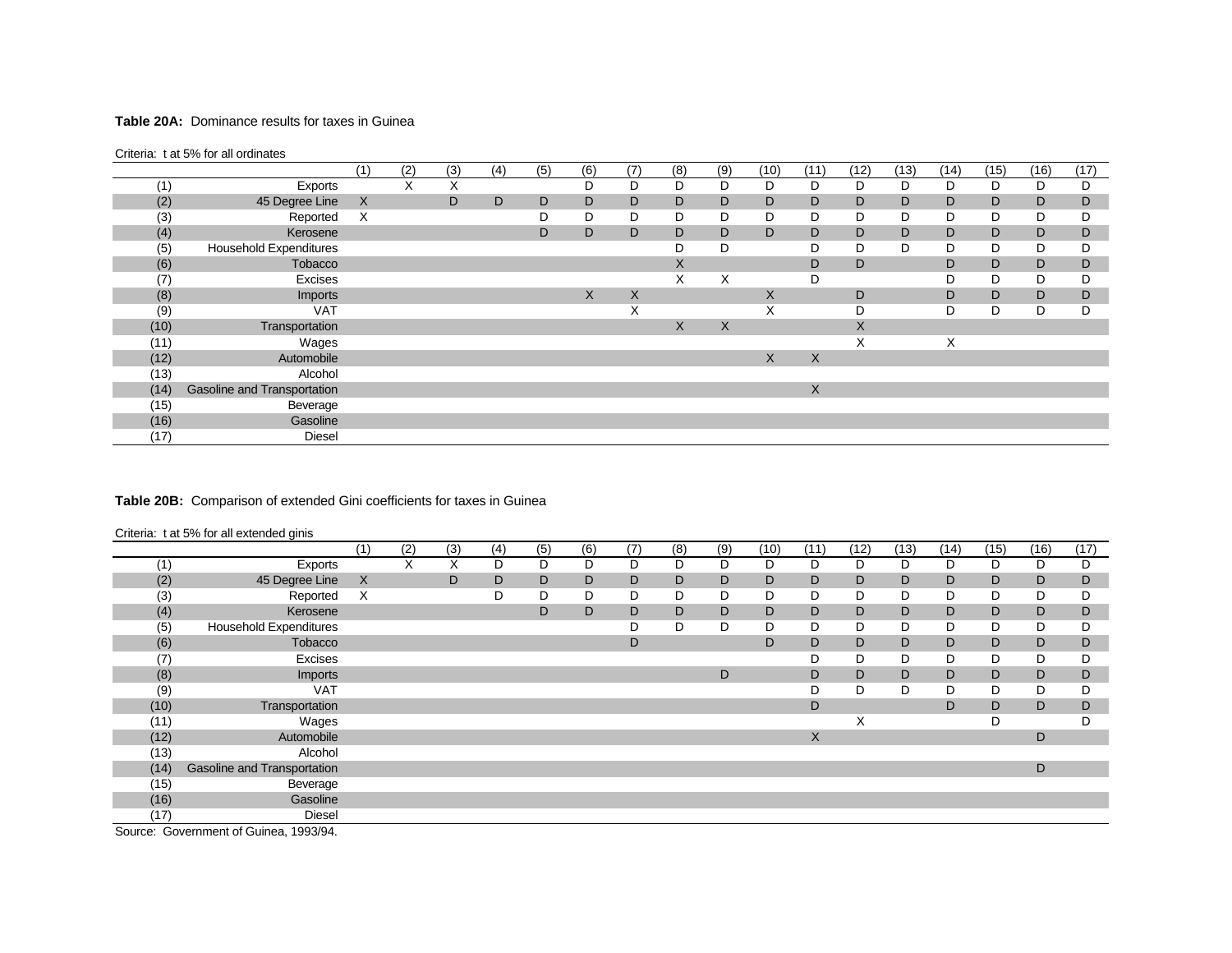## **Table 21A:** Dominance results for taxes in Madagascar

|      | Official Lat 970 for all oralitates |     |     |     |     |     |     |     |     |     |      |      |      |      |      |
|------|-------------------------------------|-----|-----|-----|-----|-----|-----|-----|-----|-----|------|------|------|------|------|
|      |                                     | (1) | (2) | (3) | (4) | (5) | (6) | (7) | (8) | (9) | (10) | (11) | (12) | (13) | (14) |
| (1   | 45 Degree Line                      |     |     | D   | D   | D   | D   | D   | D   | D   | D    | D    |      | D    | D    |
| (2)  | Exports                             |     |     | X   | X   | Χ   | X   |     |     |     |      |      |      |      |      |
| (3)  | Kerosene                            |     | х   |     | D   | D   | D   | D   | D   | D   | D    | D    | D    | D    | D    |
| (4)  | <b>Total Expenditures</b>           |     | X   |     |     | D   | D   | D   | D   | D   | D    | D    | D    | D    | D    |
| (5)  | Imports                             |     | X   |     |     |     | D   |     |     |     |      | D    | D    | D    | D    |
| (6)  | <b>VAT</b>                          |     | X   |     |     |     |     |     |     |     |      | D    | D    | D    | D    |
| (7)  | Alcohol                             |     |     |     |     |     |     |     |     |     |      |      |      | D    | D    |
| (8)  | <b>Excises</b>                      |     |     |     |     |     |     |     |     |     |      | D    |      | D    | D    |
| (9)  | Transportation                      |     |     |     |     |     |     |     |     |     |      |      | D    | D    | D    |
| (10) | Tobacco                             |     |     |     |     |     |     |     |     |     |      | D    |      |      | D    |
| (11) | Wages                               |     |     |     |     |     |     |     |     |     |      |      |      |      |      |
| (12) | Gasoline                            |     |     |     |     |     |     |     |     |     |      |      |      |      | D    |
| (13) | Automobile                          |     |     |     |     |     |     |     |     |     |      |      |      |      |      |
| (14) | Gasoline and Transportation         |     |     |     |     |     |     |     |     |     |      |      |      |      |      |

Criteria: t at 5% for all ordinates

## **Table 21B:** Comparison of extended Gini coefficients for taxes in Madagascar

Criteria: t at 5% for all extended ginis

| D<br>(1)<br>45 Degree Line<br>D<br>D<br>D<br>D<br>D<br>D<br>D<br>D<br>D<br>D  | D<br>D |
|-------------------------------------------------------------------------------|--------|
|                                                                               |        |
| (2)<br>D<br>Exports<br>D<br>D<br>D<br>D<br>D<br>D                             |        |
| (3)<br>D<br>D<br>D<br>D<br>D<br>D<br>D<br>D<br>D<br>D<br>Kerosene             | D      |
| (4)<br>D<br><b>Total Expenditures</b><br>D<br>D<br>D<br>D<br>D<br>D<br>D<br>D | D      |
| (5)<br>D<br>D<br>D<br>D<br>Imports                                            | D      |
| (6)<br><b>VAT</b><br>D<br>D<br>D                                              | D      |
| (7)<br>Alcohol<br>D<br>D                                                      | D      |
| (8)<br>D<br>Excises<br>D<br>D                                                 | D      |
| (9)<br>Transportation<br>D<br>D                                               | D      |
| Tobacco<br>(10)<br>D<br>D<br>D                                                | D      |
| (11)<br>Wages                                                                 | D      |
| (12)<br>Gasoline                                                              | D      |
| (13)<br>Automobile                                                            |        |
| (14)<br>Gasoline and Transportation                                           |        |

Source: Government of Madagascar, 1993.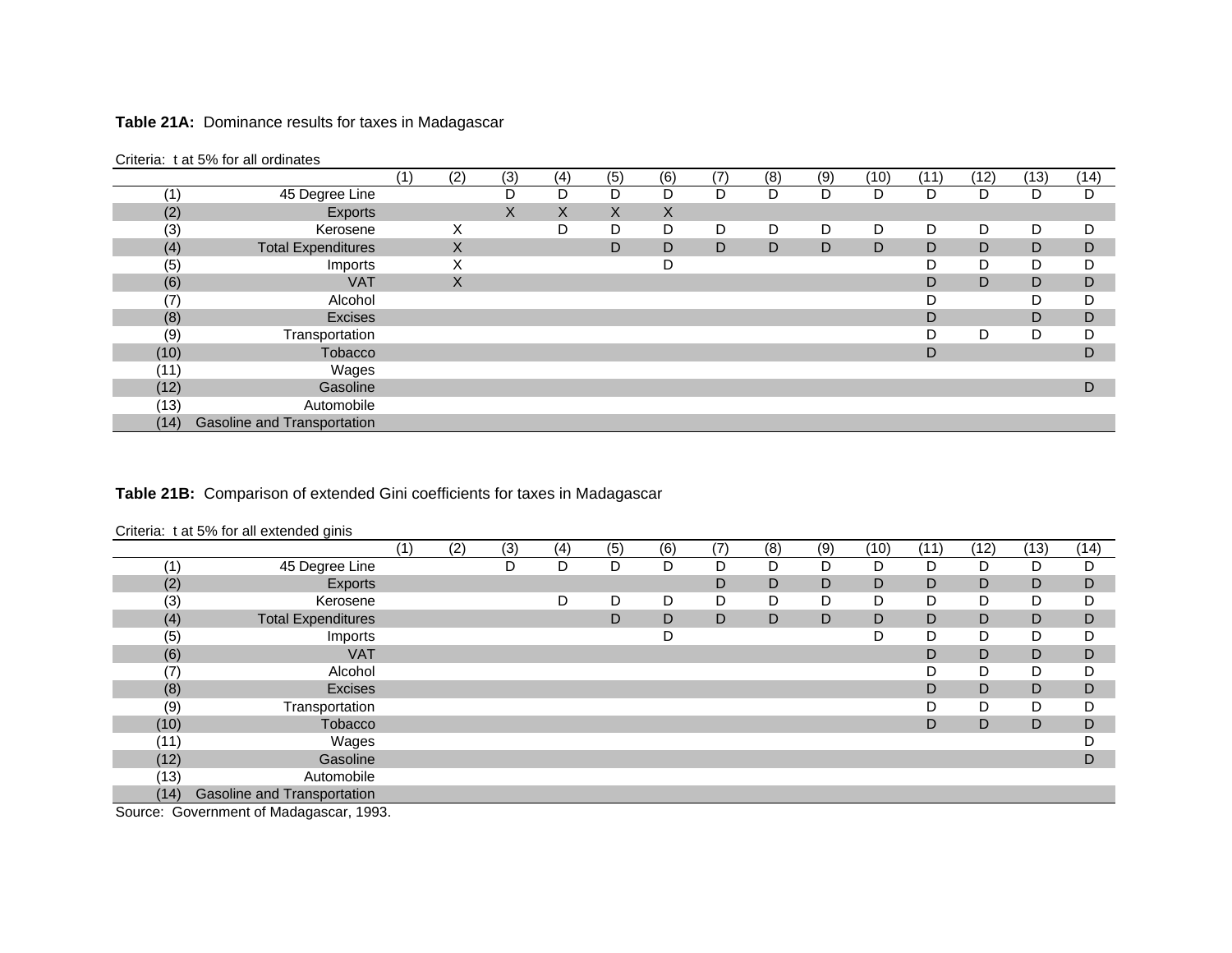## **Table 22A:** Dominance results for taxes in Tanzania (HRD Survey)

|                   | Unional Tall of the all brandloo |     |     |     |     |     |     |     |     |     |      |      |      |
|-------------------|----------------------------------|-----|-----|-----|-----|-----|-----|-----|-----|-----|------|------|------|
|                   |                                  | ั1) | (2) | (3) | (4) | (5) | (6) | (7) | (8) | (9) | (10) | (11) | (12) |
|                   | 45 Degree Line                   |     | D   | D   | D   | D   | D   | D   | D   | D   | D    | D    | D    |
| (2)               | Kerosene                         |     |     |     |     | D   |     | D   | D   | D   | D    | D    | D    |
| (3)               | <b>Total Expenditures</b>        |     |     |     |     | D   |     | D   | D   | D   | D    | D    | D    |
| (4)               | Tobacco                          |     |     |     |     |     | X   |     |     |     |      | D    | D    |
| (5)               | Imports                          |     |     |     |     |     |     | Χ   |     | D   |      | D    | D    |
| (6)               | Licenses                         |     |     |     | X   |     |     |     |     |     |      | D    | D    |
| $\left( 7\right)$ | Sales Tax                        |     |     |     |     | X   |     |     |     | D   |      | D    | D    |
| (8)               | <b>Excises</b>                   |     |     |     |     |     |     |     |     |     |      | D    | D    |
| (9)               | Alcohol                          |     |     |     |     |     |     |     |     |     |      | D    | D    |
| (10)              | Transportation                   |     |     |     |     |     |     |     |     |     |      | D    | D    |
| (11)              | Gasoline and Transportation      |     |     |     |     |     |     |     |     |     |      |      |      |
| (12)              | Gasoline                         |     |     |     |     |     |     |     |     |     |      |      |      |

Criteria: t at 5% for all ordinates

**Table 22B:** Comparison of extended Gini coefficients for taxes in Tanzania (HRD Survey)

Criteria: t at 5% for all extended ginis

|                                                      |                                        | $\overline{2}$ | (3) | (4) | (5) | (6) | (7) | (8) | (9) | (10) | (11) | (12) |
|------------------------------------------------------|----------------------------------------|----------------|-----|-----|-----|-----|-----|-----|-----|------|------|------|
| $^{\prime}$ 1 $\,$                                   | 45 Degree Line                         | D              | D   | D   | D   | D   | D   |     | D   | D    | D    | D    |
| (2)                                                  | Kerosene                               |                |     |     | D   |     | D   | D   | D   | D    | D    | D    |
| (3)                                                  | <b>Total Expenditures</b>              |                |     |     | D   |     | D   |     | D   | D    | D    | D    |
| (4)                                                  | Tobacco                                |                |     |     |     |     |     |     | D   | D    | D    | D    |
| (5)                                                  | Imports                                |                |     |     |     |     | Χ   | D   | D   | D    | D    | D    |
| (6)                                                  | Licenses                               |                |     |     |     |     |     |     | D   | D    | D    | D    |
| (7)                                                  | Sales Tax                              |                |     |     | Χ   |     |     | D   | D   | D    | D    | D    |
| (8)                                                  | <b>Excises</b>                         |                |     |     |     |     |     |     | D   |      | D    | D    |
| (9)                                                  | Alcohol                                |                |     |     |     |     |     |     |     |      | D    | D    |
| (10)                                                 | Transportation                         |                |     |     |     |     |     |     |     |      | D    | D    |
| (11)                                                 | Gasoline and Transportation            |                |     |     |     |     |     |     |     |      |      | D    |
| (12)                                                 | Gasoline                               |                |     |     |     |     |     |     |     |      |      |      |
| $\overline{\phantom{0}}$<br>$\overline{\phantom{0}}$ | $\sim$ $-$<br>$\overline{\phantom{a}}$ |                |     |     |     |     |     |     |     |      |      |      |

Source: Government of Tanzania, 1995.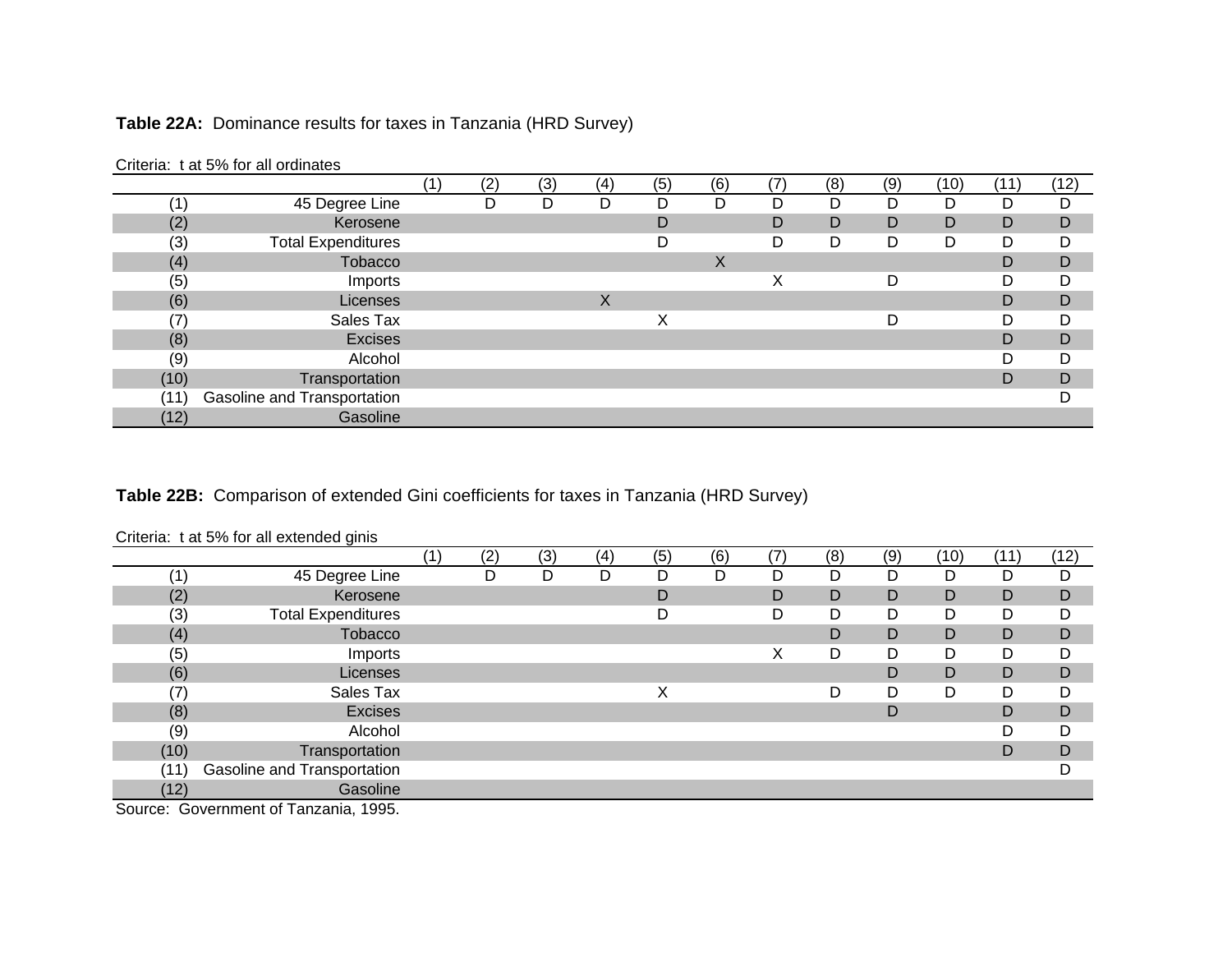## **Table 23A:** Dominance results for taxes in Tanzania (ERB/CU Survey)

|      | ontona. Cat o lo for all oralitatoo |              |     |     |     |     |     |     |     |     |      |      |
|------|-------------------------------------|--------------|-----|-----|-----|-----|-----|-----|-----|-----|------|------|
|      |                                     |              | (2) | (3) | (4) | (5) | (6) | (7) | (8) | (9) | (10) | (11) |
|      | 45 Degree Line                      |              |     | D   | D   | D   | D   | D   |     | D   | D    | D    |
| (2)  | Exports                             | $\mathsf{X}$ |     | X   |     |     |     |     |     |     |      |      |
| (3)  | Kerosene                            |              | Χ   |     | D   | D   | D   |     |     | D   | D    | D    |
| (4)  | <b>Total Expenditures</b>           |              |     |     |     |     |     |     |     |     | D    | D    |
| (5)  | Sales Tax                           |              |     |     |     |     |     |     |     |     | D    | D    |
| (6)  | Imports                             |              |     |     |     |     |     |     |     |     | D    | D    |
| (7)  | Tobacco                             |              |     |     |     |     |     |     |     | X   |      |      |
| (8)  | Transportation                      |              |     |     |     |     |     |     |     |     |      |      |
| (9)  | Wages                               |              |     |     |     |     |     | Χ   |     |     |      |      |
| (10) | Excises                             |              |     |     |     |     |     |     |     |     |      |      |
| (11) | Alcohol                             |              |     |     |     |     |     |     |     |     |      |      |

Criteria: t at 5% for all ordinates

## **Table 23B:** Comparison of extended Gini coefficients for taxes in Tanzania (ERB/CU Survey)

### Criteria: t at 5% for all extended ginis

|      |                           | (2) | (3) | (4) | (5) | (6) | (7) | (8) | (9) | (10) | (11) |
|------|---------------------------|-----|-----|-----|-----|-----|-----|-----|-----|------|------|
| 1    | 45 Degree Line            | D   | D   | D   | D   | D   | D   | D   | D   | D    | D    |
| (2)  | Exports                   |     |     |     |     |     | D   | D   |     | D    | D    |
| (3)  | Kerosene                  |     |     | D   | D   | D   | D   |     | D   | D    | D    |
| (4)  | <b>Total Expenditures</b> |     |     |     |     | D   |     |     |     | D    | D    |
| (5)  | Sales Tax                 |     |     |     |     |     |     |     |     | D    | D    |
| (6)  | Imports                   |     |     |     |     |     |     |     |     | D    | D    |
| (7)  | Tobacco                   |     |     |     |     |     |     |     |     | D    | D    |
| (8)  | Transportation            |     |     |     |     |     |     |     |     |      | D    |
| (9)  | Wages                     |     |     |     |     |     |     |     |     |      |      |
| (10) | <b>Excises</b>            |     |     |     |     |     |     |     |     |      | D    |
| (11) | Alcohol                   |     |     |     |     |     |     |     |     |      |      |

Source: University of Dar es Salaam and Cornell University, 1991.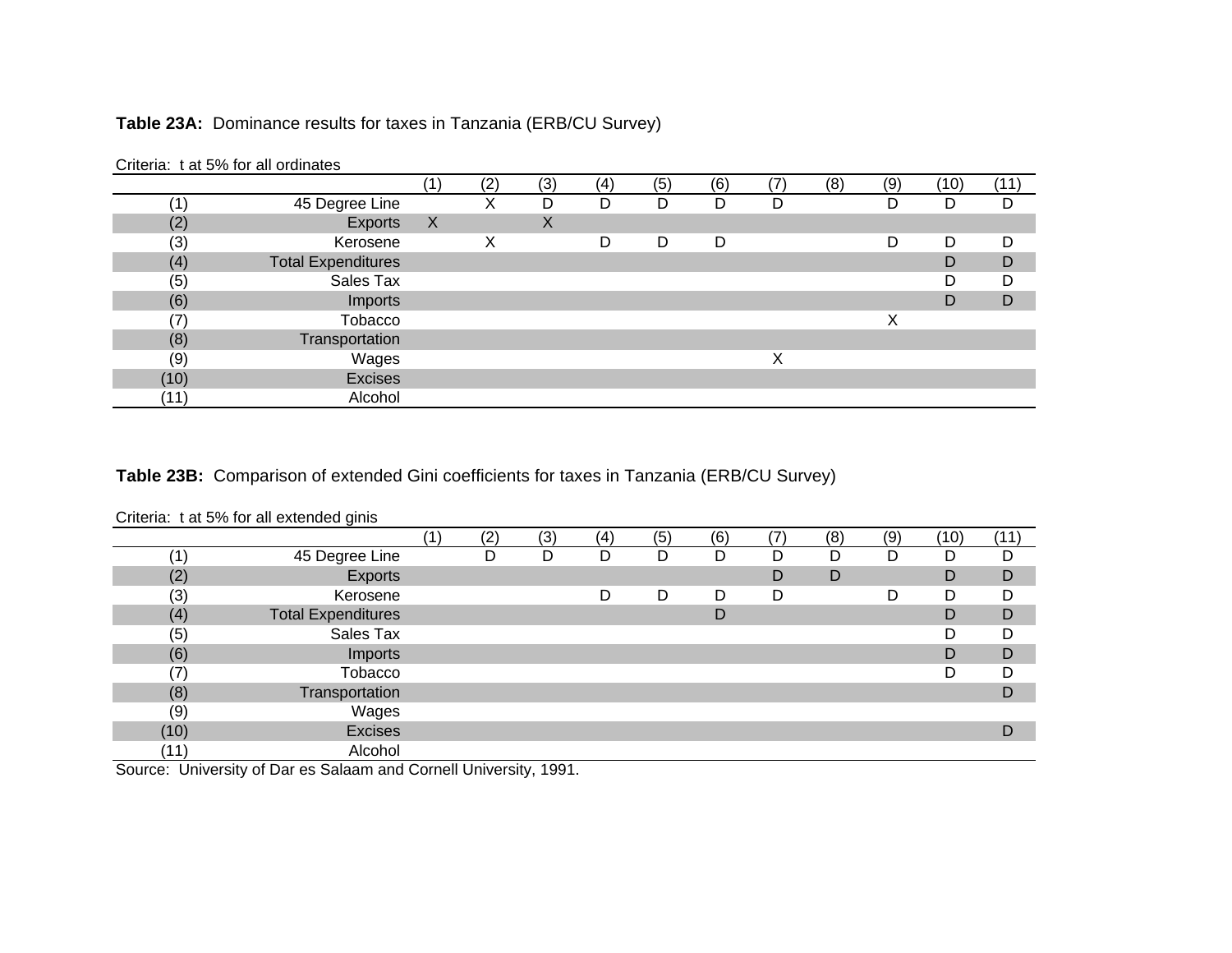**Table 24A:** Cross-country dominance test results for export duties

|                               |        |            |               | Tanzania<br>(Cornell/ERB |
|-------------------------------|--------|------------|---------------|--------------------------|
|                               | Guinea | Madagascar | Cote d'Ivoire | survey)                  |
| Guinea                        |        |            |               |                          |
| Madagascar                    |        |            |               |                          |
| Cote d'Ivoire                 |        |            |               |                          |
| Tanzania (Cornell/ERB survey) |        |            |               |                          |

**Table 24B:** Cross-country comparison of extended Gini coefficients for export duties

|                               |        |            |               | Tanzania<br>(Cornell/ERB |
|-------------------------------|--------|------------|---------------|--------------------------|
|                               | Guinea | Madagascar | Cote d'Ivoire | survey)                  |
| Guinea                        |        |            |               |                          |
| Madagascar                    |        |            |               |                          |
| Cote d'Ivoire                 |        |            |               |                          |
| Tanzania (Cornell/ERB survey) |        |            |               |                          |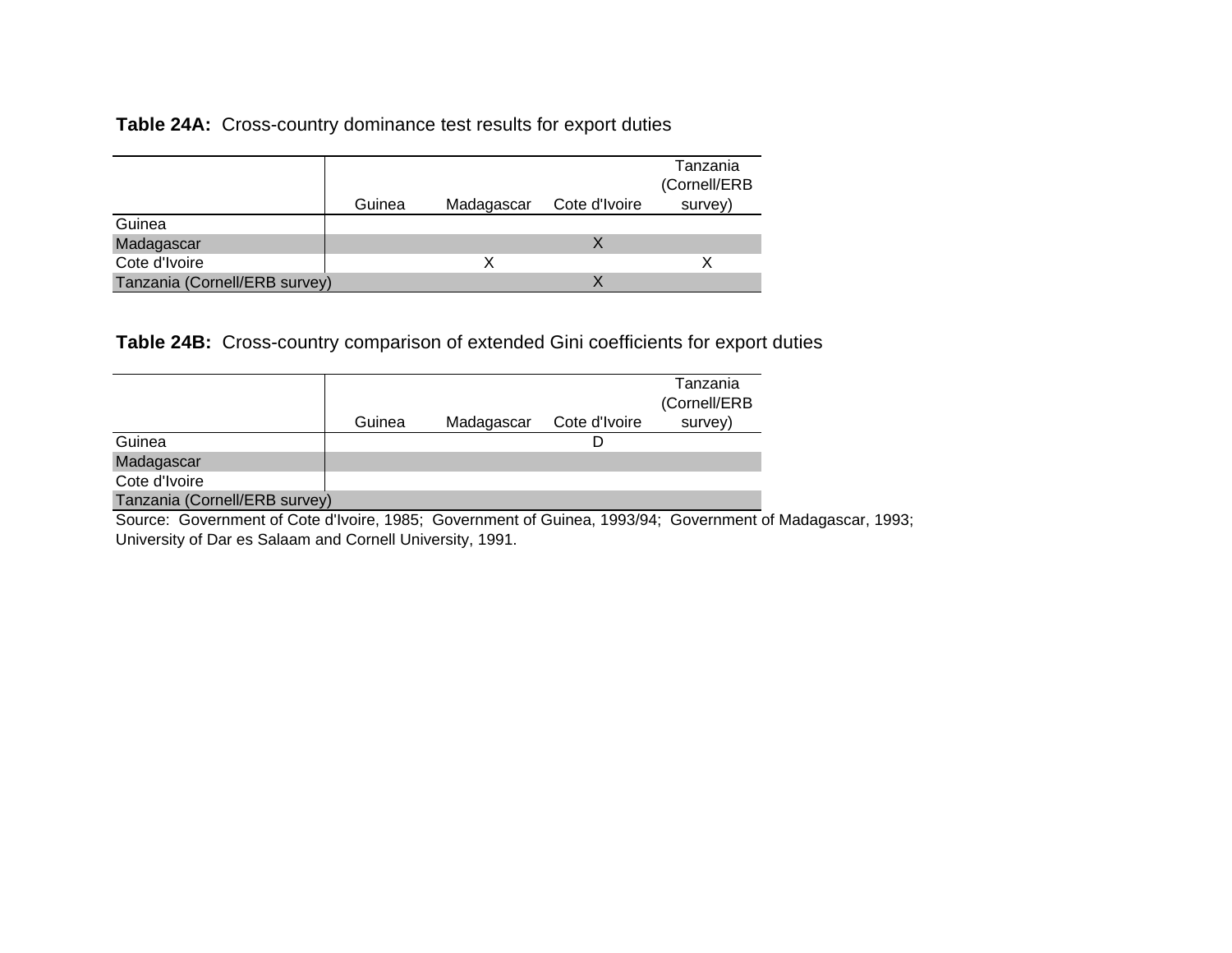**Table 25A:** Cross-country dominance test results for import duties

|                               | Cote d'Ivoire | Tanzania<br>(HRD survey) | Tanzania<br>(Cornell/ERB<br>survey) | Guinea | Madagascar |
|-------------------------------|---------------|--------------------------|-------------------------------------|--------|------------|
| Cote d'Ivoire                 |               |                          |                                     | D      |            |
| Tanzania (HRD survey)         |               |                          |                                     | D      |            |
| Tanzania (Cornell/ERB survey) |               |                          |                                     |        |            |
| Guinea                        |               |                          |                                     |        |            |
| Madagascar                    |               |                          |                                     |        |            |

**Table 25B:** Cross-country comparison of extended Gini coefficients for import duties

|                               | Cote d'Ivoire | Tanzania<br>(HRD survey) | Tanzania<br>(Cornell/ERB<br>survey) | Guinea | Madagascar |
|-------------------------------|---------------|--------------------------|-------------------------------------|--------|------------|
| Cote d'Ivoire                 |               |                          |                                     |        |            |
| Tanzania (HRD survey)         |               |                          |                                     | D      |            |
| Tanzania (Cornell/ERB survey) |               |                          |                                     |        |            |
| Guinea                        |               |                          |                                     |        |            |
| Madagascar                    |               |                          |                                     |        |            |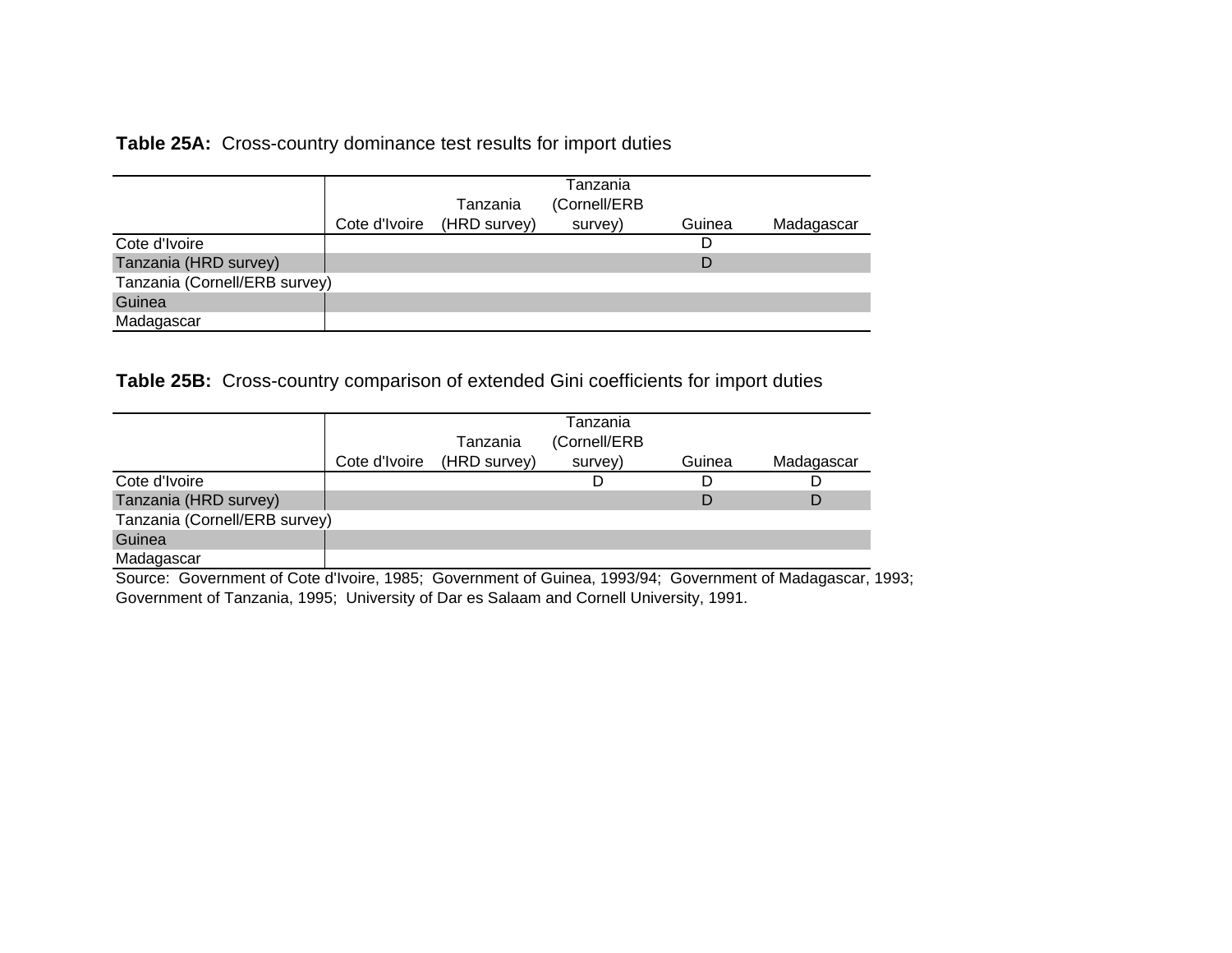# **Table 26A:** Cross-country dominance test results for VAT/sales tax

|                               | Tanzania     |              |               |        |            |
|-------------------------------|--------------|--------------|---------------|--------|------------|
|                               | (Cornell/ERB | Tanzania     |               |        |            |
|                               | survey)      | (HRD survey) | Cote d'Ivoire | Guinea | Madagascar |
| Tanzania (Cornell/ERB survey) |              |              |               |        |            |
| Tanzania (HRD survey)         |              |              |               |        |            |
| Cote d'Ivoire                 |              |              |               |        |            |
| Guinea                        |              |              |               |        |            |
| Madagascar                    |              |              |               |        |            |

**Table 26B:** Cross-country comparison of extended Gini coefficients for VAT/sales tax

VAT/Sales Tax

| ,,,,,,,,,,,,,,,,,,,,          |              |                            |        |            |
|-------------------------------|--------------|----------------------------|--------|------------|
|                               | Tanzania     |                            |        |            |
|                               | (Cornell/ERB | Tanzania                   |        |            |
|                               | survey)      | (HRD survey) Cote d'Ivoire | Guinea | Madagascar |
| Tanzania (Cornell/ERB survey) |              |                            |        |            |
| Tanzania (HRD survey)         |              |                            |        | D          |
| Cote d'Ivoire                 |              |                            |        | D          |
| Guinea                        |              |                            |        |            |
| Madagascar                    |              |                            |        |            |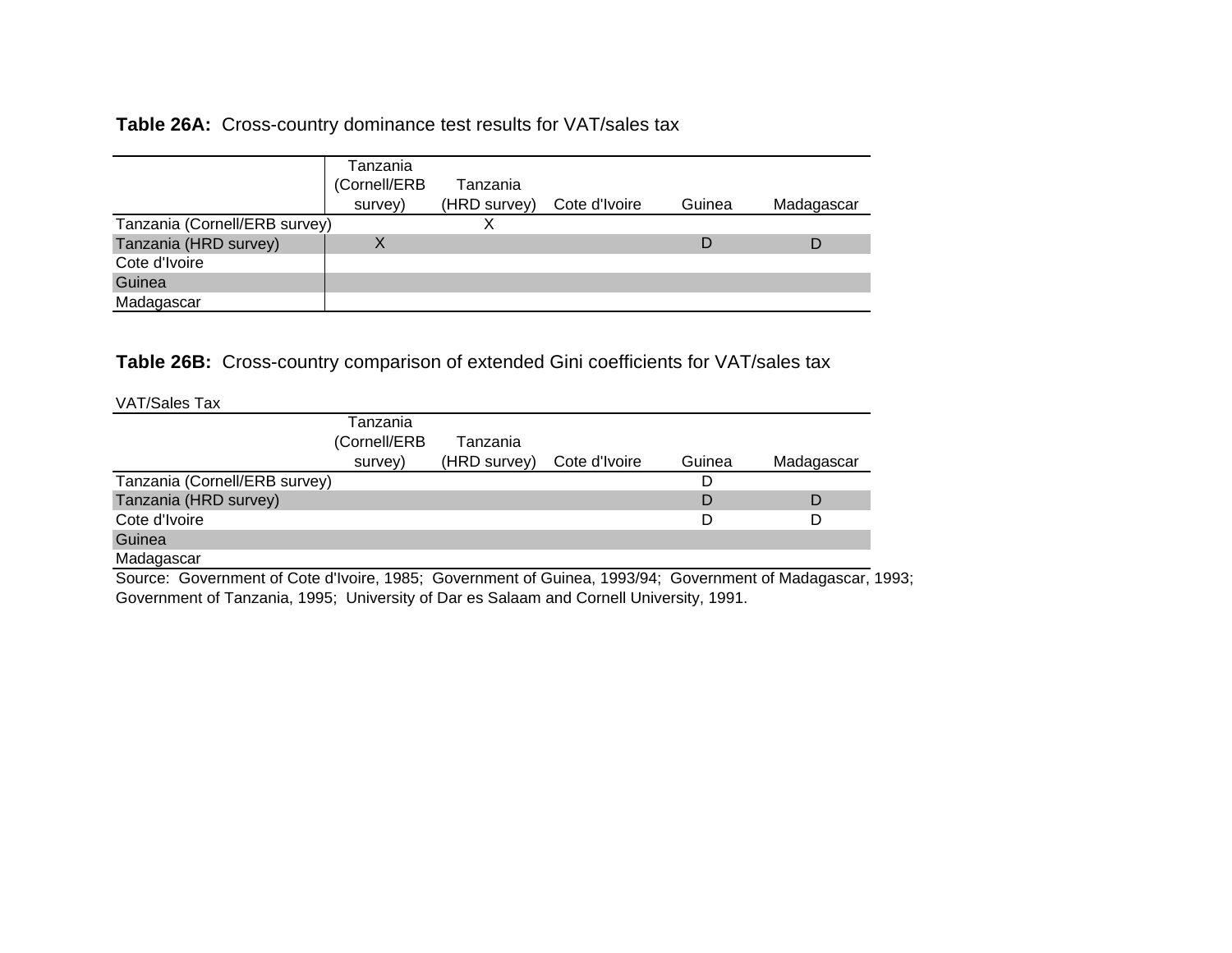**Table 27A:** Cross-country dominance test results for all non-petroleum excises

|                               | Cote d'Ivoire | Tanzania<br>(HRD survey) | Guinea | Madagascar | Tanzania<br>(Cornell/ERB<br>survey) |
|-------------------------------|---------------|--------------------------|--------|------------|-------------------------------------|
| Cote d'Ivoire                 |               |                          |        |            |                                     |
| Tanzania (HRD survey)         |               |                          |        |            | D                                   |
| Guinea                        |               |                          |        |            |                                     |
| Madagascar                    |               |                          |        |            |                                     |
| Tanzania (Cornell/ERB survey) |               |                          |        |            |                                     |

**Table 27B:** Cross-country comparison of extended Gini coefficients for all non-petroleum excises

|                               |               |              |        |            | Tanzania     |
|-------------------------------|---------------|--------------|--------|------------|--------------|
|                               |               | Tanzania     |        |            | (Cornell/ERB |
|                               | Cote d'Ivoire | (HRD survey) | Guinea | Madagascar | survey)      |
| Cote d'Ivoire                 |               |              |        |            |              |
| Tanzania (HRD survey)         |               |              |        |            |              |
| Guinea                        |               |              |        |            |              |
| Madagascar                    |               |              |        |            |              |
| Tanzania (Cornell/ERB survey) |               |              |        |            |              |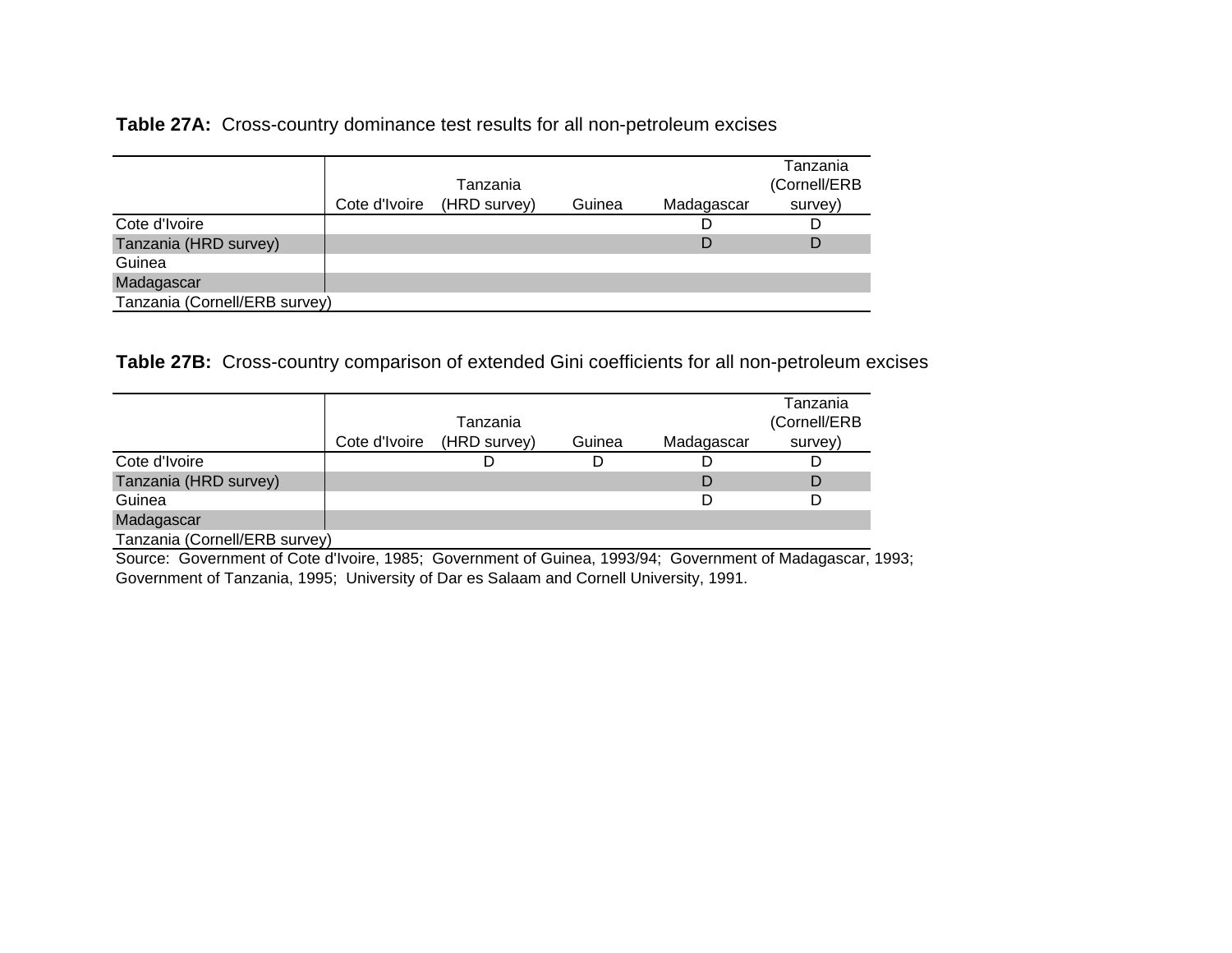**Table 28A:** Cross-country dominance test results for gasoline

|                       |               |        | Tanzania     |            |
|-----------------------|---------------|--------|--------------|------------|
|                       | Cote d'Ivoire | Guinea | (HRD survey) | Madagascar |
| Cote d'Ivoire         |               |        |              |            |
| Guinea                |               |        |              |            |
| Tanzania (HRD survey) |               |        |              |            |
| Madagascar            |               |        |              |            |

**Table 28B**: Cross-country comparison of extended Gini coefficients for gasoline

|                       |               |        | Tanzania     |            |
|-----------------------|---------------|--------|--------------|------------|
|                       | Cote d'Ivoire | Guinea | (HRD survey) | Madagascar |
| Cote d'Ivoire         |               |        |              |            |
| Guinea                |               |        |              |            |
| Tanzania (HRD survey) |               |        |              |            |
| Madagascar            |               |        |              |            |

Source: Government of Cote d'Ivoire, 1985; Government of Guinea, 1993/94; Government of Madagascar, 1993; Government of Tanzania, 1995.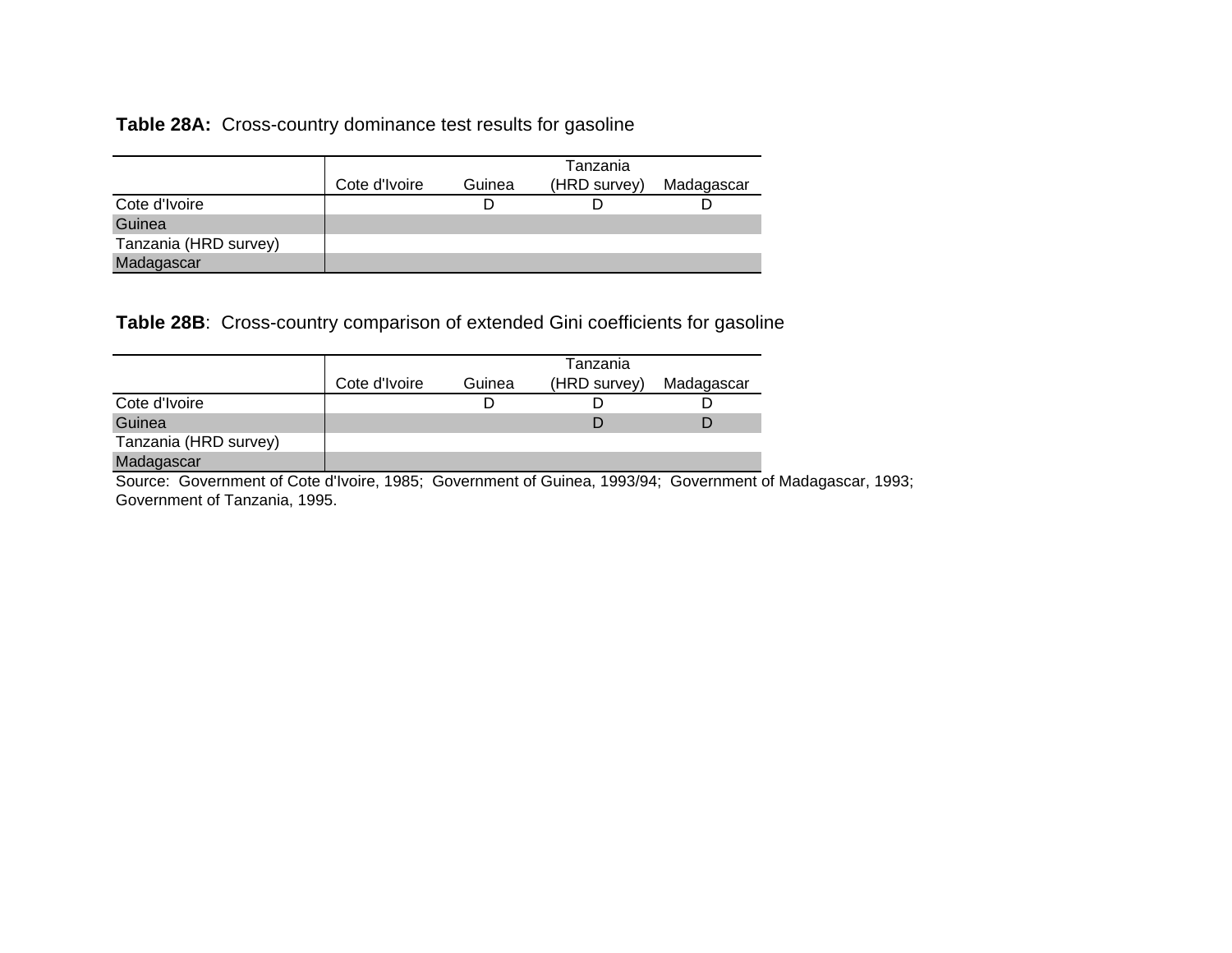**Table 29A:** Cross-country dominance test results for gasoline and public transportation

|                       |               | Tanzania     |        |            |
|-----------------------|---------------|--------------|--------|------------|
|                       | Cote d'Ivoire | (HRD survey) | Guinea | Madagascar |
| Cote d'Ivoire         |               |              |        |            |
| Tanzania (HRD survey) |               |              |        |            |
| Guinea                |               |              |        |            |
| Madagascar            |               |              |        |            |

**Table 29B:** Cross-country comparison of extended Gini coefficients for gasoline and public transportation

|                               |               | Tanzania     |              |        |            |
|-------------------------------|---------------|--------------|--------------|--------|------------|
|                               |               | (Cornell/ERB | Tanzania     |        |            |
|                               | Cote d'Ivoire | survey)      | (HRD survey) | Guinea | Madagascar |
| Cote d'Ivoire                 |               |              |              |        |            |
| Tanzania (Cornell/ERB survey) |               |              |              |        |            |
| Tanzania (HRD survey)         |               |              |              |        | D          |
| Guinea                        |               |              |              |        | Χ          |
| Madagascar                    |               |              |              |        |            |

Source: Government of Cote d'Ivoire, 1985; Government of Guinea, 1993/94; Government of Madagascar, 1993; Government of Tanzania, 1995.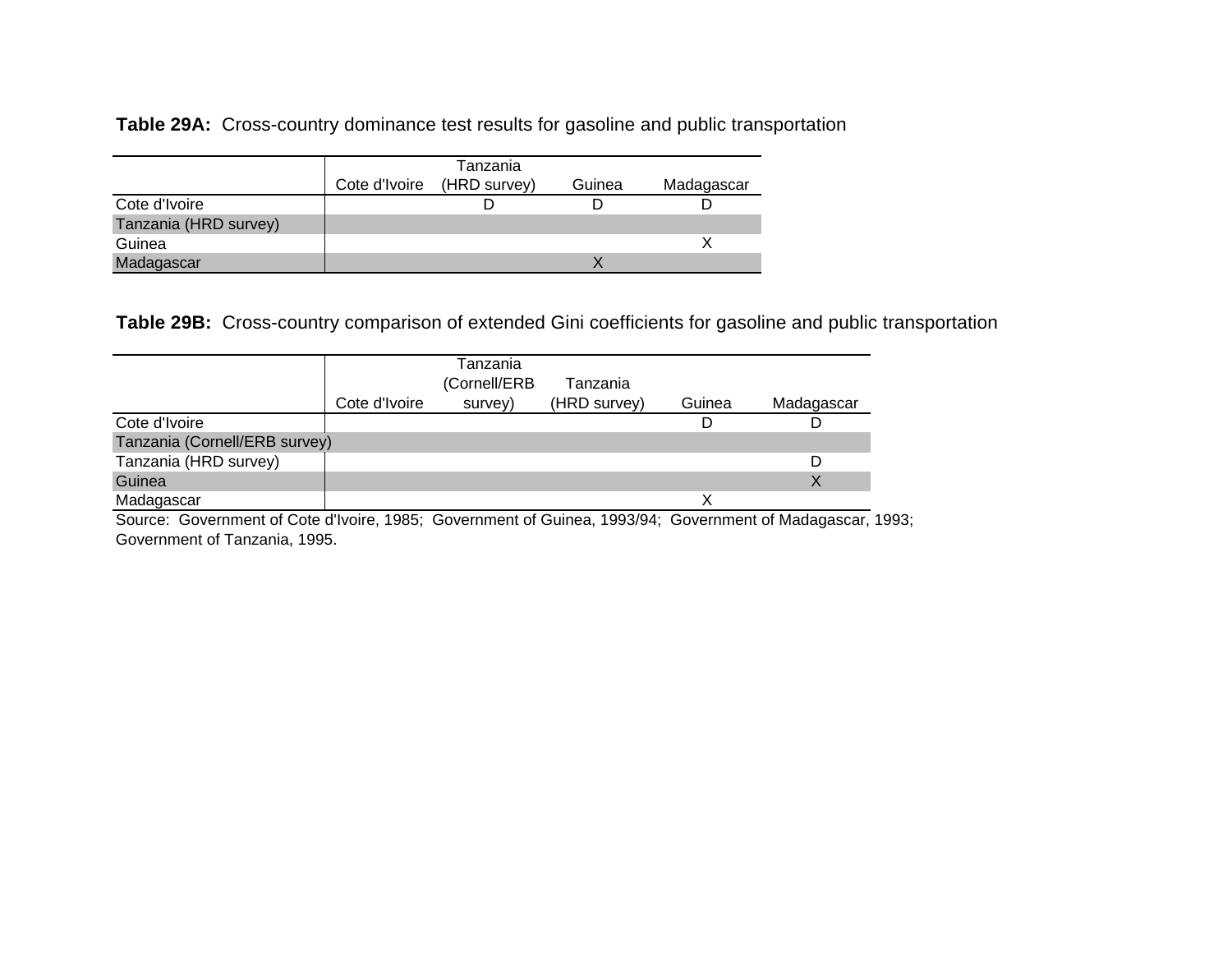# **Table 30A:** Cross-country dominance test results for kerosene

|                               |            | Tanzania<br>(Cornell/ERB |        |               | Tanzania     |
|-------------------------------|------------|--------------------------|--------|---------------|--------------|
|                               | Madagascar | survey)                  | Guinea | Cote d'Ivoire | (HRD survey) |
| Madagascar                    |            |                          |        |               |              |
| Tanzania (Cornell/ERB survey) |            |                          |        |               |              |
| Guinea                        |            |                          |        |               |              |
| Cote d'Ivoire                 | Χ          |                          |        |               |              |
| Tanzania (HRD survey)         |            |                          |        |               |              |

**Table 30B:** Cross-country comparison of extended Gini coefficients for kerosene

|                               |            | Tanzania<br>(Cornell/ERB |        |               | Tanzania     |
|-------------------------------|------------|--------------------------|--------|---------------|--------------|
|                               | Madagascar | survey)                  | Guinea | Cote d'Ivoire | (HRD survey) |
| Madagascar                    |            |                          |        |               |              |
| Tanzania (Cornell/ERB survey) |            |                          |        |               |              |
| Guinea                        |            |                          |        |               | D            |
| Cote d'Ivoire                 |            |                          |        |               |              |
| Tanzania (HRD survey)         |            |                          |        |               |              |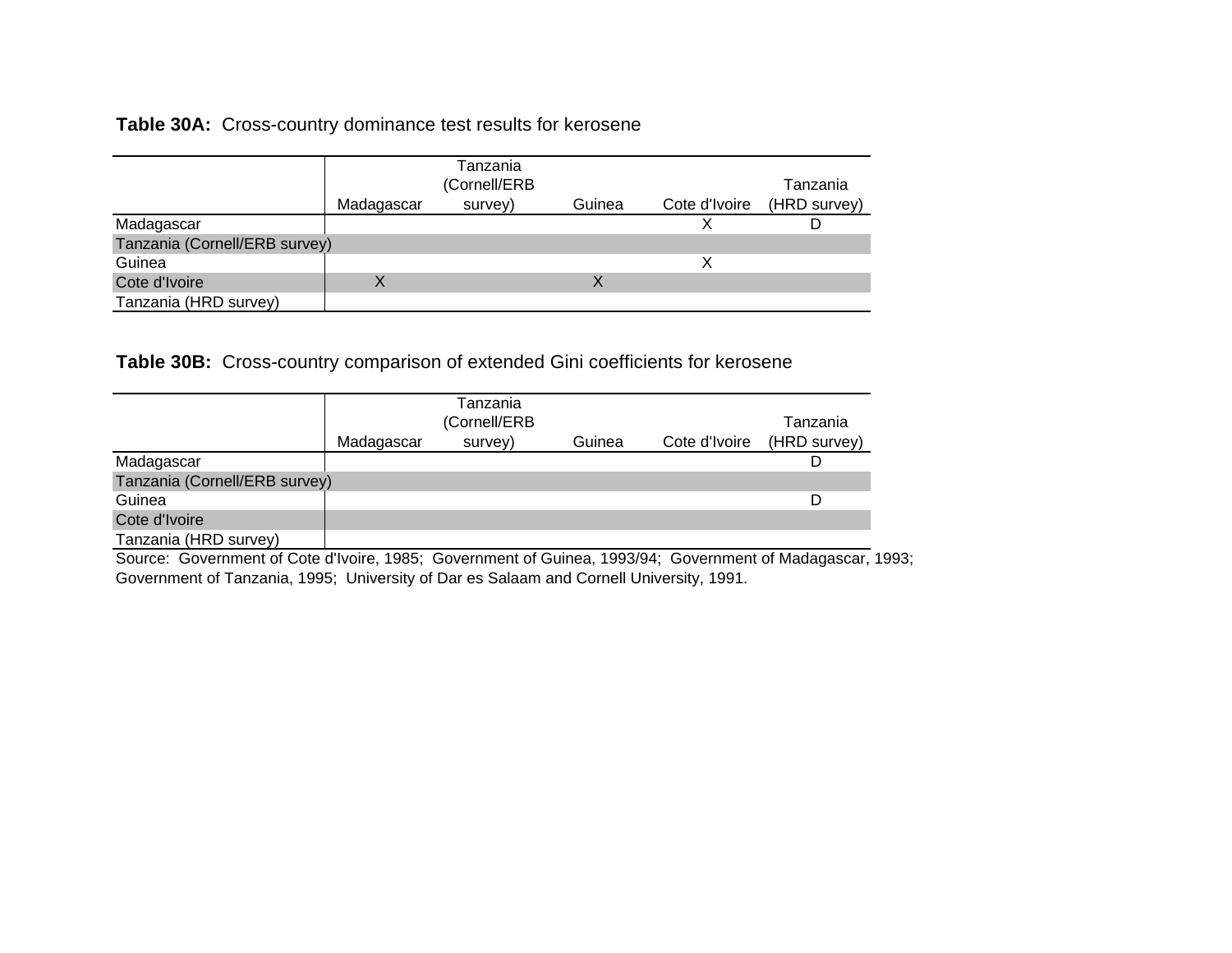**Table 31A:** Cross-country dominance test results for wage taxes

|                               | Tanzania<br>(Cornell/ERB<br>survey) | Cote d'Ivoire | Guinea | Madagascar |
|-------------------------------|-------------------------------------|---------------|--------|------------|
| Tanzania (Cornell/ERB survey) |                                     |               |        |            |
| Cote d'Ivoire                 |                                     |               |        |            |
| Guinea                        |                                     |               |        |            |
| Madagascar                    |                                     |               |        |            |

**Table 31B:** Cross-country comparison of extended Gini coefficients for wage taxes

|                               | Tanzania<br>(Cornell/ERB |               |        |            |
|-------------------------------|--------------------------|---------------|--------|------------|
|                               | survey)                  | Cote d'Ivoire | Guinea | Madagascar |
| Tanzania (Cornell/ERB survey) |                          |               |        |            |
| Cote d'Ivoire                 |                          |               |        |            |
| Guinea                        |                          |               |        |            |
| Madagascar                    |                          |               |        |            |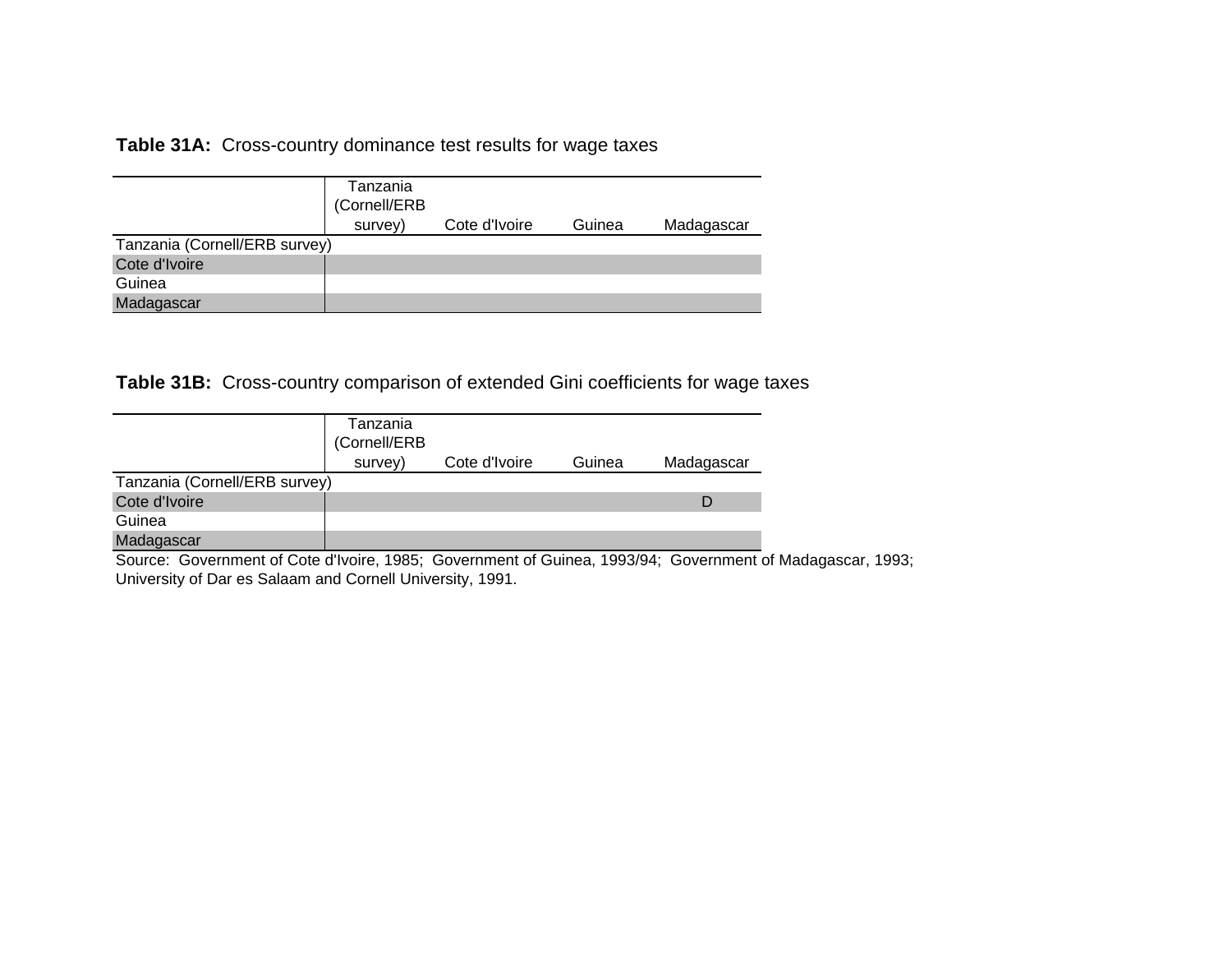

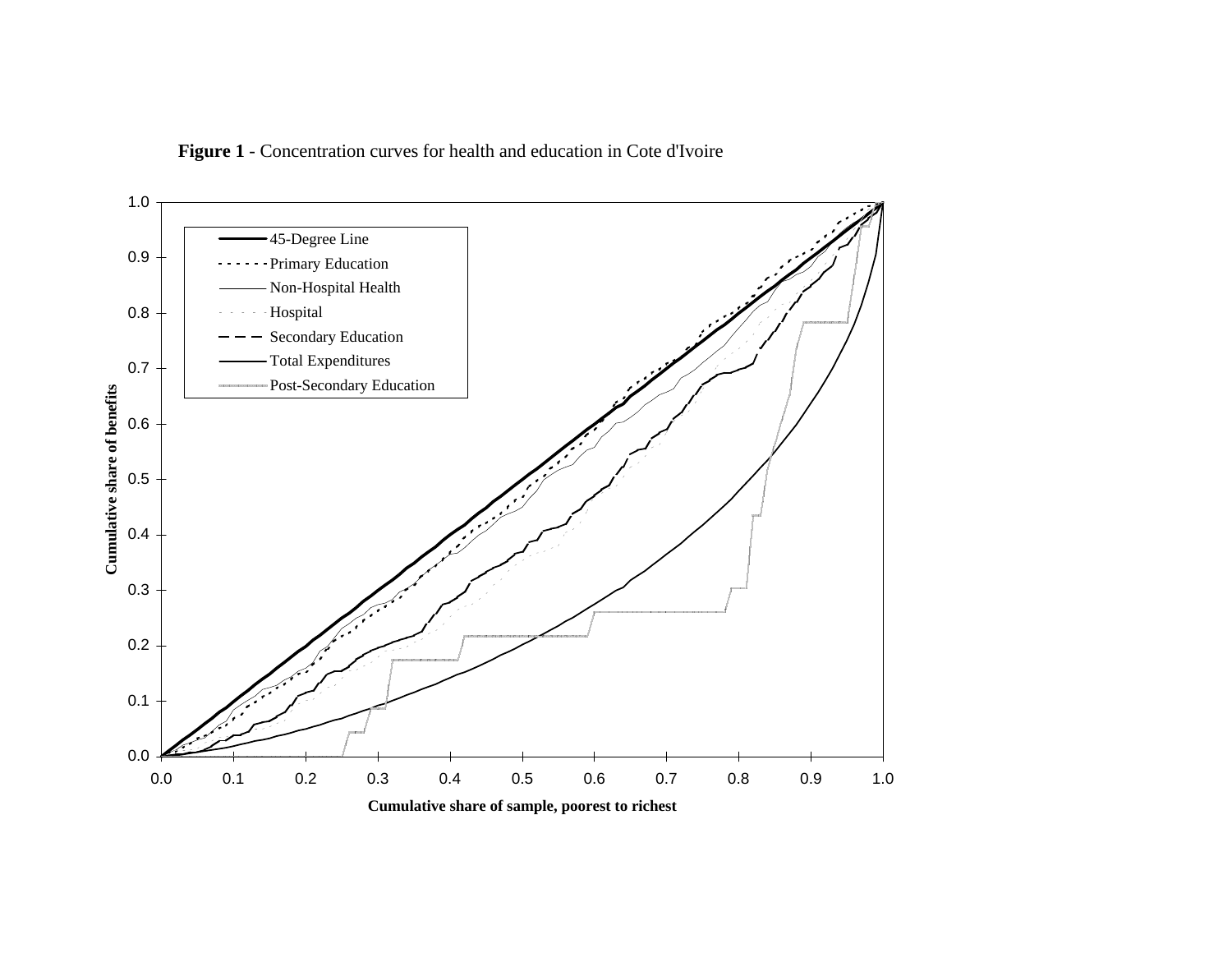Figure 2 - Concentration curves for health and education in Ghana

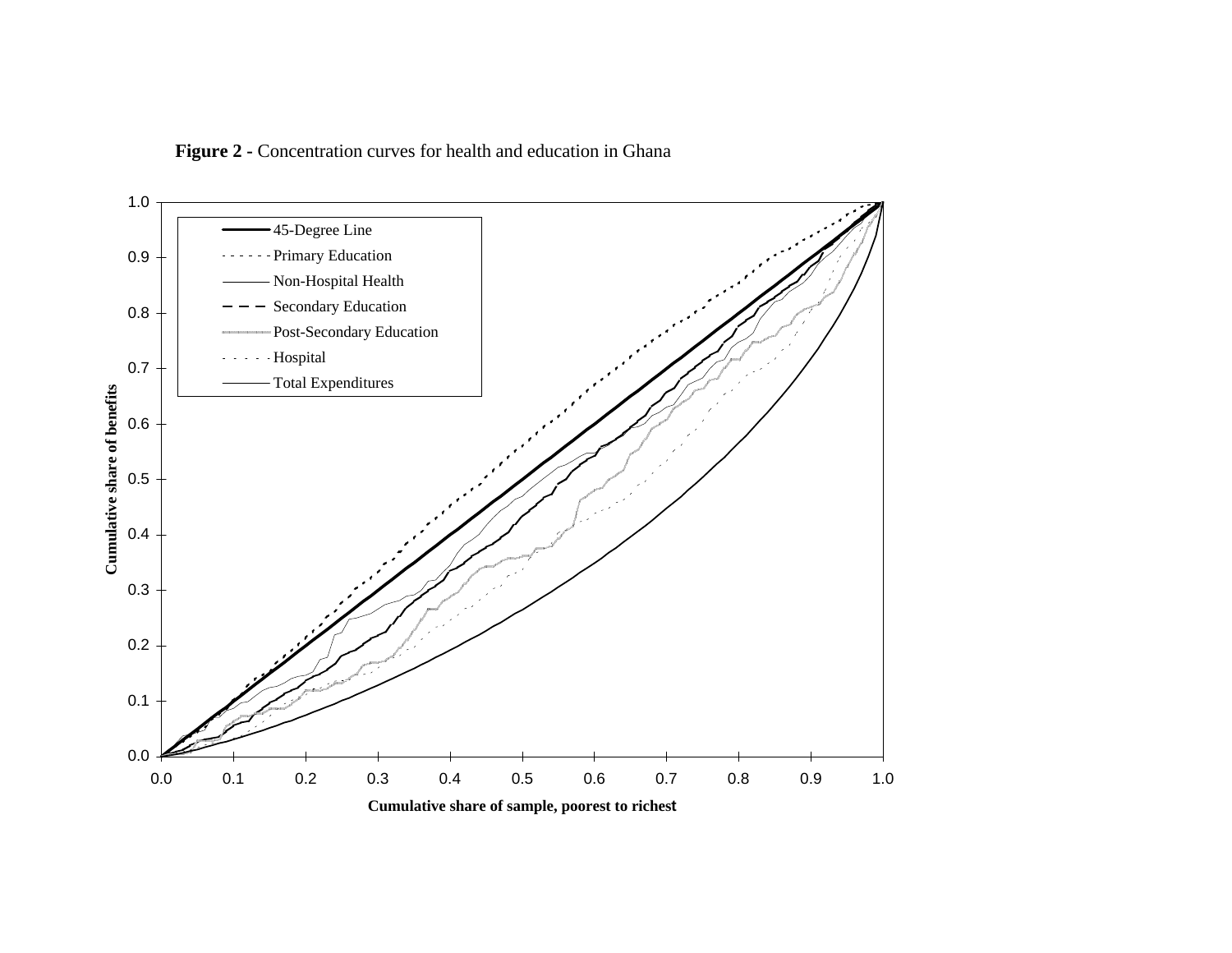Figure 3 - Concentration curves for health and education in Guinea

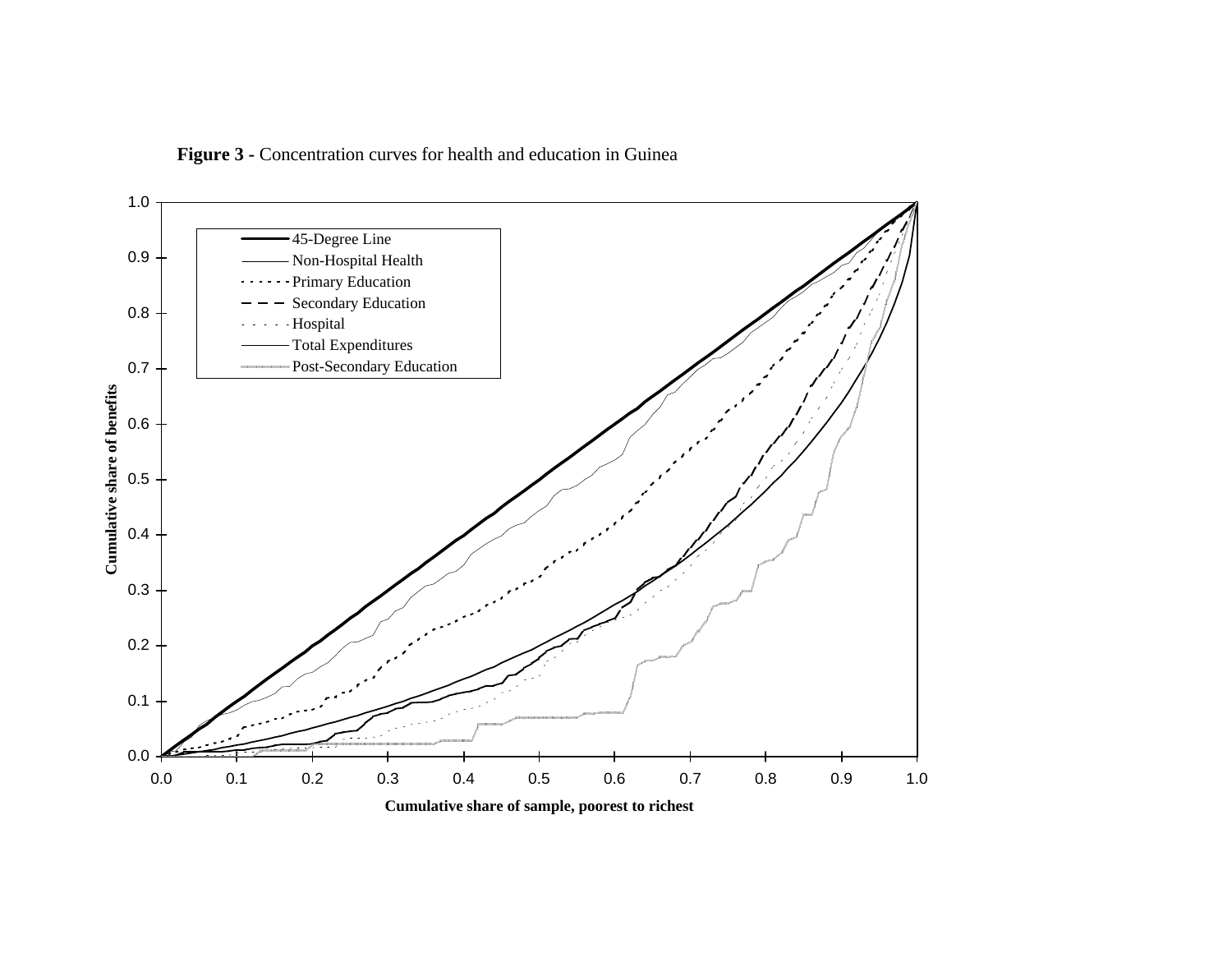

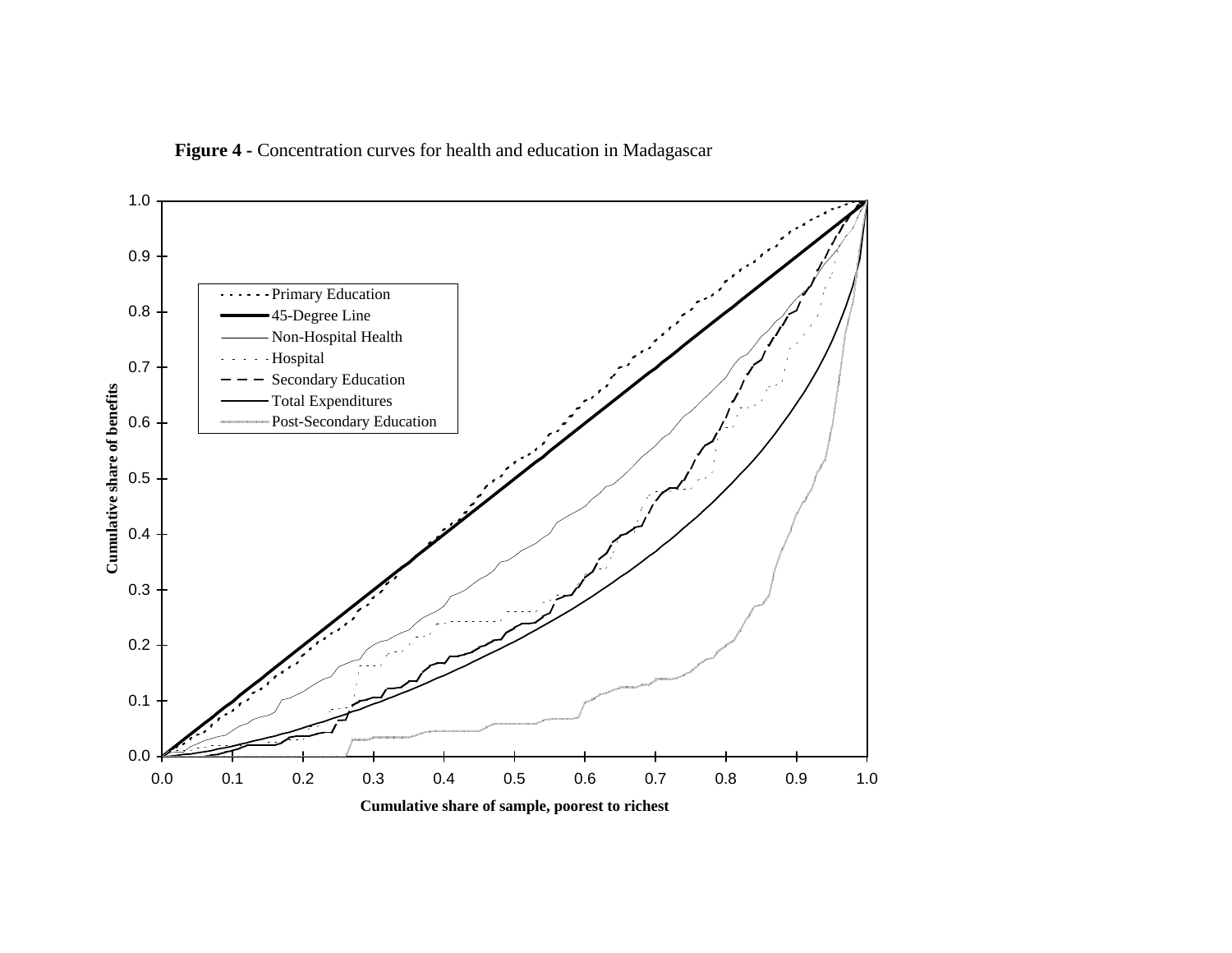

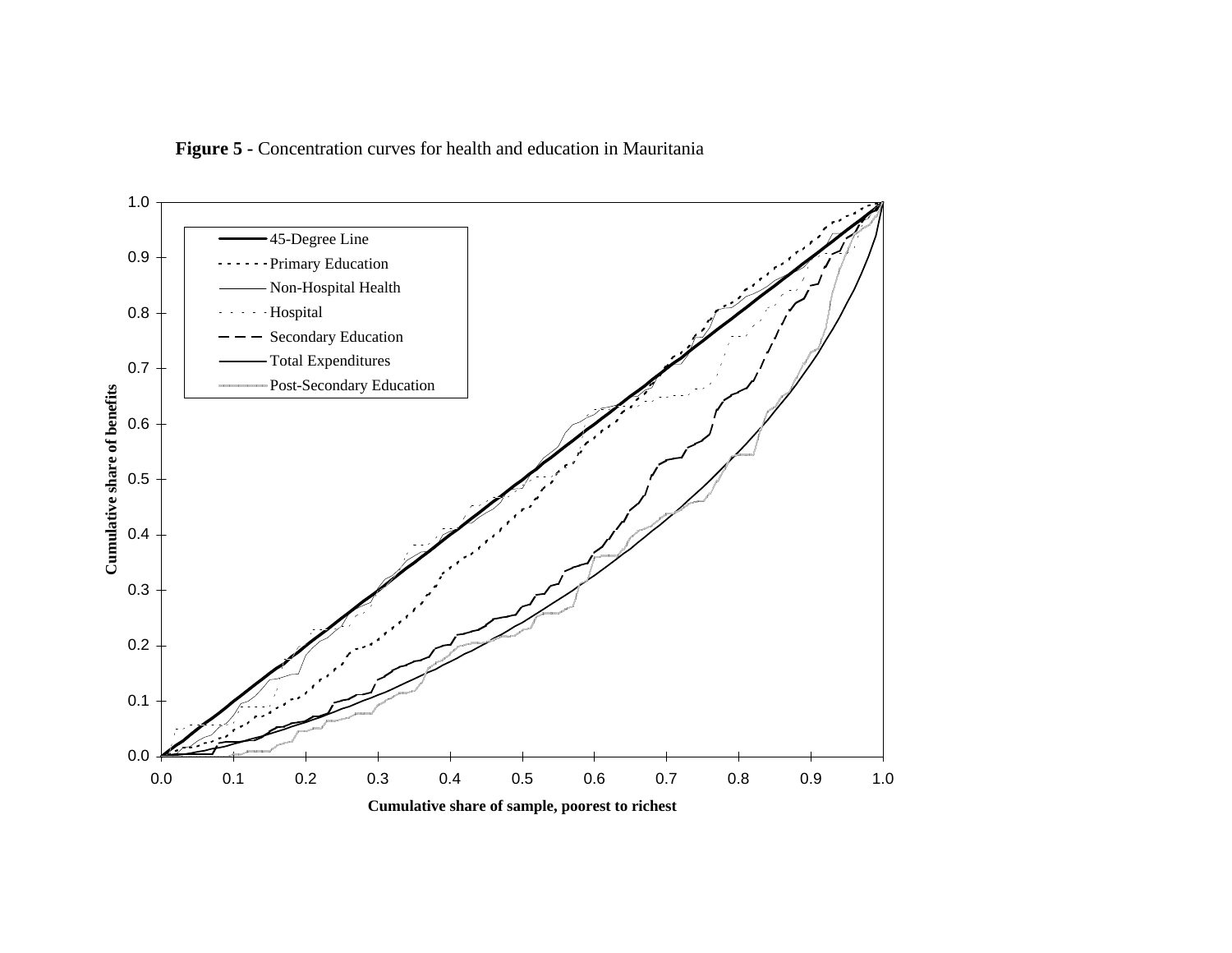

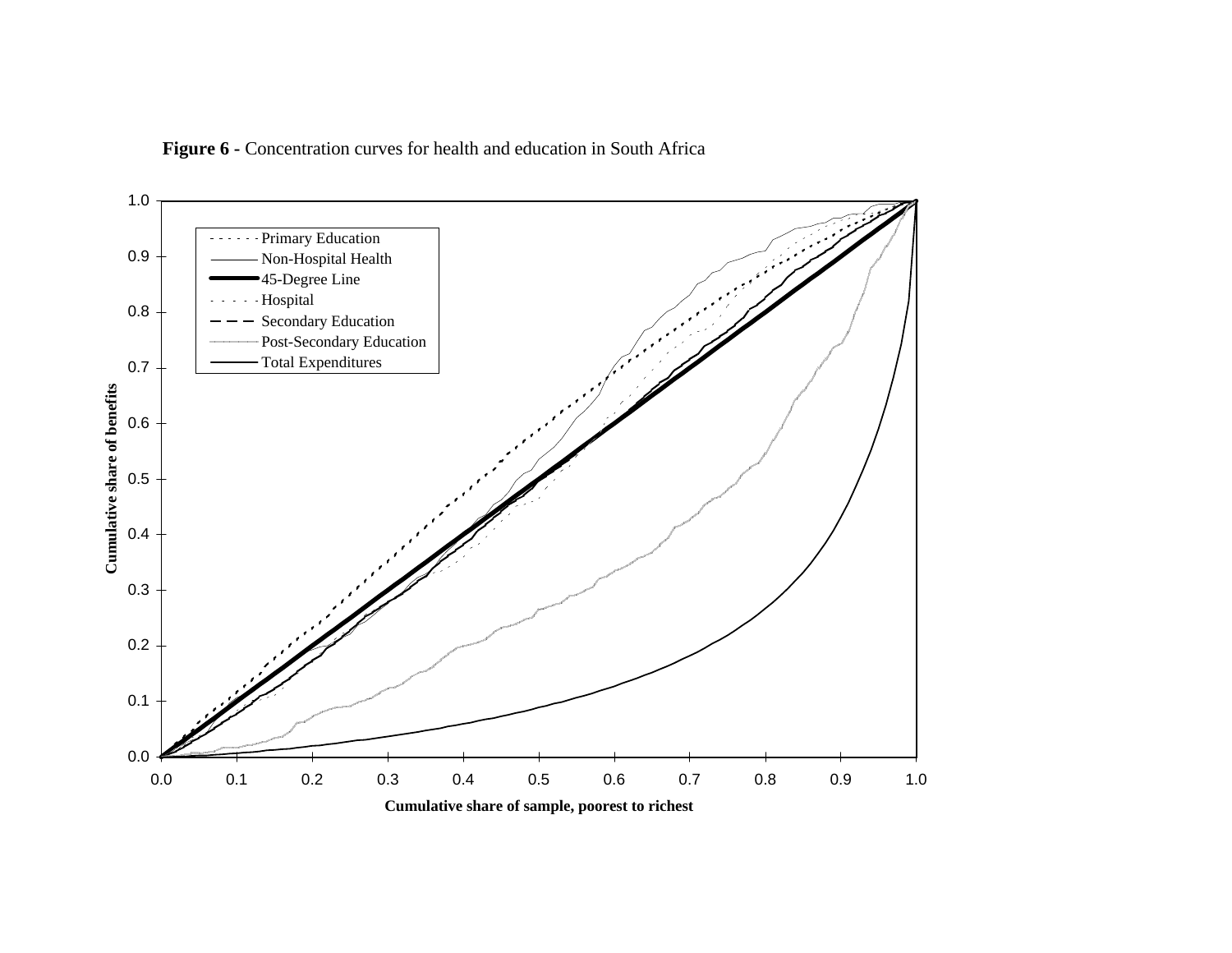

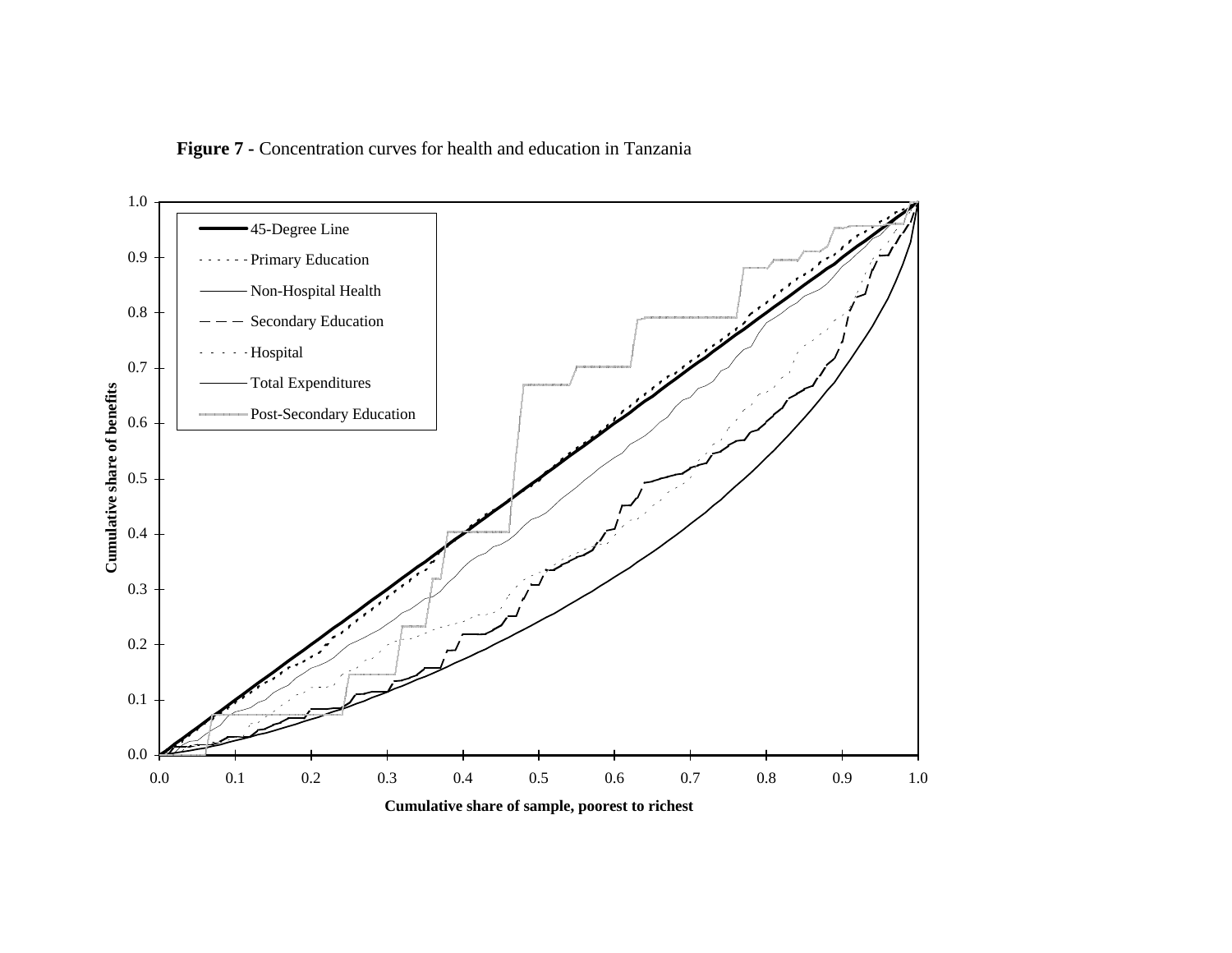Figure 8 - Concentration curves for health and education in Uganda

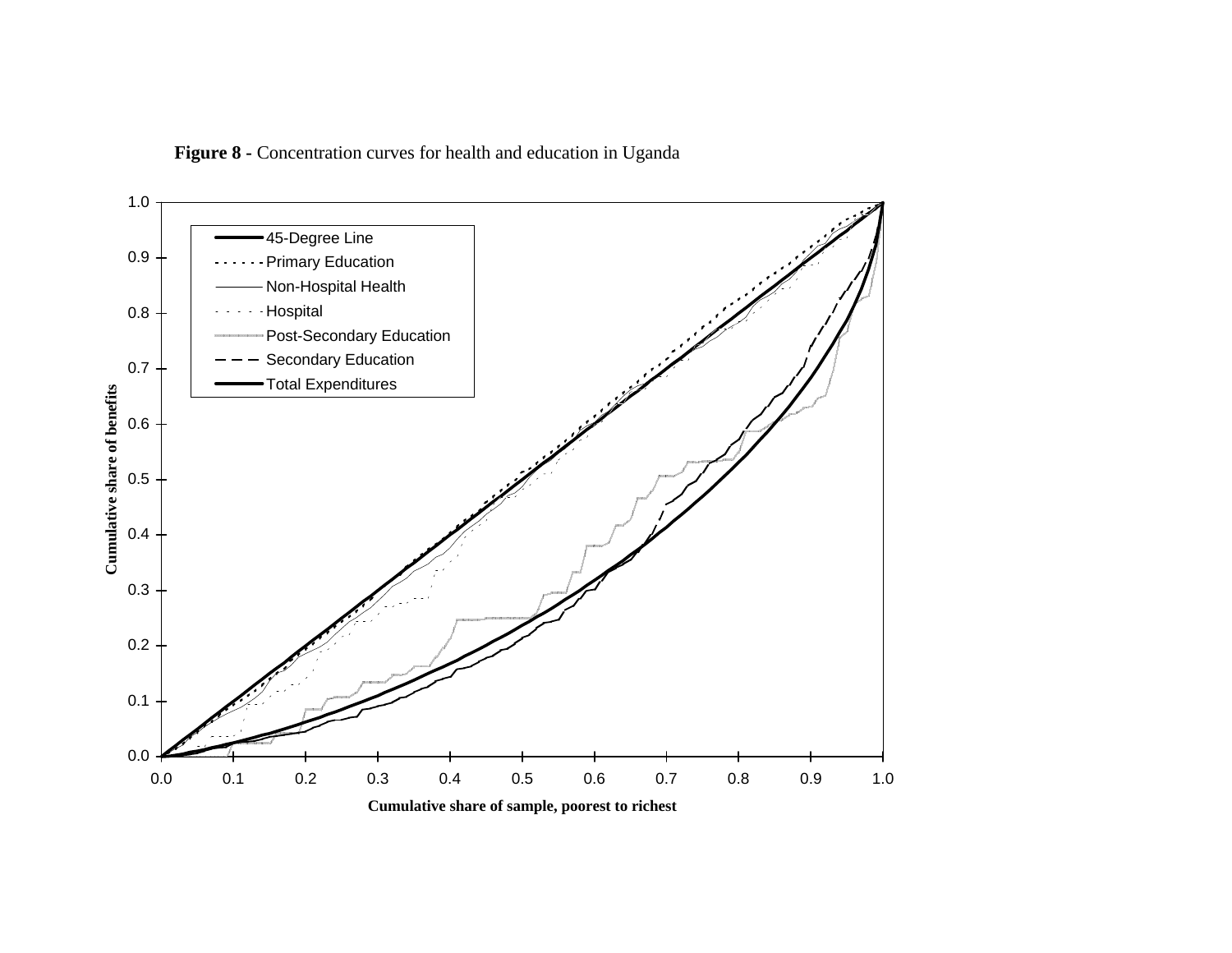

Figure 9 - Concentration curves for primary education in Mauritania, disaggregated by area or gender

**Cumulative share of sample, poorest to richest**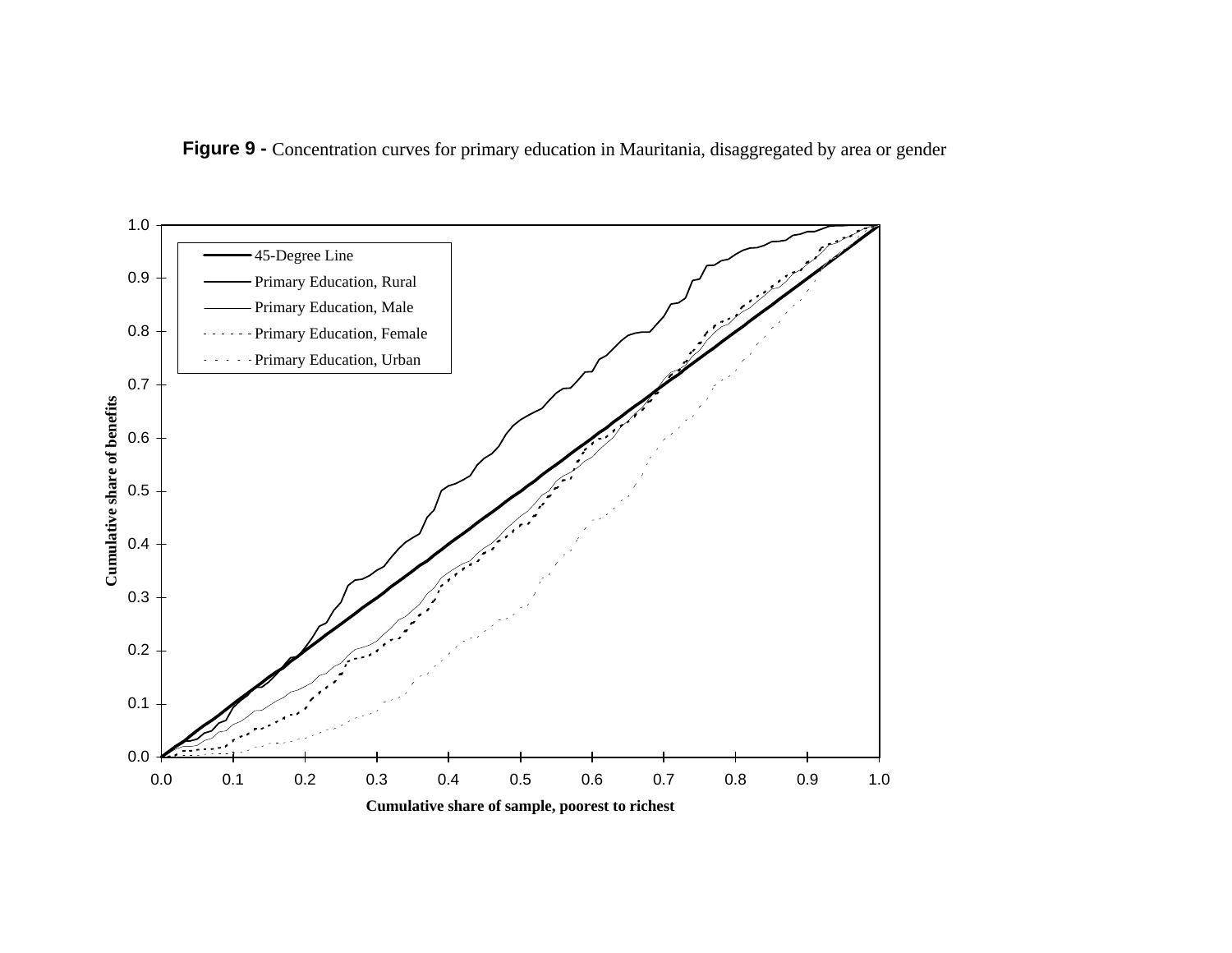

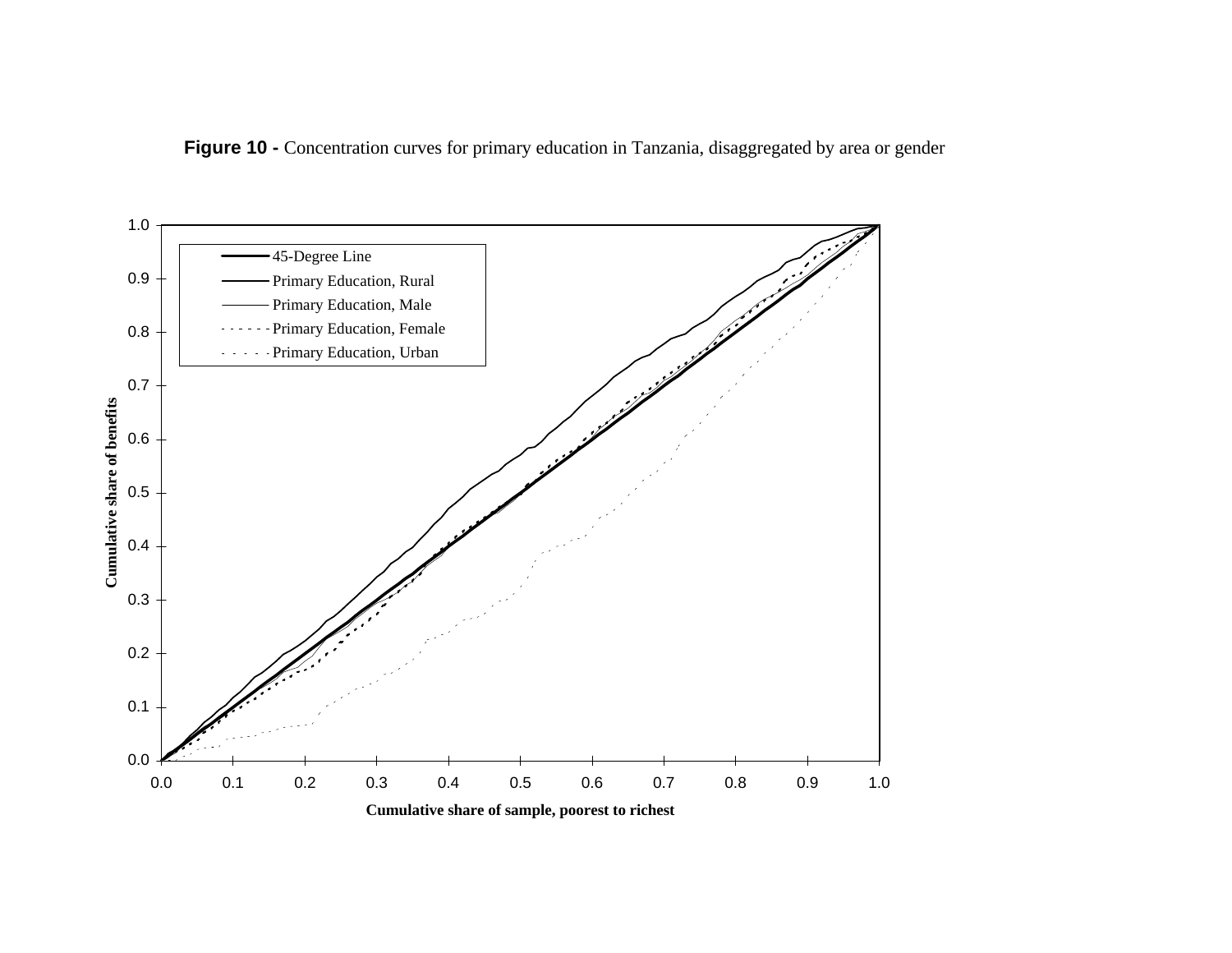

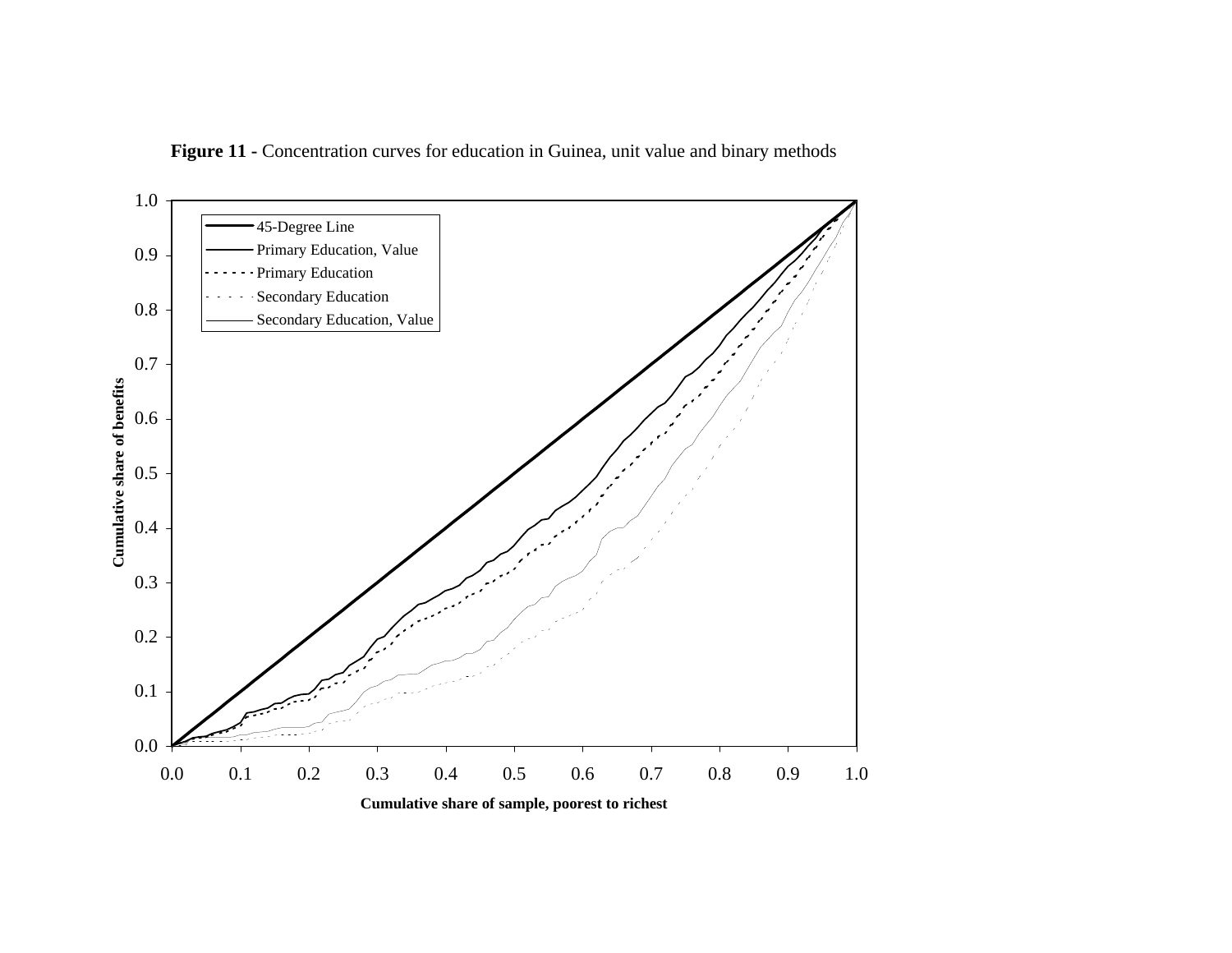

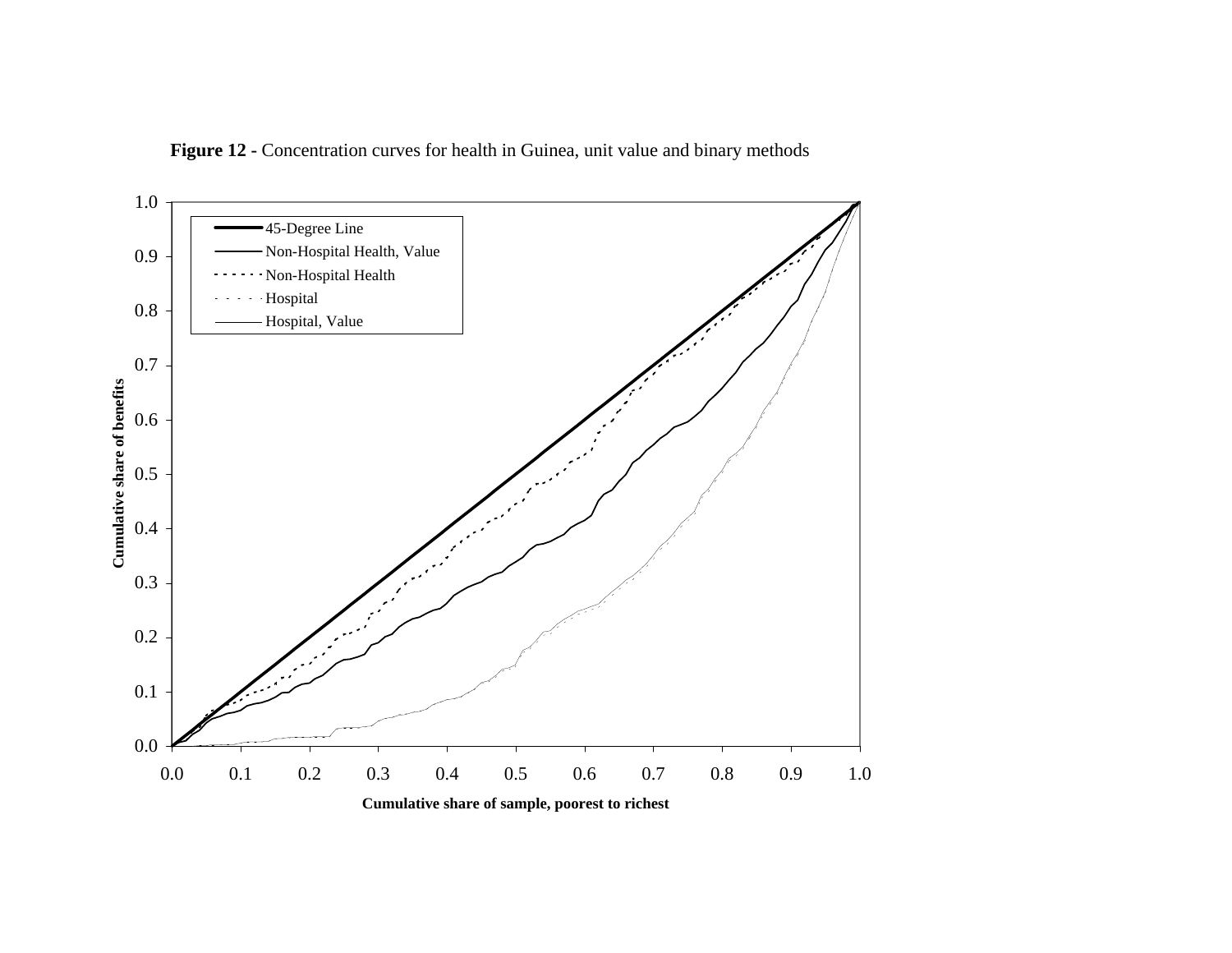

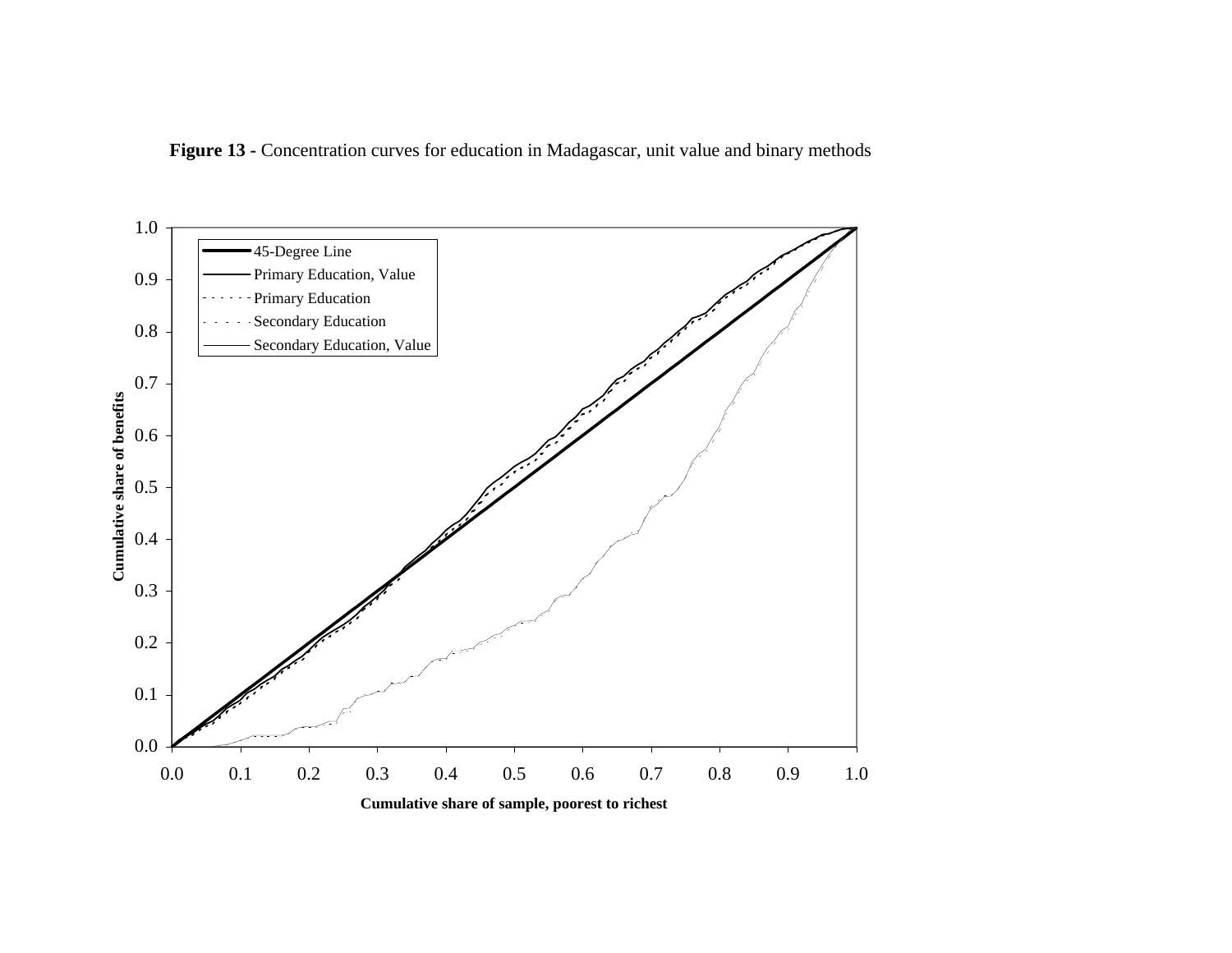

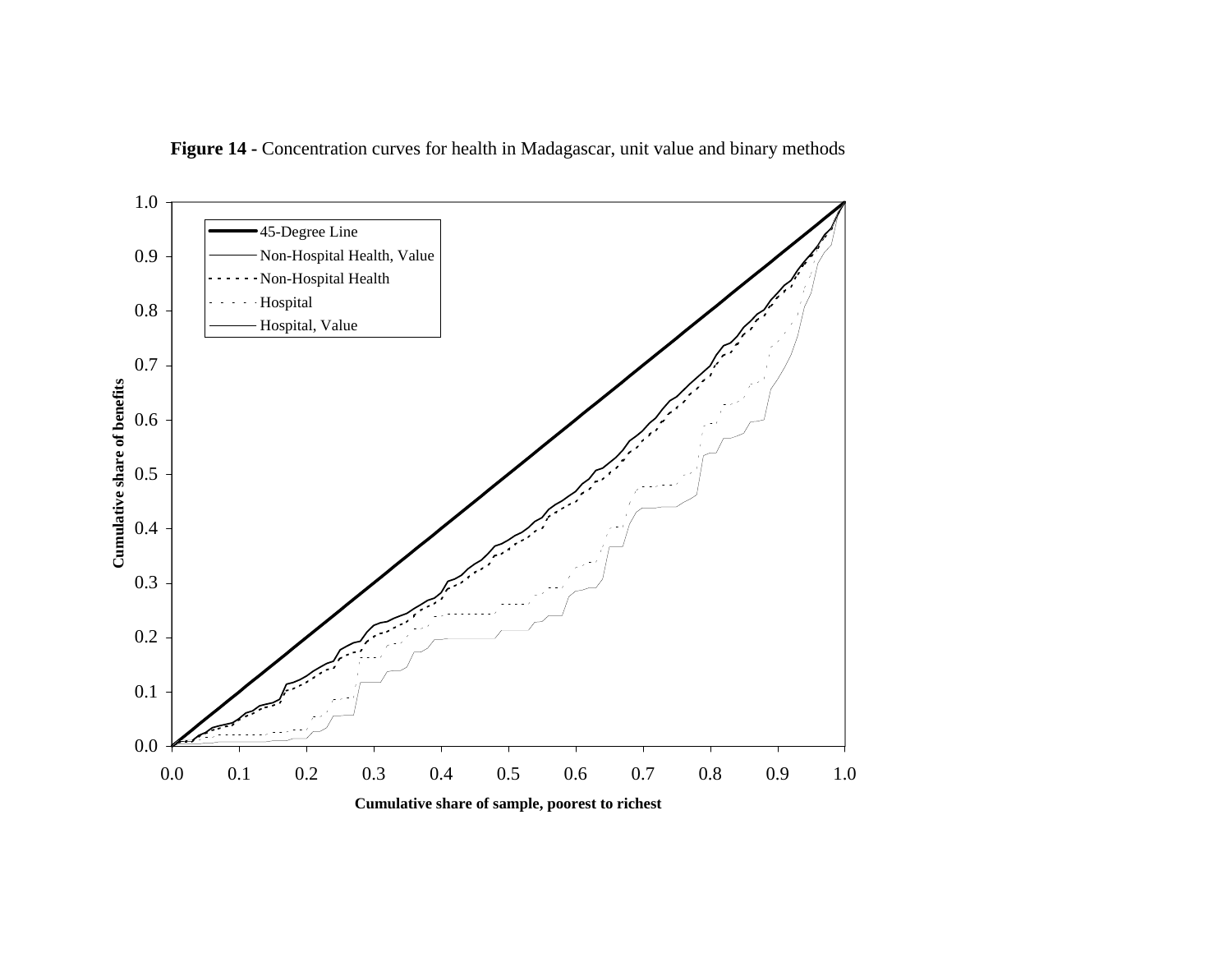

Figure 15 - Concentration curves for health in South Africa, unit value and binary methods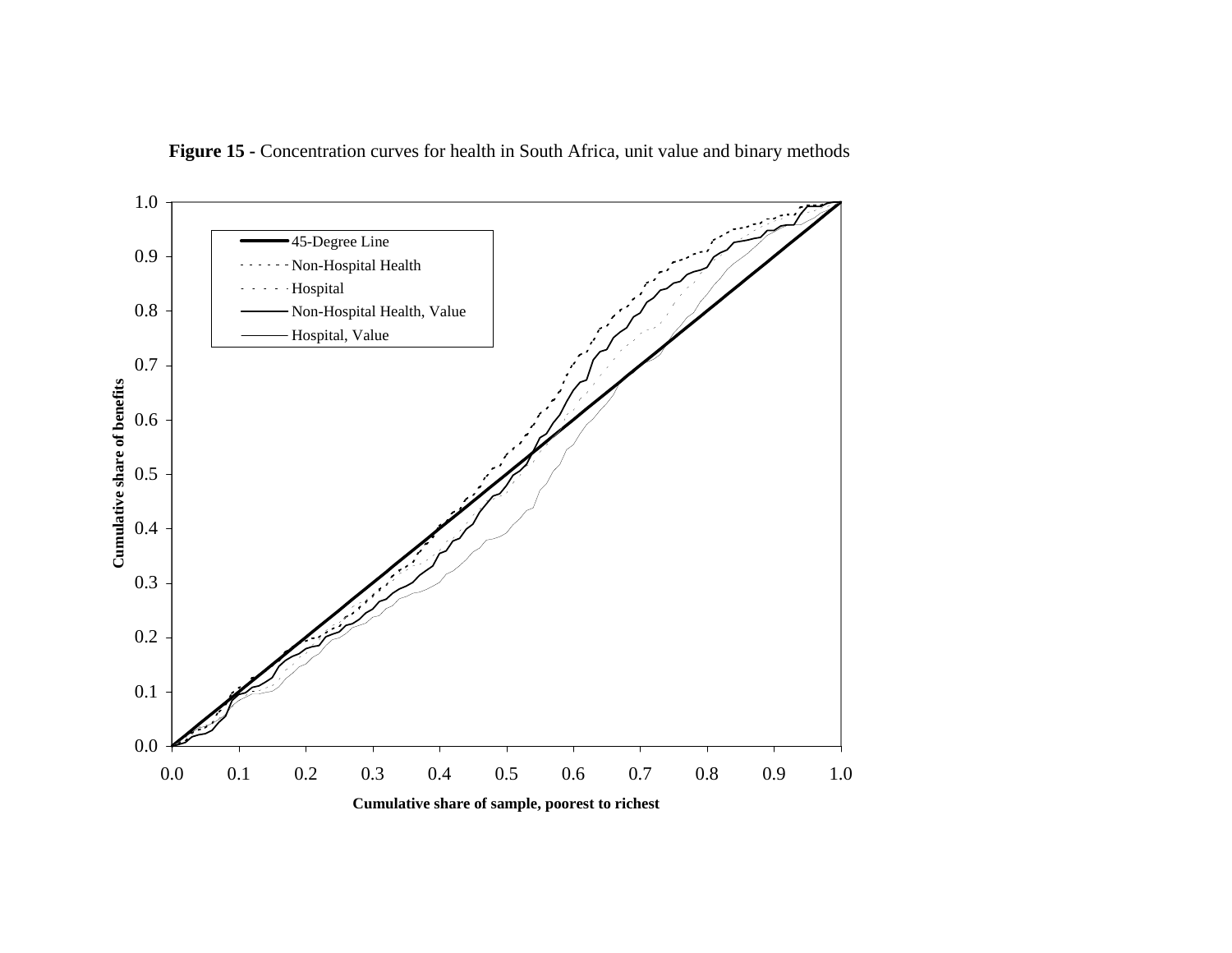

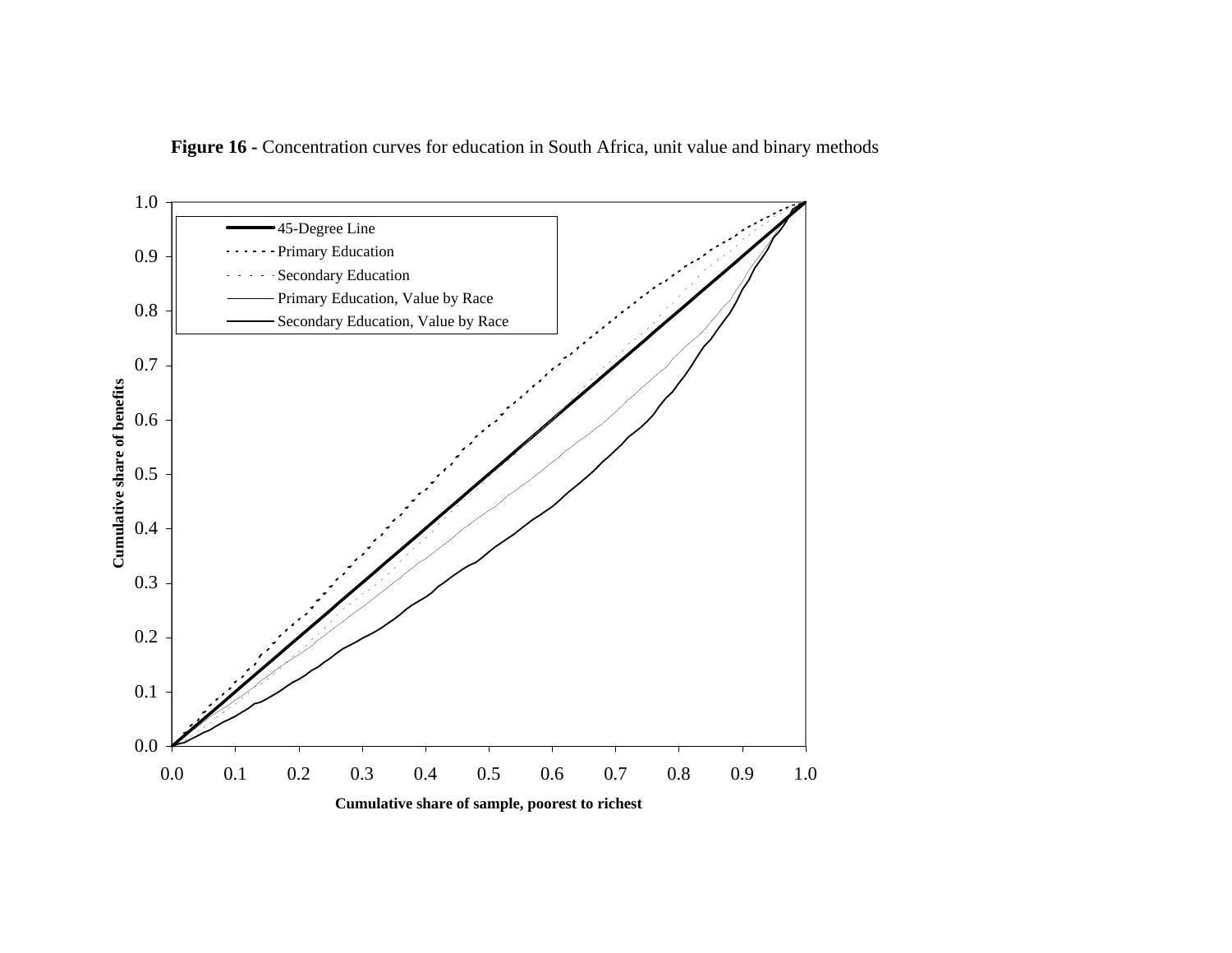Figure 17 - Concentration curves for household expenditures per capita

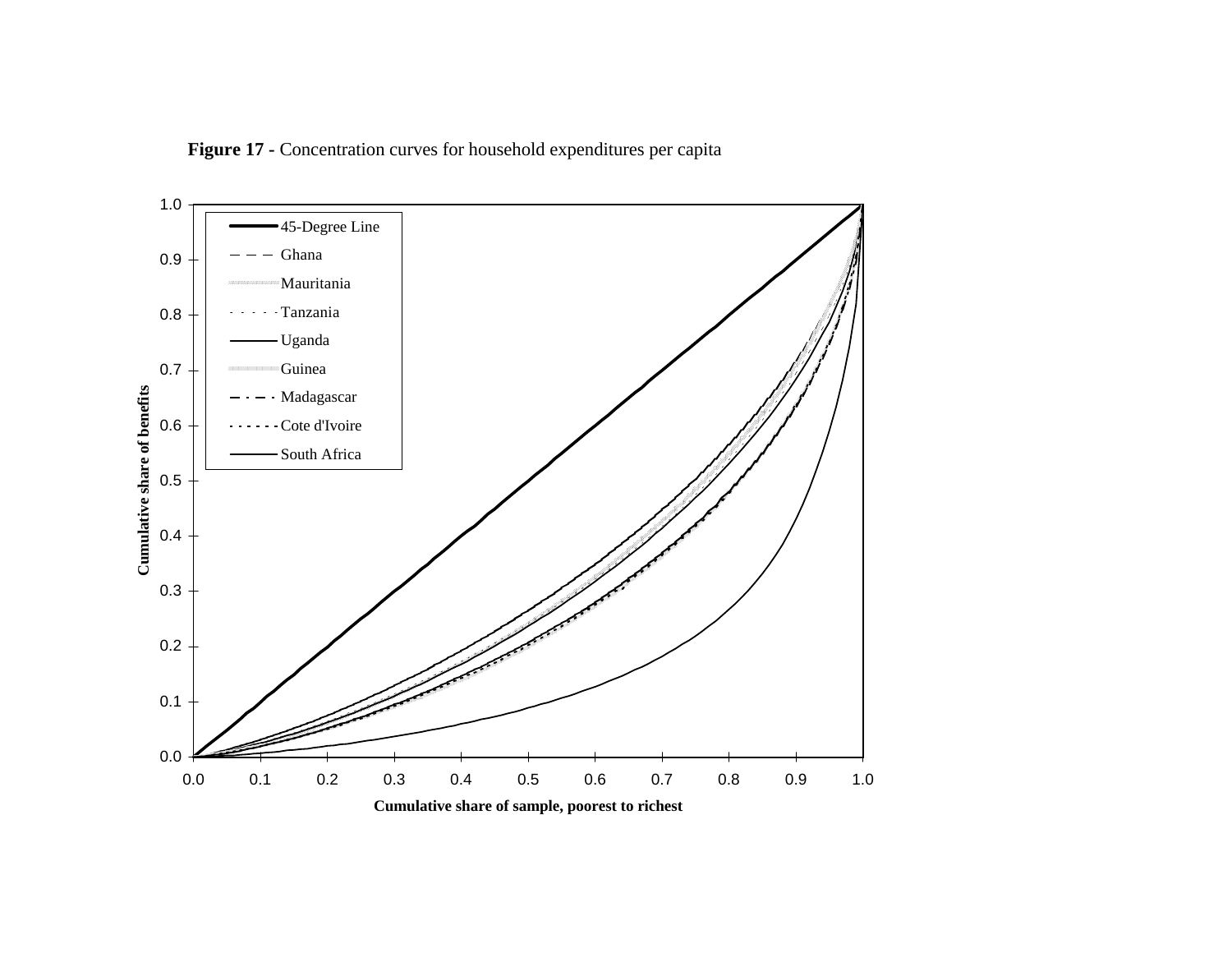Figure 18 - Concentration curves for primary education

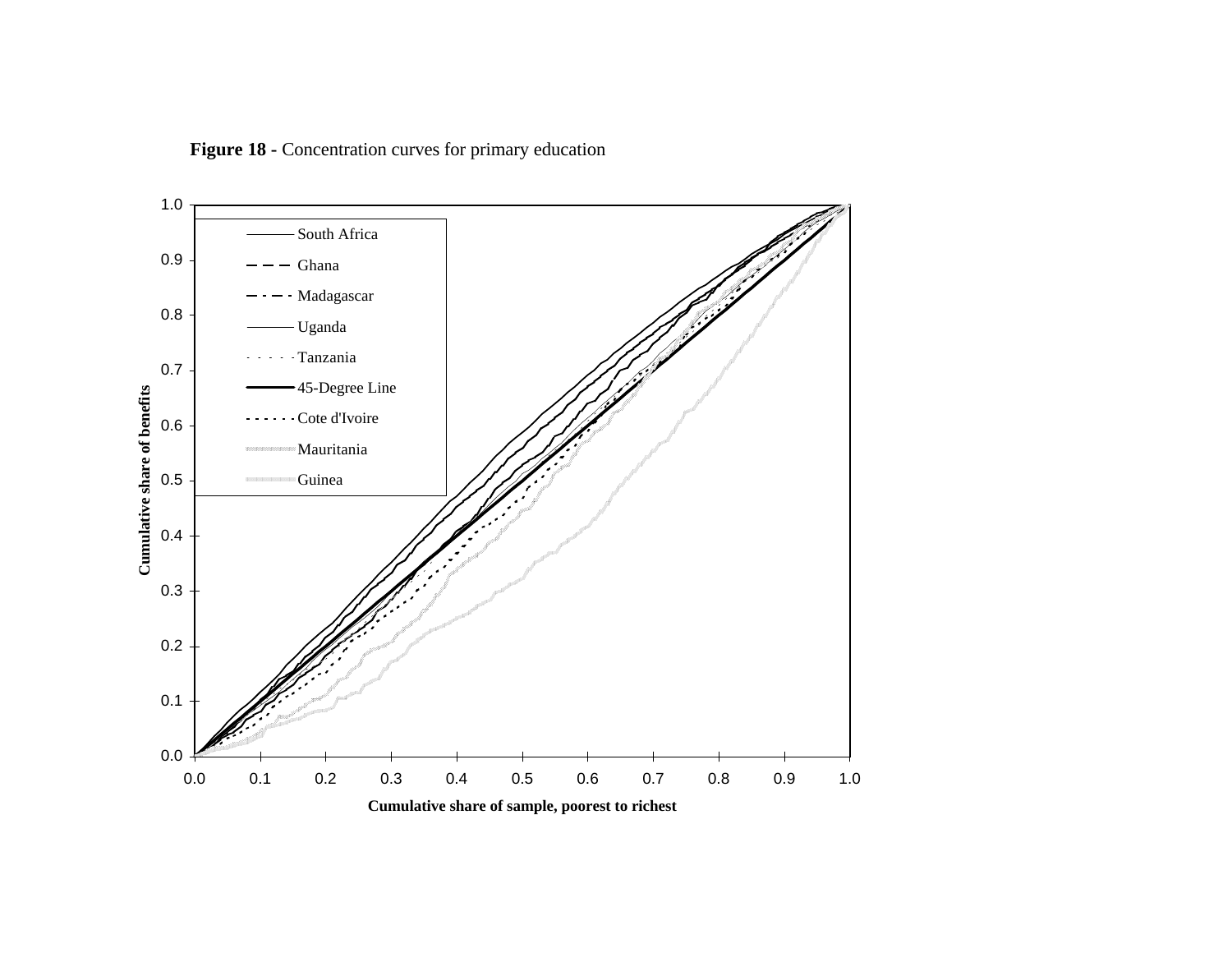**Figure 19:** Concentration curves for non-petroleum taxes in Cote d'Ivoire

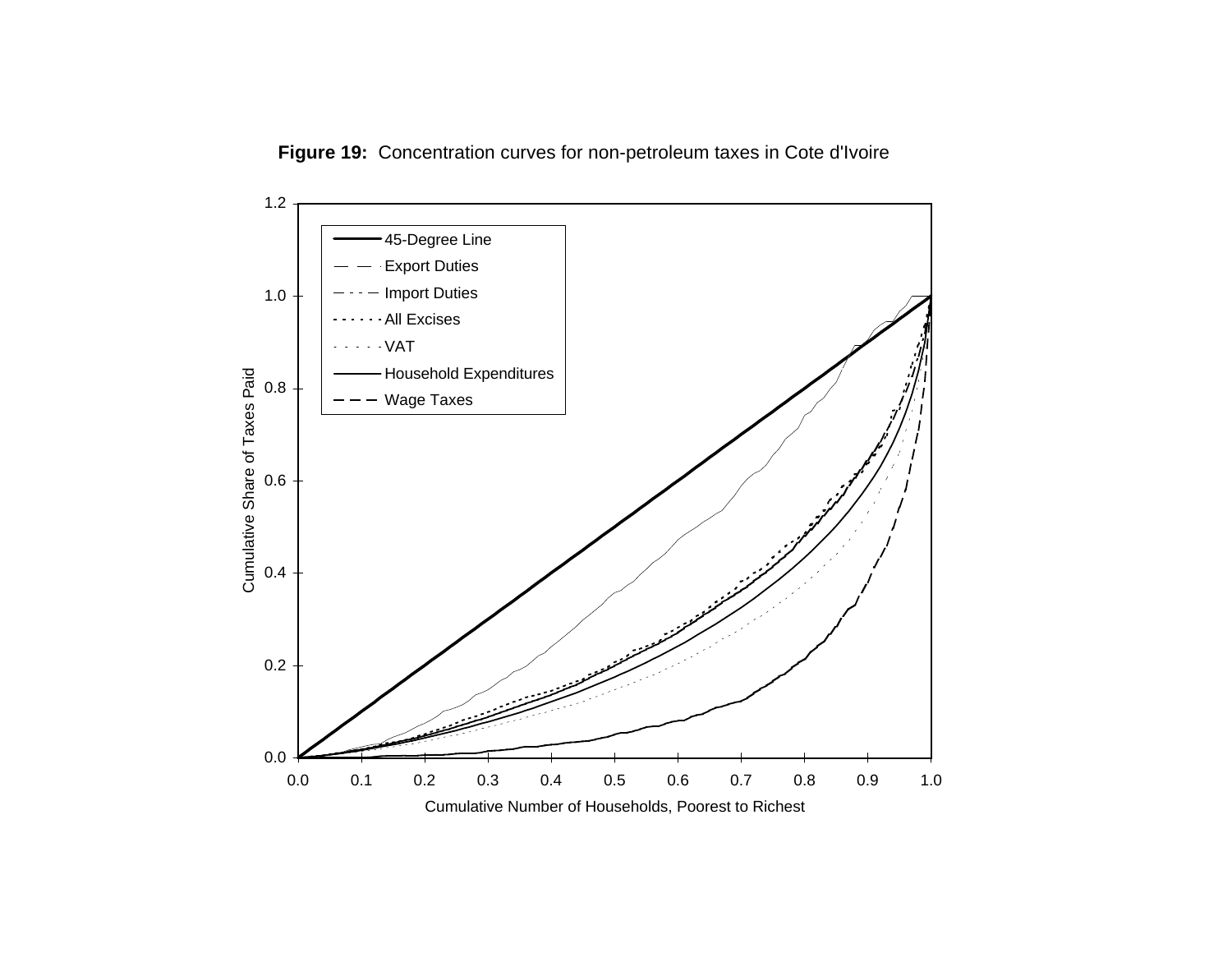**Figure 20:** Concentration curves for petroleum taxes in Cote d'Ivoire

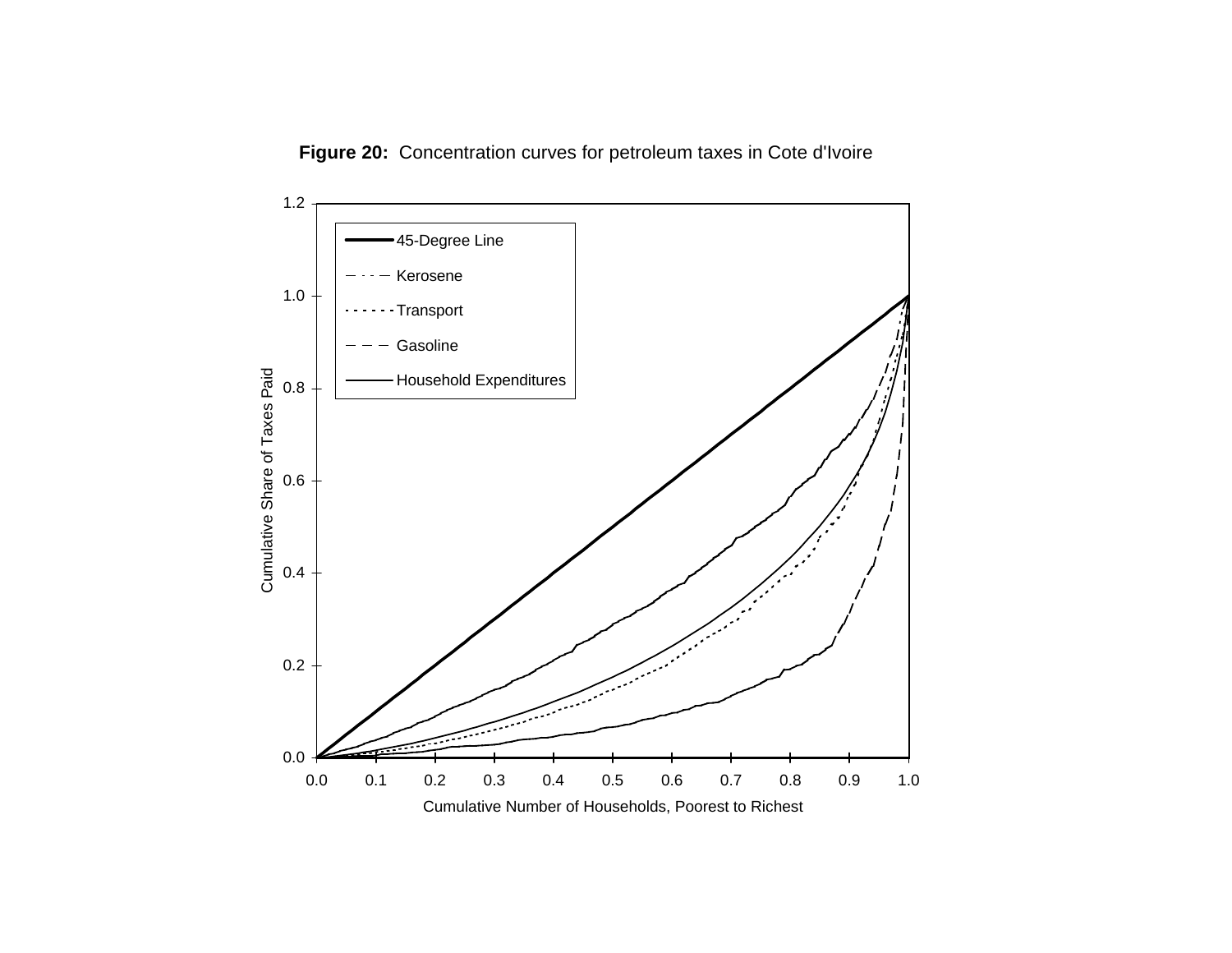

**Figure 21:** Concentration curves for non-petroleum taxes in Guinea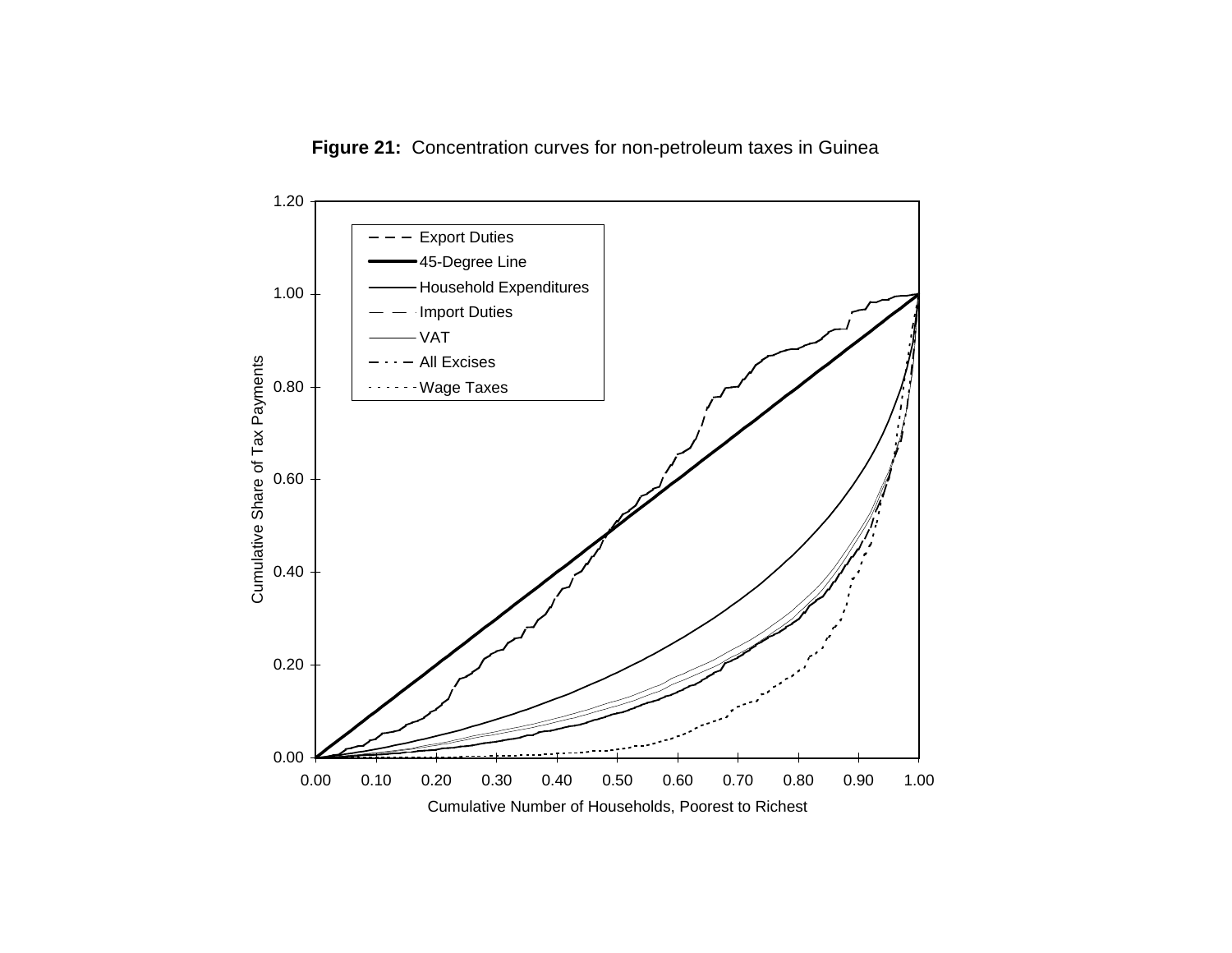**Figure 22:** Concentration curves for petroleum taxes in Guinea

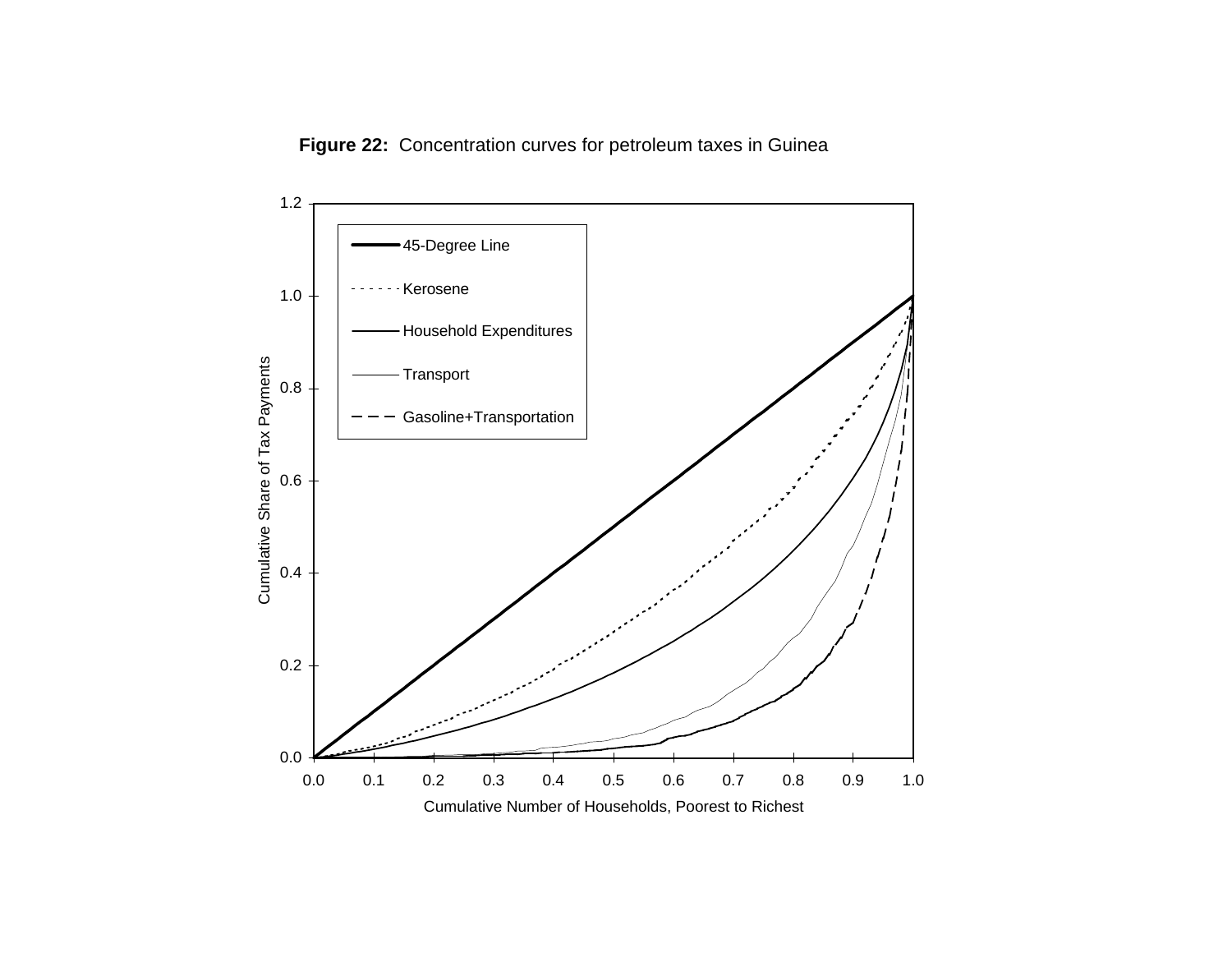

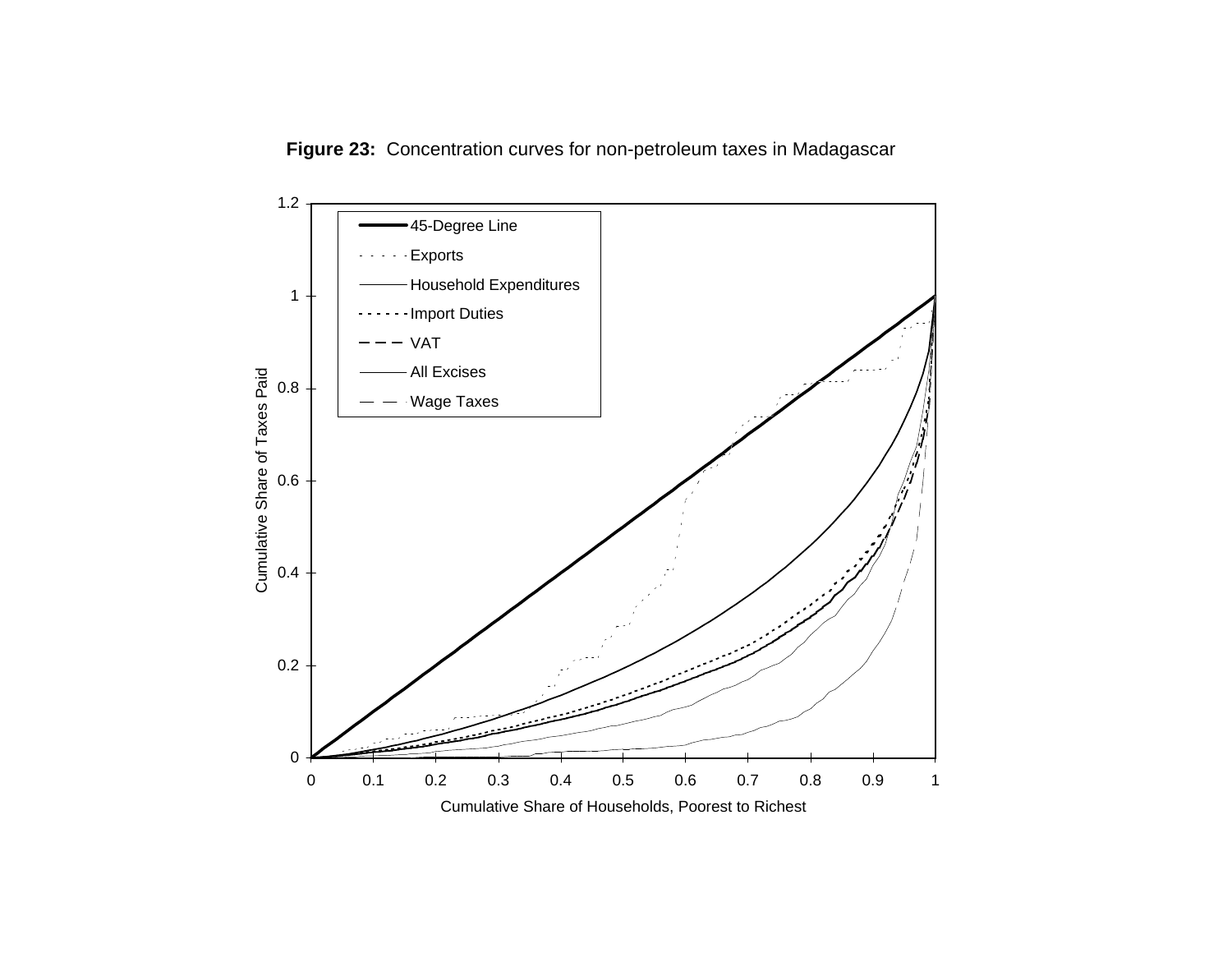**Figure 24:** Concentration curves for petroleum taxes in Madagascar

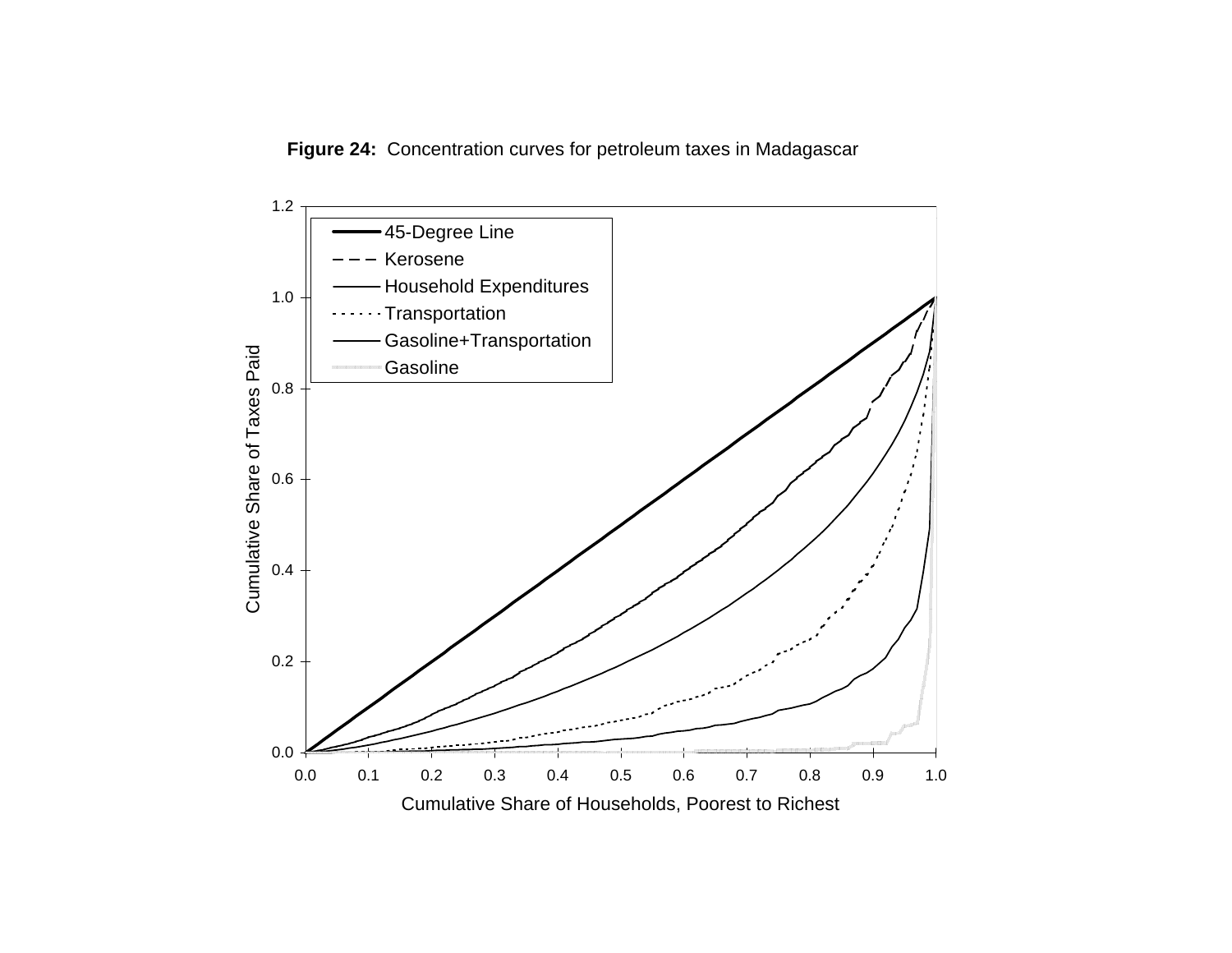

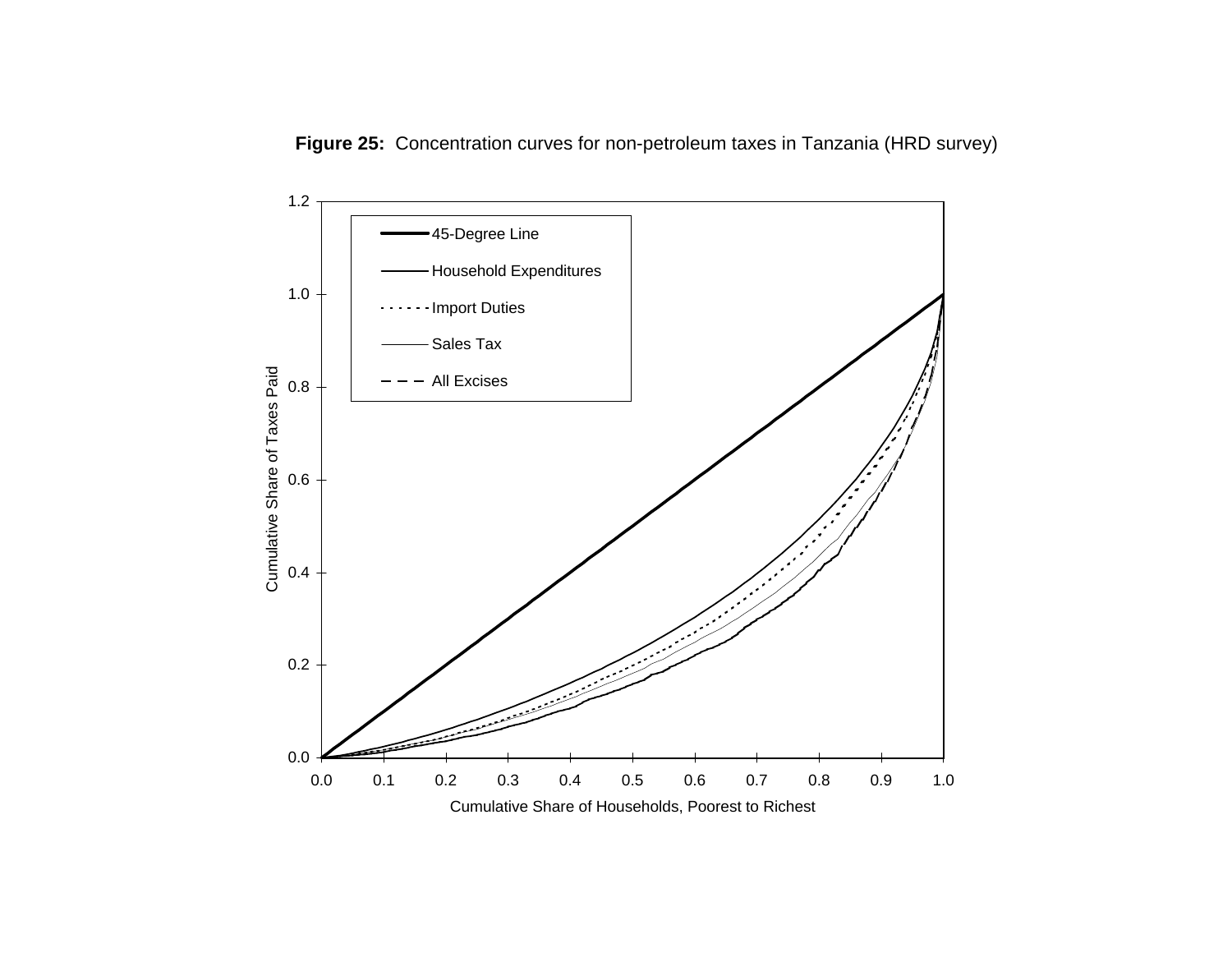

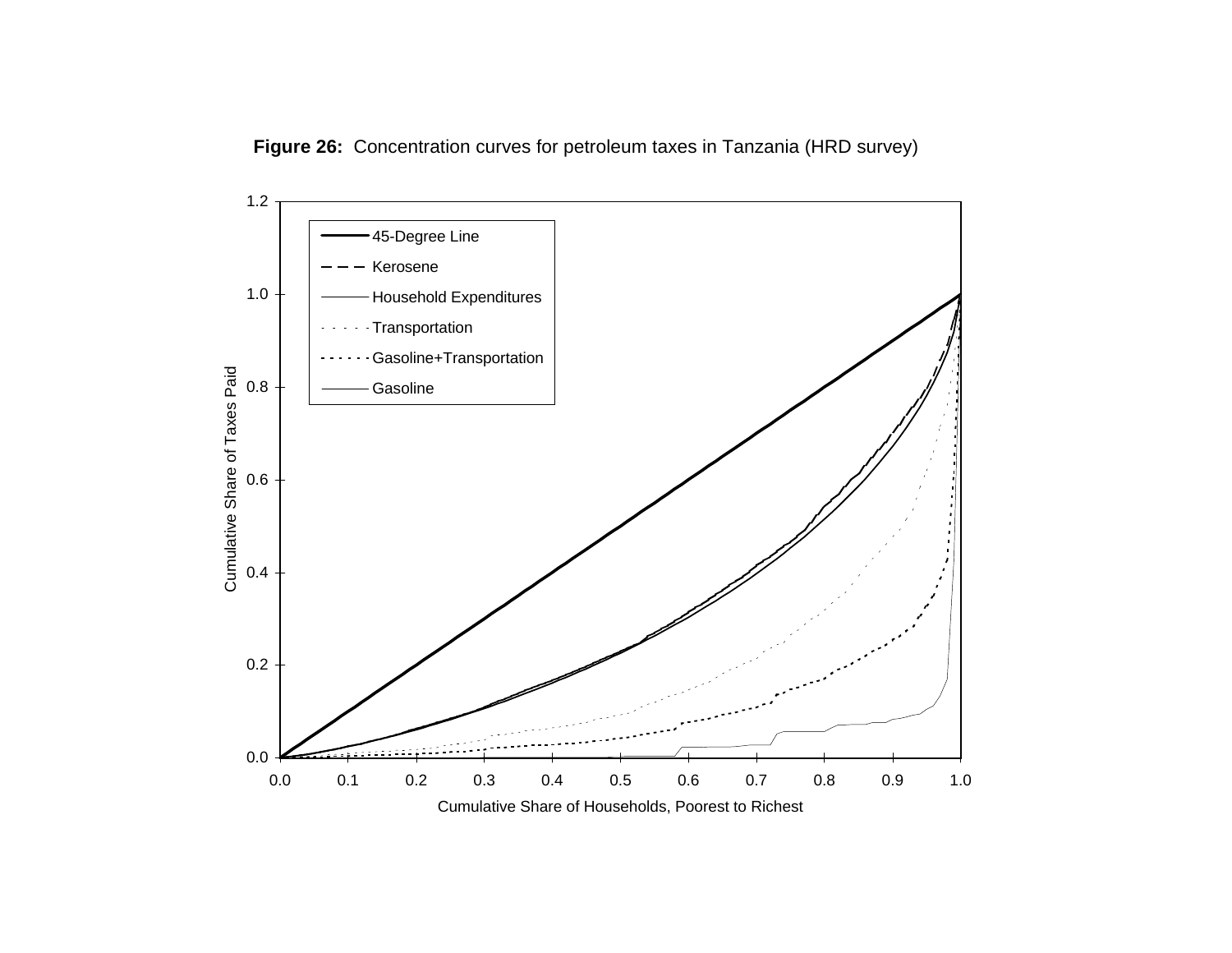

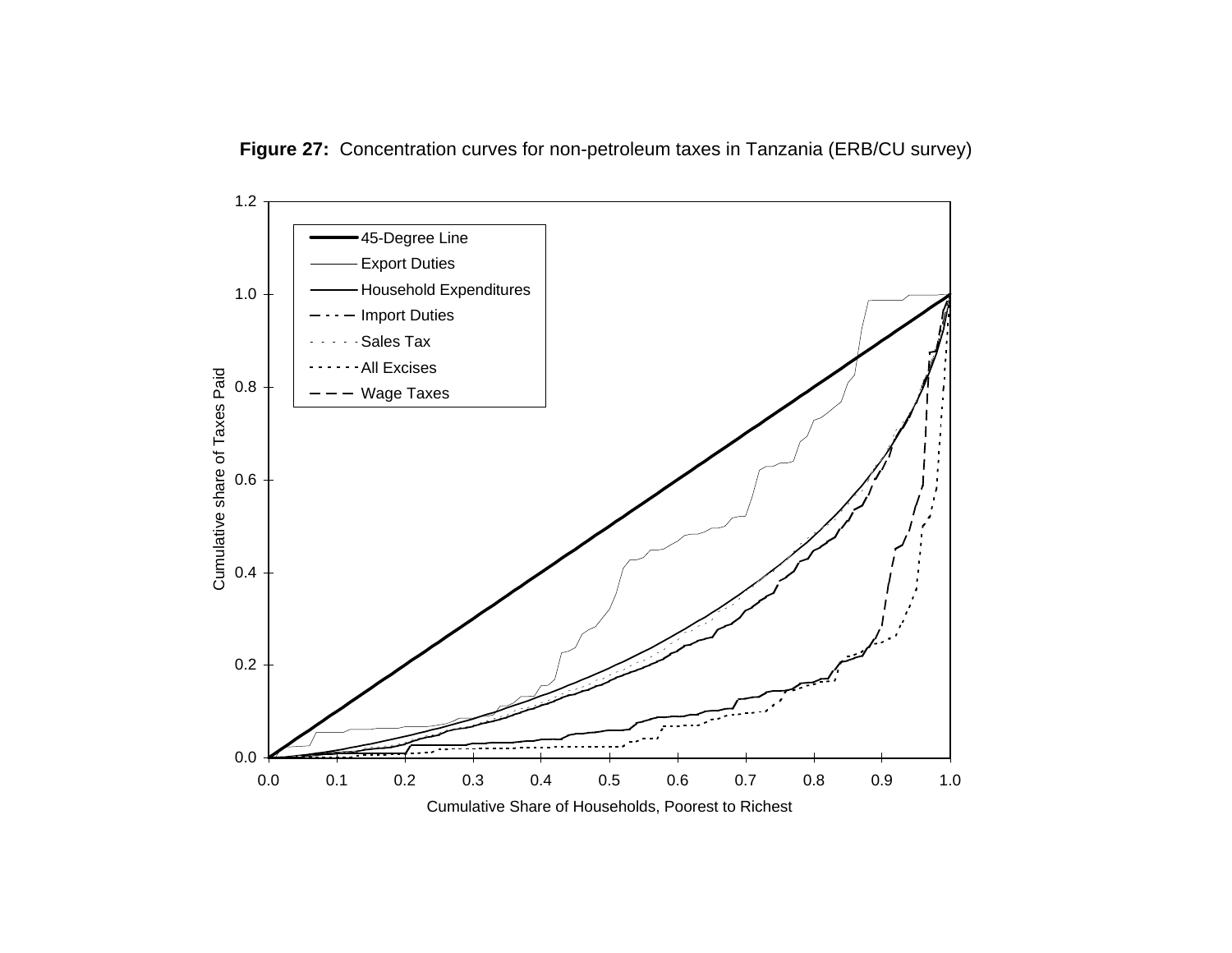**Figure 28:** Concentration curves for petroleum taxes in Tanzania (ERB/CU survey)

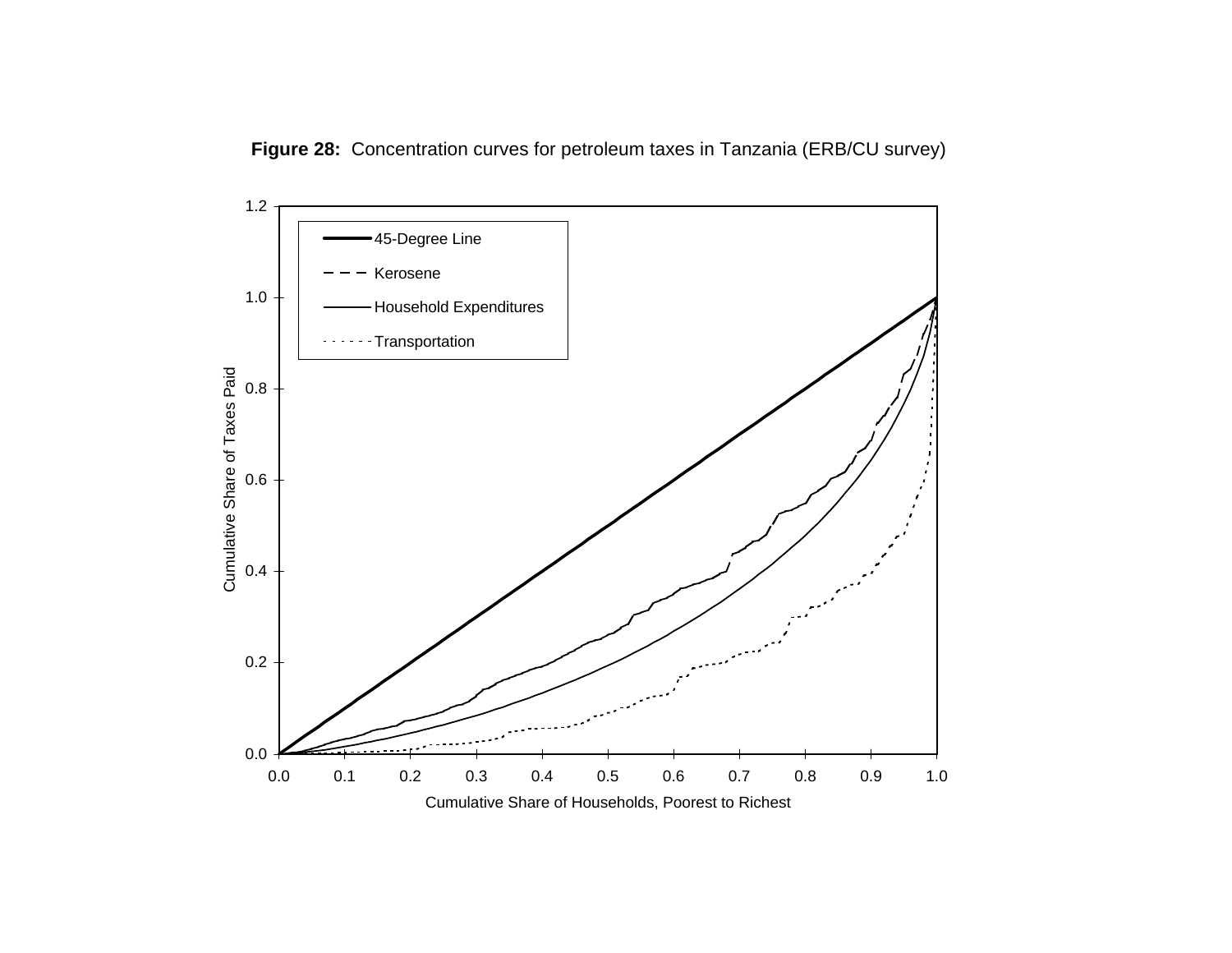

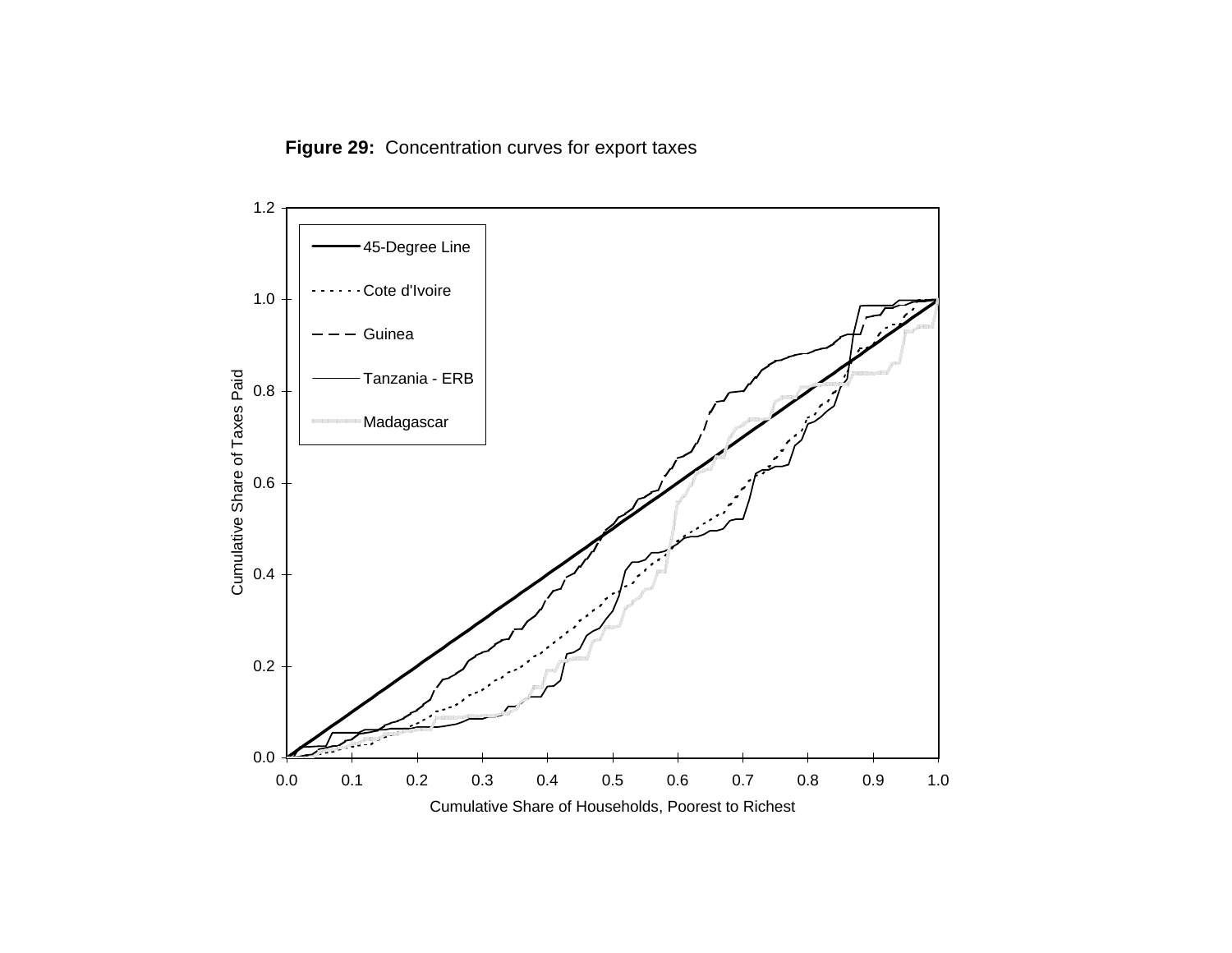

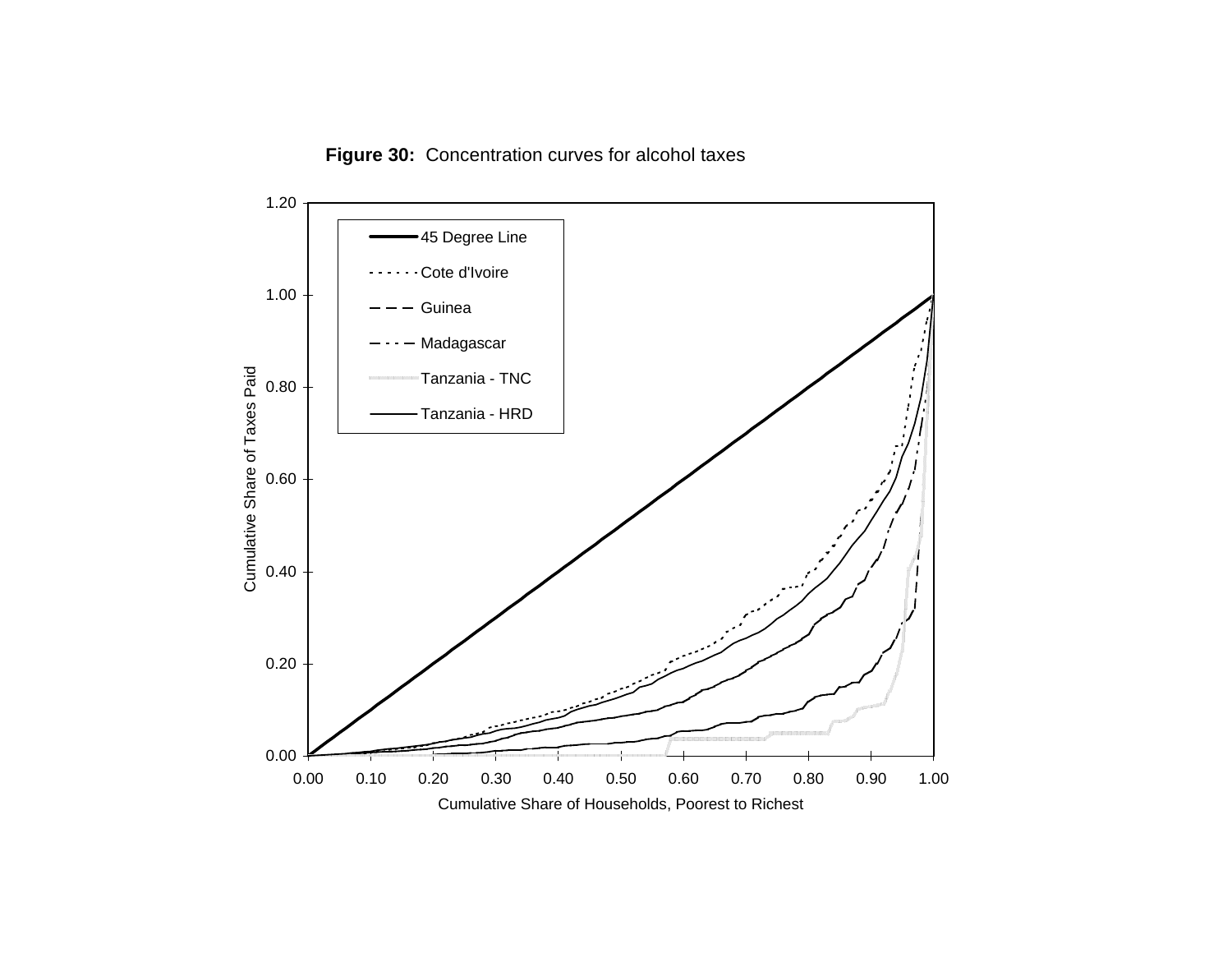**Figure 31:** Concentration curves for sales tax/VAT

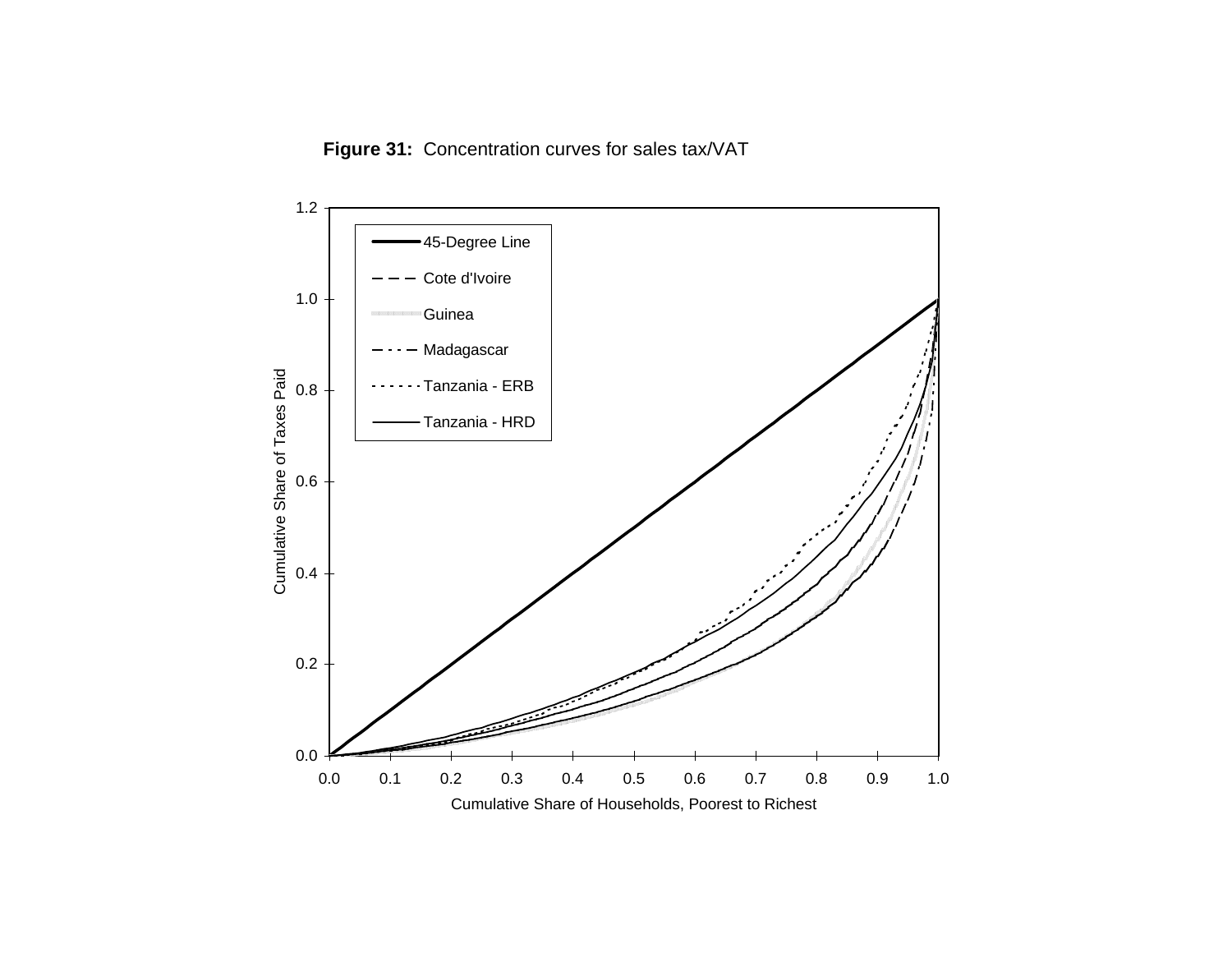**Figure 32:** Concentration curves for all excise taxes

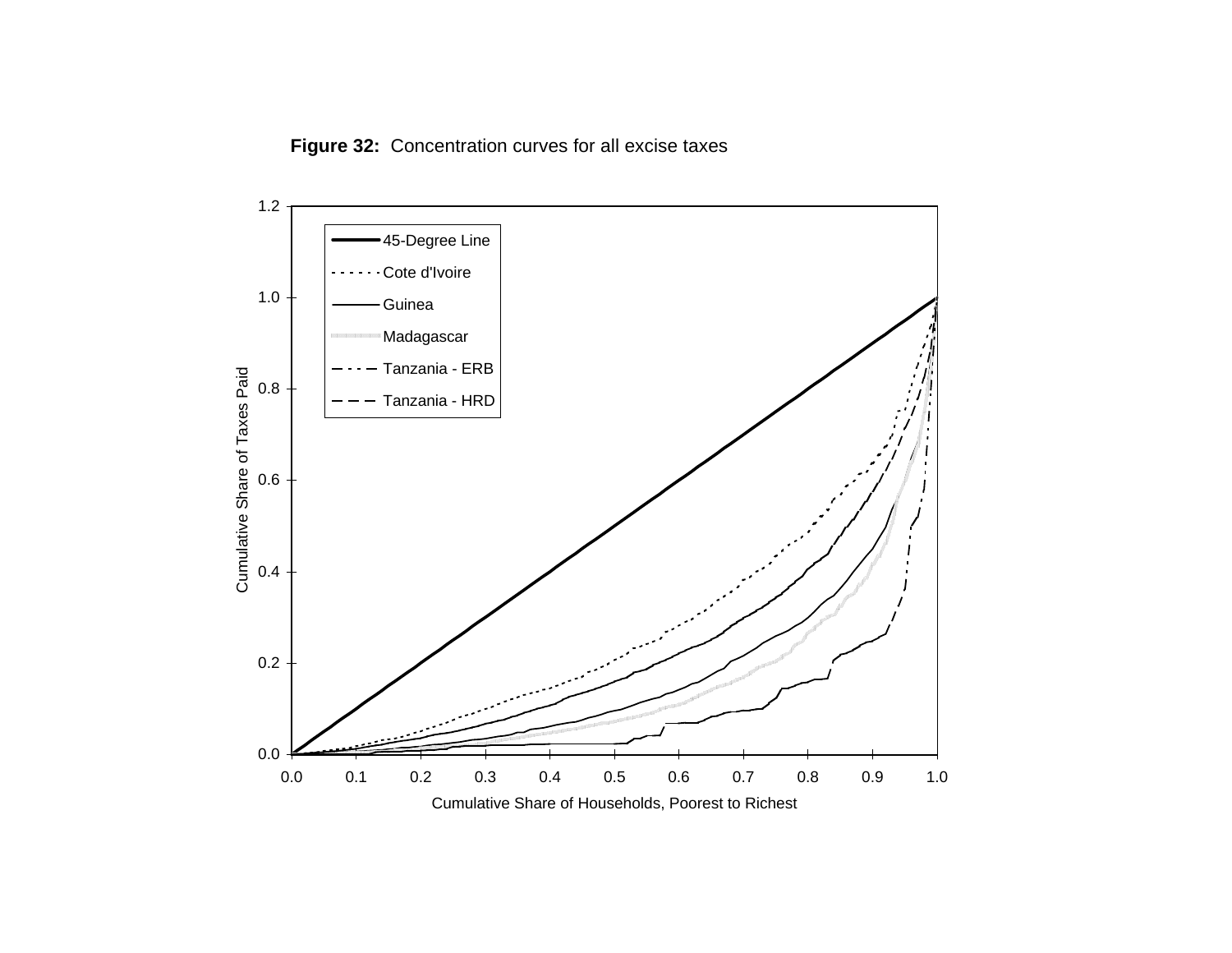**Figure 33:** Concentration curves for tobacco taxes

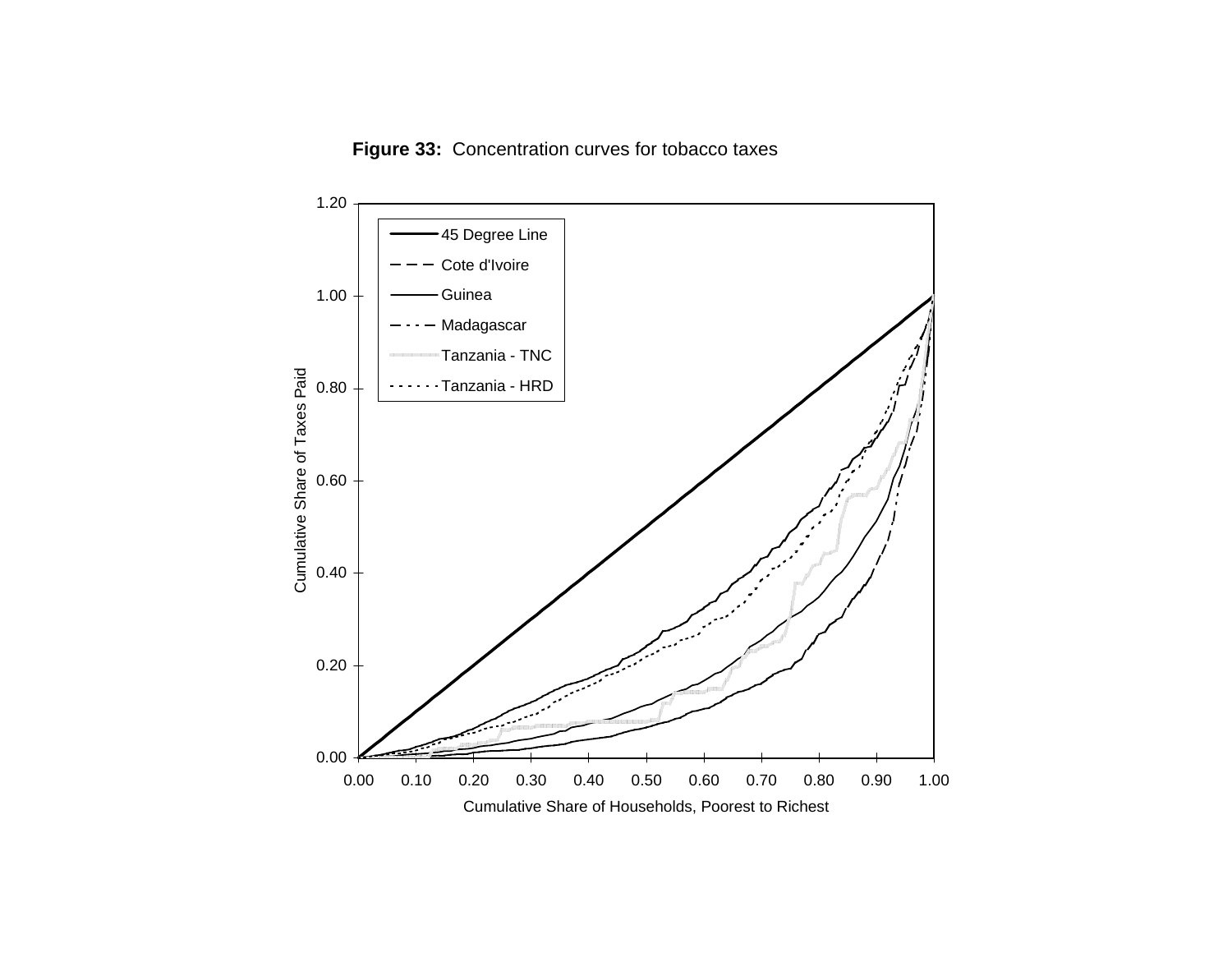**Figure 34:** Concentration curves for gasoline taxes

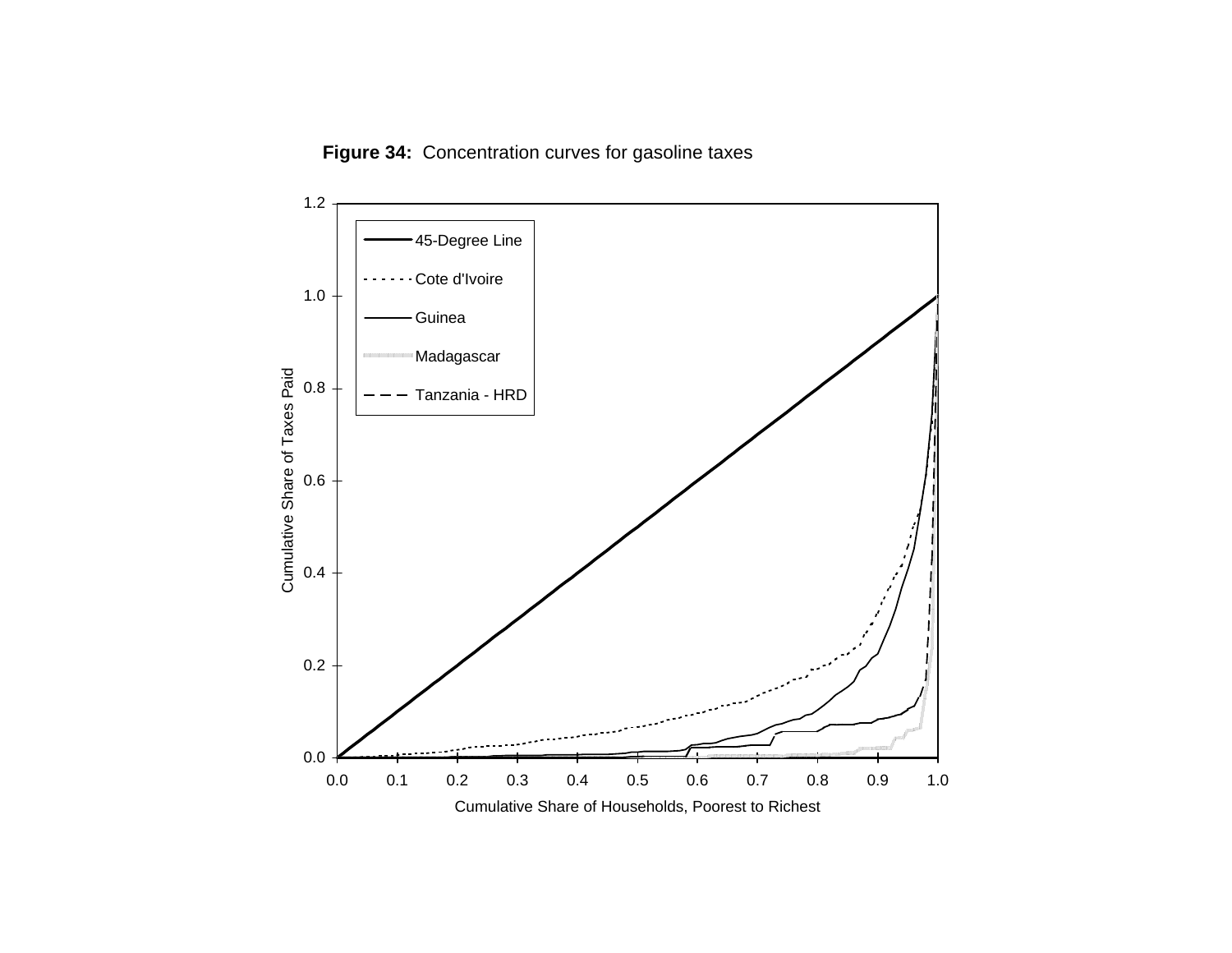**Figure 35:** Concentration curves for tobacco taxes